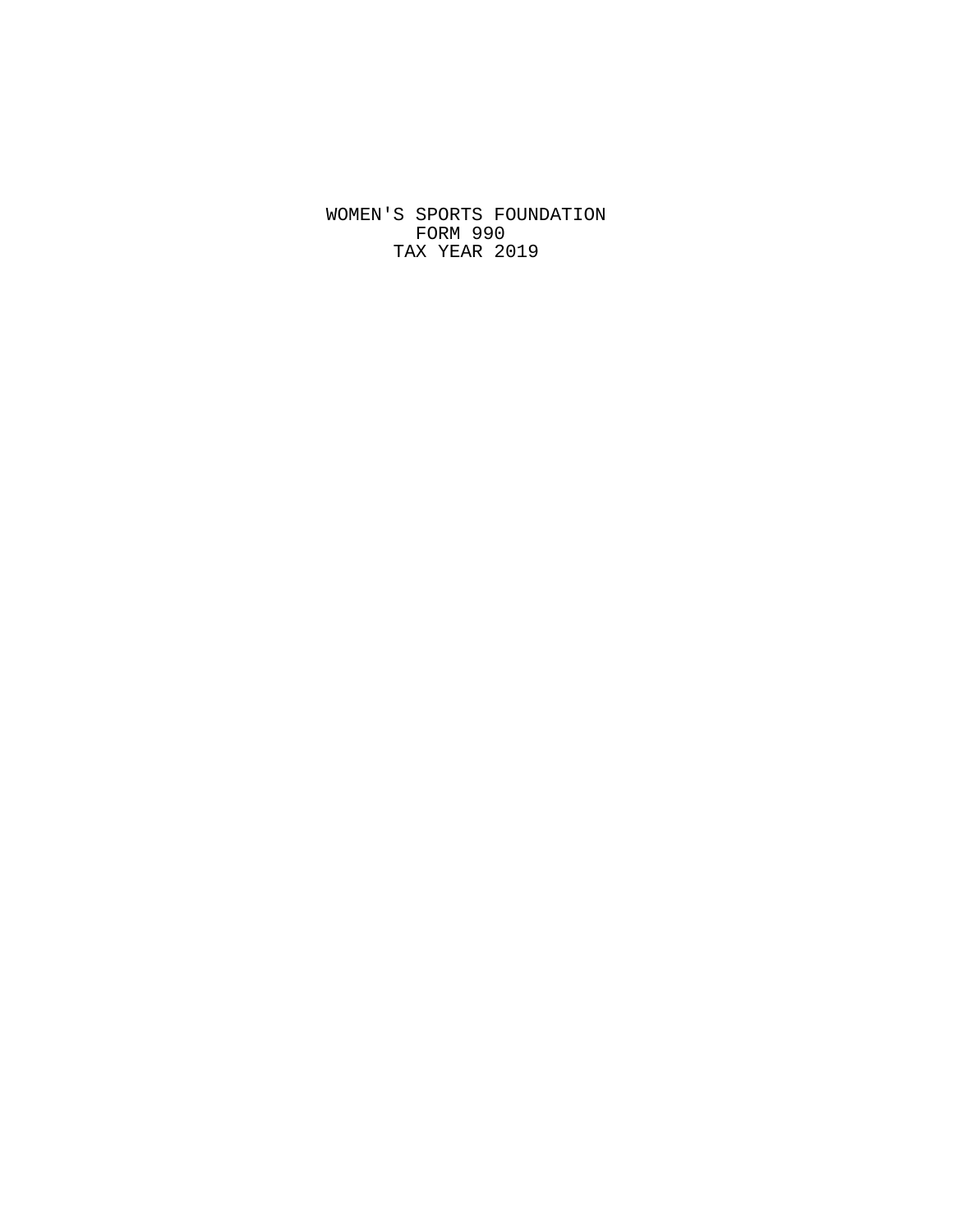| ∙orm |                             | 990 |
|------|-----------------------------|-----|
|      | د ده ۳ و د داغ کو خورد و ده |     |

## **Return of Organization Exempt From Income Tax**

Form **UPP III Under section 501(c), 527, or 4947(a)(1) of the Internal Revenue Code (except private foundations) <b>A¥**<br> **Department of the Treasury Pubblic**<br> **Department of the Treasury Pubblic**<br> **Department of the Treasur** Do not enter Social Security numbers on this form as it may be made public.

| Internal Revenue Service<br><b>B</b> Check if applicable: | A For the 2019 calendar year, or tax year beginning<br>C Name of organization | Information about Form 990 and its instructions is at www.irs.gov/form990.                                                                                                                                                                                                                                                                                                                            | , 2019, and ending                                                                                                                                                                                                                                                                                                                                                                                                                                                                                                                                                                                                                                                                                                                                                                                                                            |                                                                                                                                                                                                                                                                                                                                                                                                                                                                                                                                                                                                                                                                                                                                                                                                                                                                    | Inspection<br>. 20                                                                                                                                                                                                                                                                                                                                                                                                                                                                                                                                                                                                                                                                                                                                                                                                                                                                                                                                                                                                                                                                                                                                                                                      |  |  |  |  |
|-----------------------------------------------------------|-------------------------------------------------------------------------------|-------------------------------------------------------------------------------------------------------------------------------------------------------------------------------------------------------------------------------------------------------------------------------------------------------------------------------------------------------------------------------------------------------|-----------------------------------------------------------------------------------------------------------------------------------------------------------------------------------------------------------------------------------------------------------------------------------------------------------------------------------------------------------------------------------------------------------------------------------------------------------------------------------------------------------------------------------------------------------------------------------------------------------------------------------------------------------------------------------------------------------------------------------------------------------------------------------------------------------------------------------------------|--------------------------------------------------------------------------------------------------------------------------------------------------------------------------------------------------------------------------------------------------------------------------------------------------------------------------------------------------------------------------------------------------------------------------------------------------------------------------------------------------------------------------------------------------------------------------------------------------------------------------------------------------------------------------------------------------------------------------------------------------------------------------------------------------------------------------------------------------------------------|---------------------------------------------------------------------------------------------------------------------------------------------------------------------------------------------------------------------------------------------------------------------------------------------------------------------------------------------------------------------------------------------------------------------------------------------------------------------------------------------------------------------------------------------------------------------------------------------------------------------------------------------------------------------------------------------------------------------------------------------------------------------------------------------------------------------------------------------------------------------------------------------------------------------------------------------------------------------------------------------------------------------------------------------------------------------------------------------------------------------------------------------------------------------------------------------------------|--|--|--|--|
|                                                           |                                                                               |                                                                                                                                                                                                                                                                                                                                                                                                       |                                                                                                                                                                                                                                                                                                                                                                                                                                                                                                                                                                                                                                                                                                                                                                                                                                               |                                                                                                                                                                                                                                                                                                                                                                                                                                                                                                                                                                                                                                                                                                                                                                                                                                                                    |                                                                                                                                                                                                                                                                                                                                                                                                                                                                                                                                                                                                                                                                                                                                                                                                                                                                                                                                                                                                                                                                                                                                                                                                         |  |  |  |  |
|                                                           |                                                                               |                                                                                                                                                                                                                                                                                                                                                                                                       |                                                                                                                                                                                                                                                                                                                                                                                                                                                                                                                                                                                                                                                                                                                                                                                                                                               | D Employer identification number                                                                                                                                                                                                                                                                                                                                                                                                                                                                                                                                                                                                                                                                                                                                                                                                                                   |                                                                                                                                                                                                                                                                                                                                                                                                                                                                                                                                                                                                                                                                                                                                                                                                                                                                                                                                                                                                                                                                                                                                                                                                         |  |  |  |  |
|                                                           | WOMEN'S SPORTS FOUNDATION                                                     |                                                                                                                                                                                                                                                                                                                                                                                                       |                                                                                                                                                                                                                                                                                                                                                                                                                                                                                                                                                                                                                                                                                                                                                                                                                                               |                                                                                                                                                                                                                                                                                                                                                                                                                                                                                                                                                                                                                                                                                                                                                                                                                                                                    |                                                                                                                                                                                                                                                                                                                                                                                                                                                                                                                                                                                                                                                                                                                                                                                                                                                                                                                                                                                                                                                                                                                                                                                                         |  |  |  |  |
| Address                                                   | Doing Business As                                                             |                                                                                                                                                                                                                                                                                                                                                                                                       |                                                                                                                                                                                                                                                                                                                                                                                                                                                                                                                                                                                                                                                                                                                                                                                                                                               | 23-7380557                                                                                                                                                                                                                                                                                                                                                                                                                                                                                                                                                                                                                                                                                                                                                                                                                                                         |                                                                                                                                                                                                                                                                                                                                                                                                                                                                                                                                                                                                                                                                                                                                                                                                                                                                                                                                                                                                                                                                                                                                                                                                         |  |  |  |  |
| change<br>Name change                                     | Number and street (or P.O. box if mail is not delivered to street address)    | E Telephone number                                                                                                                                                                                                                                                                                                                                                                                    |                                                                                                                                                                                                                                                                                                                                                                                                                                                                                                                                                                                                                                                                                                                                                                                                                                               |                                                                                                                                                                                                                                                                                                                                                                                                                                                                                                                                                                                                                                                                                                                                                                                                                                                                    |                                                                                                                                                                                                                                                                                                                                                                                                                                                                                                                                                                                                                                                                                                                                                                                                                                                                                                                                                                                                                                                                                                                                                                                                         |  |  |  |  |
| Initial return                                            | 247 WEST 30TH STREET, 5TH FLOOR                                               |                                                                                                                                                                                                                                                                                                                                                                                                       | Room/suite                                                                                                                                                                                                                                                                                                                                                                                                                                                                                                                                                                                                                                                                                                                                                                                                                                    | $(646)$ 845-0273                                                                                                                                                                                                                                                                                                                                                                                                                                                                                                                                                                                                                                                                                                                                                                                                                                                   |                                                                                                                                                                                                                                                                                                                                                                                                                                                                                                                                                                                                                                                                                                                                                                                                                                                                                                                                                                                                                                                                                                                                                                                                         |  |  |  |  |
|                                                           |                                                                               |                                                                                                                                                                                                                                                                                                                                                                                                       |                                                                                                                                                                                                                                                                                                                                                                                                                                                                                                                                                                                                                                                                                                                                                                                                                                               |                                                                                                                                                                                                                                                                                                                                                                                                                                                                                                                                                                                                                                                                                                                                                                                                                                                                    |                                                                                                                                                                                                                                                                                                                                                                                                                                                                                                                                                                                                                                                                                                                                                                                                                                                                                                                                                                                                                                                                                                                                                                                                         |  |  |  |  |
| Amended                                                   |                                                                               |                                                                                                                                                                                                                                                                                                                                                                                                       |                                                                                                                                                                                                                                                                                                                                                                                                                                                                                                                                                                                                                                                                                                                                                                                                                                               |                                                                                                                                                                                                                                                                                                                                                                                                                                                                                                                                                                                                                                                                                                                                                                                                                                                                    | 6,094,308.                                                                                                                                                                                                                                                                                                                                                                                                                                                                                                                                                                                                                                                                                                                                                                                                                                                                                                                                                                                                                                                                                                                                                                                              |  |  |  |  |
| return<br>Application                                     |                                                                               |                                                                                                                                                                                                                                                                                                                                                                                                       |                                                                                                                                                                                                                                                                                                                                                                                                                                                                                                                                                                                                                                                                                                                                                                                                                                               |                                                                                                                                                                                                                                                                                                                                                                                                                                                                                                                                                                                                                                                                                                                                                                                                                                                                    | Yes<br>$X \mid$ No                                                                                                                                                                                                                                                                                                                                                                                                                                                                                                                                                                                                                                                                                                                                                                                                                                                                                                                                                                                                                                                                                                                                                                                      |  |  |  |  |
| pending                                                   |                                                                               |                                                                                                                                                                                                                                                                                                                                                                                                       |                                                                                                                                                                                                                                                                                                                                                                                                                                                                                                                                                                                                                                                                                                                                                                                                                                               | subordinates?                                                                                                                                                                                                                                                                                                                                                                                                                                                                                                                                                                                                                                                                                                                                                                                                                                                      |                                                                                                                                                                                                                                                                                                                                                                                                                                                                                                                                                                                                                                                                                                                                                                                                                                                                                                                                                                                                                                                                                                                                                                                                         |  |  |  |  |
|                                                           |                                                                               |                                                                                                                                                                                                                                                                                                                                                                                                       |                                                                                                                                                                                                                                                                                                                                                                                                                                                                                                                                                                                                                                                                                                                                                                                                                                               |                                                                                                                                                                                                                                                                                                                                                                                                                                                                                                                                                                                                                                                                                                                                                                                                                                                                    | <b>Yes</b><br>No                                                                                                                                                                                                                                                                                                                                                                                                                                                                                                                                                                                                                                                                                                                                                                                                                                                                                                                                                                                                                                                                                                                                                                                        |  |  |  |  |
|                                                           |                                                                               |                                                                                                                                                                                                                                                                                                                                                                                                       |                                                                                                                                                                                                                                                                                                                                                                                                                                                                                                                                                                                                                                                                                                                                                                                                                                               |                                                                                                                                                                                                                                                                                                                                                                                                                                                                                                                                                                                                                                                                                                                                                                                                                                                                    |                                                                                                                                                                                                                                                                                                                                                                                                                                                                                                                                                                                                                                                                                                                                                                                                                                                                                                                                                                                                                                                                                                                                                                                                         |  |  |  |  |
|                                                           |                                                                               |                                                                                                                                                                                                                                                                                                                                                                                                       |                                                                                                                                                                                                                                                                                                                                                                                                                                                                                                                                                                                                                                                                                                                                                                                                                                               |                                                                                                                                                                                                                                                                                                                                                                                                                                                                                                                                                                                                                                                                                                                                                                                                                                                                    |                                                                                                                                                                                                                                                                                                                                                                                                                                                                                                                                                                                                                                                                                                                                                                                                                                                                                                                                                                                                                                                                                                                                                                                                         |  |  |  |  |
|                                                           |                                                                               |                                                                                                                                                                                                                                                                                                                                                                                                       |                                                                                                                                                                                                                                                                                                                                                                                                                                                                                                                                                                                                                                                                                                                                                                                                                                               |                                                                                                                                                                                                                                                                                                                                                                                                                                                                                                                                                                                                                                                                                                                                                                                                                                                                    | DE                                                                                                                                                                                                                                                                                                                                                                                                                                                                                                                                                                                                                                                                                                                                                                                                                                                                                                                                                                                                                                                                                                                                                                                                      |  |  |  |  |
|                                                           |                                                                               |                                                                                                                                                                                                                                                                                                                                                                                                       |                                                                                                                                                                                                                                                                                                                                                                                                                                                                                                                                                                                                                                                                                                                                                                                                                                               |                                                                                                                                                                                                                                                                                                                                                                                                                                                                                                                                                                                                                                                                                                                                                                                                                                                                    |                                                                                                                                                                                                                                                                                                                                                                                                                                                                                                                                                                                                                                                                                                                                                                                                                                                                                                                                                                                                                                                                                                                                                                                                         |  |  |  |  |
|                                                           |                                                                               |                                                                                                                                                                                                                                                                                                                                                                                                       |                                                                                                                                                                                                                                                                                                                                                                                                                                                                                                                                                                                                                                                                                                                                                                                                                                               |                                                                                                                                                                                                                                                                                                                                                                                                                                                                                                                                                                                                                                                                                                                                                                                                                                                                    |                                                                                                                                                                                                                                                                                                                                                                                                                                                                                                                                                                                                                                                                                                                                                                                                                                                                                                                                                                                                                                                                                                                                                                                                         |  |  |  |  |
|                                                           |                                                                               |                                                                                                                                                                                                                                                                                                                                                                                                       |                                                                                                                                                                                                                                                                                                                                                                                                                                                                                                                                                                                                                                                                                                                                                                                                                                               |                                                                                                                                                                                                                                                                                                                                                                                                                                                                                                                                                                                                                                                                                                                                                                                                                                                                    |                                                                                                                                                                                                                                                                                                                                                                                                                                                                                                                                                                                                                                                                                                                                                                                                                                                                                                                                                                                                                                                                                                                                                                                                         |  |  |  |  |
|                                                           |                                                                               |                                                                                                                                                                                                                                                                                                                                                                                                       |                                                                                                                                                                                                                                                                                                                                                                                                                                                                                                                                                                                                                                                                                                                                                                                                                                               |                                                                                                                                                                                                                                                                                                                                                                                                                                                                                                                                                                                                                                                                                                                                                                                                                                                                    |                                                                                                                                                                                                                                                                                                                                                                                                                                                                                                                                                                                                                                                                                                                                                                                                                                                                                                                                                                                                                                                                                                                                                                                                         |  |  |  |  |
|                                                           |                                                                               |                                                                                                                                                                                                                                                                                                                                                                                                       |                                                                                                                                                                                                                                                                                                                                                                                                                                                                                                                                                                                                                                                                                                                                                                                                                                               |                                                                                                                                                                                                                                                                                                                                                                                                                                                                                                                                                                                                                                                                                                                                                                                                                                                                    |                                                                                                                                                                                                                                                                                                                                                                                                                                                                                                                                                                                                                                                                                                                                                                                                                                                                                                                                                                                                                                                                                                                                                                                                         |  |  |  |  |
|                                                           |                                                                               |                                                                                                                                                                                                                                                                                                                                                                                                       |                                                                                                                                                                                                                                                                                                                                                                                                                                                                                                                                                                                                                                                                                                                                                                                                                                               | 3                                                                                                                                                                                                                                                                                                                                                                                                                                                                                                                                                                                                                                                                                                                                                                                                                                                                  | 37.                                                                                                                                                                                                                                                                                                                                                                                                                                                                                                                                                                                                                                                                                                                                                                                                                                                                                                                                                                                                                                                                                                                                                                                                     |  |  |  |  |
|                                                           |                                                                               |                                                                                                                                                                                                                                                                                                                                                                                                       |                                                                                                                                                                                                                                                                                                                                                                                                                                                                                                                                                                                                                                                                                                                                                                                                                                               | 4                                                                                                                                                                                                                                                                                                                                                                                                                                                                                                                                                                                                                                                                                                                                                                                                                                                                  | $\overline{37}$ .                                                                                                                                                                                                                                                                                                                                                                                                                                                                                                                                                                                                                                                                                                                                                                                                                                                                                                                                                                                                                                                                                                                                                                                       |  |  |  |  |
|                                                           |                                                                               |                                                                                                                                                                                                                                                                                                                                                                                                       |                                                                                                                                                                                                                                                                                                                                                                                                                                                                                                                                                                                                                                                                                                                                                                                                                                               | 5                                                                                                                                                                                                                                                                                                                                                                                                                                                                                                                                                                                                                                                                                                                                                                                                                                                                  | 24.                                                                                                                                                                                                                                                                                                                                                                                                                                                                                                                                                                                                                                                                                                                                                                                                                                                                                                                                                                                                                                                                                                                                                                                                     |  |  |  |  |
|                                                           |                                                                               |                                                                                                                                                                                                                                                                                                                                                                                                       |                                                                                                                                                                                                                                                                                                                                                                                                                                                                                                                                                                                                                                                                                                                                                                                                                                               | 6                                                                                                                                                                                                                                                                                                                                                                                                                                                                                                                                                                                                                                                                                                                                                                                                                                                                  | 60.                                                                                                                                                                                                                                                                                                                                                                                                                                                                                                                                                                                                                                                                                                                                                                                                                                                                                                                                                                                                                                                                                                                                                                                                     |  |  |  |  |
|                                                           | 7a                                                                            | $\mathbf 0$ .                                                                                                                                                                                                                                                                                                                                                                                         |                                                                                                                                                                                                                                                                                                                                                                                                                                                                                                                                                                                                                                                                                                                                                                                                                                               |                                                                                                                                                                                                                                                                                                                                                                                                                                                                                                                                                                                                                                                                                                                                                                                                                                                                    |                                                                                                                                                                                                                                                                                                                                                                                                                                                                                                                                                                                                                                                                                                                                                                                                                                                                                                                                                                                                                                                                                                                                                                                                         |  |  |  |  |
|                                                           |                                                                               |                                                                                                                                                                                                                                                                                                                                                                                                       |                                                                                                                                                                                                                                                                                                                                                                                                                                                                                                                                                                                                                                                                                                                                                                                                                                               | 7b                                                                                                                                                                                                                                                                                                                                                                                                                                                                                                                                                                                                                                                                                                                                                                                                                                                                 | 0.                                                                                                                                                                                                                                                                                                                                                                                                                                                                                                                                                                                                                                                                                                                                                                                                                                                                                                                                                                                                                                                                                                                                                                                                      |  |  |  |  |
|                                                           |                                                                               |                                                                                                                                                                                                                                                                                                                                                                                                       |                                                                                                                                                                                                                                                                                                                                                                                                                                                                                                                                                                                                                                                                                                                                                                                                                                               | <b>Prior Year</b>                                                                                                                                                                                                                                                                                                                                                                                                                                                                                                                                                                                                                                                                                                                                                                                                                                                  | <b>Current Year</b>                                                                                                                                                                                                                                                                                                                                                                                                                                                                                                                                                                                                                                                                                                                                                                                                                                                                                                                                                                                                                                                                                                                                                                                     |  |  |  |  |
|                                                           |                                                                               |                                                                                                                                                                                                                                                                                                                                                                                                       |                                                                                                                                                                                                                                                                                                                                                                                                                                                                                                                                                                                                                                                                                                                                                                                                                                               | 3,665,866.                                                                                                                                                                                                                                                                                                                                                                                                                                                                                                                                                                                                                                                                                                                                                                                                                                                         | 5,517,361.                                                                                                                                                                                                                                                                                                                                                                                                                                                                                                                                                                                                                                                                                                                                                                                                                                                                                                                                                                                                                                                                                                                                                                                              |  |  |  |  |
|                                                           |                                                                               |                                                                                                                                                                                                                                                                                                                                                                                                       |                                                                                                                                                                                                                                                                                                                                                                                                                                                                                                                                                                                                                                                                                                                                                                                                                                               | 0.                                                                                                                                                                                                                                                                                                                                                                                                                                                                                                                                                                                                                                                                                                                                                                                                                                                                 | $\Omega$ .                                                                                                                                                                                                                                                                                                                                                                                                                                                                                                                                                                                                                                                                                                                                                                                                                                                                                                                                                                                                                                                                                                                                                                                              |  |  |  |  |
|                                                           |                                                                               |                                                                                                                                                                                                                                                                                                                                                                                                       |                                                                                                                                                                                                                                                                                                                                                                                                                                                                                                                                                                                                                                                                                                                                                                                                                                               | 104, 166.                                                                                                                                                                                                                                                                                                                                                                                                                                                                                                                                                                                                                                                                                                                                                                                                                                                          | 58,875.                                                                                                                                                                                                                                                                                                                                                                                                                                                                                                                                                                                                                                                                                                                                                                                                                                                                                                                                                                                                                                                                                                                                                                                                 |  |  |  |  |
|                                                           | $-265,053.$                                                                   |                                                                                                                                                                                                                                                                                                                                                                                                       |                                                                                                                                                                                                                                                                                                                                                                                                                                                                                                                                                                                                                                                                                                                                                                                                                                               |                                                                                                                                                                                                                                                                                                                                                                                                                                                                                                                                                                                                                                                                                                                                                                                                                                                                    |                                                                                                                                                                                                                                                                                                                                                                                                                                                                                                                                                                                                                                                                                                                                                                                                                                                                                                                                                                                                                                                                                                                                                                                                         |  |  |  |  |
|                                                           |                                                                               |                                                                                                                                                                                                                                                                                                                                                                                                       |                                                                                                                                                                                                                                                                                                                                                                                                                                                                                                                                                                                                                                                                                                                                                                                                                                               | 3,775,279.                                                                                                                                                                                                                                                                                                                                                                                                                                                                                                                                                                                                                                                                                                                                                                                                                                                         | 5, 311, 183.                                                                                                                                                                                                                                                                                                                                                                                                                                                                                                                                                                                                                                                                                                                                                                                                                                                                                                                                                                                                                                                                                                                                                                                            |  |  |  |  |
|                                                           |                                                                               |                                                                                                                                                                                                                                                                                                                                                                                                       |                                                                                                                                                                                                                                                                                                                                                                                                                                                                                                                                                                                                                                                                                                                                                                                                                                               |                                                                                                                                                                                                                                                                                                                                                                                                                                                                                                                                                                                                                                                                                                                                                                                                                                                                    | 1,238,713.                                                                                                                                                                                                                                                                                                                                                                                                                                                                                                                                                                                                                                                                                                                                                                                                                                                                                                                                                                                                                                                                                                                                                                                              |  |  |  |  |
|                                                           |                                                                               |                                                                                                                                                                                                                                                                                                                                                                                                       |                                                                                                                                                                                                                                                                                                                                                                                                                                                                                                                                                                                                                                                                                                                                                                                                                                               | 0.                                                                                                                                                                                                                                                                                                                                                                                                                                                                                                                                                                                                                                                                                                                                                                                                                                                                 | 0.                                                                                                                                                                                                                                                                                                                                                                                                                                                                                                                                                                                                                                                                                                                                                                                                                                                                                                                                                                                                                                                                                                                                                                                                      |  |  |  |  |
|                                                           |                                                                               |                                                                                                                                                                                                                                                                                                                                                                                                       |                                                                                                                                                                                                                                                                                                                                                                                                                                                                                                                                                                                                                                                                                                                                                                                                                                               |                                                                                                                                                                                                                                                                                                                                                                                                                                                                                                                                                                                                                                                                                                                                                                                                                                                                    | 2,226,602.                                                                                                                                                                                                                                                                                                                                                                                                                                                                                                                                                                                                                                                                                                                                                                                                                                                                                                                                                                                                                                                                                                                                                                                              |  |  |  |  |
|                                                           |                                                                               |                                                                                                                                                                                                                                                                                                                                                                                                       | $\Omega$ .                                                                                                                                                                                                                                                                                                                                                                                                                                                                                                                                                                                                                                                                                                                                                                                                                                    | 102,000.                                                                                                                                                                                                                                                                                                                                                                                                                                                                                                                                                                                                                                                                                                                                                                                                                                                           |                                                                                                                                                                                                                                                                                                                                                                                                                                                                                                                                                                                                                                                                                                                                                                                                                                                                                                                                                                                                                                                                                                                                                                                                         |  |  |  |  |
|                                                           |                                                                               |                                                                                                                                                                                                                                                                                                                                                                                                       |                                                                                                                                                                                                                                                                                                                                                                                                                                                                                                                                                                                                                                                                                                                                                                                                                                               |                                                                                                                                                                                                                                                                                                                                                                                                                                                                                                                                                                                                                                                                                                                                                                                                                                                                    |                                                                                                                                                                                                                                                                                                                                                                                                                                                                                                                                                                                                                                                                                                                                                                                                                                                                                                                                                                                                                                                                                                                                                                                                         |  |  |  |  |
|                                                           |                                                                               |                                                                                                                                                                                                                                                                                                                                                                                                       |                                                                                                                                                                                                                                                                                                                                                                                                                                                                                                                                                                                                                                                                                                                                                                                                                                               |                                                                                                                                                                                                                                                                                                                                                                                                                                                                                                                                                                                                                                                                                                                                                                                                                                                                    |                                                                                                                                                                                                                                                                                                                                                                                                                                                                                                                                                                                                                                                                                                                                                                                                                                                                                                                                                                                                                                                                                                                                                                                                         |  |  |  |  |
|                                                           |                                                                               |                                                                                                                                                                                                                                                                                                                                                                                                       |                                                                                                                                                                                                                                                                                                                                                                                                                                                                                                                                                                                                                                                                                                                                                                                                                                               |                                                                                                                                                                                                                                                                                                                                                                                                                                                                                                                                                                                                                                                                                                                                                                                                                                                                    | 2,023,131.<br>5,590,446.                                                                                                                                                                                                                                                                                                                                                                                                                                                                                                                                                                                                                                                                                                                                                                                                                                                                                                                                                                                                                                                                                                                                                                                |  |  |  |  |
|                                                           |                                                                               |                                                                                                                                                                                                                                                                                                                                                                                                       |                                                                                                                                                                                                                                                                                                                                                                                                                                                                                                                                                                                                                                                                                                                                                                                                                                               |                                                                                                                                                                                                                                                                                                                                                                                                                                                                                                                                                                                                                                                                                                                                                                                                                                                                    | $-279, 263.$                                                                                                                                                                                                                                                                                                                                                                                                                                                                                                                                                                                                                                                                                                                                                                                                                                                                                                                                                                                                                                                                                                                                                                                            |  |  |  |  |
|                                                           |                                                                               |                                                                                                                                                                                                                                                                                                                                                                                                       |                                                                                                                                                                                                                                                                                                                                                                                                                                                                                                                                                                                                                                                                                                                                                                                                                                               |                                                                                                                                                                                                                                                                                                                                                                                                                                                                                                                                                                                                                                                                                                                                                                                                                                                                    | <b>End of Year</b>                                                                                                                                                                                                                                                                                                                                                                                                                                                                                                                                                                                                                                                                                                                                                                                                                                                                                                                                                                                                                                                                                                                                                                                      |  |  |  |  |
|                                                           |                                                                               |                                                                                                                                                                                                                                                                                                                                                                                                       |                                                                                                                                                                                                                                                                                                                                                                                                                                                                                                                                                                                                                                                                                                                                                                                                                                               |                                                                                                                                                                                                                                                                                                                                                                                                                                                                                                                                                                                                                                                                                                                                                                                                                                                                    | 6,433,813.                                                                                                                                                                                                                                                                                                                                                                                                                                                                                                                                                                                                                                                                                                                                                                                                                                                                                                                                                                                                                                                                                                                                                                                              |  |  |  |  |
|                                                           |                                                                               |                                                                                                                                                                                                                                                                                                                                                                                                       |                                                                                                                                                                                                                                                                                                                                                                                                                                                                                                                                                                                                                                                                                                                                                                                                                                               |                                                                                                                                                                                                                                                                                                                                                                                                                                                                                                                                                                                                                                                                                                                                                                                                                                                                    | 739,865.                                                                                                                                                                                                                                                                                                                                                                                                                                                                                                                                                                                                                                                                                                                                                                                                                                                                                                                                                                                                                                                                                                                                                                                                |  |  |  |  |
|                                                           |                                                                               |                                                                                                                                                                                                                                                                                                                                                                                                       |                                                                                                                                                                                                                                                                                                                                                                                                                                                                                                                                                                                                                                                                                                                                                                                                                                               |                                                                                                                                                                                                                                                                                                                                                                                                                                                                                                                                                                                                                                                                                                                                                                                                                                                                    | 5,693,948.                                                                                                                                                                                                                                                                                                                                                                                                                                                                                                                                                                                                                                                                                                                                                                                                                                                                                                                                                                                                                                                                                                                                                                                              |  |  |  |  |
|                                                           |                                                                               |                                                                                                                                                                                                                                                                                                                                                                                                       |                                                                                                                                                                                                                                                                                                                                                                                                                                                                                                                                                                                                                                                                                                                                                                                                                                               |                                                                                                                                                                                                                                                                                                                                                                                                                                                                                                                                                                                                                                                                                                                                                                                                                                                                    |                                                                                                                                                                                                                                                                                                                                                                                                                                                                                                                                                                                                                                                                                                                                                                                                                                                                                                                                                                                                                                                                                                                                                                                                         |  |  |  |  |
|                                                           |                                                                               |                                                                                                                                                                                                                                                                                                                                                                                                       |                                                                                                                                                                                                                                                                                                                                                                                                                                                                                                                                                                                                                                                                                                                                                                                                                                               |                                                                                                                                                                                                                                                                                                                                                                                                                                                                                                                                                                                                                                                                                                                                                                                                                                                                    |                                                                                                                                                                                                                                                                                                                                                                                                                                                                                                                                                                                                                                                                                                                                                                                                                                                                                                                                                                                                                                                                                                                                                                                                         |  |  |  |  |
|                                                           |                                                                               |                                                                                                                                                                                                                                                                                                                                                                                                       |                                                                                                                                                                                                                                                                                                                                                                                                                                                                                                                                                                                                                                                                                                                                                                                                                                               |                                                                                                                                                                                                                                                                                                                                                                                                                                                                                                                                                                                                                                                                                                                                                                                                                                                                    |                                                                                                                                                                                                                                                                                                                                                                                                                                                                                                                                                                                                                                                                                                                                                                                                                                                                                                                                                                                                                                                                                                                                                                                                         |  |  |  |  |
|                                                           |                                                                               |                                                                                                                                                                                                                                                                                                                                                                                                       |                                                                                                                                                                                                                                                                                                                                                                                                                                                                                                                                                                                                                                                                                                                                                                                                                                               |                                                                                                                                                                                                                                                                                                                                                                                                                                                                                                                                                                                                                                                                                                                                                                                                                                                                    |                                                                                                                                                                                                                                                                                                                                                                                                                                                                                                                                                                                                                                                                                                                                                                                                                                                                                                                                                                                                                                                                                                                                                                                                         |  |  |  |  |
|                                                           |                                                                               |                                                                                                                                                                                                                                                                                                                                                                                                       |                                                                                                                                                                                                                                                                                                                                                                                                                                                                                                                                                                                                                                                                                                                                                                                                                                               |                                                                                                                                                                                                                                                                                                                                                                                                                                                                                                                                                                                                                                                                                                                                                                                                                                                                    |                                                                                                                                                                                                                                                                                                                                                                                                                                                                                                                                                                                                                                                                                                                                                                                                                                                                                                                                                                                                                                                                                                                                                                                                         |  |  |  |  |
|                                                           |                                                                               |                                                                                                                                                                                                                                                                                                                                                                                                       |                                                                                                                                                                                                                                                                                                                                                                                                                                                                                                                                                                                                                                                                                                                                                                                                                                               |                                                                                                                                                                                                                                                                                                                                                                                                                                                                                                                                                                                                                                                                                                                                                                                                                                                                    |                                                                                                                                                                                                                                                                                                                                                                                                                                                                                                                                                                                                                                                                                                                                                                                                                                                                                                                                                                                                                                                                                                                                                                                                         |  |  |  |  |
|                                                           |                                                                               |                                                                                                                                                                                                                                                                                                                                                                                                       |                                                                                                                                                                                                                                                                                                                                                                                                                                                                                                                                                                                                                                                                                                                                                                                                                                               |                                                                                                                                                                                                                                                                                                                                                                                                                                                                                                                                                                                                                                                                                                                                                                                                                                                                    |                                                                                                                                                                                                                                                                                                                                                                                                                                                                                                                                                                                                                                                                                                                                                                                                                                                                                                                                                                                                                                                                                                                                                                                                         |  |  |  |  |
|                                                           |                                                                               |                                                                                                                                                                                                                                                                                                                                                                                                       |                                                                                                                                                                                                                                                                                                                                                                                                                                                                                                                                                                                                                                                                                                                                                                                                                                               |                                                                                                                                                                                                                                                                                                                                                                                                                                                                                                                                                                                                                                                                                                                                                                                                                                                                    |                                                                                                                                                                                                                                                                                                                                                                                                                                                                                                                                                                                                                                                                                                                                                                                                                                                                                                                                                                                                                                                                                                                                                                                                         |  |  |  |  |
|                                                           |                                                                               |                                                                                                                                                                                                                                                                                                                                                                                                       | Date                                                                                                                                                                                                                                                                                                                                                                                                                                                                                                                                                                                                                                                                                                                                                                                                                                          | if<br>Check                                                                                                                                                                                                                                                                                                                                                                                                                                                                                                                                                                                                                                                                                                                                                                                                                                                        | <b>PTIN</b>                                                                                                                                                                                                                                                                                                                                                                                                                                                                                                                                                                                                                                                                                                                                                                                                                                                                                                                                                                                                                                                                                                                                                                                             |  |  |  |  |
|                                                           | SHAPIRO                                                                       |                                                                                                                                                                                                                                                                                                                                                                                                       |                                                                                                                                                                                                                                                                                                                                                                                                                                                                                                                                                                                                                                                                                                                                                                                                                                               | self-employed                                                                                                                                                                                                                                                                                                                                                                                                                                                                                                                                                                                                                                                                                                                                                                                                                                                      | P01333816                                                                                                                                                                                                                                                                                                                                                                                                                                                                                                                                                                                                                                                                                                                                                                                                                                                                                                                                                                                                                                                                                                                                                                                               |  |  |  |  |
|                                                           | $\blacktriangleright$ BKD, LLP                                                |                                                                                                                                                                                                                                                                                                                                                                                                       |                                                                                                                                                                                                                                                                                                                                                                                                                                                                                                                                                                                                                                                                                                                                                                                                                                               | Firm's $EIN$                                                                                                                                                                                                                                                                                                                                                                                                                                                                                                                                                                                                                                                                                                                                                                                                                                                       | 44-0160260                                                                                                                                                                                                                                                                                                                                                                                                                                                                                                                                                                                                                                                                                                                                                                                                                                                                                                                                                                                                                                                                                                                                                                                              |  |  |  |  |
|                                                           |                                                                               |                                                                                                                                                                                                                                                                                                                                                                                                       |                                                                                                                                                                                                                                                                                                                                                                                                                                                                                                                                                                                                                                                                                                                                                                                                                                               | Phone no.                                                                                                                                                                                                                                                                                                                                                                                                                                                                                                                                                                                                                                                                                                                                                                                                                                                          | 212.867.4000                                                                                                                                                                                                                                                                                                                                                                                                                                                                                                                                                                                                                                                                                                                                                                                                                                                                                                                                                                                                                                                                                                                                                                                            |  |  |  |  |
|                                                           |                                                                               |                                                                                                                                                                                                                                                                                                                                                                                                       |                                                                                                                                                                                                                                                                                                                                                                                                                                                                                                                                                                                                                                                                                                                                                                                                                                               |                                                                                                                                                                                                                                                                                                                                                                                                                                                                                                                                                                                                                                                                                                                                                                                                                                                                    | Χ<br>Yes<br>No                                                                                                                                                                                                                                                                                                                                                                                                                                                                                                                                                                                                                                                                                                                                                                                                                                                                                                                                                                                                                                                                                                                                                                                          |  |  |  |  |
|                                                           | Terminated                                                                    | NEW YORK, NY 10001<br>F Name and address of principal officer:<br>X<br>Tax-exempt status:<br>501(c)(3)<br>$501(c)$ (<br>ΧI<br>Corporation<br>Form of organization:<br>Trust<br><b>Summary</b><br>Total number of volunteers (estimate if necessary)<br><b>Signature Block</b><br>o Kura<br>Signature of officer<br>Type or print name and title<br>Print/Type preparer's name<br>AARON<br>Firm's name | City or town, state or province, country, and ZIP or foreign postal code<br>$\rightarrow$<br>(insert no.)<br>Website: WWW.WOMENSSPORTSFOUNDATION.ORG<br>Other $\blacktriangleright$<br>Association<br>Contributions and grants (Part VIII, line 1h)<br>Program service revenue (Part VIII, line 2g)<br>Investment income (Part VIII, column (A), lines 3, 4, and 7d)<br><b>b</b> Total fundraising expenses (Part IX, column (D), line 25) $\blacktriangleright$ ____<br>Other expenses (Part IX, column (A), lines 11a-11d, 11f-24e)<br>Deborah Antoine, Chief Executive Officer<br>Preparer's signature<br>Firm's address > 1155 AVENUE OF THE AMERICAS #1200 NEW YORK, NY 10036<br>May the IRS discuss this return with the preparer shown above? (see instructions)<br>For Paperwork Reduction Act Notice, see the separate instructions. | DR. DEBORAH ANTOINE<br>247 WEST 30TH STREET, 5TH FLOOR, NEW YORK, NY 10001<br>4947(a)(1) or<br>527<br>GIRLS ACCESS TO SPORTS, FITNESS, AND BETTER HEALTH.<br><b>COPY FOR</b><br><b>PUBLIC INSPECTION</b><br>Other revenue (Part VIII, column (A), lines 5, 6d, 8c, 9c, 10c, and 11e)<br>Total revenue - add lines 8 through 11 (must equal Part VIII, column (A), line 12)<br>Benefits paid to or for members (Part IX, column (A), line 4)<br>Salaries, other compensation, employee benefits (Part IX, column (A), lines 5-10)<br>16a Professional fundraising fees (Part IX, column (A), line 11e)<br>16a Professional fundraising fees (Part IX, column (A), line 11e)<br>766,797.<br>Total expenses. Add lines 13-17 (must equal Part IX, column (A), line 25)<br>Net assets or fund balances. Subtract line 21 from line 20 [11, 11, 11, 11, 11, 11, 11, 11] | <b>G</b> Gross receipts \$<br>$H(a)$ Is this a group return for<br>H(b) Are all subordinates included?<br>If "No," attach a list. (see instructions)<br>$H(c)$ Group exemption number<br>L Year of formation: $1974$ M State of legal domicile:<br>Briefly describe the organization's mission or most significant activities: CREATING LEADERS BY PROVIDING ALL<br>Check this box $\blacktriangleright$   if the organization discontinued its operations or disposed of more than 25% of its net assets.<br>Number of independent voting members of the governing body (Part VI, line 1b)<br>Total number of individuals employed in calendar year 2019 (Part V, line 2a)<br>The 2a)<br><b>b</b> Net unrelated business taxable income from Form 990-T, line 34<br>5, 247.<br>687,750.<br>1,844,061.<br>1,922,247.<br>4, 454, 058.<br>$-678,779.$<br><b>Beginning of Current Year</b><br>6, 123, 314.<br>$\overline{46}$ 2,800.<br>5,660,514.<br>Under penalties of perjury, I declare that I have examined this return, including accompanying schedules and statements, and to the best of my knowledge and belief, it is true, correct, and complete. Declaration of prepare<br>10/15/2020<br>Date |  |  |  |  |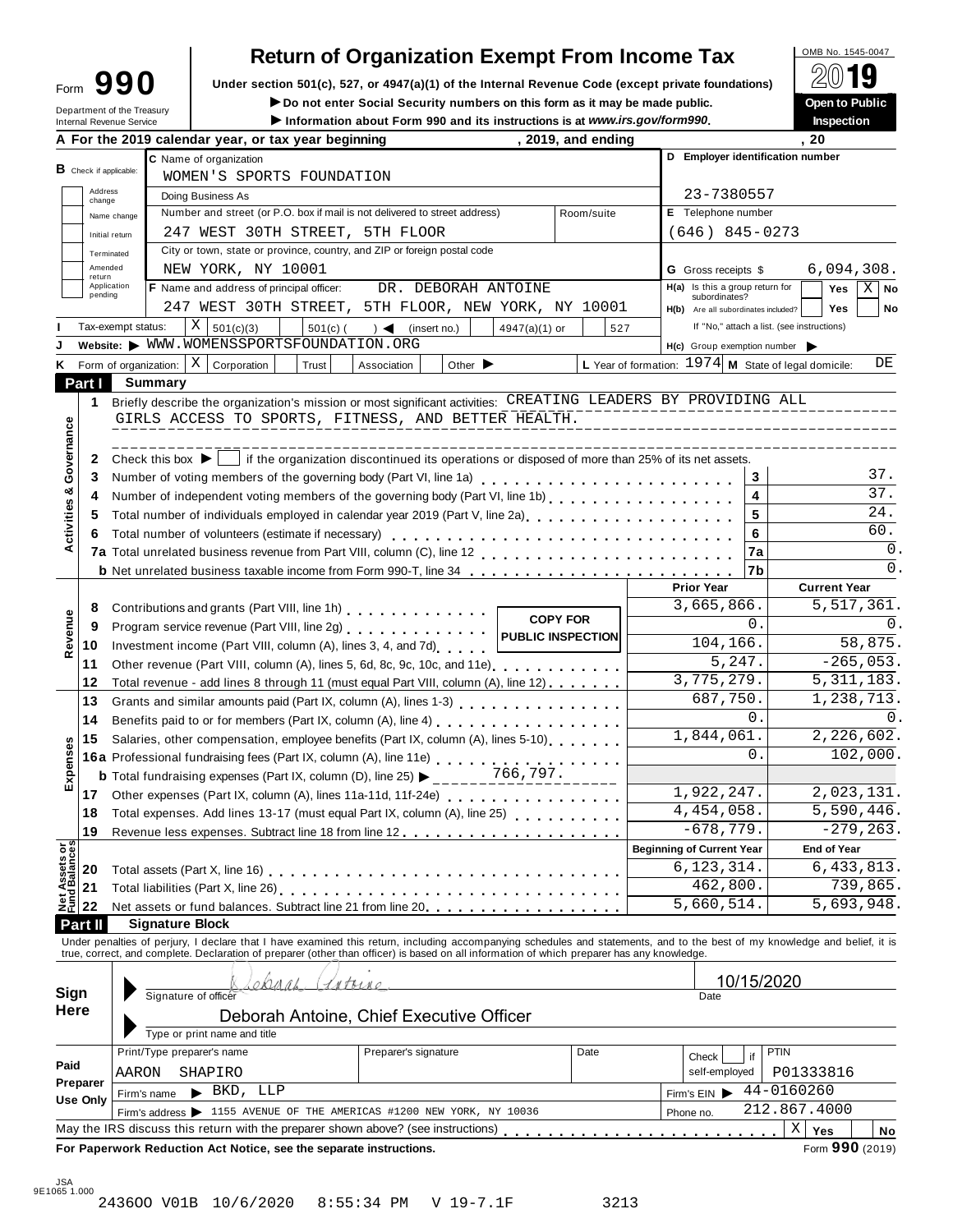|   | 23-7380557<br>WOMEN'S SPORTS FOUNDATION                                                                                                                                                                |  |
|---|--------------------------------------------------------------------------------------------------------------------------------------------------------------------------------------------------------|--|
|   | Form 990 (2019)<br>Page 2                                                                                                                                                                              |  |
|   | <b>Part III</b><br><b>Statement of Program Service Accomplishments</b>                                                                                                                                 |  |
|   |                                                                                                                                                                                                        |  |
|   | 1 Briefly describe the organization's mission:<br>WE ARE A POWERFUL VOICE AND CATALYST FOR ENSURING ALL GIRLS HAVE                                                                                     |  |
|   | EQUAL ACCESS TO PHYSICAL ACTIVITY AND SPORTS AND THE BENEFITS THEY                                                                                                                                     |  |
|   | PROVIDE.                                                                                                                                                                                               |  |
|   | 2 Did the organization undertake any significant program services during the year which were not listed on the<br>X<br><b>No</b><br><b>Yes</b><br>If "Yes," describe these new services on Schedule O. |  |
| 3 | Did the organization cease conducting, or make significant changes in how it conducts, any program<br>X<br>No<br><b>Yes</b><br>If "Yes," describe these changes on Schedule O.                         |  |
|   | 1. Describe the exacutation's program cention accomplishments for soch of its three lergest program centions as measured by                                                                            |  |

If "Yes," describe these changes on Schedule O. **4** Describe the organization's program service accomplishments for each of its three largest program services, as measured by  $\ldots$   $\blacksquare$  Yes  $\lfloor x \rfloor$  No

expenses. Section 501(c)(3) and 501(c)(4) organizations are required to report the amount of grants and allocations to others, the total expenses, and revenue, if any, for each program service reported.

| (Expenses \$ 2,663,483. including grants of \$ 783,901. ) (Revenue \$<br>4a (Code: |
|------------------------------------------------------------------------------------|
| COMMUNITY IMPACT: ENGAGEMENT AND RETENTION OF GIRLS IN SPORT IS A                  |
| TOP PRIORITY. WE PROVIDE TOOLS AND TECHNICAL ASSISTANCE TO SUPPORT                 |
| COACHES, PARENTS, ADMINISTRATORS AND COMMUNITY LEADERS TO                          |
| STRENGTHEN RECRUITMENT, ENGAGEMENT AND OUALITY OF PROGRAMMING FOR                  |
| GIRLS. THE CENTERPIECE OF OUR WORK IS OUR SPORTS 4 LIFE PROGRAM                    |
| THAT HELPS INCREASE PARTICIPATION AND RETENTION OF AFRICAN-AMERICAN                |
| AND HISPANIC GIRLS IN DEVELOPMENTAL YOUTH SPORTS PROGRAMS. OUR                     |
| CURRICULUM, GOGIRLGO CONTINUES TO SERVE AS A PRIMARY EDUCATION TOOL                |
| TO IMPROVE THE HEALTH OF SEDENTARY GIRLS. TRAVEL AND TRAINING FUND                 |
| IS A NATIONAL PROGRAM THAT PROVIDES ACCOMPLISHED FEMALE ATHLETES                   |
| WITH FUNDING TO REDUCE FINANCIAL OBSTACLES.                                        |

| 4b (Code: | $(1)$ (Expenses \$ $866, 619$ . including grants of \$ $318, 922$ . (Revenue \$ |  |  |
|-----------|---------------------------------------------------------------------------------|--|--|
|           | ADVOCACY: WSF HAS BEEN SERVING AS THE COLLECTIVE VOICE FOR GIRLS                |  |  |
|           | AN WOMEN SINCE ITS INCEPTION. PROTECTING TITLE IX, PROMOTING                    |  |  |
|           | GENDER EOUITY AND EMPOWERING OTHERS TO TAKE ACTION IS THE                       |  |  |
|           | CORNERSTONE OF OUR WORK. WE WORK WITH OUR PARTNERS THROUGHOUT THE               |  |  |
|           | YEAR TO ADVOCATEAT THE NATIONAL, STATE AND GRASSROOTS LEVELS FOR                |  |  |
|           | GENDER EQUALITY. WSF IS PARTICULARLY DEDICATED TO THE NEEDS OF                  |  |  |
|           | UNDERSERVED GIRLS, INCLUDING GIRLS OF COLOR, THOSE WITH                         |  |  |
|           | DISABILITIES, MEMBERS OF THE LGBTO COMMUNITY AND GIRLS LIVING IN                |  |  |
|           | LOW SOCIOECONOMIC COMMUNITIES WITH LIMITED RESOURCES. OUR EFFORTS               |  |  |
|           | INCLUDE PROMOTING LEADERSHIP OPPORTUNITIES FOR WOMEN AND                        |  |  |
|           | ADDRESSING GENDER BIAS IN ALL AREAS OF SPORTS.                                  |  |  |

| 4c (Code:                                                           |  | (Expenses $\frac{1}{2}$ $\frac{721}{240}$ , including grants of $\frac{1}{2}$ | 135,890. (Revenue \$ |  |
|---------------------------------------------------------------------|--|-------------------------------------------------------------------------------|----------------------|--|
| RESEARCH - IT SERVES AS A SPRINGBOARD FOR OUR WORK. WSF HAS         |  |                                                                               |                      |  |
| MAINTAINED A COMPREHENSIVE AGENDA OF SIGNATURE RESEARCH PROJECTS    |  |                                                                               |                      |  |
| FOR MORE THAN 30 YEARS. OUR EVIDENCE-BASED PUBLIC INTEREST RESEARCH |  |                                                                               |                      |  |
| ON GIRLS AND WOMEN IN SPORTS AND PHYSICAL ACTIVITY ANCHORS ALL OF   |  |                                                                               |                      |  |
| OUR POLICY OUTREACH AND FUELS OUR INITIATIVES. IT FOSTERS PUBLIC    |  |                                                                               |                      |  |
| DISCOURSE ON THE VITAL IMPORTANCE OF SPORT PARTICIPATION TO THE     |  |                                                                               |                      |  |
| HEALTH AND WELL-BEING OF GIRLS, DIVERSITY AND INCLUSIVENESS IN      |  |                                                                               |                      |  |
| SPORTS, AND LEADERSHIP OPPORTUNITIES FOR WOMEN. DATA COMBINED WITH  |  |                                                                               |                      |  |
| EXPERIENCES ON THE GROUND HELP TO IDENTIFY BEST PRACTICES AND       |  |                                                                               |                      |  |
| INFORM OUR PROGRAMMING. WSF CONDUCTS RIGOROUS EVALUATION TO ASSESS  |  |                                                                               |                      |  |
| IMPACT AGAINST CLEARLY DEFINED BENCHMARKS.                          |  |                                                                               |                      |  |
|                                                                     |  |                                                                               |                      |  |

**4d** Other program services (Describe on Schedule O.) (Expenses \$ including grants of \$ ) (Revenue \$ ) 4e Total program service expenses  $\blacktriangleright$ 4,251,342.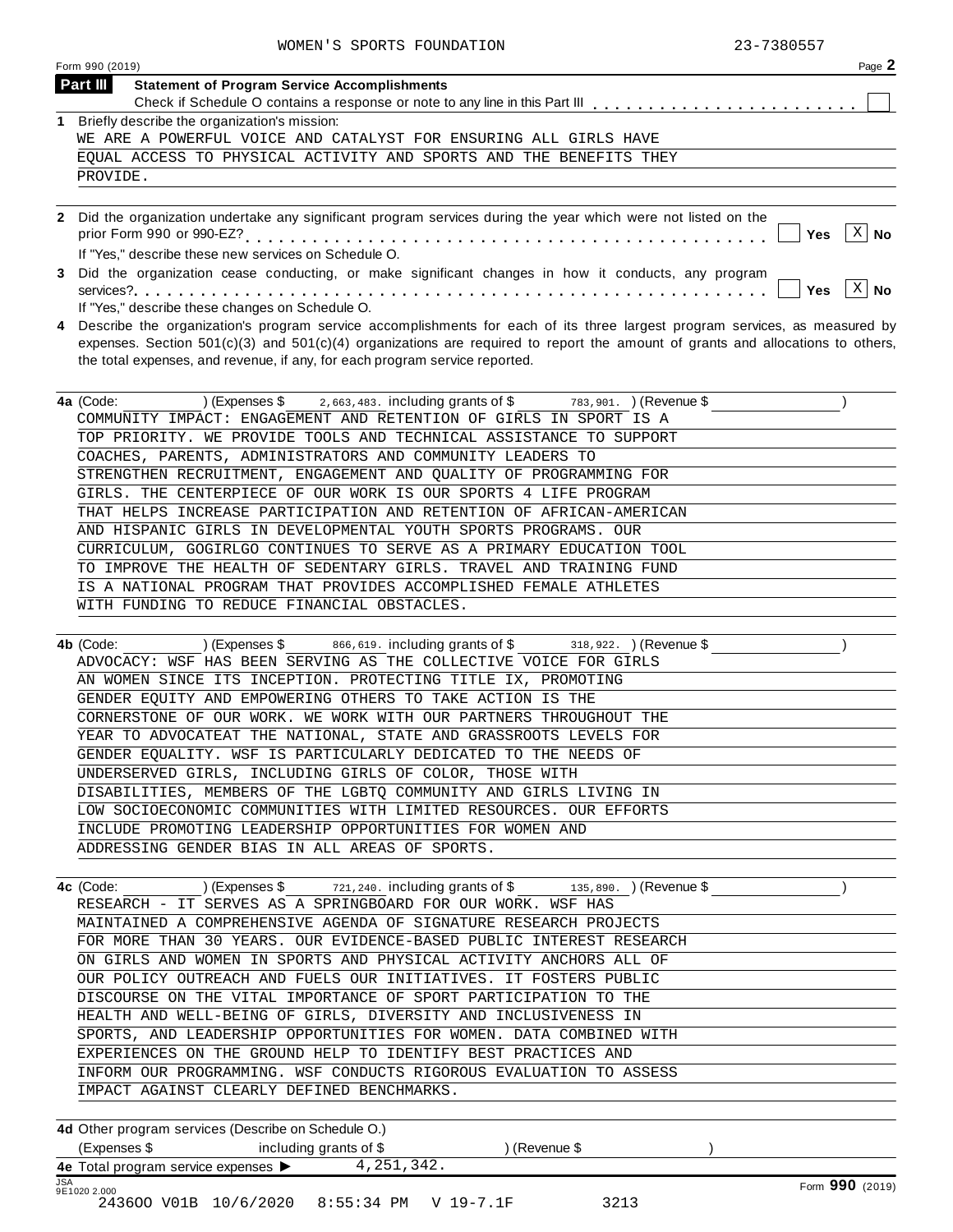|    | 23-7380557<br>WOMEN'S SPORTS FOUNDATION<br>Form 990 (2019)                                                                                                                                                                      |                 |                         | Page 3 |
|----|---------------------------------------------------------------------------------------------------------------------------------------------------------------------------------------------------------------------------------|-----------------|-------------------------|--------|
|    | <b>Checklist of Required Schedules</b><br><b>Part IV</b>                                                                                                                                                                        |                 |                         |        |
|    | Is the organization described in section $501(c)(3)$ or $4947(a)(1)$ (other than a private foundation)? If "Yes,"                                                                                                               |                 | Yes                     | No     |
| 1  |                                                                                                                                                                                                                                 | 1               | Χ                       |        |
| 2  | Is the organization required to complete Schedule B, Schedule of Contributors (see instructions)?                                                                                                                               | $\mathbf{2}$    | $\overline{\mathbf{x}}$ |        |
| 3  | Did the organization engage in direct or indirect political campaign activities on behalf of or in opposition to                                                                                                                |                 |                         |        |
|    | candidates for public office? If "Yes," complete Schedule C, Part I                                                                                                                                                             | 3               |                         | Χ      |
| 4  | Section 501(c)(3) organizations. Did the organization engage in lobbying activities, or have a section 501(h)                                                                                                                   |                 |                         |        |
|    |                                                                                                                                                                                                                                 | 4               | Χ                       |        |
| 5  | Is the organization a section $501(c)(4)$ , $501(c)(5)$ , or $501(c)(6)$ organization that receives membership dues,                                                                                                            |                 |                         |        |
|    | assessments, or similar amounts as defined in Revenue Procedure 98-19? If "Yes," complete Schedule C, Part III                                                                                                                  | 5               |                         | Χ      |
| 6  | Did the organization maintain any donor advised funds or any similar funds or accounts for which donors                                                                                                                         |                 |                         |        |
|    | have the right to provide advice on the distribution or investment of amounts in such funds or accounts? If                                                                                                                     |                 |                         |        |
|    |                                                                                                                                                                                                                                 | 6               |                         | Χ      |
| 7  | Did the organization receive or hold a conservation easement, including easements to preserve open space,                                                                                                                       |                 |                         |        |
|    | the environment, historic land areas, or historic structures? If "Yes," complete Schedule D, Part II.                                                                                                                           | $\overline{7}$  |                         | Χ      |
| 8  | Did the organization maintain collections of works of art, historical treasures, or other similar assets? If "Yes,"                                                                                                             |                 |                         |        |
| 9  |                                                                                                                                                                                                                                 | 8               |                         | Χ      |
|    | Did the organization report an amount in Part X, line 21, for escrow or custodial account liability, serve as a<br>custodian for amounts not listed in Part X; or provide credit counseling, debt management, credit repair, or |                 |                         |        |
|    |                                                                                                                                                                                                                                 | 9               |                         | Χ      |
| 10 | Did the organization, directly or through a related organization, hold assets in donor-restricted endowments                                                                                                                    |                 |                         |        |
|    |                                                                                                                                                                                                                                 | 10              | Χ                       |        |
| 11 | If the organization's answer to any of the following questions is "Yes," then complete Schedule D, Parts VI,                                                                                                                    |                 |                         |        |
|    | VII, VIII, IX, or X as applicable.                                                                                                                                                                                              |                 |                         |        |
|    | a Did the organization report an amount for land, buildings, and equipment in Part X, line 10? If "Yes,"                                                                                                                        |                 |                         |        |
|    |                                                                                                                                                                                                                                 | 11a             | Χ                       |        |
|    | <b>b</b> Did the organization report an amount for investments-other securities in Part X, line 12 that is 5% or more                                                                                                           |                 |                         |        |
|    | of its total assets reported in Part X, line 16? If "Yes," complete Schedule D, Part VII                                                                                                                                        | 11 b            |                         | X      |
|    | c Did the organization report an amount for investments-program related in Part X, line 13 that is 5% or more                                                                                                                   |                 |                         |        |
|    | of its total assets reported in Part X, line 16? If "Yes," complete Schedule D, Part VIII                                                                                                                                       | 11c             |                         | Χ      |
|    | d Did the organization report an amount for other assets in Part X, line 15, that is 5% or more of its total assets                                                                                                             |                 |                         |        |
|    | reported in Part X, line 16? If "Yes," complete Schedule D, Part IX.                                                                                                                                                            | 11d             |                         | Χ      |
|    | e Did the organization report an amount for other liabilities in Part X, line 25? If "Yes," complete Schedule D, Part X                                                                                                         | 11e             | $\mathbf X$             |        |
|    | f Did the organization's separate or consolidated financial statements for the tax year include a footnote that addresses                                                                                                       |                 |                         |        |
|    | the organization's liability for uncertain tax positions under FIN 48 (ASC 740)? If "Yes," complete Schedule D. Part X                                                                                                          | 11f             |                         | X      |
|    | 12a Did the organization obtain separate, independent audited financial statements for the tax year? If "Yes," complete                                                                                                         |                 |                         |        |
|    |                                                                                                                                                                                                                                 | 12a             | Χ                       |        |
|    | <b>b</b> Was the organization included in consolidated, independent audited financial statements for the tax year? If                                                                                                           |                 |                         |        |
|    | "Yes," and if the organization answered "No" to line 12a, then completing Schedule D, Parts XI and XII is optional                                                                                                              | 12 <sub>b</sub> |                         | Χ<br>Χ |
| 13 | Is the organization a school described in section $170(b)(1)(A)(ii)?$ If "Yes," complete Schedule E.                                                                                                                            | 13              |                         | X      |
|    | 14a Did the organization maintain an office, employees, or agents outside of the United States?.<br><b>b</b> Did the organization have aggregate revenues or expenses of more than \$10,000 from grantmaking,                   | 14a             |                         |        |
|    | fundraising, business, investment, and program service activities outside the United States, or aggregate                                                                                                                       |                 |                         |        |
|    | foreign investments valued at \$100,000 or more? If "Yes," complete Schedule F, Parts I and IV                                                                                                                                  | 14b             |                         | Χ      |
| 15 | Did the organization report on Part IX, column (A), line 3, more than \$5,000 of grants or other assistance to or                                                                                                               |                 |                         |        |
|    |                                                                                                                                                                                                                                 | 15              |                         | Χ      |
| 16 | Did the organization report on Part IX, column (A), line 3, more than \$5,000 of aggregate grants or other                                                                                                                      |                 |                         |        |
|    | assistance to or for foreign individuals? If "Yes," complete Schedule F, Parts III and IV                                                                                                                                       | 16              |                         | Χ      |
| 17 | Did the organization report a total of more than \$15,000 of expenses for professional fundraising services on                                                                                                                  |                 |                         |        |
|    | Part IX, column (A), lines 6 and 11e? If "Yes," complete Schedule G, Part I (see instructions)                                                                                                                                  | 17              |                         | Χ      |
| 18 | Did the organization report more than \$15,000 total of fundraising event gross income and contributions on                                                                                                                     |                 |                         |        |
|    |                                                                                                                                                                                                                                 | 18              | Χ                       |        |
| 19 | Did the organization report more than \$15,000 of gross income from gaming activities on Part VIII, line 9a?                                                                                                                    |                 |                         |        |
|    |                                                                                                                                                                                                                                 | 19              |                         | Χ      |
|    | 20a Did the organization operate one or more hospital facilities? If "Yes," complete Schedule H                                                                                                                                 | 20a             |                         | Χ      |
|    | <b>b</b> If "Yes" to line 20a, did the organization attach a copy of its audited financial statements to this return?                                                                                                           | 20 <sub>b</sub> |                         |        |
| 21 | Did the organization report more than \$5,000 of grants or other assistance to any domestic organization or                                                                                                                     |                 |                         |        |
|    | domestic government on Part IX, column (A), line 1? If "Yes," complete Schedule I, Parts I and II                                                                                                                               | 21              | Χ                       |        |

SA<br>
9E1021 2.000<br>
243600 VO1B 10/6/2020 8:55:34 PM V 19-7.1F 3213 243600 V01B 10/6/2020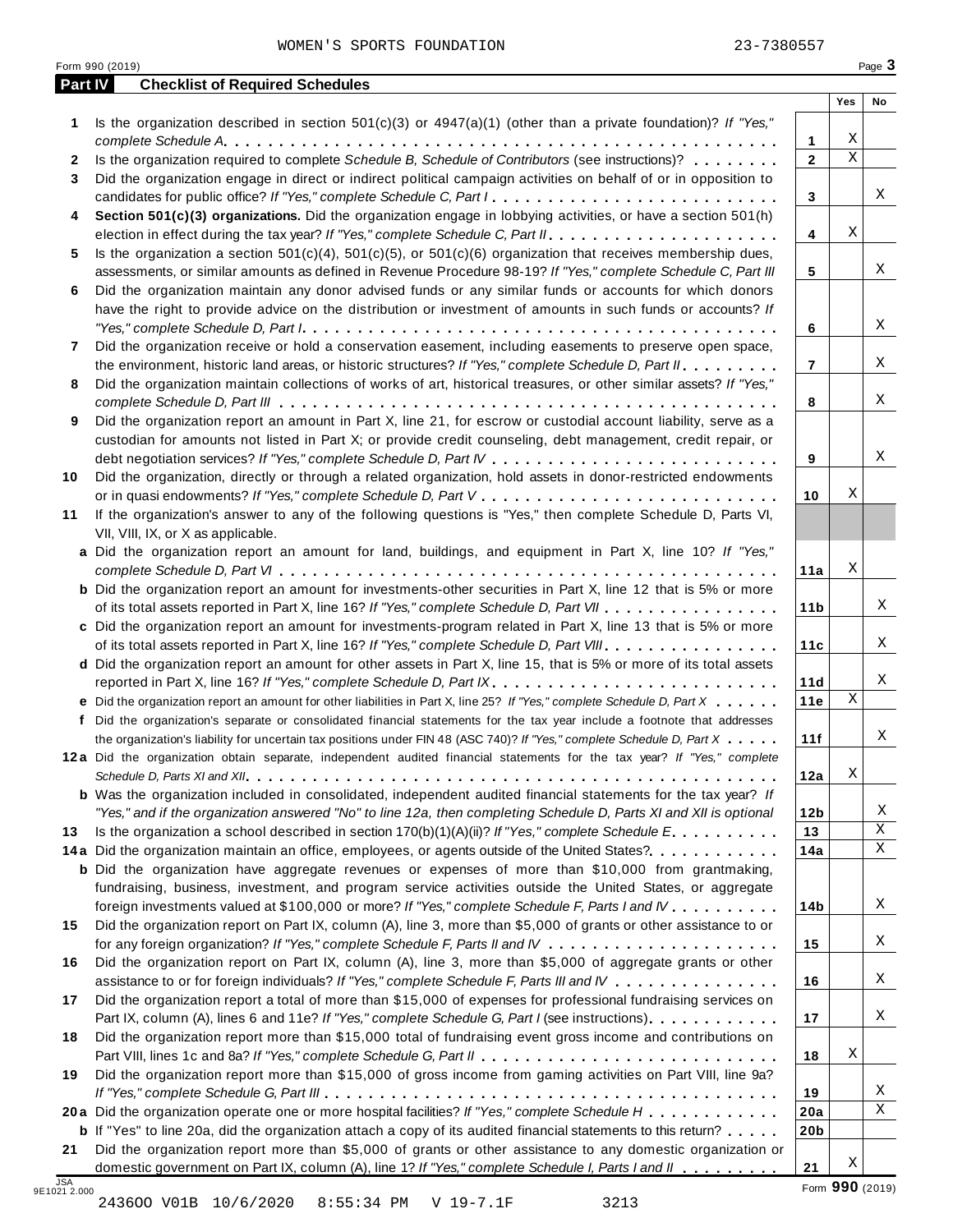| Form 990 (2019)<br><b>Part IV</b> Checklist of Required Schedules (continued)<br>Yes<br>Did the organization report more than \$5,000 of grants or other assistance to or for domestic individuals on<br>22<br>Χ<br>Part IX, column (A), line 2? If "Yes," complete Schedule I, Parts I and III<br>22<br>Did the organization answer "Yes" to Part VII, Section A, line 3, 4, or 5 about compensation of the<br>organization's current and former officers, directors, trustees, key employees, and highest compensated<br>Χ<br>23<br>24a Did the organization have a tax-exempt bond issue with an outstanding principal amount of more than<br>\$100,000 as of the last day of the year, that was issued after December 31, 2002? If "Yes," answer lines 24b<br>through 24d and complete Schedule K. If "No," go to line 25a<br>24a<br><b>b</b> Did the organization invest any proceeds of tax-exempt bonds beyond a temporary period exception?<br>24b<br>c Did the organization maintain an escrow account other than a refunding escrow at any time during the year<br>24c<br>d Did the organization act as an "on behalf of" issuer for bonds outstanding at any time during the year?<br>24d<br>25a Section 501(c)(3), 501(c)(4), and 501(c)(29) organizations. Did the organization engage in an excess benefit<br>transaction with a disqualified person during the year? If "Yes," complete Schedule L, Part I<br>25a<br><b>b</b> Is the organization aware that it engaged in an excess benefit transaction with a disqualified person in a prior<br>year, and that the transaction has not been reported on any of the organization's prior Forms 990 or 990-EZ?<br>25 <sub>b</sub><br>Did the organization report any amount on Part X, line 5 or 22, for receivables from or payables to any current<br>or former officer, director, trustee, key employee, creator or founder, substantial contributor, or 35%<br>controlled entity or family member of any of these persons? If "Yes," complete Schedule L, Part II.<br>26<br>Did the organization provide a grant or other assistance to any current or former officer, director, trustee, key<br>employee, creator or founder, substantial contributor or employee thereof, a grant selection committee<br>member, or to a 35% controlled entity (including an employee thereof) or family member of any of these<br>27<br>Was the organization a party to a business transaction with one of the following parties (see Schedule L,<br>Part IV instructions, for applicable filing thresholds, conditions, and exceptions):<br>a A current or former officer, director, trustee, key employee, creator or founder, or substantial contributor? If<br>28a<br><b>b</b> A family member of any individual described in line 28a? If "Yes," complete Schedule L, Part IV.<br>28b<br>c A 35% controlled entity of one or more individuals and/or organizations described in lines 28a or 28b? If<br>28c<br>X<br>Did the organization receive more than \$25,000 in non-cash contributions? If "Yes," complete Schedule M<br>29<br>29<br>Did the organization receive contributions of art, historical treasures, or other similar assets, or qualified<br>30<br>30<br>Did the organization liquidate, terminate, or dissolve and cease operations? If "Yes," complete Schedule N, Part I<br>31<br>31<br>Did the organization sell, exchange, dispose of, or transfer more than 25% of its net assets? If "Yes,"<br>32<br>32<br>Did the organization own 100% of an entity disregarded as separate from the organization under Regulations<br>33<br>33<br>Was the organization related to any tax-exempt or taxable entity? If "Yes," complete Schedule R, Part II, III,<br>34<br>34<br>35a Did the organization have a controlled entity within the meaning of section 512(b)(13)?<br>35a<br><b>b</b> If "Yes" to line 35a, did the organization receive any payment from or engage in any transaction with a<br>controlled entity within the meaning of section 512(b)(13)? If "Yes," complete Schedule R, Part V, line 2<br>35 <sub>b</sub><br>Section 501(c)(3) organizations. Did the organization make any transfers to an exempt non-charitable<br>36<br>36<br>Did the organization conduct more than 5% of its activities through an entity that is not a related organization<br>and that is treated as a partnership for federal income tax purposes? If "Yes," complete Schedule R, Part VI<br>37<br>Did the organization complete Schedule O and provide explanations in Schedule O for Part VI, lines 11b and<br>Χ<br>19? Note: All Form 990 filers are required to complete Schedule O.<br>38<br><b>Statements Regarding Other IRS Filings and Tax Compliance</b><br><b>Part V</b><br>Check if Schedule O contains a response or note to any line in this Part V<br>Yes<br>74<br>1a Enter the number reported in Box 3 of Form 1096. Enter -0- if not applicable<br>1a<br>$0$ .<br><b>b</b> Enter the number of Forms W-2G included in line 1a. Enter -0- if not applicable<br>1 <sub>b</sub><br>c Did the organization comply with backup withholding rules for reportable payments to vendors and<br>1c<br>Form 990 (2019)<br>9E1030 2.000 |            | 23-7380557<br>WOMEN'S SPORTS FOUNDATION |  |        |
|--------------------------------------------------------------------------------------------------------------------------------------------------------------------------------------------------------------------------------------------------------------------------------------------------------------------------------------------------------------------------------------------------------------------------------------------------------------------------------------------------------------------------------------------------------------------------------------------------------------------------------------------------------------------------------------------------------------------------------------------------------------------------------------------------------------------------------------------------------------------------------------------------------------------------------------------------------------------------------------------------------------------------------------------------------------------------------------------------------------------------------------------------------------------------------------------------------------------------------------------------------------------------------------------------------------------------------------------------------------------------------------------------------------------------------------------------------------------------------------------------------------------------------------------------------------------------------------------------------------------------------------------------------------------------------------------------------------------------------------------------------------------------------------------------------------------------------------------------------------------------------------------------------------------------------------------------------------------------------------------------------------------------------------------------------------------------------------------------------------------------------------------------------------------------------------------------------------------------------------------------------------------------------------------------------------------------------------------------------------------------------------------------------------------------------------------------------------------------------------------------------------------------------------------------------------------------------------------------------------------------------------------------------------------------------------------------------------------------------------------------------------------------------------------------------------------------------------------------------------------------------------------------------------------------------------------------------------------------------------------------------------------------------------------------------------------------------------------------------------------------------------------------------------------------------------------------------------------------------------------------------------------------------------------------------------------------------------------------------------------------------------------------------------------------------------------------------------------------------------------------------------------------------------------------------------------------------------------------------------------------------------------------------------------------------------------------------------------------------------------------------------------------------------------------------------------------------------------------------------------------------------------------------------------------------------------------------------------------------------------------------------------------------------------------------------------------------------------------------------------------------------------------------------------------------------------------------------------------------------------------------------------------------------------------------------------------------------------------------------------------------------------------------------------------------------------------------------------------------------------------------------------------------------------------------------------------------------------------------------------------------------------------------------------------------------------------------------------------------------------------------------------------------------------------------------------------------------------------------------------------------------------------------------------------------------------------------------------------------------------------------------------------------------------------------------------------------------------------------------------------------------------------------------------------------------------------------------------------|------------|-----------------------------------------|--|--------|
|                                                                                                                                                                                                                                                                                                                                                                                                                                                                                                                                                                                                                                                                                                                                                                                                                                                                                                                                                                                                                                                                                                                                                                                                                                                                                                                                                                                                                                                                                                                                                                                                                                                                                                                                                                                                                                                                                                                                                                                                                                                                                                                                                                                                                                                                                                                                                                                                                                                                                                                                                                                                                                                                                                                                                                                                                                                                                                                                                                                                                                                                                                                                                                                                                                                                                                                                                                                                                                                                                                                                                                                                                                                                                                                                                                                                                                                                                                                                                                                                                                                                                                                                                                                                                                                                                                                                                                                                                                                                                                                                                                                                                                                                                                                                                                                                                                                                                                                                                                                                                                                                                                                                                                                                                          |            |                                         |  | Page 4 |
|                                                                                                                                                                                                                                                                                                                                                                                                                                                                                                                                                                                                                                                                                                                                                                                                                                                                                                                                                                                                                                                                                                                                                                                                                                                                                                                                                                                                                                                                                                                                                                                                                                                                                                                                                                                                                                                                                                                                                                                                                                                                                                                                                                                                                                                                                                                                                                                                                                                                                                                                                                                                                                                                                                                                                                                                                                                                                                                                                                                                                                                                                                                                                                                                                                                                                                                                                                                                                                                                                                                                                                                                                                                                                                                                                                                                                                                                                                                                                                                                                                                                                                                                                                                                                                                                                                                                                                                                                                                                                                                                                                                                                                                                                                                                                                                                                                                                                                                                                                                                                                                                                                                                                                                                                          |            |                                         |  | No     |
|                                                                                                                                                                                                                                                                                                                                                                                                                                                                                                                                                                                                                                                                                                                                                                                                                                                                                                                                                                                                                                                                                                                                                                                                                                                                                                                                                                                                                                                                                                                                                                                                                                                                                                                                                                                                                                                                                                                                                                                                                                                                                                                                                                                                                                                                                                                                                                                                                                                                                                                                                                                                                                                                                                                                                                                                                                                                                                                                                                                                                                                                                                                                                                                                                                                                                                                                                                                                                                                                                                                                                                                                                                                                                                                                                                                                                                                                                                                                                                                                                                                                                                                                                                                                                                                                                                                                                                                                                                                                                                                                                                                                                                                                                                                                                                                                                                                                                                                                                                                                                                                                                                                                                                                                                          |            |                                         |  |        |
|                                                                                                                                                                                                                                                                                                                                                                                                                                                                                                                                                                                                                                                                                                                                                                                                                                                                                                                                                                                                                                                                                                                                                                                                                                                                                                                                                                                                                                                                                                                                                                                                                                                                                                                                                                                                                                                                                                                                                                                                                                                                                                                                                                                                                                                                                                                                                                                                                                                                                                                                                                                                                                                                                                                                                                                                                                                                                                                                                                                                                                                                                                                                                                                                                                                                                                                                                                                                                                                                                                                                                                                                                                                                                                                                                                                                                                                                                                                                                                                                                                                                                                                                                                                                                                                                                                                                                                                                                                                                                                                                                                                                                                                                                                                                                                                                                                                                                                                                                                                                                                                                                                                                                                                                                          |            |                                         |  |        |
|                                                                                                                                                                                                                                                                                                                                                                                                                                                                                                                                                                                                                                                                                                                                                                                                                                                                                                                                                                                                                                                                                                                                                                                                                                                                                                                                                                                                                                                                                                                                                                                                                                                                                                                                                                                                                                                                                                                                                                                                                                                                                                                                                                                                                                                                                                                                                                                                                                                                                                                                                                                                                                                                                                                                                                                                                                                                                                                                                                                                                                                                                                                                                                                                                                                                                                                                                                                                                                                                                                                                                                                                                                                                                                                                                                                                                                                                                                                                                                                                                                                                                                                                                                                                                                                                                                                                                                                                                                                                                                                                                                                                                                                                                                                                                                                                                                                                                                                                                                                                                                                                                                                                                                                                                          | 23         |                                         |  |        |
|                                                                                                                                                                                                                                                                                                                                                                                                                                                                                                                                                                                                                                                                                                                                                                                                                                                                                                                                                                                                                                                                                                                                                                                                                                                                                                                                                                                                                                                                                                                                                                                                                                                                                                                                                                                                                                                                                                                                                                                                                                                                                                                                                                                                                                                                                                                                                                                                                                                                                                                                                                                                                                                                                                                                                                                                                                                                                                                                                                                                                                                                                                                                                                                                                                                                                                                                                                                                                                                                                                                                                                                                                                                                                                                                                                                                                                                                                                                                                                                                                                                                                                                                                                                                                                                                                                                                                                                                                                                                                                                                                                                                                                                                                                                                                                                                                                                                                                                                                                                                                                                                                                                                                                                                                          |            |                                         |  |        |
|                                                                                                                                                                                                                                                                                                                                                                                                                                                                                                                                                                                                                                                                                                                                                                                                                                                                                                                                                                                                                                                                                                                                                                                                                                                                                                                                                                                                                                                                                                                                                                                                                                                                                                                                                                                                                                                                                                                                                                                                                                                                                                                                                                                                                                                                                                                                                                                                                                                                                                                                                                                                                                                                                                                                                                                                                                                                                                                                                                                                                                                                                                                                                                                                                                                                                                                                                                                                                                                                                                                                                                                                                                                                                                                                                                                                                                                                                                                                                                                                                                                                                                                                                                                                                                                                                                                                                                                                                                                                                                                                                                                                                                                                                                                                                                                                                                                                                                                                                                                                                                                                                                                                                                                                                          |            |                                         |  |        |
|                                                                                                                                                                                                                                                                                                                                                                                                                                                                                                                                                                                                                                                                                                                                                                                                                                                                                                                                                                                                                                                                                                                                                                                                                                                                                                                                                                                                                                                                                                                                                                                                                                                                                                                                                                                                                                                                                                                                                                                                                                                                                                                                                                                                                                                                                                                                                                                                                                                                                                                                                                                                                                                                                                                                                                                                                                                                                                                                                                                                                                                                                                                                                                                                                                                                                                                                                                                                                                                                                                                                                                                                                                                                                                                                                                                                                                                                                                                                                                                                                                                                                                                                                                                                                                                                                                                                                                                                                                                                                                                                                                                                                                                                                                                                                                                                                                                                                                                                                                                                                                                                                                                                                                                                                          |            |                                         |  |        |
|                                                                                                                                                                                                                                                                                                                                                                                                                                                                                                                                                                                                                                                                                                                                                                                                                                                                                                                                                                                                                                                                                                                                                                                                                                                                                                                                                                                                                                                                                                                                                                                                                                                                                                                                                                                                                                                                                                                                                                                                                                                                                                                                                                                                                                                                                                                                                                                                                                                                                                                                                                                                                                                                                                                                                                                                                                                                                                                                                                                                                                                                                                                                                                                                                                                                                                                                                                                                                                                                                                                                                                                                                                                                                                                                                                                                                                                                                                                                                                                                                                                                                                                                                                                                                                                                                                                                                                                                                                                                                                                                                                                                                                                                                                                                                                                                                                                                                                                                                                                                                                                                                                                                                                                                                          |            |                                         |  |        |
|                                                                                                                                                                                                                                                                                                                                                                                                                                                                                                                                                                                                                                                                                                                                                                                                                                                                                                                                                                                                                                                                                                                                                                                                                                                                                                                                                                                                                                                                                                                                                                                                                                                                                                                                                                                                                                                                                                                                                                                                                                                                                                                                                                                                                                                                                                                                                                                                                                                                                                                                                                                                                                                                                                                                                                                                                                                                                                                                                                                                                                                                                                                                                                                                                                                                                                                                                                                                                                                                                                                                                                                                                                                                                                                                                                                                                                                                                                                                                                                                                                                                                                                                                                                                                                                                                                                                                                                                                                                                                                                                                                                                                                                                                                                                                                                                                                                                                                                                                                                                                                                                                                                                                                                                                          |            |                                         |  | Χ      |
|                                                                                                                                                                                                                                                                                                                                                                                                                                                                                                                                                                                                                                                                                                                                                                                                                                                                                                                                                                                                                                                                                                                                                                                                                                                                                                                                                                                                                                                                                                                                                                                                                                                                                                                                                                                                                                                                                                                                                                                                                                                                                                                                                                                                                                                                                                                                                                                                                                                                                                                                                                                                                                                                                                                                                                                                                                                                                                                                                                                                                                                                                                                                                                                                                                                                                                                                                                                                                                                                                                                                                                                                                                                                                                                                                                                                                                                                                                                                                                                                                                                                                                                                                                                                                                                                                                                                                                                                                                                                                                                                                                                                                                                                                                                                                                                                                                                                                                                                                                                                                                                                                                                                                                                                                          |            |                                         |  |        |
|                                                                                                                                                                                                                                                                                                                                                                                                                                                                                                                                                                                                                                                                                                                                                                                                                                                                                                                                                                                                                                                                                                                                                                                                                                                                                                                                                                                                                                                                                                                                                                                                                                                                                                                                                                                                                                                                                                                                                                                                                                                                                                                                                                                                                                                                                                                                                                                                                                                                                                                                                                                                                                                                                                                                                                                                                                                                                                                                                                                                                                                                                                                                                                                                                                                                                                                                                                                                                                                                                                                                                                                                                                                                                                                                                                                                                                                                                                                                                                                                                                                                                                                                                                                                                                                                                                                                                                                                                                                                                                                                                                                                                                                                                                                                                                                                                                                                                                                                                                                                                                                                                                                                                                                                                          |            |                                         |  |        |
|                                                                                                                                                                                                                                                                                                                                                                                                                                                                                                                                                                                                                                                                                                                                                                                                                                                                                                                                                                                                                                                                                                                                                                                                                                                                                                                                                                                                                                                                                                                                                                                                                                                                                                                                                                                                                                                                                                                                                                                                                                                                                                                                                                                                                                                                                                                                                                                                                                                                                                                                                                                                                                                                                                                                                                                                                                                                                                                                                                                                                                                                                                                                                                                                                                                                                                                                                                                                                                                                                                                                                                                                                                                                                                                                                                                                                                                                                                                                                                                                                                                                                                                                                                                                                                                                                                                                                                                                                                                                                                                                                                                                                                                                                                                                                                                                                                                                                                                                                                                                                                                                                                                                                                                                                          |            |                                         |  |        |
|                                                                                                                                                                                                                                                                                                                                                                                                                                                                                                                                                                                                                                                                                                                                                                                                                                                                                                                                                                                                                                                                                                                                                                                                                                                                                                                                                                                                                                                                                                                                                                                                                                                                                                                                                                                                                                                                                                                                                                                                                                                                                                                                                                                                                                                                                                                                                                                                                                                                                                                                                                                                                                                                                                                                                                                                                                                                                                                                                                                                                                                                                                                                                                                                                                                                                                                                                                                                                                                                                                                                                                                                                                                                                                                                                                                                                                                                                                                                                                                                                                                                                                                                                                                                                                                                                                                                                                                                                                                                                                                                                                                                                                                                                                                                                                                                                                                                                                                                                                                                                                                                                                                                                                                                                          |            |                                         |  |        |
|                                                                                                                                                                                                                                                                                                                                                                                                                                                                                                                                                                                                                                                                                                                                                                                                                                                                                                                                                                                                                                                                                                                                                                                                                                                                                                                                                                                                                                                                                                                                                                                                                                                                                                                                                                                                                                                                                                                                                                                                                                                                                                                                                                                                                                                                                                                                                                                                                                                                                                                                                                                                                                                                                                                                                                                                                                                                                                                                                                                                                                                                                                                                                                                                                                                                                                                                                                                                                                                                                                                                                                                                                                                                                                                                                                                                                                                                                                                                                                                                                                                                                                                                                                                                                                                                                                                                                                                                                                                                                                                                                                                                                                                                                                                                                                                                                                                                                                                                                                                                                                                                                                                                                                                                                          |            |                                         |  |        |
|                                                                                                                                                                                                                                                                                                                                                                                                                                                                                                                                                                                                                                                                                                                                                                                                                                                                                                                                                                                                                                                                                                                                                                                                                                                                                                                                                                                                                                                                                                                                                                                                                                                                                                                                                                                                                                                                                                                                                                                                                                                                                                                                                                                                                                                                                                                                                                                                                                                                                                                                                                                                                                                                                                                                                                                                                                                                                                                                                                                                                                                                                                                                                                                                                                                                                                                                                                                                                                                                                                                                                                                                                                                                                                                                                                                                                                                                                                                                                                                                                                                                                                                                                                                                                                                                                                                                                                                                                                                                                                                                                                                                                                                                                                                                                                                                                                                                                                                                                                                                                                                                                                                                                                                                                          |            |                                         |  | X      |
|                                                                                                                                                                                                                                                                                                                                                                                                                                                                                                                                                                                                                                                                                                                                                                                                                                                                                                                                                                                                                                                                                                                                                                                                                                                                                                                                                                                                                                                                                                                                                                                                                                                                                                                                                                                                                                                                                                                                                                                                                                                                                                                                                                                                                                                                                                                                                                                                                                                                                                                                                                                                                                                                                                                                                                                                                                                                                                                                                                                                                                                                                                                                                                                                                                                                                                                                                                                                                                                                                                                                                                                                                                                                                                                                                                                                                                                                                                                                                                                                                                                                                                                                                                                                                                                                                                                                                                                                                                                                                                                                                                                                                                                                                                                                                                                                                                                                                                                                                                                                                                                                                                                                                                                                                          |            |                                         |  |        |
|                                                                                                                                                                                                                                                                                                                                                                                                                                                                                                                                                                                                                                                                                                                                                                                                                                                                                                                                                                                                                                                                                                                                                                                                                                                                                                                                                                                                                                                                                                                                                                                                                                                                                                                                                                                                                                                                                                                                                                                                                                                                                                                                                                                                                                                                                                                                                                                                                                                                                                                                                                                                                                                                                                                                                                                                                                                                                                                                                                                                                                                                                                                                                                                                                                                                                                                                                                                                                                                                                                                                                                                                                                                                                                                                                                                                                                                                                                                                                                                                                                                                                                                                                                                                                                                                                                                                                                                                                                                                                                                                                                                                                                                                                                                                                                                                                                                                                                                                                                                                                                                                                                                                                                                                                          |            |                                         |  |        |
|                                                                                                                                                                                                                                                                                                                                                                                                                                                                                                                                                                                                                                                                                                                                                                                                                                                                                                                                                                                                                                                                                                                                                                                                                                                                                                                                                                                                                                                                                                                                                                                                                                                                                                                                                                                                                                                                                                                                                                                                                                                                                                                                                                                                                                                                                                                                                                                                                                                                                                                                                                                                                                                                                                                                                                                                                                                                                                                                                                                                                                                                                                                                                                                                                                                                                                                                                                                                                                                                                                                                                                                                                                                                                                                                                                                                                                                                                                                                                                                                                                                                                                                                                                                                                                                                                                                                                                                                                                                                                                                                                                                                                                                                                                                                                                                                                                                                                                                                                                                                                                                                                                                                                                                                                          |            |                                         |  | Χ      |
|                                                                                                                                                                                                                                                                                                                                                                                                                                                                                                                                                                                                                                                                                                                                                                                                                                                                                                                                                                                                                                                                                                                                                                                                                                                                                                                                                                                                                                                                                                                                                                                                                                                                                                                                                                                                                                                                                                                                                                                                                                                                                                                                                                                                                                                                                                                                                                                                                                                                                                                                                                                                                                                                                                                                                                                                                                                                                                                                                                                                                                                                                                                                                                                                                                                                                                                                                                                                                                                                                                                                                                                                                                                                                                                                                                                                                                                                                                                                                                                                                                                                                                                                                                                                                                                                                                                                                                                                                                                                                                                                                                                                                                                                                                                                                                                                                                                                                                                                                                                                                                                                                                                                                                                                                          | 26         |                                         |  |        |
|                                                                                                                                                                                                                                                                                                                                                                                                                                                                                                                                                                                                                                                                                                                                                                                                                                                                                                                                                                                                                                                                                                                                                                                                                                                                                                                                                                                                                                                                                                                                                                                                                                                                                                                                                                                                                                                                                                                                                                                                                                                                                                                                                                                                                                                                                                                                                                                                                                                                                                                                                                                                                                                                                                                                                                                                                                                                                                                                                                                                                                                                                                                                                                                                                                                                                                                                                                                                                                                                                                                                                                                                                                                                                                                                                                                                                                                                                                                                                                                                                                                                                                                                                                                                                                                                                                                                                                                                                                                                                                                                                                                                                                                                                                                                                                                                                                                                                                                                                                                                                                                                                                                                                                                                                          |            |                                         |  |        |
|                                                                                                                                                                                                                                                                                                                                                                                                                                                                                                                                                                                                                                                                                                                                                                                                                                                                                                                                                                                                                                                                                                                                                                                                                                                                                                                                                                                                                                                                                                                                                                                                                                                                                                                                                                                                                                                                                                                                                                                                                                                                                                                                                                                                                                                                                                                                                                                                                                                                                                                                                                                                                                                                                                                                                                                                                                                                                                                                                                                                                                                                                                                                                                                                                                                                                                                                                                                                                                                                                                                                                                                                                                                                                                                                                                                                                                                                                                                                                                                                                                                                                                                                                                                                                                                                                                                                                                                                                                                                                                                                                                                                                                                                                                                                                                                                                                                                                                                                                                                                                                                                                                                                                                                                                          |            |                                         |  | Χ      |
|                                                                                                                                                                                                                                                                                                                                                                                                                                                                                                                                                                                                                                                                                                                                                                                                                                                                                                                                                                                                                                                                                                                                                                                                                                                                                                                                                                                                                                                                                                                                                                                                                                                                                                                                                                                                                                                                                                                                                                                                                                                                                                                                                                                                                                                                                                                                                                                                                                                                                                                                                                                                                                                                                                                                                                                                                                                                                                                                                                                                                                                                                                                                                                                                                                                                                                                                                                                                                                                                                                                                                                                                                                                                                                                                                                                                                                                                                                                                                                                                                                                                                                                                                                                                                                                                                                                                                                                                                                                                                                                                                                                                                                                                                                                                                                                                                                                                                                                                                                                                                                                                                                                                                                                                                          | 27         |                                         |  |        |
|                                                                                                                                                                                                                                                                                                                                                                                                                                                                                                                                                                                                                                                                                                                                                                                                                                                                                                                                                                                                                                                                                                                                                                                                                                                                                                                                                                                                                                                                                                                                                                                                                                                                                                                                                                                                                                                                                                                                                                                                                                                                                                                                                                                                                                                                                                                                                                                                                                                                                                                                                                                                                                                                                                                                                                                                                                                                                                                                                                                                                                                                                                                                                                                                                                                                                                                                                                                                                                                                                                                                                                                                                                                                                                                                                                                                                                                                                                                                                                                                                                                                                                                                                                                                                                                                                                                                                                                                                                                                                                                                                                                                                                                                                                                                                                                                                                                                                                                                                                                                                                                                                                                                                                                                                          |            |                                         |  |        |
|                                                                                                                                                                                                                                                                                                                                                                                                                                                                                                                                                                                                                                                                                                                                                                                                                                                                                                                                                                                                                                                                                                                                                                                                                                                                                                                                                                                                                                                                                                                                                                                                                                                                                                                                                                                                                                                                                                                                                                                                                                                                                                                                                                                                                                                                                                                                                                                                                                                                                                                                                                                                                                                                                                                                                                                                                                                                                                                                                                                                                                                                                                                                                                                                                                                                                                                                                                                                                                                                                                                                                                                                                                                                                                                                                                                                                                                                                                                                                                                                                                                                                                                                                                                                                                                                                                                                                                                                                                                                                                                                                                                                                                                                                                                                                                                                                                                                                                                                                                                                                                                                                                                                                                                                                          |            |                                         |  |        |
|                                                                                                                                                                                                                                                                                                                                                                                                                                                                                                                                                                                                                                                                                                                                                                                                                                                                                                                                                                                                                                                                                                                                                                                                                                                                                                                                                                                                                                                                                                                                                                                                                                                                                                                                                                                                                                                                                                                                                                                                                                                                                                                                                                                                                                                                                                                                                                                                                                                                                                                                                                                                                                                                                                                                                                                                                                                                                                                                                                                                                                                                                                                                                                                                                                                                                                                                                                                                                                                                                                                                                                                                                                                                                                                                                                                                                                                                                                                                                                                                                                                                                                                                                                                                                                                                                                                                                                                                                                                                                                                                                                                                                                                                                                                                                                                                                                                                                                                                                                                                                                                                                                                                                                                                                          |            |                                         |  | Χ      |
|                                                                                                                                                                                                                                                                                                                                                                                                                                                                                                                                                                                                                                                                                                                                                                                                                                                                                                                                                                                                                                                                                                                                                                                                                                                                                                                                                                                                                                                                                                                                                                                                                                                                                                                                                                                                                                                                                                                                                                                                                                                                                                                                                                                                                                                                                                                                                                                                                                                                                                                                                                                                                                                                                                                                                                                                                                                                                                                                                                                                                                                                                                                                                                                                                                                                                                                                                                                                                                                                                                                                                                                                                                                                                                                                                                                                                                                                                                                                                                                                                                                                                                                                                                                                                                                                                                                                                                                                                                                                                                                                                                                                                                                                                                                                                                                                                                                                                                                                                                                                                                                                                                                                                                                                                          | 28         |                                         |  |        |
|                                                                                                                                                                                                                                                                                                                                                                                                                                                                                                                                                                                                                                                                                                                                                                                                                                                                                                                                                                                                                                                                                                                                                                                                                                                                                                                                                                                                                                                                                                                                                                                                                                                                                                                                                                                                                                                                                                                                                                                                                                                                                                                                                                                                                                                                                                                                                                                                                                                                                                                                                                                                                                                                                                                                                                                                                                                                                                                                                                                                                                                                                                                                                                                                                                                                                                                                                                                                                                                                                                                                                                                                                                                                                                                                                                                                                                                                                                                                                                                                                                                                                                                                                                                                                                                                                                                                                                                                                                                                                                                                                                                                                                                                                                                                                                                                                                                                                                                                                                                                                                                                                                                                                                                                                          |            |                                         |  |        |
|                                                                                                                                                                                                                                                                                                                                                                                                                                                                                                                                                                                                                                                                                                                                                                                                                                                                                                                                                                                                                                                                                                                                                                                                                                                                                                                                                                                                                                                                                                                                                                                                                                                                                                                                                                                                                                                                                                                                                                                                                                                                                                                                                                                                                                                                                                                                                                                                                                                                                                                                                                                                                                                                                                                                                                                                                                                                                                                                                                                                                                                                                                                                                                                                                                                                                                                                                                                                                                                                                                                                                                                                                                                                                                                                                                                                                                                                                                                                                                                                                                                                                                                                                                                                                                                                                                                                                                                                                                                                                                                                                                                                                                                                                                                                                                                                                                                                                                                                                                                                                                                                                                                                                                                                                          |            |                                         |  |        |
|                                                                                                                                                                                                                                                                                                                                                                                                                                                                                                                                                                                                                                                                                                                                                                                                                                                                                                                                                                                                                                                                                                                                                                                                                                                                                                                                                                                                                                                                                                                                                                                                                                                                                                                                                                                                                                                                                                                                                                                                                                                                                                                                                                                                                                                                                                                                                                                                                                                                                                                                                                                                                                                                                                                                                                                                                                                                                                                                                                                                                                                                                                                                                                                                                                                                                                                                                                                                                                                                                                                                                                                                                                                                                                                                                                                                                                                                                                                                                                                                                                                                                                                                                                                                                                                                                                                                                                                                                                                                                                                                                                                                                                                                                                                                                                                                                                                                                                                                                                                                                                                                                                                                                                                                                          |            |                                         |  | Χ      |
|                                                                                                                                                                                                                                                                                                                                                                                                                                                                                                                                                                                                                                                                                                                                                                                                                                                                                                                                                                                                                                                                                                                                                                                                                                                                                                                                                                                                                                                                                                                                                                                                                                                                                                                                                                                                                                                                                                                                                                                                                                                                                                                                                                                                                                                                                                                                                                                                                                                                                                                                                                                                                                                                                                                                                                                                                                                                                                                                                                                                                                                                                                                                                                                                                                                                                                                                                                                                                                                                                                                                                                                                                                                                                                                                                                                                                                                                                                                                                                                                                                                                                                                                                                                                                                                                                                                                                                                                                                                                                                                                                                                                                                                                                                                                                                                                                                                                                                                                                                                                                                                                                                                                                                                                                          |            |                                         |  | X      |
|                                                                                                                                                                                                                                                                                                                                                                                                                                                                                                                                                                                                                                                                                                                                                                                                                                                                                                                                                                                                                                                                                                                                                                                                                                                                                                                                                                                                                                                                                                                                                                                                                                                                                                                                                                                                                                                                                                                                                                                                                                                                                                                                                                                                                                                                                                                                                                                                                                                                                                                                                                                                                                                                                                                                                                                                                                                                                                                                                                                                                                                                                                                                                                                                                                                                                                                                                                                                                                                                                                                                                                                                                                                                                                                                                                                                                                                                                                                                                                                                                                                                                                                                                                                                                                                                                                                                                                                                                                                                                                                                                                                                                                                                                                                                                                                                                                                                                                                                                                                                                                                                                                                                                                                                                          |            |                                         |  |        |
|                                                                                                                                                                                                                                                                                                                                                                                                                                                                                                                                                                                                                                                                                                                                                                                                                                                                                                                                                                                                                                                                                                                                                                                                                                                                                                                                                                                                                                                                                                                                                                                                                                                                                                                                                                                                                                                                                                                                                                                                                                                                                                                                                                                                                                                                                                                                                                                                                                                                                                                                                                                                                                                                                                                                                                                                                                                                                                                                                                                                                                                                                                                                                                                                                                                                                                                                                                                                                                                                                                                                                                                                                                                                                                                                                                                                                                                                                                                                                                                                                                                                                                                                                                                                                                                                                                                                                                                                                                                                                                                                                                                                                                                                                                                                                                                                                                                                                                                                                                                                                                                                                                                                                                                                                          |            |                                         |  | Χ      |
|                                                                                                                                                                                                                                                                                                                                                                                                                                                                                                                                                                                                                                                                                                                                                                                                                                                                                                                                                                                                                                                                                                                                                                                                                                                                                                                                                                                                                                                                                                                                                                                                                                                                                                                                                                                                                                                                                                                                                                                                                                                                                                                                                                                                                                                                                                                                                                                                                                                                                                                                                                                                                                                                                                                                                                                                                                                                                                                                                                                                                                                                                                                                                                                                                                                                                                                                                                                                                                                                                                                                                                                                                                                                                                                                                                                                                                                                                                                                                                                                                                                                                                                                                                                                                                                                                                                                                                                                                                                                                                                                                                                                                                                                                                                                                                                                                                                                                                                                                                                                                                                                                                                                                                                                                          |            |                                         |  |        |
|                                                                                                                                                                                                                                                                                                                                                                                                                                                                                                                                                                                                                                                                                                                                                                                                                                                                                                                                                                                                                                                                                                                                                                                                                                                                                                                                                                                                                                                                                                                                                                                                                                                                                                                                                                                                                                                                                                                                                                                                                                                                                                                                                                                                                                                                                                                                                                                                                                                                                                                                                                                                                                                                                                                                                                                                                                                                                                                                                                                                                                                                                                                                                                                                                                                                                                                                                                                                                                                                                                                                                                                                                                                                                                                                                                                                                                                                                                                                                                                                                                                                                                                                                                                                                                                                                                                                                                                                                                                                                                                                                                                                                                                                                                                                                                                                                                                                                                                                                                                                                                                                                                                                                                                                                          |            |                                         |  |        |
|                                                                                                                                                                                                                                                                                                                                                                                                                                                                                                                                                                                                                                                                                                                                                                                                                                                                                                                                                                                                                                                                                                                                                                                                                                                                                                                                                                                                                                                                                                                                                                                                                                                                                                                                                                                                                                                                                                                                                                                                                                                                                                                                                                                                                                                                                                                                                                                                                                                                                                                                                                                                                                                                                                                                                                                                                                                                                                                                                                                                                                                                                                                                                                                                                                                                                                                                                                                                                                                                                                                                                                                                                                                                                                                                                                                                                                                                                                                                                                                                                                                                                                                                                                                                                                                                                                                                                                                                                                                                                                                                                                                                                                                                                                                                                                                                                                                                                                                                                                                                                                                                                                                                                                                                                          |            |                                         |  | Χ<br>Χ |
|                                                                                                                                                                                                                                                                                                                                                                                                                                                                                                                                                                                                                                                                                                                                                                                                                                                                                                                                                                                                                                                                                                                                                                                                                                                                                                                                                                                                                                                                                                                                                                                                                                                                                                                                                                                                                                                                                                                                                                                                                                                                                                                                                                                                                                                                                                                                                                                                                                                                                                                                                                                                                                                                                                                                                                                                                                                                                                                                                                                                                                                                                                                                                                                                                                                                                                                                                                                                                                                                                                                                                                                                                                                                                                                                                                                                                                                                                                                                                                                                                                                                                                                                                                                                                                                                                                                                                                                                                                                                                                                                                                                                                                                                                                                                                                                                                                                                                                                                                                                                                                                                                                                                                                                                                          |            |                                         |  |        |
|                                                                                                                                                                                                                                                                                                                                                                                                                                                                                                                                                                                                                                                                                                                                                                                                                                                                                                                                                                                                                                                                                                                                                                                                                                                                                                                                                                                                                                                                                                                                                                                                                                                                                                                                                                                                                                                                                                                                                                                                                                                                                                                                                                                                                                                                                                                                                                                                                                                                                                                                                                                                                                                                                                                                                                                                                                                                                                                                                                                                                                                                                                                                                                                                                                                                                                                                                                                                                                                                                                                                                                                                                                                                                                                                                                                                                                                                                                                                                                                                                                                                                                                                                                                                                                                                                                                                                                                                                                                                                                                                                                                                                                                                                                                                                                                                                                                                                                                                                                                                                                                                                                                                                                                                                          |            |                                         |  | X      |
|                                                                                                                                                                                                                                                                                                                                                                                                                                                                                                                                                                                                                                                                                                                                                                                                                                                                                                                                                                                                                                                                                                                                                                                                                                                                                                                                                                                                                                                                                                                                                                                                                                                                                                                                                                                                                                                                                                                                                                                                                                                                                                                                                                                                                                                                                                                                                                                                                                                                                                                                                                                                                                                                                                                                                                                                                                                                                                                                                                                                                                                                                                                                                                                                                                                                                                                                                                                                                                                                                                                                                                                                                                                                                                                                                                                                                                                                                                                                                                                                                                                                                                                                                                                                                                                                                                                                                                                                                                                                                                                                                                                                                                                                                                                                                                                                                                                                                                                                                                                                                                                                                                                                                                                                                          |            |                                         |  |        |
|                                                                                                                                                                                                                                                                                                                                                                                                                                                                                                                                                                                                                                                                                                                                                                                                                                                                                                                                                                                                                                                                                                                                                                                                                                                                                                                                                                                                                                                                                                                                                                                                                                                                                                                                                                                                                                                                                                                                                                                                                                                                                                                                                                                                                                                                                                                                                                                                                                                                                                                                                                                                                                                                                                                                                                                                                                                                                                                                                                                                                                                                                                                                                                                                                                                                                                                                                                                                                                                                                                                                                                                                                                                                                                                                                                                                                                                                                                                                                                                                                                                                                                                                                                                                                                                                                                                                                                                                                                                                                                                                                                                                                                                                                                                                                                                                                                                                                                                                                                                                                                                                                                                                                                                                                          |            |                                         |  | X      |
|                                                                                                                                                                                                                                                                                                                                                                                                                                                                                                                                                                                                                                                                                                                                                                                                                                                                                                                                                                                                                                                                                                                                                                                                                                                                                                                                                                                                                                                                                                                                                                                                                                                                                                                                                                                                                                                                                                                                                                                                                                                                                                                                                                                                                                                                                                                                                                                                                                                                                                                                                                                                                                                                                                                                                                                                                                                                                                                                                                                                                                                                                                                                                                                                                                                                                                                                                                                                                                                                                                                                                                                                                                                                                                                                                                                                                                                                                                                                                                                                                                                                                                                                                                                                                                                                                                                                                                                                                                                                                                                                                                                                                                                                                                                                                                                                                                                                                                                                                                                                                                                                                                                                                                                                                          |            |                                         |  |        |
|                                                                                                                                                                                                                                                                                                                                                                                                                                                                                                                                                                                                                                                                                                                                                                                                                                                                                                                                                                                                                                                                                                                                                                                                                                                                                                                                                                                                                                                                                                                                                                                                                                                                                                                                                                                                                                                                                                                                                                                                                                                                                                                                                                                                                                                                                                                                                                                                                                                                                                                                                                                                                                                                                                                                                                                                                                                                                                                                                                                                                                                                                                                                                                                                                                                                                                                                                                                                                                                                                                                                                                                                                                                                                                                                                                                                                                                                                                                                                                                                                                                                                                                                                                                                                                                                                                                                                                                                                                                                                                                                                                                                                                                                                                                                                                                                                                                                                                                                                                                                                                                                                                                                                                                                                          |            |                                         |  | Χ      |
|                                                                                                                                                                                                                                                                                                                                                                                                                                                                                                                                                                                                                                                                                                                                                                                                                                                                                                                                                                                                                                                                                                                                                                                                                                                                                                                                                                                                                                                                                                                                                                                                                                                                                                                                                                                                                                                                                                                                                                                                                                                                                                                                                                                                                                                                                                                                                                                                                                                                                                                                                                                                                                                                                                                                                                                                                                                                                                                                                                                                                                                                                                                                                                                                                                                                                                                                                                                                                                                                                                                                                                                                                                                                                                                                                                                                                                                                                                                                                                                                                                                                                                                                                                                                                                                                                                                                                                                                                                                                                                                                                                                                                                                                                                                                                                                                                                                                                                                                                                                                                                                                                                                                                                                                                          |            |                                         |  | X      |
|                                                                                                                                                                                                                                                                                                                                                                                                                                                                                                                                                                                                                                                                                                                                                                                                                                                                                                                                                                                                                                                                                                                                                                                                                                                                                                                                                                                                                                                                                                                                                                                                                                                                                                                                                                                                                                                                                                                                                                                                                                                                                                                                                                                                                                                                                                                                                                                                                                                                                                                                                                                                                                                                                                                                                                                                                                                                                                                                                                                                                                                                                                                                                                                                                                                                                                                                                                                                                                                                                                                                                                                                                                                                                                                                                                                                                                                                                                                                                                                                                                                                                                                                                                                                                                                                                                                                                                                                                                                                                                                                                                                                                                                                                                                                                                                                                                                                                                                                                                                                                                                                                                                                                                                                                          |            |                                         |  |        |
|                                                                                                                                                                                                                                                                                                                                                                                                                                                                                                                                                                                                                                                                                                                                                                                                                                                                                                                                                                                                                                                                                                                                                                                                                                                                                                                                                                                                                                                                                                                                                                                                                                                                                                                                                                                                                                                                                                                                                                                                                                                                                                                                                                                                                                                                                                                                                                                                                                                                                                                                                                                                                                                                                                                                                                                                                                                                                                                                                                                                                                                                                                                                                                                                                                                                                                                                                                                                                                                                                                                                                                                                                                                                                                                                                                                                                                                                                                                                                                                                                                                                                                                                                                                                                                                                                                                                                                                                                                                                                                                                                                                                                                                                                                                                                                                                                                                                                                                                                                                                                                                                                                                                                                                                                          |            |                                         |  |        |
|                                                                                                                                                                                                                                                                                                                                                                                                                                                                                                                                                                                                                                                                                                                                                                                                                                                                                                                                                                                                                                                                                                                                                                                                                                                                                                                                                                                                                                                                                                                                                                                                                                                                                                                                                                                                                                                                                                                                                                                                                                                                                                                                                                                                                                                                                                                                                                                                                                                                                                                                                                                                                                                                                                                                                                                                                                                                                                                                                                                                                                                                                                                                                                                                                                                                                                                                                                                                                                                                                                                                                                                                                                                                                                                                                                                                                                                                                                                                                                                                                                                                                                                                                                                                                                                                                                                                                                                                                                                                                                                                                                                                                                                                                                                                                                                                                                                                                                                                                                                                                                                                                                                                                                                                                          |            |                                         |  |        |
|                                                                                                                                                                                                                                                                                                                                                                                                                                                                                                                                                                                                                                                                                                                                                                                                                                                                                                                                                                                                                                                                                                                                                                                                                                                                                                                                                                                                                                                                                                                                                                                                                                                                                                                                                                                                                                                                                                                                                                                                                                                                                                                                                                                                                                                                                                                                                                                                                                                                                                                                                                                                                                                                                                                                                                                                                                                                                                                                                                                                                                                                                                                                                                                                                                                                                                                                                                                                                                                                                                                                                                                                                                                                                                                                                                                                                                                                                                                                                                                                                                                                                                                                                                                                                                                                                                                                                                                                                                                                                                                                                                                                                                                                                                                                                                                                                                                                                                                                                                                                                                                                                                                                                                                                                          |            |                                         |  | Χ      |
|                                                                                                                                                                                                                                                                                                                                                                                                                                                                                                                                                                                                                                                                                                                                                                                                                                                                                                                                                                                                                                                                                                                                                                                                                                                                                                                                                                                                                                                                                                                                                                                                                                                                                                                                                                                                                                                                                                                                                                                                                                                                                                                                                                                                                                                                                                                                                                                                                                                                                                                                                                                                                                                                                                                                                                                                                                                                                                                                                                                                                                                                                                                                                                                                                                                                                                                                                                                                                                                                                                                                                                                                                                                                                                                                                                                                                                                                                                                                                                                                                                                                                                                                                                                                                                                                                                                                                                                                                                                                                                                                                                                                                                                                                                                                                                                                                                                                                                                                                                                                                                                                                                                                                                                                                          | 37         |                                         |  |        |
|                                                                                                                                                                                                                                                                                                                                                                                                                                                                                                                                                                                                                                                                                                                                                                                                                                                                                                                                                                                                                                                                                                                                                                                                                                                                                                                                                                                                                                                                                                                                                                                                                                                                                                                                                                                                                                                                                                                                                                                                                                                                                                                                                                                                                                                                                                                                                                                                                                                                                                                                                                                                                                                                                                                                                                                                                                                                                                                                                                                                                                                                                                                                                                                                                                                                                                                                                                                                                                                                                                                                                                                                                                                                                                                                                                                                                                                                                                                                                                                                                                                                                                                                                                                                                                                                                                                                                                                                                                                                                                                                                                                                                                                                                                                                                                                                                                                                                                                                                                                                                                                                                                                                                                                                                          |            |                                         |  | Χ      |
|                                                                                                                                                                                                                                                                                                                                                                                                                                                                                                                                                                                                                                                                                                                                                                                                                                                                                                                                                                                                                                                                                                                                                                                                                                                                                                                                                                                                                                                                                                                                                                                                                                                                                                                                                                                                                                                                                                                                                                                                                                                                                                                                                                                                                                                                                                                                                                                                                                                                                                                                                                                                                                                                                                                                                                                                                                                                                                                                                                                                                                                                                                                                                                                                                                                                                                                                                                                                                                                                                                                                                                                                                                                                                                                                                                                                                                                                                                                                                                                                                                                                                                                                                                                                                                                                                                                                                                                                                                                                                                                                                                                                                                                                                                                                                                                                                                                                                                                                                                                                                                                                                                                                                                                                                          | 38         |                                         |  |        |
|                                                                                                                                                                                                                                                                                                                                                                                                                                                                                                                                                                                                                                                                                                                                                                                                                                                                                                                                                                                                                                                                                                                                                                                                                                                                                                                                                                                                                                                                                                                                                                                                                                                                                                                                                                                                                                                                                                                                                                                                                                                                                                                                                                                                                                                                                                                                                                                                                                                                                                                                                                                                                                                                                                                                                                                                                                                                                                                                                                                                                                                                                                                                                                                                                                                                                                                                                                                                                                                                                                                                                                                                                                                                                                                                                                                                                                                                                                                                                                                                                                                                                                                                                                                                                                                                                                                                                                                                                                                                                                                                                                                                                                                                                                                                                                                                                                                                                                                                                                                                                                                                                                                                                                                                                          |            |                                         |  |        |
|                                                                                                                                                                                                                                                                                                                                                                                                                                                                                                                                                                                                                                                                                                                                                                                                                                                                                                                                                                                                                                                                                                                                                                                                                                                                                                                                                                                                                                                                                                                                                                                                                                                                                                                                                                                                                                                                                                                                                                                                                                                                                                                                                                                                                                                                                                                                                                                                                                                                                                                                                                                                                                                                                                                                                                                                                                                                                                                                                                                                                                                                                                                                                                                                                                                                                                                                                                                                                                                                                                                                                                                                                                                                                                                                                                                                                                                                                                                                                                                                                                                                                                                                                                                                                                                                                                                                                                                                                                                                                                                                                                                                                                                                                                                                                                                                                                                                                                                                                                                                                                                                                                                                                                                                                          |            |                                         |  |        |
|                                                                                                                                                                                                                                                                                                                                                                                                                                                                                                                                                                                                                                                                                                                                                                                                                                                                                                                                                                                                                                                                                                                                                                                                                                                                                                                                                                                                                                                                                                                                                                                                                                                                                                                                                                                                                                                                                                                                                                                                                                                                                                                                                                                                                                                                                                                                                                                                                                                                                                                                                                                                                                                                                                                                                                                                                                                                                                                                                                                                                                                                                                                                                                                                                                                                                                                                                                                                                                                                                                                                                                                                                                                                                                                                                                                                                                                                                                                                                                                                                                                                                                                                                                                                                                                                                                                                                                                                                                                                                                                                                                                                                                                                                                                                                                                                                                                                                                                                                                                                                                                                                                                                                                                                                          |            |                                         |  |        |
|                                                                                                                                                                                                                                                                                                                                                                                                                                                                                                                                                                                                                                                                                                                                                                                                                                                                                                                                                                                                                                                                                                                                                                                                                                                                                                                                                                                                                                                                                                                                                                                                                                                                                                                                                                                                                                                                                                                                                                                                                                                                                                                                                                                                                                                                                                                                                                                                                                                                                                                                                                                                                                                                                                                                                                                                                                                                                                                                                                                                                                                                                                                                                                                                                                                                                                                                                                                                                                                                                                                                                                                                                                                                                                                                                                                                                                                                                                                                                                                                                                                                                                                                                                                                                                                                                                                                                                                                                                                                                                                                                                                                                                                                                                                                                                                                                                                                                                                                                                                                                                                                                                                                                                                                                          |            |                                         |  | No     |
|                                                                                                                                                                                                                                                                                                                                                                                                                                                                                                                                                                                                                                                                                                                                                                                                                                                                                                                                                                                                                                                                                                                                                                                                                                                                                                                                                                                                                                                                                                                                                                                                                                                                                                                                                                                                                                                                                                                                                                                                                                                                                                                                                                                                                                                                                                                                                                                                                                                                                                                                                                                                                                                                                                                                                                                                                                                                                                                                                                                                                                                                                                                                                                                                                                                                                                                                                                                                                                                                                                                                                                                                                                                                                                                                                                                                                                                                                                                                                                                                                                                                                                                                                                                                                                                                                                                                                                                                                                                                                                                                                                                                                                                                                                                                                                                                                                                                                                                                                                                                                                                                                                                                                                                                                          |            |                                         |  |        |
|                                                                                                                                                                                                                                                                                                                                                                                                                                                                                                                                                                                                                                                                                                                                                                                                                                                                                                                                                                                                                                                                                                                                                                                                                                                                                                                                                                                                                                                                                                                                                                                                                                                                                                                                                                                                                                                                                                                                                                                                                                                                                                                                                                                                                                                                                                                                                                                                                                                                                                                                                                                                                                                                                                                                                                                                                                                                                                                                                                                                                                                                                                                                                                                                                                                                                                                                                                                                                                                                                                                                                                                                                                                                                                                                                                                                                                                                                                                                                                                                                                                                                                                                                                                                                                                                                                                                                                                                                                                                                                                                                                                                                                                                                                                                                                                                                                                                                                                                                                                                                                                                                                                                                                                                                          |            |                                         |  |        |
|                                                                                                                                                                                                                                                                                                                                                                                                                                                                                                                                                                                                                                                                                                                                                                                                                                                                                                                                                                                                                                                                                                                                                                                                                                                                                                                                                                                                                                                                                                                                                                                                                                                                                                                                                                                                                                                                                                                                                                                                                                                                                                                                                                                                                                                                                                                                                                                                                                                                                                                                                                                                                                                                                                                                                                                                                                                                                                                                                                                                                                                                                                                                                                                                                                                                                                                                                                                                                                                                                                                                                                                                                                                                                                                                                                                                                                                                                                                                                                                                                                                                                                                                                                                                                                                                                                                                                                                                                                                                                                                                                                                                                                                                                                                                                                                                                                                                                                                                                                                                                                                                                                                                                                                                                          |            |                                         |  |        |
|                                                                                                                                                                                                                                                                                                                                                                                                                                                                                                                                                                                                                                                                                                                                                                                                                                                                                                                                                                                                                                                                                                                                                                                                                                                                                                                                                                                                                                                                                                                                                                                                                                                                                                                                                                                                                                                                                                                                                                                                                                                                                                                                                                                                                                                                                                                                                                                                                                                                                                                                                                                                                                                                                                                                                                                                                                                                                                                                                                                                                                                                                                                                                                                                                                                                                                                                                                                                                                                                                                                                                                                                                                                                                                                                                                                                                                                                                                                                                                                                                                                                                                                                                                                                                                                                                                                                                                                                                                                                                                                                                                                                                                                                                                                                                                                                                                                                                                                                                                                                                                                                                                                                                                                                                          |            |                                         |  |        |
|                                                                                                                                                                                                                                                                                                                                                                                                                                                                                                                                                                                                                                                                                                                                                                                                                                                                                                                                                                                                                                                                                                                                                                                                                                                                                                                                                                                                                                                                                                                                                                                                                                                                                                                                                                                                                                                                                                                                                                                                                                                                                                                                                                                                                                                                                                                                                                                                                                                                                                                                                                                                                                                                                                                                                                                                                                                                                                                                                                                                                                                                                                                                                                                                                                                                                                                                                                                                                                                                                                                                                                                                                                                                                                                                                                                                                                                                                                                                                                                                                                                                                                                                                                                                                                                                                                                                                                                                                                                                                                                                                                                                                                                                                                                                                                                                                                                                                                                                                                                                                                                                                                                                                                                                                          | <b>JSA</b> |                                         |  |        |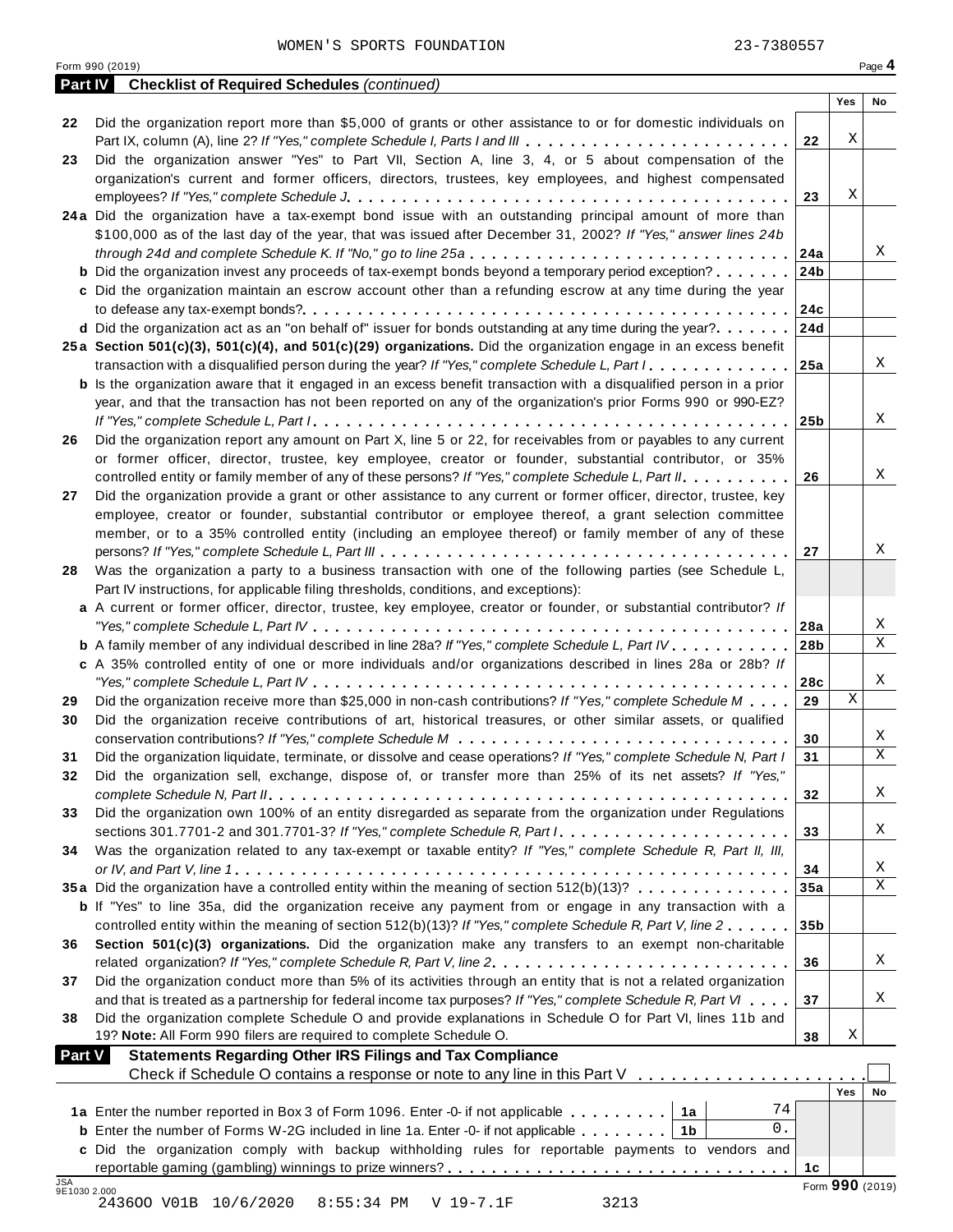|               | WOMEN'S SPORTS FOUNDATION<br>23-7380557                                                                                                                            |                |     |                 |
|---------------|--------------------------------------------------------------------------------------------------------------------------------------------------------------------|----------------|-----|-----------------|
|               | Form 990 (2019)                                                                                                                                                    |                |     | Page $5$        |
| <b>Part V</b> | Statements Regarding Other IRS Filings and Tax Compliance (continued)                                                                                              |                |     |                 |
|               |                                                                                                                                                                    |                | Yes | No              |
|               | 2a Enter the number of employees reported on Form W-3, Transmittal of Wage and Tax                                                                                 |                |     |                 |
|               | 24<br>Statements, filed for the calendar year ending with or within the year covered by this return. $2a$                                                          |                |     |                 |
|               | <b>b</b> If at least one is reported on line 2a, did the organization file all required federal employment tax returns?                                            | 2 <sub>b</sub> | Χ   |                 |
|               | Note: If the sum of lines 1a and 2a is greater than 250, you may be required to e-file (see instructions)                                                          |                |     |                 |
|               | 3a Did the organization have unrelated business gross income of \$1,000 or more during the year?                                                                   | 3a             |     | Χ               |
|               | <b>b</b> If "Yes," has it filed a Form 990-T for this year? If "No" to line 3b, provide an explanation on Schedule O                                               | 3 <sub>b</sub> |     |                 |
|               | 4a At any time during the calendar year, did the organization have an interest in, or a signature or other authority over,                                         |                |     |                 |
|               | a financial account in a foreign country (such as a bank account, securities account, or other financial account)?                                                 | 4a             |     | Χ               |
|               | <b>b</b> If "Yes," enter the name of the foreign country $\blacktriangleright$                                                                                     |                |     |                 |
|               | See instructions for filing requirements for FinCEN Form 114, Report of Foreign Bank and Financial Accounts (FBAR).                                                |                |     |                 |
|               | 5a Was the organization a party to a prohibited tax shelter transaction at any time during the tax year?                                                           | 5a             |     | Χ               |
|               | <b>b</b> Did any taxable party notify the organization that it was or is a party to a prohibited tax shelter transaction?                                          | 5b             |     | Χ               |
|               |                                                                                                                                                                    | 5c             |     |                 |
|               | 6a Does the organization have annual gross receipts that are normally greater than \$100,000, and did the                                                          |                |     |                 |
|               | organization solicit any contributions that were not tax deductible as charitable contributions?                                                                   | 6a             |     | Χ               |
|               | <b>b</b> If "Yes," did the organization include with every solicitation an express statement that such contributions or                                            |                |     |                 |
|               |                                                                                                                                                                    | 6b             |     |                 |
| 7.            | Organizations that may receive deductible contributions under section 170(c).                                                                                      |                |     |                 |
|               | a Did the organization receive a payment in excess of \$75 made partly as a contribution and partly for goods                                                      |                |     |                 |
|               |                                                                                                                                                                    | 7a             |     | X               |
|               | <b>b</b> If "Yes," did the organization notify the donor of the value of the goods or services provided?                                                           | 7b             |     |                 |
|               | c Did the organization sell, exchange, or otherwise dispose of tangible personal property for which it was                                                         |                |     |                 |
|               |                                                                                                                                                                    | 7c             |     | X               |
|               |                                                                                                                                                                    |                |     |                 |
|               | e Did the organization receive any funds, directly or indirectly, to pay premiums on a personal benefit contract?                                                  | 7е             |     | X<br>Χ          |
|               | f Did the organization, during the year, pay premiums, directly or indirectly, on a personal benefit contract?                                                     | 7f             |     |                 |
|               | If the organization received a contribution of qualified intellectual property, did the organization file Form 8899 as required?                                   | 7g             |     |                 |
|               | h If the organization received a contribution of cars, boats, airplanes, or other vehicles, did the organization file a Form 1098-C?. .                            | 7h             |     |                 |
| 8             | Sponsoring organizations maintaining donor advised funds. Did a donor advised fund maintained by the                                                               |                |     |                 |
|               | sponsoring organization have excess business holdings at any time during the year?                                                                                 | 8              |     |                 |
| 9             | Sponsoring organizations maintaining donor advised funds.                                                                                                          |                |     |                 |
| а             | Did the sponsoring organization make any taxable distributions under section 4966?                                                                                 | 9a<br>9b       |     |                 |
|               | <b>b</b> Did the sponsoring organization make a distribution to a donor, donor advisor, or related person?                                                         |                |     |                 |
| 10            | Section 501(c)(7) organizations. Enter:<br>10a                                                                                                                     |                |     |                 |
|               | a Initiation fees and capital contributions included on Part VIII, line 12<br>10 <sub>b</sub>                                                                      |                |     |                 |
|               | <b>b</b> Gross receipts, included on Form 990, Part VIII, line 12, for public use of club facilities                                                               |                |     |                 |
| 11            | Section 501(c)(12) organizations. Enter:<br>11a                                                                                                                    |                |     |                 |
|               |                                                                                                                                                                    |                |     |                 |
|               | <b>b</b> Gross income from other sources (Do not net amounts due or paid to other sources<br>11 <sub>b</sub>                                                       |                |     |                 |
|               | 12a Section 4947(a)(1) non-exempt charitable trusts. Is the organization filing Form 990 in lieu of Form 1041?                                                     | 12a            |     |                 |
|               | 12b                                                                                                                                                                |                |     |                 |
|               | <b>b</b> If "Yes," enter the amount of tax-exempt interest received or accrued during the year<br>Section 501(c)(29) qualified nonprofit health insurance issuers. |                |     |                 |
| 13            | a Is the organization licensed to issue qualified health plans in more than one state?                                                                             | 13a            |     |                 |
|               | Note: See the instructions for additional information the organization must report on Schedule O.                                                                  |                |     |                 |
|               | <b>b</b> Enter the amount of reserves the organization is required to maintain by the states in which                                                              |                |     |                 |
|               | 13 <sub>b</sub>                                                                                                                                                    |                |     |                 |
|               | 13c                                                                                                                                                                |                |     |                 |
|               | 14a Did the organization receive any payments for indoor tanning services during the tax year?                                                                     | 14a            |     | X               |
|               | <b>b</b> If "Yes," has it filed a Form 720 to report these payments? If "No," provide an explanation on Schedule $0 \cdot \cdot \cdot \cdot$                       | 14b            |     |                 |
| 15            | Is the organization subject to the section 4960 tax on payment(s) of more than \$1,000,000 in remuneration or                                                      |                |     |                 |
|               | excess parachute payment(s) during the year?                                                                                                                       | 15             |     | Χ               |
|               | If "Yes," see instructions and file Form 4720, Schedule N.                                                                                                         |                |     |                 |
| 16            | Is the organization an educational institution subject to the section 4968 excise tax on net investment income?                                                    | 16             |     | Χ               |
|               | If "Yes," complete Form 4720, Schedule O.                                                                                                                          |                |     |                 |
|               |                                                                                                                                                                    |                |     | Form 990 (2019) |

JSA 9E1040 1.020 2436OO V01B 10/6/2020 8:55:34 PM V 19-7.1F 3213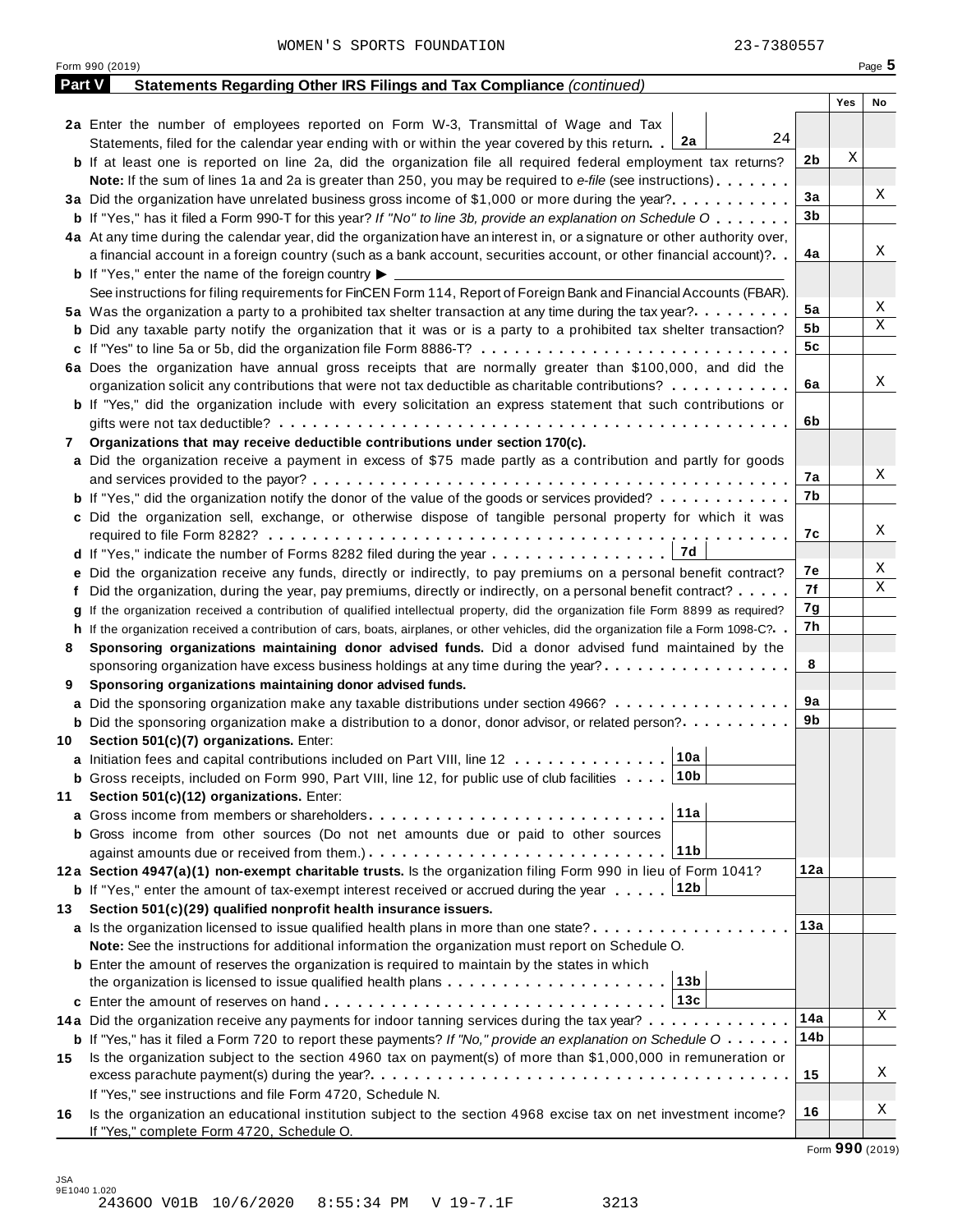|            | 23-7380557<br>WOMEN'S SPORTS FOUNDATION<br>Form 990 (2019)                                                                                                                                                                                                                                                                                                                                                                                                                                 |                 |                 | Page $6$ |
|------------|--------------------------------------------------------------------------------------------------------------------------------------------------------------------------------------------------------------------------------------------------------------------------------------------------------------------------------------------------------------------------------------------------------------------------------------------------------------------------------------------|-----------------|-----------------|----------|
| Part VI    | Governance, Management, and Disclosure For each "Yes" response to lines 2 through 7b below, and for a "No"                                                                                                                                                                                                                                                                                                                                                                                 |                 |                 |          |
|            | response to line 8a, 8b, or 10b below, describe the circumstances, processes, or changes on Schedule O. See instructions.                                                                                                                                                                                                                                                                                                                                                                  |                 |                 | X        |
|            | <b>Section A. Governing Body and Management</b>                                                                                                                                                                                                                                                                                                                                                                                                                                            |                 |                 |          |
|            |                                                                                                                                                                                                                                                                                                                                                                                                                                                                                            |                 | <b>Yes</b>      | No       |
|            | 37<br>1a<br>1a Enter the number of voting members of the governing body at the end of the tax year<br>If there are material differences in voting rights among members of the governing body, or<br>if the governing body delegated broad authority to an executive committee or similar<br>committée, explain on Schedule O.<br>37<br>1 <sub>b</sub>                                                                                                                                      |                 |                 |          |
|            | Enter the number of voting members included on line 1a, above, who are independent                                                                                                                                                                                                                                                                                                                                                                                                         |                 |                 |          |
| 2          | Did any officer, director, trustee, or key employee have a family relationship or a business relationship with                                                                                                                                                                                                                                                                                                                                                                             | 2               |                 | Χ        |
|            | Did the organization delegate control over management duties customarily performed by or under the direct                                                                                                                                                                                                                                                                                                                                                                                  |                 |                 |          |
| 3          | supervision of officers, directors, trustees, or key employees to a management company or other person?                                                                                                                                                                                                                                                                                                                                                                                    | 3               |                 | Χ        |
| 4          | Did the organization make any significant changes to its governing documents since the prior Form 990 was filed?                                                                                                                                                                                                                                                                                                                                                                           | 4               |                 | Χ        |
| 5          | Did the organization become aware during the year of a significant diversion of the organization's assets?                                                                                                                                                                                                                                                                                                                                                                                 | 5               |                 | Χ        |
| 6          |                                                                                                                                                                                                                                                                                                                                                                                                                                                                                            | 6               |                 | Χ        |
| 7a         | Did the organization have members, stockholders, or other persons who had the power to elect or appoint                                                                                                                                                                                                                                                                                                                                                                                    |                 |                 |          |
|            |                                                                                                                                                                                                                                                                                                                                                                                                                                                                                            | 7a              |                 | Χ        |
| b          | Are any governance decisions of the organization reserved to (or subject to approval by) members,                                                                                                                                                                                                                                                                                                                                                                                          | 7b              |                 | Χ        |
| 8          | Did the organization contemporaneously document the meetings held or written actions undertaken during                                                                                                                                                                                                                                                                                                                                                                                     |                 |                 |          |
|            | the year by the following:                                                                                                                                                                                                                                                                                                                                                                                                                                                                 |                 |                 |          |
| а          |                                                                                                                                                                                                                                                                                                                                                                                                                                                                                            | 8a              | X               |          |
| b          |                                                                                                                                                                                                                                                                                                                                                                                                                                                                                            | 8b              | Χ               |          |
| 9          | Is there any officer, director, trustee, or key employee listed in Part VII, Section A, who cannot be reached at<br>the organization's mailing address? If "Yes," provide the names and addresses on Schedule O.                                                                                                                                                                                                                                                                           | 9               |                 | Χ        |
|            | Section B. Policies (This Section B requests information about policies not required by the Internal Revenue Code.)                                                                                                                                                                                                                                                                                                                                                                        |                 |                 |          |
|            |                                                                                                                                                                                                                                                                                                                                                                                                                                                                                            |                 | Yes             | No       |
|            | 10a Did the organization have local chapters, branches, or affiliates?                                                                                                                                                                                                                                                                                                                                                                                                                     | 10a             |                 | Χ        |
|            | <b>b</b> If "Yes," did the organization have written policies and procedures governing the activities of such chapters,                                                                                                                                                                                                                                                                                                                                                                    |                 |                 |          |
|            | affiliates, and branches to ensure their operations are consistent with the organization's exempt purposes?                                                                                                                                                                                                                                                                                                                                                                                | 10 <sub>b</sub> |                 |          |
|            | 11a Has the organization provided a complete copy of this Form 990 to all members of its governing body before filing the form?                                                                                                                                                                                                                                                                                                                                                            | 11a             | X               |          |
|            | <b>b</b> Describe in Schedule O the process, if any, used by the organization to review this Form 990.                                                                                                                                                                                                                                                                                                                                                                                     |                 |                 |          |
|            | 12a Did the organization have a written conflict of interest policy? If "No," go to line 13                                                                                                                                                                                                                                                                                                                                                                                                | 12a             | X               |          |
|            | <b>b</b> Were officers, directors, or trustees, and key employees required to disclose annually interests that could give                                                                                                                                                                                                                                                                                                                                                                  |                 | X               |          |
|            | Did the organization regularly and consistently monitor and enforce compliance with the policy? If "Yes,"                                                                                                                                                                                                                                                                                                                                                                                  | 12 <sub>b</sub> |                 |          |
|            |                                                                                                                                                                                                                                                                                                                                                                                                                                                                                            | 12c             | X               |          |
| 13         | Did the organization have a written whistleblower policy?                                                                                                                                                                                                                                                                                                                                                                                                                                  | 13              | X               |          |
| 14         | Did the organization have a written document retention and destruction policy?                                                                                                                                                                                                                                                                                                                                                                                                             | 14              | Χ               |          |
| 15         | Did the process for determining compensation of the following persons include a review and approval by<br>independent persons, comparability data, and contemporaneous substantiation of the deliberation and decision?                                                                                                                                                                                                                                                                    |                 |                 |          |
|            | The organization's CEO, Executive Director, or top management official                                                                                                                                                                                                                                                                                                                                                                                                                     | 15a             | X<br>Χ          |          |
| b          | If "Yes" to line 15a or 15b, describe the process in Schedule O (see instructions).                                                                                                                                                                                                                                                                                                                                                                                                        | 15 <sub>b</sub> |                 |          |
|            | 16a Did the organization invest in, contribute assets to, or participate in a joint venture or similar arrangement                                                                                                                                                                                                                                                                                                                                                                         | 16a             |                 | Χ        |
|            | <b>b</b> If "Yes," did the organization follow a written policy or procedure requiring the organization to evaluate its<br>participation in joint venture arrangements under applicable federal tax law, and take steps to safeguard the                                                                                                                                                                                                                                                   |                 |                 |          |
|            | organization's exempt status with respect to such arrangements?                                                                                                                                                                                                                                                                                                                                                                                                                            | 16 <sub>b</sub> |                 |          |
|            | <b>Section C. Disclosure</b>                                                                                                                                                                                                                                                                                                                                                                                                                                                               |                 |                 |          |
| 17<br>18   | List the states with which a copy of this Form 990 is required to be filed $\blacktriangleright$ CA, CT, GA, LL, ME, MA, NH, NJ, NY, PA, TX, VA,<br>Section 6104 requires an organization to make its Forms 1023 (1024 or 1024-A, if applicable), 990, and 990-T (Section 501(c)<br>(3)s only) available for public inspection. Indicate how you made these available. Check all that apply.<br>$X$ Upon request<br>Χ<br>Own website<br>Another's website<br>Other (explain on Schedule O) |                 |                 |          |
| 19         | Describe on Schedule O whether (and if so, how) the organization made its governing documents, conflict of interest policy,<br>and financial statements available to the public during the tax year.                                                                                                                                                                                                                                                                                       |                 |                 |          |
| 20         | State the name, address, and telephone number of the person who possesses the organization's books and records $\blacktriangleright$<br>DR. DEBORAH ANTOINE 247 WEST 30TH STREET, 5TH FLOOR NEW YORK, NY 10001 646-845-0273                                                                                                                                                                                                                                                                |                 |                 |          |
| <b>JSA</b> | 9E1042 2.000                                                                                                                                                                                                                                                                                                                                                                                                                                                                               |                 | Form 990 (2019) |          |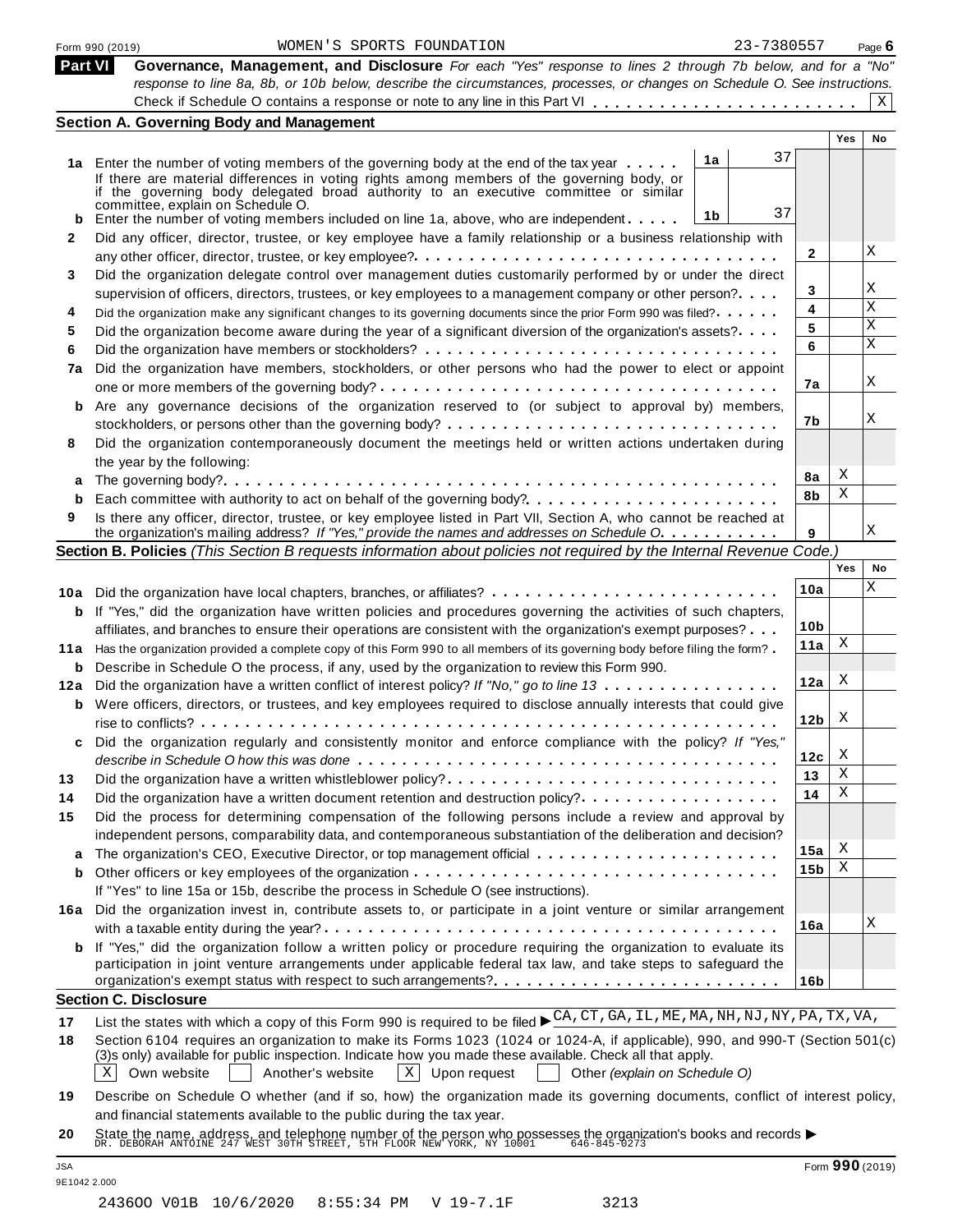| Part VII Compensation of Officers, Directors, Trustees, Key Employees, Highest Compensated Employees, and |  |  |  |  |  |
|-----------------------------------------------------------------------------------------------------------|--|--|--|--|--|
| <b>Independent Contractors</b>                                                                            |  |  |  |  |  |

Check if Schedule <sup>O</sup> contains <sup>a</sup> response or note to any line in this Part VII m m m m m m m m m m m m m m m m m m m m m m m m m m m m

**Section A. Officers, Directors, Trustees, Key Employees, and Highest Compensated Employees**

**1a** Complete this table for all persons required to be listed. Report compensation for the calendar year ending with or within the organization's tax year.

anization's lax year.<br>● List all of the organization's **current** officers, directors, trustees (whether individuals or organizations), regardless of amount of<br>nnensation Enter -0- in columns (D) (E) and (E) if no compensa compensation. Enter -0- in columns (D), (E), and (F) if no compensation was paid.

• List all of the organization's **current** key employees, if any. See instructions for definition of "key employee."<br>● List the experientials five expect highest expressed explores (other than an efficer director of

**Example in the organization's current** key employees, if any. See instructions for definition of key employee.<br>• List the organization's five **current** highest compensated employees (other than an officer, director, trust who received reportable compensation (Box 5 of Form W-2 and/or Box 7 of Form 1099-MISC) of more than \$100,000 from the

organization and any related organizations.<br>• List all of the organization's **former** officers, key employees, and highest compensated employees who received more than<br>\$1.00.000 of reportable componention from the erganiza \$100,000 of reportable compensation from the organization and any related organizations.

% List all of the organization's **former directors or trustees** that received, in the capacity as a former director or trustee of the organization, more than \$10,000 of reportable compensation from the organization and any related organizations. See instructions for the order in which to list the persons above.

Check this box if neither the organization nor any related organization compensated any current officer, director, or trustee.

| (A)<br>Name and title          | (B)<br>Average<br>hours<br>per week<br>(list any<br>hours for<br>related<br>organizations | Individual trustee<br>or director | nstitutional trustee | Officer | (C)<br>Position<br>Key employee | (do not check more than one<br>box, unless person is both an<br>officer and a director/trustee) | Former | (D)<br>Reportable<br>compensation<br>from the<br>organization<br>(W-2/1099-MISC) | (E)<br>Reportable<br>compensation<br>from related<br>organizations<br>(W-2/1099-MISC) | (F)<br><b>Estimated amount</b><br>of other<br>compensation<br>from the<br>organization and<br>related organizations |
|--------------------------------|-------------------------------------------------------------------------------------------|-----------------------------------|----------------------|---------|---------------------------------|-------------------------------------------------------------------------------------------------|--------|----------------------------------------------------------------------------------|---------------------------------------------------------------------------------------|---------------------------------------------------------------------------------------------------------------------|
|                                | below<br>dotted line)                                                                     |                                   |                      |         |                                 | Highest compensated<br>employee                                                                 |        |                                                                                  |                                                                                       |                                                                                                                     |
| (1) DR. DEBORAH ANTOINE        | 50.00                                                                                     |                                   |                      |         |                                 |                                                                                                 |        |                                                                                  |                                                                                       |                                                                                                                     |
| CEO                            | 0.                                                                                        |                                   |                      | Χ       |                                 |                                                                                                 |        | 313,390.                                                                         | 0.                                                                                    | 23,490.                                                                                                             |
| (2) CAMILLE MANTELIN           | 40.00                                                                                     |                                   |                      |         |                                 |                                                                                                 |        |                                                                                  |                                                                                       |                                                                                                                     |
| SENIOR DIRECTOR OF DEVELOPMENT | 0.                                                                                        |                                   |                      |         |                                 | X                                                                                               |        | 146,864.                                                                         | 0.                                                                                    | 14,996.                                                                                                             |
| (3) KAREN ISSOKSON-SILVER      | 40.00                                                                                     |                                   |                      |         |                                 |                                                                                                 |        |                                                                                  |                                                                                       |                                                                                                                     |
| VP, RESEARCH & EDUCATION       | 0.                                                                                        |                                   |                      |         |                                 | Χ                                                                                               |        | 142,713.                                                                         | 0.                                                                                    | 17,458.                                                                                                             |
| (4) ALEIA TAYLOR               | 40.00                                                                                     |                                   |                      |         |                                 |                                                                                                 |        |                                                                                  |                                                                                       |                                                                                                                     |
| CHIEF MARKETING OFFICER        | 0.                                                                                        |                                   |                      |         |                                 | X                                                                                               |        | 135,500.                                                                         | 0.                                                                                    | 16,496.                                                                                                             |
| (5) OLGA HARVEY                | 40.00                                                                                     |                                   |                      |         |                                 |                                                                                                 |        |                                                                                  |                                                                                       |                                                                                                                     |
| CHIEF STRATEGY&IMPACT OFFICER  | 0.                                                                                        |                                   |                      |         |                                 | X                                                                                               |        | 113,684.                                                                         | 0.                                                                                    | 19,376.                                                                                                             |
| (6) SARAH FAULTLESS-AXELSON    | 40.00                                                                                     |                                   |                      |         |                                 |                                                                                                 |        |                                                                                  |                                                                                       |                                                                                                                     |
| SR. DIRECTOR OF ADVOCACY       | 0.                                                                                        |                                   |                      |         |                                 | Χ                                                                                               |        | 101,930.                                                                         | 0.                                                                                    | 6,462.                                                                                                              |
| (7) ELANA MEYERS-TAYLOR        | 10.00                                                                                     |                                   |                      |         |                                 |                                                                                                 |        |                                                                                  |                                                                                       |                                                                                                                     |
| PRESIDENT                      | 0.                                                                                        | Χ                                 |                      | X       |                                 |                                                                                                 |        | 18,000                                                                           | 0                                                                                     | 0.                                                                                                                  |
| (8) BILLIE JEAN KING           | 10.00                                                                                     |                                   |                      |         |                                 |                                                                                                 |        |                                                                                  |                                                                                       |                                                                                                                     |
| FOUNDER AND HONORARY CHAIR     | 0.                                                                                        | Χ                                 |                      | X       |                                 |                                                                                                 |        | 0                                                                                | 0                                                                                     | 0.                                                                                                                  |
| (9) SCOTT PIOLI                | 10.00                                                                                     |                                   |                      |         |                                 |                                                                                                 |        |                                                                                  |                                                                                       |                                                                                                                     |
| SECRETARY TREASURER            | 0.                                                                                        | X                                 |                      | Χ       |                                 |                                                                                                 |        | 0                                                                                | 0                                                                                     | 0.                                                                                                                  |
| (10) JOAN HAFFENREFFER         | 10.00                                                                                     |                                   |                      |         |                                 |                                                                                                 |        |                                                                                  |                                                                                       |                                                                                                                     |
| CHAIR - DEVELOPMENT            | 0.                                                                                        | Χ                                 |                      | X       |                                 |                                                                                                 |        | 0                                                                                | 0                                                                                     | 0.                                                                                                                  |
| (11) KATHLEEN KAYSE            | 10.00                                                                                     |                                   |                      |         |                                 |                                                                                                 |        |                                                                                  |                                                                                       |                                                                                                                     |
| CHAIR - GOVERNANCE             | 0.                                                                                        | X                                 |                      | Χ       |                                 |                                                                                                 |        | 0                                                                                | 0                                                                                     | $0$ .                                                                                                               |
| (12) KATHRYN OLSON             | 10.00                                                                                     |                                   |                      |         |                                 |                                                                                                 |        |                                                                                  |                                                                                       |                                                                                                                     |
| CHAIR                          | 0.                                                                                        | Χ                                 |                      | X       |                                 |                                                                                                 |        | 0                                                                                | 0                                                                                     | 0.                                                                                                                  |
| (13) LARRY SCOTT               | 10.00                                                                                     |                                   |                      |         |                                 |                                                                                                 |        |                                                                                  |                                                                                       |                                                                                                                     |
| PANEL CHAIR                    | 0.                                                                                        | Χ                                 |                      | Χ       |                                 |                                                                                                 |        | 0                                                                                | 0                                                                                     | 0.                                                                                                                  |
| (14) MICHAEL GREGOIRE          | 10.00                                                                                     |                                   |                      |         |                                 |                                                                                                 |        |                                                                                  |                                                                                       |                                                                                                                     |
| CHAIR - INVESTMENT             | 0.                                                                                        | Χ                                 |                      | Χ       |                                 |                                                                                                 |        | 0.                                                                               | 0                                                                                     | $\mathsf 0$ .                                                                                                       |

9E1041 2.000

JSA Form **990** (2019)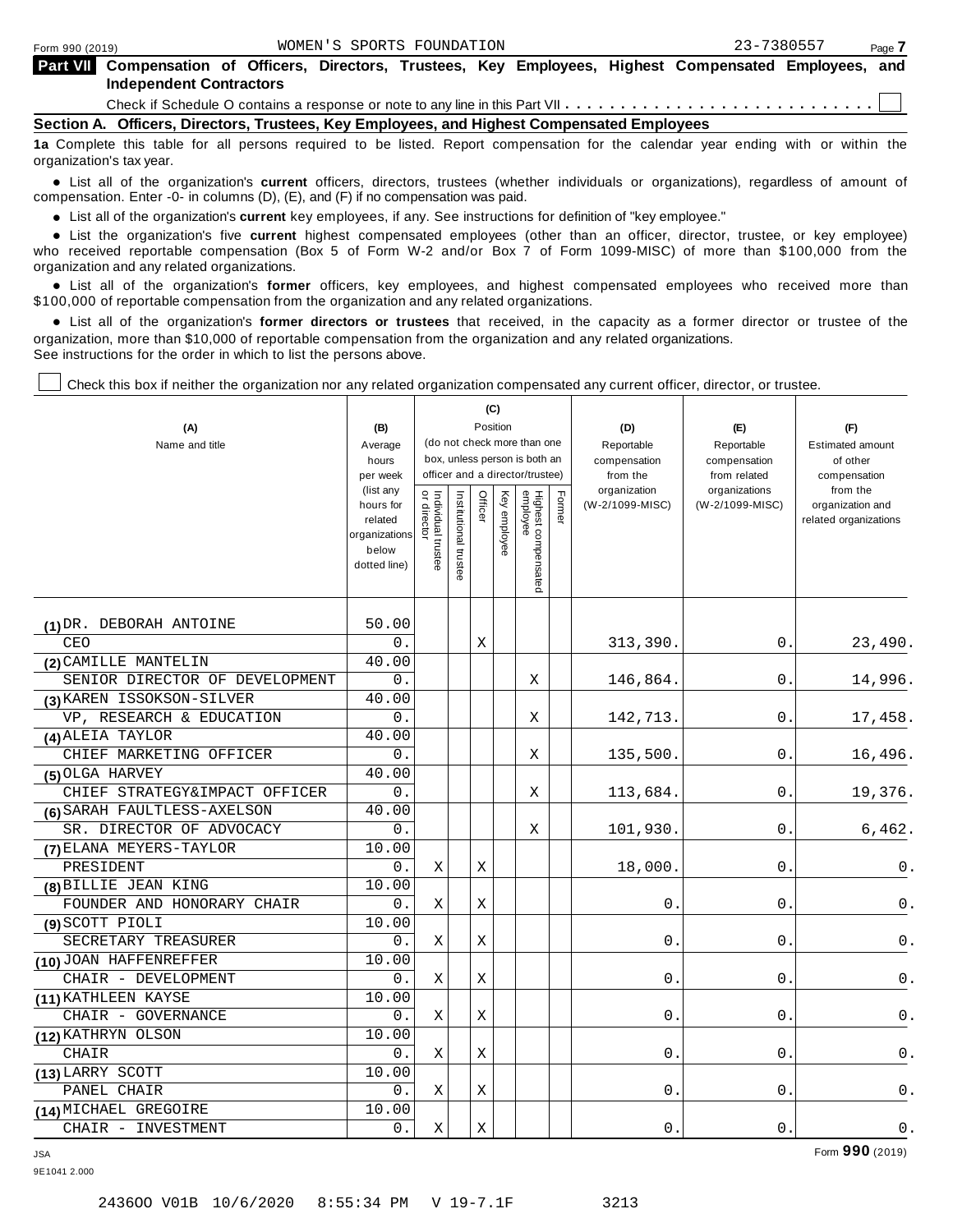|  |  | Form 990 (2019) |  |
|--|--|-----------------|--|
|--|--|-----------------|--|

| Highest compensated<br>employee<br> <br>  Individual trustee<br>  or director<br>Institutional trustee<br>Officer<br>Key employee<br>Former<br>from the<br>related<br>(W-2/1099-MISC)<br>organization<br>organization<br>organizations<br>(W-2/1099-MISC)<br>and related<br>below dotted<br>organizations<br>line)<br>ILANA KLOSS<br>7.00<br>PAST CHAIR<br>0.<br>0<br>0.<br>Χ<br>Χ<br>(16) JAYMA MEYER<br>10.00<br>CHAIR - ADVOCACY<br>0.<br>Χ<br>0<br>0.<br>Χ<br>17) PHAIDRA KNIGHT<br>7.00<br>CHAIR - AUDIT<br>0.<br>Χ<br>0<br>0.<br>0.<br>18) ALANA NICHOLS<br>10.00<br>PRESIDENT ELECT<br>0.<br>0<br>0.<br>Χ<br>0.<br>$\overline{5.00}$<br>19) FIONA CARTER<br>TRUSTEE<br>0.<br>0<br>0.<br>Χ<br>0.<br>$\overline{5.00}$<br>20) JEFFREY GEWIRTZ<br>TRUSTEE<br>0.<br>0.<br>Χ<br>0<br>0.<br>21) KATE JOHNSON<br>$\overline{5.00}$<br>TRUSTEE<br>0.<br>Χ<br>0<br>0.<br>0.<br>22) LARISSA FONTAINE<br>$\overline{5.00}$<br>TRUSTEE<br>0.<br>0<br>0.<br>Χ<br>0.<br>$\overline{5.00}$<br>23) MADELINE WEINSTEIN<br>TRUSTEE<br>0.<br>0.<br>Χ<br>0<br>0.<br>24) WARDE MANUEL<br>5.00<br>TRUSTEE<br>0.<br>Χ<br>0<br>0.<br>0.<br>25) MORI TAHERIPOUR<br>$\overline{5.00}$<br>TRUSTEE<br>0.<br>Χ<br>$\Omega$<br>0.<br>0.<br>98,278.<br>972,081<br>0<br>1b Sub-total<br>.<br>$\mathbf{0}$<br>0<br>0.<br>c Total from continuation sheets to Part VII, Section A<br>972,081.<br>98,278.<br>0<br>2 Total number of individuals (including but not limited to those listed above) who received more than \$100,000 of<br>reportable compensation from the organization ▶<br>6<br><b>Yes</b><br>Did the organization list any former officer, director, or trustee, key employee, or highest compensated<br>X<br>employee on line 1a? If "Yes," complete Schedule J for such individual<br>3<br>For any individual listed on line 1a, is the sum of reportable compensation and other compensation from the<br>organization and related organizations greater than \$150,000? If "Yes," complete Schedule J for such<br>Χ<br>4<br>Did any person listed on line 1a receive or accrue compensation from any unrelated organization or individual<br>х<br>for services rendered to the organization? If "Yes," complete Schedule J for such person<br>5<br><b>Section B. Independent Contractors</b><br>Complete this table for your five highest compensated independent contractors that received more than \$100,000 of<br>compensation from the organization. Report compensation for the calendar year ending with or within the organization's tax<br>year.<br>(A)<br>(B)<br>(C)<br>Name and business address<br>Description of services<br>Compensation<br>ATTACHMENT 1 |         | (A)<br>Name and title | (B)<br>Average<br>hours per<br>week (list any<br>hours for |  | (C)<br>Position | (do not check more than one<br>box, unless person is both an<br>officer and a director/trustee) | (D)<br>Reportable<br>compensation<br>from<br>the | (E)<br>Reportable<br>compensation from<br>related<br>organizations | (F)<br>Estimated<br>amount of<br>other<br>compensation |
|-----------------------------------------------------------------------------------------------------------------------------------------------------------------------------------------------------------------------------------------------------------------------------------------------------------------------------------------------------------------------------------------------------------------------------------------------------------------------------------------------------------------------------------------------------------------------------------------------------------------------------------------------------------------------------------------------------------------------------------------------------------------------------------------------------------------------------------------------------------------------------------------------------------------------------------------------------------------------------------------------------------------------------------------------------------------------------------------------------------------------------------------------------------------------------------------------------------------------------------------------------------------------------------------------------------------------------------------------------------------------------------------------------------------------------------------------------------------------------------------------------------------------------------------------------------------------------------------------------------------------------------------------------------------------------------------------------------------------------------------------------------------------------------------------------------------------------------------------------------------------------------------------------------------------------------------------------------------------------------------------------------------------------------------------------------------------------------------------------------------------------------------------------------------------------------------------------------------------------------------------------------------------------------------------------------------------------------------------------------------------------------------------------------------------------------------------------------------------------------------------------------------------------------------------------------------------------------------------------------------------------------------------------------------|---------|-----------------------|------------------------------------------------------------|--|-----------------|-------------------------------------------------------------------------------------------------|--------------------------------------------------|--------------------------------------------------------------------|--------------------------------------------------------|
|                                                                                                                                                                                                                                                                                                                                                                                                                                                                                                                                                                                                                                                                                                                                                                                                                                                                                                                                                                                                                                                                                                                                                                                                                                                                                                                                                                                                                                                                                                                                                                                                                                                                                                                                                                                                                                                                                                                                                                                                                                                                                                                                                                                                                                                                                                                                                                                                                                                                                                                                                                                                                                                                 |         |                       |                                                            |  |                 |                                                                                                 |                                                  |                                                                    |                                                        |
|                                                                                                                                                                                                                                                                                                                                                                                                                                                                                                                                                                                                                                                                                                                                                                                                                                                                                                                                                                                                                                                                                                                                                                                                                                                                                                                                                                                                                                                                                                                                                                                                                                                                                                                                                                                                                                                                                                                                                                                                                                                                                                                                                                                                                                                                                                                                                                                                                                                                                                                                                                                                                                                                 | 15)     |                       |                                                            |  |                 |                                                                                                 |                                                  |                                                                    |                                                        |
|                                                                                                                                                                                                                                                                                                                                                                                                                                                                                                                                                                                                                                                                                                                                                                                                                                                                                                                                                                                                                                                                                                                                                                                                                                                                                                                                                                                                                                                                                                                                                                                                                                                                                                                                                                                                                                                                                                                                                                                                                                                                                                                                                                                                                                                                                                                                                                                                                                                                                                                                                                                                                                                                 |         |                       |                                                            |  |                 |                                                                                                 |                                                  |                                                                    | 0.                                                     |
|                                                                                                                                                                                                                                                                                                                                                                                                                                                                                                                                                                                                                                                                                                                                                                                                                                                                                                                                                                                                                                                                                                                                                                                                                                                                                                                                                                                                                                                                                                                                                                                                                                                                                                                                                                                                                                                                                                                                                                                                                                                                                                                                                                                                                                                                                                                                                                                                                                                                                                                                                                                                                                                                 |         |                       |                                                            |  |                 |                                                                                                 |                                                  |                                                                    |                                                        |
|                                                                                                                                                                                                                                                                                                                                                                                                                                                                                                                                                                                                                                                                                                                                                                                                                                                                                                                                                                                                                                                                                                                                                                                                                                                                                                                                                                                                                                                                                                                                                                                                                                                                                                                                                                                                                                                                                                                                                                                                                                                                                                                                                                                                                                                                                                                                                                                                                                                                                                                                                                                                                                                                 |         |                       |                                                            |  |                 |                                                                                                 |                                                  |                                                                    | 0.                                                     |
|                                                                                                                                                                                                                                                                                                                                                                                                                                                                                                                                                                                                                                                                                                                                                                                                                                                                                                                                                                                                                                                                                                                                                                                                                                                                                                                                                                                                                                                                                                                                                                                                                                                                                                                                                                                                                                                                                                                                                                                                                                                                                                                                                                                                                                                                                                                                                                                                                                                                                                                                                                                                                                                                 |         |                       |                                                            |  |                 |                                                                                                 |                                                  |                                                                    |                                                        |
|                                                                                                                                                                                                                                                                                                                                                                                                                                                                                                                                                                                                                                                                                                                                                                                                                                                                                                                                                                                                                                                                                                                                                                                                                                                                                                                                                                                                                                                                                                                                                                                                                                                                                                                                                                                                                                                                                                                                                                                                                                                                                                                                                                                                                                                                                                                                                                                                                                                                                                                                                                                                                                                                 |         |                       |                                                            |  |                 |                                                                                                 |                                                  |                                                                    |                                                        |
|                                                                                                                                                                                                                                                                                                                                                                                                                                                                                                                                                                                                                                                                                                                                                                                                                                                                                                                                                                                                                                                                                                                                                                                                                                                                                                                                                                                                                                                                                                                                                                                                                                                                                                                                                                                                                                                                                                                                                                                                                                                                                                                                                                                                                                                                                                                                                                                                                                                                                                                                                                                                                                                                 |         |                       |                                                            |  |                 |                                                                                                 |                                                  |                                                                    |                                                        |
|                                                                                                                                                                                                                                                                                                                                                                                                                                                                                                                                                                                                                                                                                                                                                                                                                                                                                                                                                                                                                                                                                                                                                                                                                                                                                                                                                                                                                                                                                                                                                                                                                                                                                                                                                                                                                                                                                                                                                                                                                                                                                                                                                                                                                                                                                                                                                                                                                                                                                                                                                                                                                                                                 |         |                       |                                                            |  |                 |                                                                                                 |                                                  |                                                                    |                                                        |
|                                                                                                                                                                                                                                                                                                                                                                                                                                                                                                                                                                                                                                                                                                                                                                                                                                                                                                                                                                                                                                                                                                                                                                                                                                                                                                                                                                                                                                                                                                                                                                                                                                                                                                                                                                                                                                                                                                                                                                                                                                                                                                                                                                                                                                                                                                                                                                                                                                                                                                                                                                                                                                                                 |         |                       |                                                            |  |                 |                                                                                                 |                                                  |                                                                    |                                                        |
|                                                                                                                                                                                                                                                                                                                                                                                                                                                                                                                                                                                                                                                                                                                                                                                                                                                                                                                                                                                                                                                                                                                                                                                                                                                                                                                                                                                                                                                                                                                                                                                                                                                                                                                                                                                                                                                                                                                                                                                                                                                                                                                                                                                                                                                                                                                                                                                                                                                                                                                                                                                                                                                                 |         |                       |                                                            |  |                 |                                                                                                 |                                                  |                                                                    |                                                        |
|                                                                                                                                                                                                                                                                                                                                                                                                                                                                                                                                                                                                                                                                                                                                                                                                                                                                                                                                                                                                                                                                                                                                                                                                                                                                                                                                                                                                                                                                                                                                                                                                                                                                                                                                                                                                                                                                                                                                                                                                                                                                                                                                                                                                                                                                                                                                                                                                                                                                                                                                                                                                                                                                 |         |                       |                                                            |  |                 |                                                                                                 |                                                  |                                                                    |                                                        |
|                                                                                                                                                                                                                                                                                                                                                                                                                                                                                                                                                                                                                                                                                                                                                                                                                                                                                                                                                                                                                                                                                                                                                                                                                                                                                                                                                                                                                                                                                                                                                                                                                                                                                                                                                                                                                                                                                                                                                                                                                                                                                                                                                                                                                                                                                                                                                                                                                                                                                                                                                                                                                                                                 |         |                       |                                                            |  |                 |                                                                                                 |                                                  |                                                                    |                                                        |
|                                                                                                                                                                                                                                                                                                                                                                                                                                                                                                                                                                                                                                                                                                                                                                                                                                                                                                                                                                                                                                                                                                                                                                                                                                                                                                                                                                                                                                                                                                                                                                                                                                                                                                                                                                                                                                                                                                                                                                                                                                                                                                                                                                                                                                                                                                                                                                                                                                                                                                                                                                                                                                                                 |         |                       |                                                            |  |                 |                                                                                                 |                                                  |                                                                    |                                                        |
|                                                                                                                                                                                                                                                                                                                                                                                                                                                                                                                                                                                                                                                                                                                                                                                                                                                                                                                                                                                                                                                                                                                                                                                                                                                                                                                                                                                                                                                                                                                                                                                                                                                                                                                                                                                                                                                                                                                                                                                                                                                                                                                                                                                                                                                                                                                                                                                                                                                                                                                                                                                                                                                                 |         |                       |                                                            |  |                 |                                                                                                 |                                                  |                                                                    |                                                        |
|                                                                                                                                                                                                                                                                                                                                                                                                                                                                                                                                                                                                                                                                                                                                                                                                                                                                                                                                                                                                                                                                                                                                                                                                                                                                                                                                                                                                                                                                                                                                                                                                                                                                                                                                                                                                                                                                                                                                                                                                                                                                                                                                                                                                                                                                                                                                                                                                                                                                                                                                                                                                                                                                 |         |                       |                                                            |  |                 |                                                                                                 |                                                  |                                                                    |                                                        |
|                                                                                                                                                                                                                                                                                                                                                                                                                                                                                                                                                                                                                                                                                                                                                                                                                                                                                                                                                                                                                                                                                                                                                                                                                                                                                                                                                                                                                                                                                                                                                                                                                                                                                                                                                                                                                                                                                                                                                                                                                                                                                                                                                                                                                                                                                                                                                                                                                                                                                                                                                                                                                                                                 |         |                       |                                                            |  |                 |                                                                                                 |                                                  |                                                                    |                                                        |
|                                                                                                                                                                                                                                                                                                                                                                                                                                                                                                                                                                                                                                                                                                                                                                                                                                                                                                                                                                                                                                                                                                                                                                                                                                                                                                                                                                                                                                                                                                                                                                                                                                                                                                                                                                                                                                                                                                                                                                                                                                                                                                                                                                                                                                                                                                                                                                                                                                                                                                                                                                                                                                                                 |         |                       |                                                            |  |                 |                                                                                                 |                                                  |                                                                    |                                                        |
|                                                                                                                                                                                                                                                                                                                                                                                                                                                                                                                                                                                                                                                                                                                                                                                                                                                                                                                                                                                                                                                                                                                                                                                                                                                                                                                                                                                                                                                                                                                                                                                                                                                                                                                                                                                                                                                                                                                                                                                                                                                                                                                                                                                                                                                                                                                                                                                                                                                                                                                                                                                                                                                                 |         |                       |                                                            |  |                 |                                                                                                 |                                                  |                                                                    |                                                        |
|                                                                                                                                                                                                                                                                                                                                                                                                                                                                                                                                                                                                                                                                                                                                                                                                                                                                                                                                                                                                                                                                                                                                                                                                                                                                                                                                                                                                                                                                                                                                                                                                                                                                                                                                                                                                                                                                                                                                                                                                                                                                                                                                                                                                                                                                                                                                                                                                                                                                                                                                                                                                                                                                 |         |                       |                                                            |  |                 |                                                                                                 |                                                  |                                                                    |                                                        |
|                                                                                                                                                                                                                                                                                                                                                                                                                                                                                                                                                                                                                                                                                                                                                                                                                                                                                                                                                                                                                                                                                                                                                                                                                                                                                                                                                                                                                                                                                                                                                                                                                                                                                                                                                                                                                                                                                                                                                                                                                                                                                                                                                                                                                                                                                                                                                                                                                                                                                                                                                                                                                                                                 |         |                       |                                                            |  |                 |                                                                                                 |                                                  |                                                                    |                                                        |
|                                                                                                                                                                                                                                                                                                                                                                                                                                                                                                                                                                                                                                                                                                                                                                                                                                                                                                                                                                                                                                                                                                                                                                                                                                                                                                                                                                                                                                                                                                                                                                                                                                                                                                                                                                                                                                                                                                                                                                                                                                                                                                                                                                                                                                                                                                                                                                                                                                                                                                                                                                                                                                                                 |         |                       |                                                            |  |                 |                                                                                                 |                                                  |                                                                    |                                                        |
|                                                                                                                                                                                                                                                                                                                                                                                                                                                                                                                                                                                                                                                                                                                                                                                                                                                                                                                                                                                                                                                                                                                                                                                                                                                                                                                                                                                                                                                                                                                                                                                                                                                                                                                                                                                                                                                                                                                                                                                                                                                                                                                                                                                                                                                                                                                                                                                                                                                                                                                                                                                                                                                                 |         |                       |                                                            |  |                 |                                                                                                 |                                                  |                                                                    |                                                        |
|                                                                                                                                                                                                                                                                                                                                                                                                                                                                                                                                                                                                                                                                                                                                                                                                                                                                                                                                                                                                                                                                                                                                                                                                                                                                                                                                                                                                                                                                                                                                                                                                                                                                                                                                                                                                                                                                                                                                                                                                                                                                                                                                                                                                                                                                                                                                                                                                                                                                                                                                                                                                                                                                 |         |                       |                                                            |  |                 |                                                                                                 |                                                  |                                                                    |                                                        |
|                                                                                                                                                                                                                                                                                                                                                                                                                                                                                                                                                                                                                                                                                                                                                                                                                                                                                                                                                                                                                                                                                                                                                                                                                                                                                                                                                                                                                                                                                                                                                                                                                                                                                                                                                                                                                                                                                                                                                                                                                                                                                                                                                                                                                                                                                                                                                                                                                                                                                                                                                                                                                                                                 |         |                       |                                                            |  |                 |                                                                                                 |                                                  |                                                                    |                                                        |
|                                                                                                                                                                                                                                                                                                                                                                                                                                                                                                                                                                                                                                                                                                                                                                                                                                                                                                                                                                                                                                                                                                                                                                                                                                                                                                                                                                                                                                                                                                                                                                                                                                                                                                                                                                                                                                                                                                                                                                                                                                                                                                                                                                                                                                                                                                                                                                                                                                                                                                                                                                                                                                                                 |         |                       |                                                            |  |                 |                                                                                                 |                                                  |                                                                    | No.                                                    |
|                                                                                                                                                                                                                                                                                                                                                                                                                                                                                                                                                                                                                                                                                                                                                                                                                                                                                                                                                                                                                                                                                                                                                                                                                                                                                                                                                                                                                                                                                                                                                                                                                                                                                                                                                                                                                                                                                                                                                                                                                                                                                                                                                                                                                                                                                                                                                                                                                                                                                                                                                                                                                                                                 | 3       |                       |                                                            |  |                 |                                                                                                 |                                                  |                                                                    |                                                        |
|                                                                                                                                                                                                                                                                                                                                                                                                                                                                                                                                                                                                                                                                                                                                                                                                                                                                                                                                                                                                                                                                                                                                                                                                                                                                                                                                                                                                                                                                                                                                                                                                                                                                                                                                                                                                                                                                                                                                                                                                                                                                                                                                                                                                                                                                                                                                                                                                                                                                                                                                                                                                                                                                 |         |                       |                                                            |  |                 |                                                                                                 |                                                  |                                                                    |                                                        |
|                                                                                                                                                                                                                                                                                                                                                                                                                                                                                                                                                                                                                                                                                                                                                                                                                                                                                                                                                                                                                                                                                                                                                                                                                                                                                                                                                                                                                                                                                                                                                                                                                                                                                                                                                                                                                                                                                                                                                                                                                                                                                                                                                                                                                                                                                                                                                                                                                                                                                                                                                                                                                                                                 | 4<br>5. |                       |                                                            |  |                 |                                                                                                 |                                                  |                                                                    |                                                        |
|                                                                                                                                                                                                                                                                                                                                                                                                                                                                                                                                                                                                                                                                                                                                                                                                                                                                                                                                                                                                                                                                                                                                                                                                                                                                                                                                                                                                                                                                                                                                                                                                                                                                                                                                                                                                                                                                                                                                                                                                                                                                                                                                                                                                                                                                                                                                                                                                                                                                                                                                                                                                                                                                 | 1       |                       |                                                            |  |                 |                                                                                                 |                                                  |                                                                    |                                                        |
|                                                                                                                                                                                                                                                                                                                                                                                                                                                                                                                                                                                                                                                                                                                                                                                                                                                                                                                                                                                                                                                                                                                                                                                                                                                                                                                                                                                                                                                                                                                                                                                                                                                                                                                                                                                                                                                                                                                                                                                                                                                                                                                                                                                                                                                                                                                                                                                                                                                                                                                                                                                                                                                                 |         |                       |                                                            |  |                 |                                                                                                 |                                                  |                                                                    |                                                        |
|                                                                                                                                                                                                                                                                                                                                                                                                                                                                                                                                                                                                                                                                                                                                                                                                                                                                                                                                                                                                                                                                                                                                                                                                                                                                                                                                                                                                                                                                                                                                                                                                                                                                                                                                                                                                                                                                                                                                                                                                                                                                                                                                                                                                                                                                                                                                                                                                                                                                                                                                                                                                                                                                 |         |                       |                                                            |  |                 |                                                                                                 |                                                  |                                                                    |                                                        |
|                                                                                                                                                                                                                                                                                                                                                                                                                                                                                                                                                                                                                                                                                                                                                                                                                                                                                                                                                                                                                                                                                                                                                                                                                                                                                                                                                                                                                                                                                                                                                                                                                                                                                                                                                                                                                                                                                                                                                                                                                                                                                                                                                                                                                                                                                                                                                                                                                                                                                                                                                                                                                                                                 |         |                       |                                                            |  |                 |                                                                                                 |                                                  |                                                                    |                                                        |
|                                                                                                                                                                                                                                                                                                                                                                                                                                                                                                                                                                                                                                                                                                                                                                                                                                                                                                                                                                                                                                                                                                                                                                                                                                                                                                                                                                                                                                                                                                                                                                                                                                                                                                                                                                                                                                                                                                                                                                                                                                                                                                                                                                                                                                                                                                                                                                                                                                                                                                                                                                                                                                                                 |         |                       |                                                            |  |                 |                                                                                                 |                                                  |                                                                    |                                                        |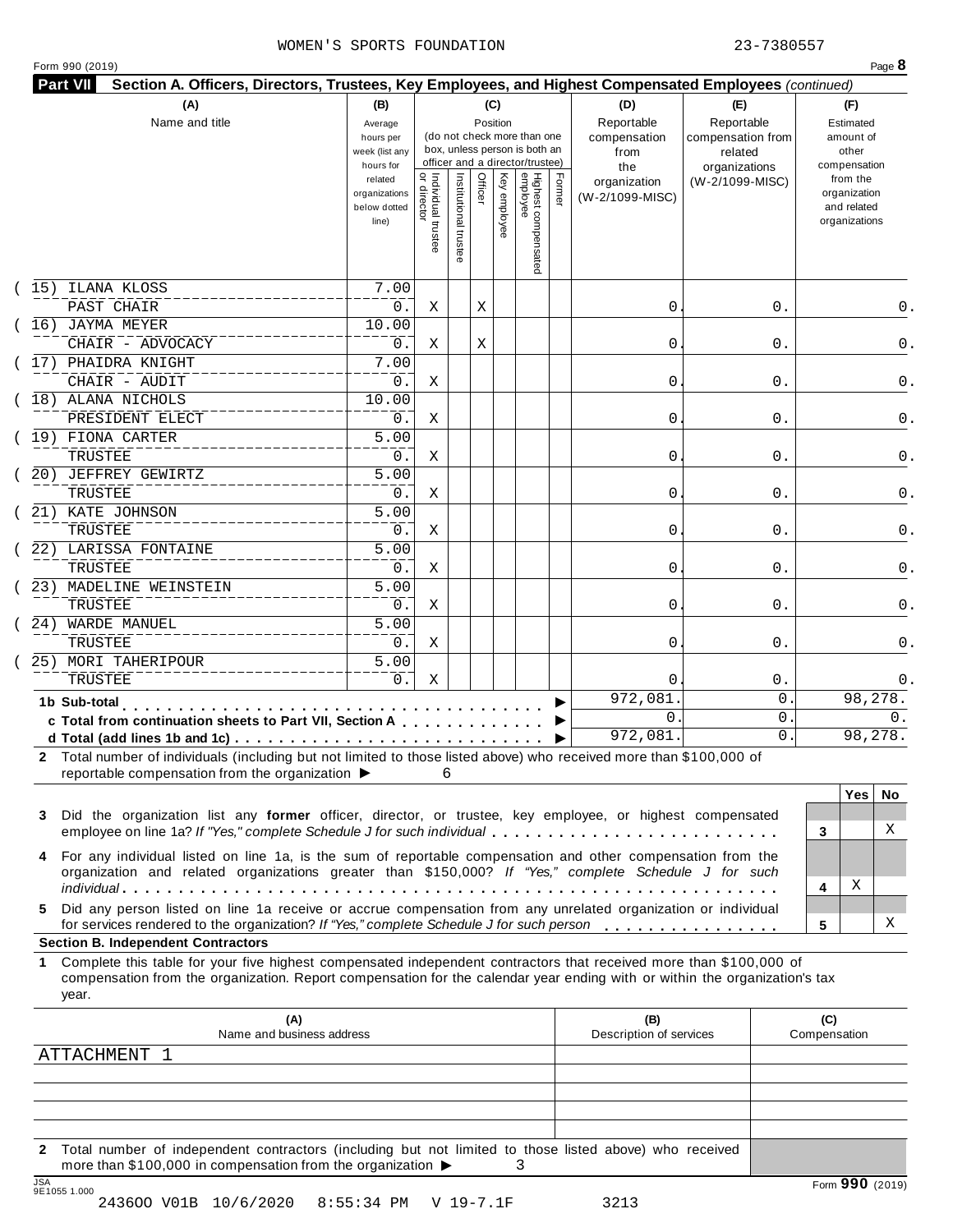|   |                                                                                                                                                                                                                                                           |                               |                                     |                       |          |              |                                                              |        | Section A. Officers, Directors, Trustees, Key Employees, and Highest Compensated Employees (continued) |                              |                     |                             |     |
|---|-----------------------------------------------------------------------------------------------------------------------------------------------------------------------------------------------------------------------------------------------------------|-------------------------------|-------------------------------------|-----------------------|----------|--------------|--------------------------------------------------------------|--------|--------------------------------------------------------------------------------------------------------|------------------------------|---------------------|-----------------------------|-----|
|   | (A)                                                                                                                                                                                                                                                       | (B)                           |                                     |                       | (C)      |              |                                                              |        | (D)                                                                                                    | (E)                          |                     | (F)                         |     |
|   | Name and title                                                                                                                                                                                                                                            | Average                       |                                     |                       | Position |              |                                                              |        | Reportable                                                                                             | Reportable                   |                     | Estimated                   |     |
|   |                                                                                                                                                                                                                                                           | hours per<br>week (list any   |                                     |                       |          |              | (do not check more than one<br>box, unless person is both an |        | compensation<br>from                                                                                   | compensation from<br>related |                     | amount of<br>other          |     |
|   |                                                                                                                                                                                                                                                           | hours for                     |                                     |                       |          |              | officer and a director/trustee)                              |        | the                                                                                                    | organizations                |                     | compensation                |     |
|   |                                                                                                                                                                                                                                                           | related                       |                                     |                       | Officer  |              |                                                              | Former | organization                                                                                           | (W-2/1099-MISC)              |                     | from the                    |     |
|   |                                                                                                                                                                                                                                                           | organizations<br>below dotted |                                     |                       |          |              |                                                              |        | (W-2/1099-MISC)                                                                                        |                              |                     | organization<br>and related |     |
|   |                                                                                                                                                                                                                                                           | line)                         |                                     |                       |          | Key employee |                                                              |        |                                                                                                        |                              |                     | organizations               |     |
|   |                                                                                                                                                                                                                                                           |                               | Individual trustee<br>  or director | Institutional trustee |          |              |                                                              |        |                                                                                                        |                              |                     |                             |     |
|   |                                                                                                                                                                                                                                                           |                               |                                     |                       |          |              | Highest compensated<br>employee                              |        |                                                                                                        |                              |                     |                             |     |
|   | 26) ANDREA PEREZ                                                                                                                                                                                                                                          | 5.00                          |                                     |                       |          |              |                                                              |        |                                                                                                        |                              |                     |                             |     |
|   | TRUSTEE                                                                                                                                                                                                                                                   | 0.                            | Χ                                   |                       |          |              |                                                              |        | 0                                                                                                      | 0.                           |                     |                             | 0.  |
|   | 27) PORTIA ARCHER                                                                                                                                                                                                                                         | 5.00                          |                                     |                       |          |              |                                                              |        |                                                                                                        |                              |                     |                             |     |
|   | TRUSTEE                                                                                                                                                                                                                                                   | 0.                            | Χ                                   |                       |          |              |                                                              |        | 0                                                                                                      | 0.                           |                     |                             | 0.  |
|   | 28) RICHARD LAPCHICK                                                                                                                                                                                                                                      | $\overline{5.00}$             |                                     |                       |          |              |                                                              |        |                                                                                                        |                              |                     |                             |     |
|   | TRUSTEE                                                                                                                                                                                                                                                   | 0.                            | Χ                                   |                       |          |              |                                                              |        | 0                                                                                                      | 0.                           |                     |                             | 0.  |
|   | 29) ROBIN HARRIS                                                                                                                                                                                                                                          | $\overline{5.00}$             |                                     |                       |          |              |                                                              |        |                                                                                                        |                              |                     |                             |     |
|   | TRUSTEE                                                                                                                                                                                                                                                   | 0.                            | Χ                                   |                       |          |              |                                                              |        | 0                                                                                                      | 0.                           |                     |                             | 0.  |
|   | SARAH HUGHES<br>30)                                                                                                                                                                                                                                       | $\overline{5.00}$             |                                     |                       |          |              |                                                              |        |                                                                                                        |                              |                     |                             |     |
|   | TRUSTEE                                                                                                                                                                                                                                                   | 0.                            | Χ                                   |                       |          |              |                                                              |        | 0                                                                                                      | 0.                           |                     |                             | 0.  |
|   | SASHA DIGIULIAN                                                                                                                                                                                                                                           | $\overline{5.00}$             |                                     |                       |          |              |                                                              |        |                                                                                                        |                              |                     |                             |     |
|   | 31)                                                                                                                                                                                                                                                       |                               |                                     |                       |          |              |                                                              |        |                                                                                                        |                              |                     |                             |     |
|   | TRUSTEE                                                                                                                                                                                                                                                   | 0.                            | Χ                                   |                       |          |              |                                                              |        | 0                                                                                                      | 0.                           |                     |                             | 0.  |
|   | 32)<br>SHARON LOVE                                                                                                                                                                                                                                        | $\overline{5.00}$             |                                     |                       |          |              |                                                              |        |                                                                                                        |                              |                     |                             |     |
|   | TRUSTEE                                                                                                                                                                                                                                                   | 0.                            | Χ                                   |                       |          |              |                                                              |        | 0                                                                                                      | 0.                           |                     |                             | 0.  |
|   | 33) ANGELA HUCLES                                                                                                                                                                                                                                         | $\overline{5.00}$             |                                     |                       |          |              |                                                              |        |                                                                                                        |                              |                     |                             |     |
|   | TRUSTEE                                                                                                                                                                                                                                                   | 0.                            | Χ                                   |                       |          |              |                                                              |        | 0                                                                                                      | 0.                           |                     |                             | 0.  |
|   | 34) GRETE ELIASSEN                                                                                                                                                                                                                                        | $\overline{5.00}$             |                                     |                       |          |              |                                                              |        |                                                                                                        |                              |                     |                             |     |
|   | TRUSTEE                                                                                                                                                                                                                                                   | 0.                            | Χ                                   |                       |          |              |                                                              |        | 0                                                                                                      | 0.                           |                     |                             | 0.  |
|   | 35) LAILA ALI                                                                                                                                                                                                                                             | 5.00                          |                                     |                       |          |              |                                                              |        |                                                                                                        |                              |                     |                             |     |
|   | TRUSTEE                                                                                                                                                                                                                                                   | 0.                            | Χ                                   |                       |          |              |                                                              |        | 0                                                                                                      | 0.                           |                     |                             | 0.  |
|   | 36) KELLEY CORNISH                                                                                                                                                                                                                                        | $\overline{5.00}$             |                                     |                       |          |              |                                                              |        |                                                                                                        |                              |                     |                             |     |
|   | TRUSTEE                                                                                                                                                                                                                                                   | 0.                            | Χ                                   |                       |          |              |                                                              |        | 0                                                                                                      | 0.                           |                     |                             | 0.  |
|   | 1b Sub-total                                                                                                                                                                                                                                              |                               |                                     |                       |          |              |                                                              |        | $\Omega$                                                                                               | 0                            |                     |                             | 0.  |
|   | .<br>c Total from continuation sheets to Part VII, Section A                                                                                                                                                                                              |                               |                                     |                       |          |              |                                                              |        |                                                                                                        |                              |                     |                             |     |
|   |                                                                                                                                                                                                                                                           |                               |                                     |                       |          |              |                                                              |        |                                                                                                        |                              |                     |                             |     |
|   | 2 Total number of individuals (including but not limited to those listed above) who received more than \$100,000 of                                                                                                                                       |                               |                                     |                       |          |              |                                                              |        |                                                                                                        |                              |                     |                             |     |
|   | reportable compensation from the organization $\blacktriangleright$                                                                                                                                                                                       |                               | 6                                   |                       |          |              |                                                              |        |                                                                                                        |                              |                     |                             |     |
|   |                                                                                                                                                                                                                                                           |                               |                                     |                       |          |              |                                                              |        |                                                                                                        |                              |                     | Yes                         | No. |
|   | Did the organization list any former officer, director, or trustee, key employee, or highest compensated<br>3                                                                                                                                             |                               |                                     |                       |          |              |                                                              |        |                                                                                                        |                              |                     |                             |     |
|   | employee on line 1a? If "Yes," complete Schedule J for such individual                                                                                                                                                                                    |                               |                                     |                       |          |              |                                                              |        |                                                                                                        |                              | 3                   |                             | X   |
|   | For any individual listed on line 1a, is the sum of reportable compensation and other compensation from the<br>4                                                                                                                                          |                               |                                     |                       |          |              |                                                              |        |                                                                                                        |                              |                     |                             |     |
|   | organization and related organizations greater than \$150,000? If "Yes," complete Schedule J for such                                                                                                                                                     |                               |                                     |                       |          |              |                                                              |        |                                                                                                        |                              |                     |                             |     |
|   |                                                                                                                                                                                                                                                           |                               |                                     |                       |          |              |                                                              |        |                                                                                                        |                              | 4                   | Χ                           |     |
|   | Did any person listed on line 1a receive or accrue compensation from any unrelated organization or individual<br>5.<br>for services rendered to the organization? If "Yes," complete Schedule J for such person                                           |                               |                                     |                       |          |              |                                                              |        |                                                                                                        |                              | 5                   |                             | х   |
|   | <b>Section B. Independent Contractors</b>                                                                                                                                                                                                                 |                               |                                     |                       |          |              |                                                              |        |                                                                                                        |                              |                     |                             |     |
| 1 | Complete this table for your five highest compensated independent contractors that received more than \$100,000 of<br>compensation from the organization. Report compensation for the calendar year ending with or within the organization's tax<br>year. |                               |                                     |                       |          |              |                                                              |        |                                                                                                        |                              |                     |                             |     |
|   |                                                                                                                                                                                                                                                           |                               |                                     |                       |          |              |                                                              |        |                                                                                                        |                              |                     |                             |     |
|   |                                                                                                                                                                                                                                                           |                               |                                     |                       |          |              |                                                              |        |                                                                                                        |                              |                     |                             |     |
|   | (A)<br>Name and business address                                                                                                                                                                                                                          |                               |                                     |                       |          |              |                                                              |        | (B)<br>Description of services                                                                         |                              | (C)<br>Compensation |                             |     |

**2** Total number of independent contractors (including but not limited to those listed above) who received more than \$100,000 in compensation from the organization  $\triangleright$ <br>  $\frac{\text{JSA}}{951055}$  1.000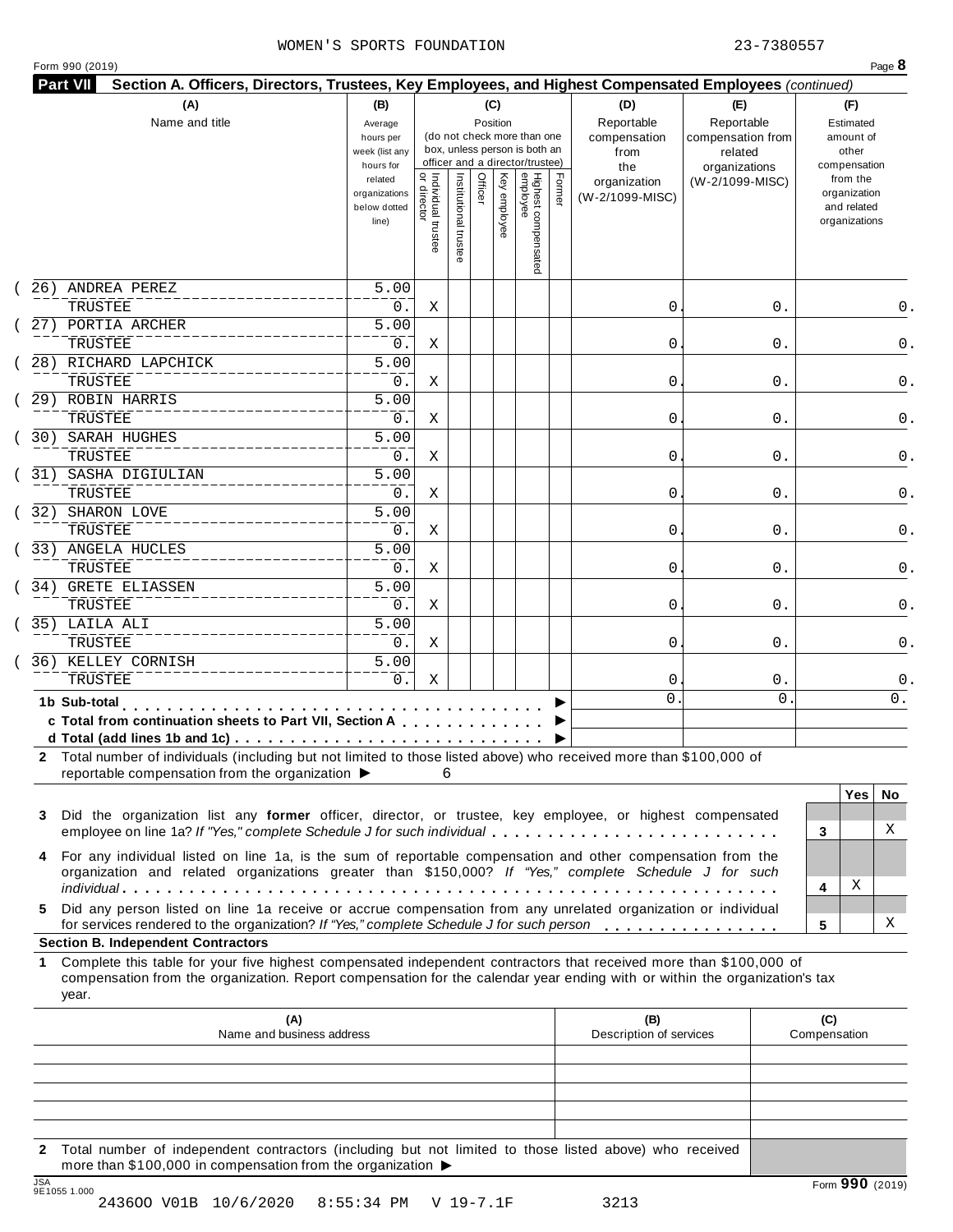|                                                                                                                                                                                                                                                                 |                                                                |                                     |                       |                 |              |                                                                    |        | Section A. Officers, Directors, Trustees, Key Employees, and Highest Compensated Employees (continued) |                                                   |                                                                          |     |
|-----------------------------------------------------------------------------------------------------------------------------------------------------------------------------------------------------------------------------------------------------------------|----------------------------------------------------------------|-------------------------------------|-----------------------|-----------------|--------------|--------------------------------------------------------------------|--------|--------------------------------------------------------------------------------------------------------|---------------------------------------------------|--------------------------------------------------------------------------|-----|
| (A)<br>Name and title                                                                                                                                                                                                                                           | (B)<br>Average<br>hours per<br>week (list any                  |                                     |                       | (C)<br>Position |              | (do not check more than one<br>box, unless person is both an       |        | (D)<br>Reportable<br>compensation<br>from                                                              | (E)<br>Reportable<br>compensation from<br>related | (F)<br>Estimated<br>amount of<br>other                                   |     |
|                                                                                                                                                                                                                                                                 | hours for<br>related<br>organizations<br>below dotted<br>line) | Individual trustee<br>  or director | Institutional trustee | Officer         | Key employee | officer and a director/trustee)<br>Highest compensated<br>employee | Former | the<br>organization<br>(W-2/1099-MISC)                                                                 | organizations<br>(W-2/1099-MISC)                  | compensation<br>from the<br>organization<br>and related<br>organizations |     |
| CHRISTINE DRIESSEN<br>37)<br>TRUSTEE                                                                                                                                                                                                                            | 5.00<br>$0$ .                                                  | Χ                                   |                       |                 |              |                                                                    |        | 0                                                                                                      | 0.                                                |                                                                          | 0.  |
| 38) JESSICA MENDOZA<br>TRUSTEE                                                                                                                                                                                                                                  | 5.00<br>0.                                                     | Χ                                   |                       |                 |              |                                                                    |        | 0                                                                                                      | 0.                                                |                                                                          |     |
| 39) AIMEE MULLINS<br>TRUSTEE                                                                                                                                                                                                                                    | 5.00<br>0.                                                     | Χ                                   |                       |                 |              |                                                                    |        | 0                                                                                                      | 0.                                                |                                                                          |     |
| SHAWNA RYAN<br>40)                                                                                                                                                                                                                                              | $\overline{5.00}$                                              |                                     |                       |                 |              |                                                                    |        |                                                                                                        |                                                   |                                                                          |     |
| TRUSTEE<br>41) CAROL STIFF                                                                                                                                                                                                                                      | $0$ .<br>5.00                                                  | Χ                                   |                       |                 |              |                                                                    |        | 0                                                                                                      | 0.                                                |                                                                          |     |
| TRUSTEE<br>42) MOLLY VAN WAGENEN                                                                                                                                                                                                                                | 0.<br>5.00                                                     | Χ                                   |                       |                 |              |                                                                    |        | 0                                                                                                      | 0.                                                |                                                                          |     |
| TRUSTEE<br>43) JIM WILKINSON                                                                                                                                                                                                                                    | 0.<br>5.00                                                     | Χ                                   |                       |                 |              |                                                                    |        | 0                                                                                                      | 0.                                                |                                                                          |     |
| TRUSTEE                                                                                                                                                                                                                                                         | 0.                                                             | X                                   |                       |                 |              |                                                                    |        | 0                                                                                                      | 0.                                                |                                                                          |     |
|                                                                                                                                                                                                                                                                 |                                                                |                                     |                       |                 |              |                                                                    |        |                                                                                                        |                                                   |                                                                          |     |
|                                                                                                                                                                                                                                                                 |                                                                |                                     |                       |                 |              |                                                                    |        |                                                                                                        |                                                   |                                                                          |     |
|                                                                                                                                                                                                                                                                 |                                                                |                                     |                       |                 |              |                                                                    |        |                                                                                                        |                                                   |                                                                          |     |
|                                                                                                                                                                                                                                                                 |                                                                |                                     |                       |                 |              |                                                                    |        | $\Omega$                                                                                               | 0                                                 |                                                                          | 0.  |
| 1b Sub-total<br>c Total from continuation sheets to Part VII, Section A                                                                                                                                                                                         |                                                                |                                     |                       |                 |              |                                                                    |        |                                                                                                        |                                                   |                                                                          |     |
| 2 Total number of individuals (including but not limited to those listed above) who received more than \$100,000 of                                                                                                                                             |                                                                |                                     |                       |                 |              |                                                                    |        |                                                                                                        |                                                   |                                                                          |     |
| reportable compensation from the organization ▶                                                                                                                                                                                                                 |                                                                | 6                                   |                       |                 |              |                                                                    |        |                                                                                                        |                                                   | <b>Yes</b>                                                               | No. |
| Did the organization list any former officer, director, or trustee, key employee, or highest compensated<br>3<br>employee on line 1a? If "Yes," complete Schedule J for such individual                                                                         |                                                                |                                     |                       |                 |              |                                                                    |        |                                                                                                        |                                                   | 3                                                                        | X   |
| For any individual listed on line 1a, is the sum of reportable compensation and other compensation from the<br>4<br>organization and related organizations greater than \$150,000? If "Yes," complete Schedule J for such                                       |                                                                |                                     |                       |                 |              |                                                                    |        |                                                                                                        |                                                   |                                                                          |     |
| Did any person listed on line 1a receive or accrue compensation from any unrelated organization or individual<br>5.                                                                                                                                             |                                                                |                                     |                       |                 |              |                                                                    |        |                                                                                                        |                                                   | Χ<br>4                                                                   |     |
| for services rendered to the organization? If "Yes," complete Schedule J for such person<br><b>Section B. Independent Contractors</b>                                                                                                                           |                                                                |                                     |                       |                 |              |                                                                    |        |                                                                                                        |                                                   | 5                                                                        | X   |
| Complete this table for your five highest compensated independent contractors that received more than \$100,000 of<br>1.<br>compensation from the organization. Report compensation for the calendar year ending with or within the organization's tax<br>year. |                                                                |                                     |                       |                 |              |                                                                    |        |                                                                                                        |                                                   |                                                                          |     |
| (A)                                                                                                                                                                                                                                                             |                                                                |                                     |                       |                 |              |                                                                    |        | (B)<br>Description of services                                                                         |                                                   | (C)<br>Compensation                                                      |     |
| Name and business address                                                                                                                                                                                                                                       |                                                                |                                     |                       |                 |              |                                                                    |        |                                                                                                        |                                                   |                                                                          |     |
|                                                                                                                                                                                                                                                                 |                                                                |                                     |                       |                 |              |                                                                    |        |                                                                                                        |                                                   |                                                                          |     |

**2** Total number of independent contractors (including but not limited to those listed above) who received more than \$100,000 in compensation from the organization  $\blacktriangleright$ 

2436OO V01B 10/6/2020 8:55:34 PM V 19-7.1F 3213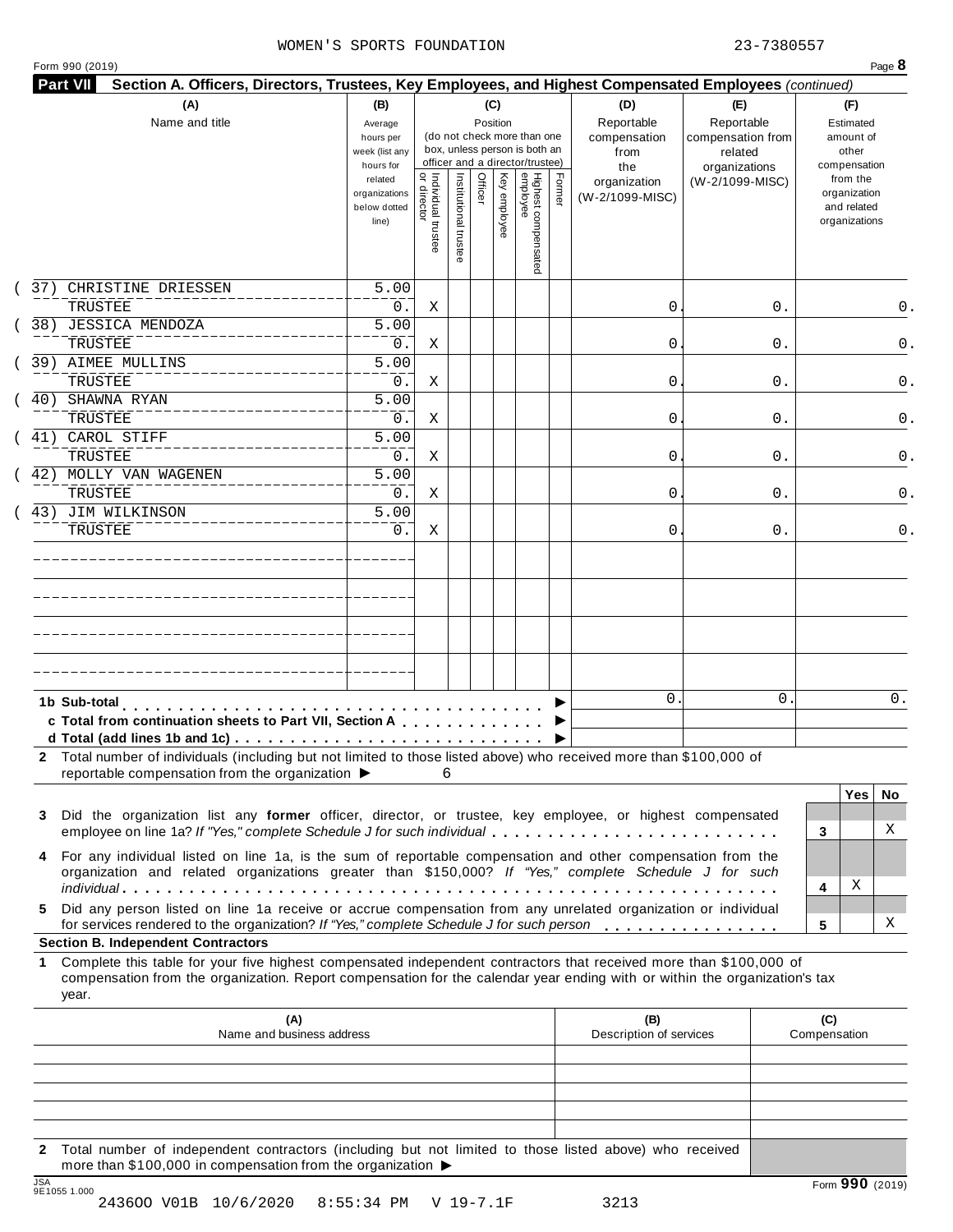**Part VIII Statement of Revenue**

|                                                           |        | Check if Schedule O contains a response or note to any line in this Part VIII                                                                                                                                                  |                |                      | (A)            | (B)                                   | $\overline{C}$                | (D)                                                    |
|-----------------------------------------------------------|--------|--------------------------------------------------------------------------------------------------------------------------------------------------------------------------------------------------------------------------------|----------------|----------------------|----------------|---------------------------------------|-------------------------------|--------------------------------------------------------|
|                                                           |        |                                                                                                                                                                                                                                |                |                      | Total revenue  | Related or exempt<br>function revenue | Unrelated<br>business revenue | Revenue excluded<br>from tax under<br>sections 512-514 |
|                                                           | 1a     | Federated campaigns <b>Federated</b>                                                                                                                                                                                           | 1а             |                      |                |                                       |                               |                                                        |
|                                                           | b      | Membership dues <b>All Accords</b> Membership dues                                                                                                                                                                             | 1b             |                      |                |                                       |                               |                                                        |
|                                                           | С      | Fundraising events <b>Fundraising</b>                                                                                                                                                                                          | 1c             | 1,648,018.           |                |                                       |                               |                                                        |
|                                                           |        | d Related organizations                                                                                                                                                                                                        | 1d             |                      |                |                                       |                               |                                                        |
|                                                           | е      | Government grants (contributions).                                                                                                                                                                                             | 1е             |                      |                |                                       |                               |                                                        |
|                                                           | t.     | All other contributions, gifts, grants,                                                                                                                                                                                        |                |                      |                |                                       |                               |                                                        |
|                                                           |        | and similar amounts not included above                                                                                                                                                                                         | 1f             | 3,869,343.           |                |                                       |                               |                                                        |
| Contributions, Gifts, Grants<br>and Other Similar Amounts | g      | Noncash contributions included in                                                                                                                                                                                              |                |                      |                |                                       |                               |                                                        |
|                                                           |        | lines 1a-1f $\ldots$ $\ldots$ $\ldots$ $\frac{1}{9}$ \$                                                                                                                                                                        |                | 25,000.              |                |                                       |                               |                                                        |
|                                                           |        |                                                                                                                                                                                                                                |                |                      | 5,517,361.     |                                       |                               |                                                        |
|                                                           |        |                                                                                                                                                                                                                                |                | <b>Business Code</b> |                |                                       |                               |                                                        |
|                                                           | 2a     |                                                                                                                                                                                                                                |                |                      |                |                                       |                               |                                                        |
| Program Service                                           | b      |                                                                                                                                                                                                                                |                |                      |                |                                       |                               |                                                        |
|                                                           | c      |                                                                                                                                                                                                                                |                |                      |                |                                       |                               |                                                        |
|                                                           | d      |                                                                                                                                                                                                                                |                |                      |                |                                       |                               |                                                        |
|                                                           | е      |                                                                                                                                                                                                                                |                |                      |                |                                       |                               |                                                        |
|                                                           | f      | All other program service revenue                                                                                                                                                                                              |                |                      |                |                                       |                               |                                                        |
|                                                           | g      | Total. Add lines 2a-2f ▶                                                                                                                                                                                                       |                |                      | $\mathbf{0}$ . |                                       |                               |                                                        |
|                                                           | 3      | Investment income (including dividends, interest, and                                                                                                                                                                          |                |                      |                |                                       |                               |                                                        |
|                                                           |        | other similar amounts) experience that is a set of the similar amounts).                                                                                                                                                       |                |                      | 88,677.        |                                       |                               | 88,677.                                                |
|                                                           | 4      | Income from investment of tax-exempt bond proceeds $\blacktriangleright$                                                                                                                                                       |                |                      | $\mathbf{0}$ . |                                       |                               |                                                        |
|                                                           | 5      |                                                                                                                                                                                                                                |                |                      | $\mathsf{0}$ . |                                       |                               |                                                        |
|                                                           |        |                                                                                                                                                                                                                                | (i) Real       | (ii) Personal        |                |                                       |                               |                                                        |
|                                                           | 6a     | Gross rents   6a                                                                                                                                                                                                               |                |                      |                |                                       |                               |                                                        |
|                                                           | b      | Less: rental expenses 6b                                                                                                                                                                                                       |                |                      |                |                                       |                               |                                                        |
|                                                           | с      | Rental income or (loss) 6c                                                                                                                                                                                                     |                |                      |                |                                       |                               |                                                        |
|                                                           | d      |                                                                                                                                                                                                                                |                |                      | $\mathbf{0}$ . |                                       |                               |                                                        |
|                                                           | 7a     | Gross amount from                                                                                                                                                                                                              | (i) Securities | (ii) Other           |                |                                       |                               |                                                        |
|                                                           |        | sales<br>of<br>assets                                                                                                                                                                                                          |                |                      |                |                                       |                               |                                                        |
|                                                           |        | other than inventory 7a                                                                                                                                                                                                        | 348,446.       |                      |                |                                       |                               |                                                        |
|                                                           | b      | Less: cost or other basis                                                                                                                                                                                                      |                |                      |                |                                       |                               |                                                        |
| evenue                                                    |        | and sales expenses<br>7b                                                                                                                                                                                                       | 378,248.       |                      |                |                                       |                               |                                                        |
|                                                           |        | 7c<br><b>c</b> Gain or (loss)                                                                                                                                                                                                  | $-29,802.$     |                      |                |                                       |                               |                                                        |
| Other <sub>R</sub>                                        | d      | Net gain or (loss) $\qquad \qquad$ $\qquad \qquad$ $\qquad$ $\qquad \qquad$ $\qquad \qquad$ $\qquad \qquad$                                                                                                                    |                |                      | $-29,802.$     |                                       |                               | $-29,802.$                                             |
|                                                           | 8а     | Gross<br>income from                                                                                                                                                                                                           | fundraising    |                      |                |                                       |                               |                                                        |
|                                                           |        | events (not including \$                                                                                                                                                                                                       | 1,648,018.     |                      |                |                                       |                               |                                                        |
|                                                           |        | of contributions reported on line                                                                                                                                                                                              |                |                      |                |                                       |                               |                                                        |
|                                                           |        | 1c). See Part IV, line 18                                                                                                                                                                                                      | 8а             | 138,750.             |                |                                       |                               |                                                        |
|                                                           | b      | Less: direct expenses                                                                                                                                                                                                          | 8b             | 404,877.             |                |                                       |                               |                                                        |
|                                                           | с      | Net income or (loss) from fundraising events ▶                                                                                                                                                                                 |                |                      | $-266, 127.$   |                                       |                               | $-266, 127.$                                           |
|                                                           | 9а     | income<br>from<br>Gross                                                                                                                                                                                                        | gaming         | 0.                   |                |                                       |                               |                                                        |
|                                                           |        | activities. See Part IV, line 19                                                                                                                                                                                               | 9а             |                      |                |                                       |                               |                                                        |
|                                                           | b      | Less: direct expenses <b>contained contained contained contained contained contained </b>                                                                                                                                      | 9b             | $0$ .                | $\mathbf{0}$ . |                                       |                               |                                                        |
|                                                           | с      | Net income or (loss) from gaming activities                                                                                                                                                                                    |                | ▸                    |                |                                       |                               |                                                        |
|                                                           | 10a    | sales of inventory,<br>Gross                                                                                                                                                                                                   | less           | 0.                   |                |                                       |                               |                                                        |
|                                                           |        | returns and allowances 10a                                                                                                                                                                                                     |                | 0.                   |                |                                       |                               |                                                        |
|                                                           | b<br>c | Less: cost of goods sold 10b<br>Net income or (loss) from sales of inventory                                                                                                                                                   |                |                      | $\mathbb O$ .  |                                       |                               |                                                        |
|                                                           |        |                                                                                                                                                                                                                                |                | <b>Business Code</b> |                |                                       |                               |                                                        |
|                                                           |        | MISCELLANEOUS                                                                                                                                                                                                                  |                | 900099               | 574.           |                                       |                               | 574.                                                   |
|                                                           | 11a    | SPEAKERS FEE                                                                                                                                                                                                                   |                | 900099               | 500.           |                                       |                               | 500.                                                   |
|                                                           | b      |                                                                                                                                                                                                                                |                |                      |                |                                       |                               |                                                        |
| Miscellaneous<br>Revenue                                  | c      |                                                                                                                                                                                                                                |                |                      |                |                                       |                               |                                                        |
|                                                           | d      | All other revenue experience in the set of the set of the set of the set of the set of the set of the set of the set of the set of the set of the set of the set of the set of the set of the set of the set of the set of the |                |                      |                |                                       |                               |                                                        |
|                                                           | е      | Total. Add lines 11a-11d                                                                                                                                                                                                       |                |                      | 1,074.         |                                       |                               |                                                        |
|                                                           | 12     | Total revenue. See instructions                                                                                                                                                                                                |                |                      | 5, 311, 183.   |                                       |                               | $-206, 178.$<br>Form 990 (2019)                        |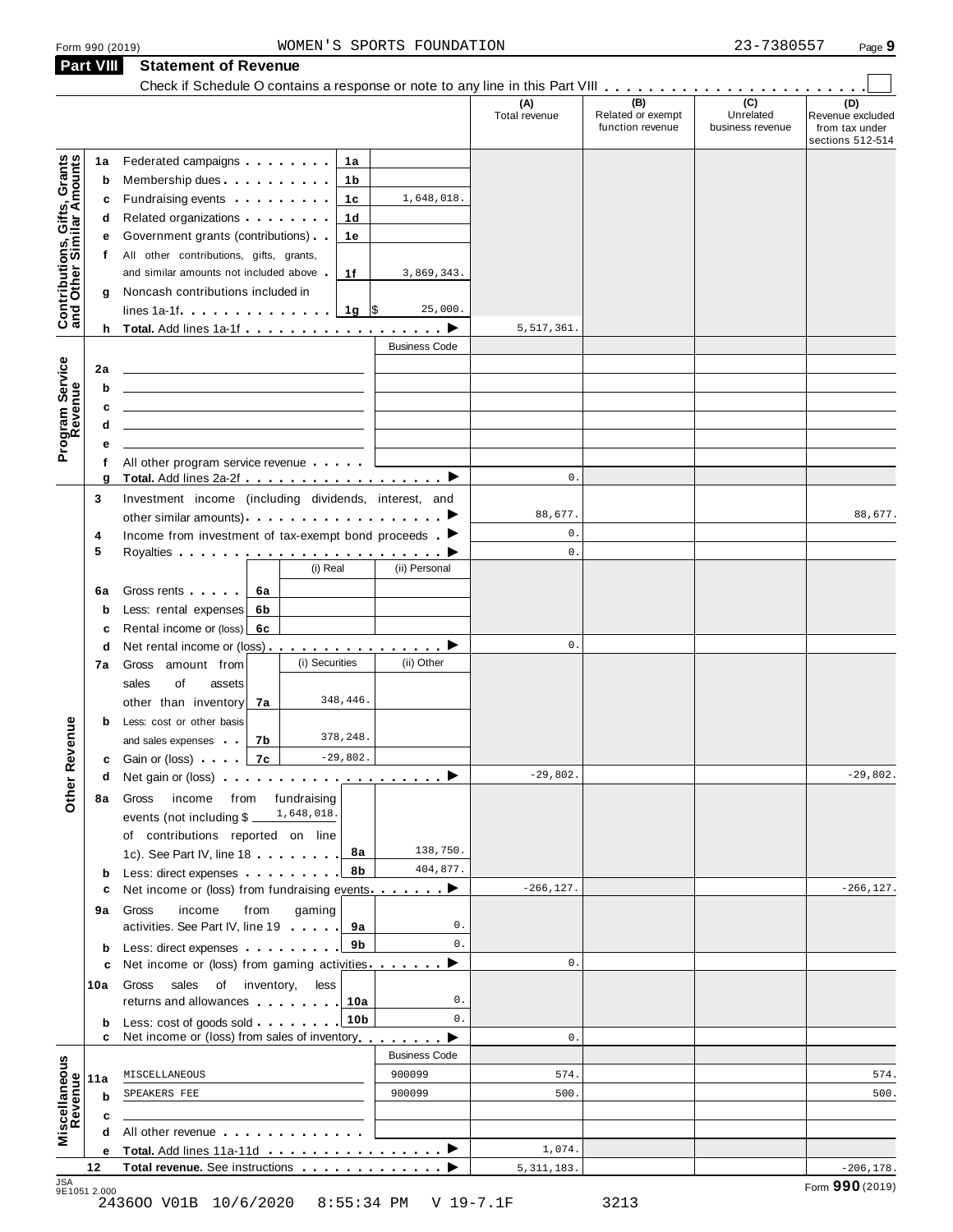|          | <b>Part IX</b> Statement of Functional Expenses                                                                                                                                                                                                                                 |                       |                                    |                                    |                                |
|----------|---------------------------------------------------------------------------------------------------------------------------------------------------------------------------------------------------------------------------------------------------------------------------------|-----------------------|------------------------------------|------------------------------------|--------------------------------|
|          | Section 501(c)(3) and 501(c)(4) organizations must complete all columns. All other organizations must complete column (A).                                                                                                                                                      |                       |                                    |                                    |                                |
|          |                                                                                                                                                                                                                                                                                 |                       |                                    |                                    |                                |
|          | Do not include amounts reported on lines 6b, 7b,<br>8b, 9b, and 10b of Part VIII.                                                                                                                                                                                               | (A)<br>Total expenses | (B)<br>Program service<br>expenses | Management and<br>general expenses | (D)<br>Fundraising<br>expenses |
|          | 1 Grants and other assistance to domestic organizations                                                                                                                                                                                                                         |                       |                                    |                                    |                                |
|          | and domestic governments. See Part IV, line 21                                                                                                                                                                                                                                  | 1,086,233.            | 1,086,233.                         |                                    |                                |
|          | 2 Grants and other assistance to domestic<br>individuals. See Part IV, line 22 <b>Canadian Accord Part II</b>                                                                                                                                                                   | 152,480.              | 152,480.                           |                                    |                                |
|          | 3 Grants and other assistance to foreign                                                                                                                                                                                                                                        |                       |                                    |                                    |                                |
|          | organizations, foreign governments, and foreign                                                                                                                                                                                                                                 | 0                     |                                    |                                    |                                |
|          | individuals. See Part IV, lines 15 and 16                                                                                                                                                                                                                                       | $\Omega$              |                                    |                                    |                                |
|          | 4 Benefits paid to or for members                                                                                                                                                                                                                                               |                       |                                    |                                    |                                |
|          | 5 Compensation of current officers, directors,<br>trustees, and key employees expressed and the set of the set of the set of the set of the set of the set of the set of the set of the set of the set of the set of the set of the set of the set of the set of the set of the | 354,880.              | 354,880.                           |                                    |                                |
|          | 6 Compensation not included above to disqualified                                                                                                                                                                                                                               |                       |                                    |                                    |                                |
|          | persons (as defined under section 4958(f)(1)) and                                                                                                                                                                                                                               | 0.                    |                                    |                                    |                                |
|          | persons described in section 4958(c)(3)(B)                                                                                                                                                                                                                                      | 1,557,689.            | 1,035,936.                         | 163, 143.                          | 358,610.                       |
|          |                                                                                                                                                                                                                                                                                 |                       |                                    |                                    |                                |
|          | 8 Pension plan accruals and contributions (include<br>section 401(k) and 403(b) employer contributions)                                                                                                                                                                         | 43, 253.              | 27,015.                            | 5,077.                             | 11,161.                        |
|          | 9 Other employee benefits                                                                                                                                                                                                                                                       | 134,777.              | 93,918.                            | 12,776.                            | 28,083.                        |
| 10       |                                                                                                                                                                                                                                                                                 | 136,003.              | 97,469.                            | 12,049.                            | 26,485.                        |
|          | 11 Fees for services (nonemployees):                                                                                                                                                                                                                                            |                       |                                    |                                    |                                |
|          | a Management                                                                                                                                                                                                                                                                    | 0                     |                                    |                                    |                                |
|          |                                                                                                                                                                                                                                                                                 | 28,988.               |                                    | 28,988.                            |                                |
|          | c Accounting                                                                                                                                                                                                                                                                    | 149,303.              |                                    | 149,303.                           |                                |
|          | <b>d</b> Lobbying<br>.                                                                                                                                                                                                                                                          | 18,200.               |                                    | 18,200.                            |                                |
|          | e Professional fundraising services. See Part IV, line 17                                                                                                                                                                                                                       | 102,000.              |                                    |                                    | 102,000.                       |
|          | f Investment management fees<br>.                                                                                                                                                                                                                                               | 27,197.               |                                    | 27,197.                            |                                |
|          | 9 Other. (If line 11g amount exceeds 10% of line 25, column                                                                                                                                                                                                                     |                       |                                    |                                    |                                |
|          | (A) amount, list line 11g expenses on Schedule O.)                                                                                                                                                                                                                              | 268,202.<br>$\Omega$  | 80,758.                            | 67,852.                            | 119,592.                       |
|          | 12 Advertising and promotion                                                                                                                                                                                                                                                    | 182,454.              | 114,397.                           | 43,993.                            | 24,064.                        |
| 13       | Office expenses example and the set of the set of the set of the set of the set of the set of the set of the set of the set of the set of the set of the set of the set of the set of the set of the set of the set of the set                                                  | 605,735.              | 605,735.                           |                                    |                                |
| 14<br>15 | Information technology experience and the state of the state of the state of the state of the state of the state of the state of the state of the state of the state of the state of the state of the state of the state of th<br>Royalties                                     | 0                     |                                    |                                    |                                |
| 16       | Occupancy                                                                                                                                                                                                                                                                       | 255,817.              | 183, 373.                          | 22,652.                            | 49,792.                        |
|          | 17 Travel <b>17 Travel</b>                                                                                                                                                                                                                                                      | 345,846               | 317,331.                           | 8,916.                             | 19,599.                        |
|          | 18 Payments of travel or entertainment expenses                                                                                                                                                                                                                                 |                       |                                    |                                    |                                |
|          | for any federal, state, or local public officials                                                                                                                                                                                                                               | 0                     |                                    |                                    |                                |
| 19       | Conferences, conventions, and meetings                                                                                                                                                                                                                                          | 3,075                 | 1,910.                             | 152.                               | 1,013.                         |
| 20       |                                                                                                                                                                                                                                                                                 | 0                     |                                    |                                    |                                |
| 21       | Payments to affiliates                                                                                                                                                                                                                                                          | 0                     |                                    |                                    |                                |
| 22       | Depreciation, depletion, and amortization                                                                                                                                                                                                                                       | 89,307.               | 64,004.                            | 7,912.                             | 17,391.                        |
| 23       | Insurance in the contract of the contract of the contract of the contract of the contract of the contract of the contract of the contract of the contract of the contract of the contract of the contract of the contract of t                                                  | 29,101.               | 20,856.                            | 2,578.                             | 5,667.                         |
| 24       | Other expenses. Itemize expenses not covered                                                                                                                                                                                                                                    |                       |                                    |                                    |                                |
|          | above (List miscellaneous expenses on line 24e. If<br>line 24e amount exceeds 10% of line 25, column                                                                                                                                                                            |                       |                                    |                                    |                                |
|          | (A) amount, list line 24e expenses on Schedule O.)                                                                                                                                                                                                                              |                       |                                    |                                    |                                |
|          | aBAD DEBT                                                                                                                                                                                                                                                                       | 4,313.                | 3,091.                             | 382.                               | 840.                           |
|          | <b>b</b> MISCELLANEOUS                                                                                                                                                                                                                                                          | 15,593.               | 11,956.                            | 1,137.                             | 2,500.                         |
| с        | <u> 1980 - Andrea Aonaichte ann an t-Aonaichte ann an t-Aonaichte ann an t-Aonaichte ann an t-Aonaichte ann an t-</u>                                                                                                                                                           |                       |                                    |                                    |                                |
| d        |                                                                                                                                                                                                                                                                                 |                       |                                    |                                    |                                |
|          | <b>e</b> All other expenses                                                                                                                                                                                                                                                     |                       |                                    |                                    |                                |
|          | 25 Total functional expenses. Add lines 1 through 24e                                                                                                                                                                                                                           | 5,590,446.            | 4, 251, 342.                       | 572,307.                           | 766,797.                       |
|          | 26 Joint costs. Complete this line only if the<br>organization reported in column (B) joint costs<br>from a combined educational campaign and                                                                                                                                   |                       |                                    |                                    |                                |
|          | fundraising solicitation. Check here<br>if<br>following SOP 98-2 (ASC 958-720)                                                                                                                                                                                                  |                       |                                    |                                    |                                |
|          |                                                                                                                                                                                                                                                                                 | 0                     |                                    |                                    |                                |

Form **990** (2019) JSA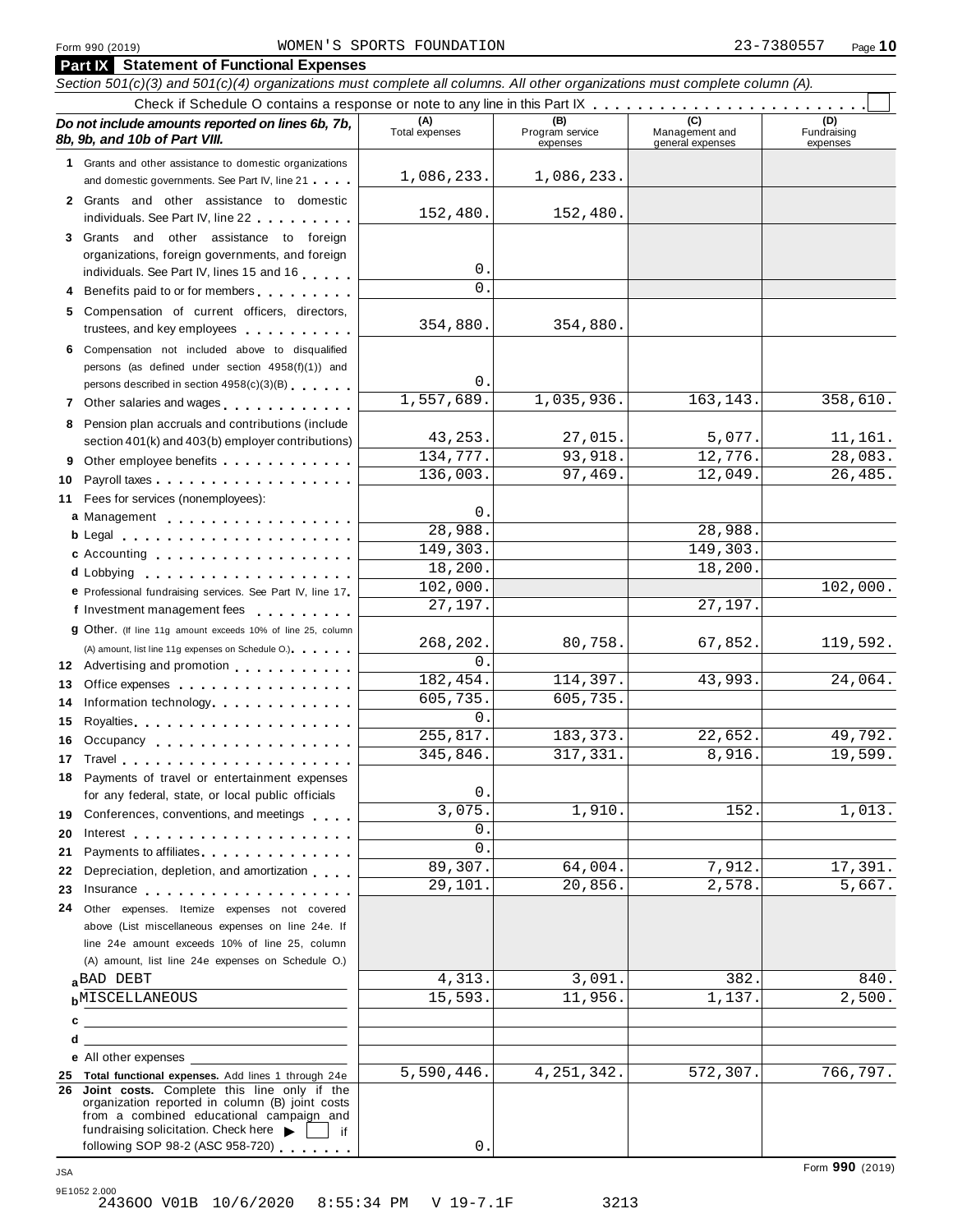|              |                                                                                                      | (A)               |                         | (B)          |
|--------------|------------------------------------------------------------------------------------------------------|-------------------|-------------------------|--------------|
|              |                                                                                                      | Beginning of year |                         | End of year  |
| 1            |                                                                                                      | 704,287.          | $\mathbf{1}$            | 486,686.     |
| $\mathbf{2}$ |                                                                                                      | 784,747.          | $\overline{\mathbf{2}}$ | 325,474.     |
| 3            |                                                                                                      | 1,892,945.        | $\mathbf{3}$            | 2,061,949.   |
| 4            | Accounts receivable, net                                                                             | 0.                | 4                       | 0.           |
| 5            | Loans and other receivables from any current or former officer, director,                            |                   |                         |              |
|              | trustee, key employee, creator or founder, substantial contributor, or 35%                           |                   |                         |              |
|              | controlled entity or family member of any of these persons                                           | 0.                | $5\phantom{a}$          | 0.           |
| 6            | Loans and other receivables from other disqualified persons (as defined                              |                   |                         |              |
|              | under section $4958(f)(1)$ , and persons described in section $4958(c)(3)(B)$                        | 0.                | $6\phantom{1}6$         | $0$ .        |
| 7            |                                                                                                      | $\mathbf{0}$ .    | $\overline{7}$          | 0.           |
| 8            |                                                                                                      | 0.                | 8                       | 0.           |
| 9            |                                                                                                      | 40,397.           | 9                       | 36,992.      |
|              | 10a Land, buildings, and equipment: cost or other                                                    |                   |                         |              |
|              | 1,024,168.<br>basis. Complete Part VI of Schedule D 10a                                              |                   |                         |              |
| b            | 475,464.                                                                                             | $201, 380.$ 10c   |                         | 548,704.     |
| 11           |                                                                                                      | 2, 411, 263.      | 11                      | 2,897,295.   |
| 12           | Investments - other securities. See Part IV, line 11                                                 | 0.                | 12                      | 0.           |
| 13           |                                                                                                      | 0.                | 13                      | $0$ .        |
|              | Investments - program-related. See Part IV, line 11.                                                 | 0.                | 14                      | $0$ .        |
| 14           |                                                                                                      | 88,295.           | 15                      | 76, 713.     |
| 15           |                                                                                                      | 6, 123, 314.      | 16                      | 6,433,813.   |
| 16           | Total assets. Add lines 1 through 15 (must equal line 33)                                            | 213, 241.         | 17                      | 276,071.     |
| 17           |                                                                                                      | 190,115.          |                         | 381,782.     |
| 18           |                                                                                                      | 26, 283.          | 18                      | 38,250.      |
| 19           |                                                                                                      |                   | 19                      |              |
| 20           |                                                                                                      | 0.                | 20                      | 0.           |
| 21           | Escrow or custodial account liability. Complete Part IV of Schedule D.                               | 0.                | 21                      | $0$ .        |
| 22           | Loans and other payables to any current or former officer, director,                                 |                   |                         |              |
|              | trustee, key employee, creator or founder, substantial contributor, or 35%                           |                   |                         |              |
|              | controlled entity or family member of any of these persons                                           | 0.                | 22                      | $0$ .        |
| 23           | Secured mortgages and notes payable to unrelated third parties                                       | $0$ .             | 23                      | 0.           |
| 24           | Unsecured notes and loans payable to unrelated third parties                                         | 0.1               | 24                      | 0.           |
| 25           | Other liabilities (including federal income tax, payables to related third                           |                   |                         |              |
|              | parties, and other liabilities not included on lines 17-24). Complete Part X                         |                   |                         |              |
|              | of Schedule D $\ldots \ldots \ldots \ldots \ldots \ldots \ldots \ldots \ldots \ldots$                | 33,161.           | 25                      | 43,762.      |
| 26           |                                                                                                      | 462,800.          | 26                      | 739,865.     |
|              | X <br>Organizations that follow FASB ASC 958, check here ▶<br>and complete lines 27, 28, 32, and 33. |                   |                         |              |
| 27           |                                                                                                      | 1,980,324.        | 27                      | 1,671,532.   |
| 28           |                                                                                                      | 3,680,190.        | 28                      | 4,022,416.   |
|              | Organizations that do not follow FASB ASC 958, check here ▶<br>and complete lines 29 through 33.     |                   |                         |              |
| 29           | Capital stock or trust principal, or current funds                                                   |                   | 29                      |              |
| 30           | Paid-in or capital surplus, or land, building, or equipment fund.                                    |                   | 30                      |              |
| 31           | Retained earnings, endowment, accumulated income, or other funds                                     |                   | 31                      |              |
| 32           |                                                                                                      | 5,660,514.        | 32                      | 5,693,948.   |
|              |                                                                                                      | 6, 123, 314.      |                         | 6, 433, 813. |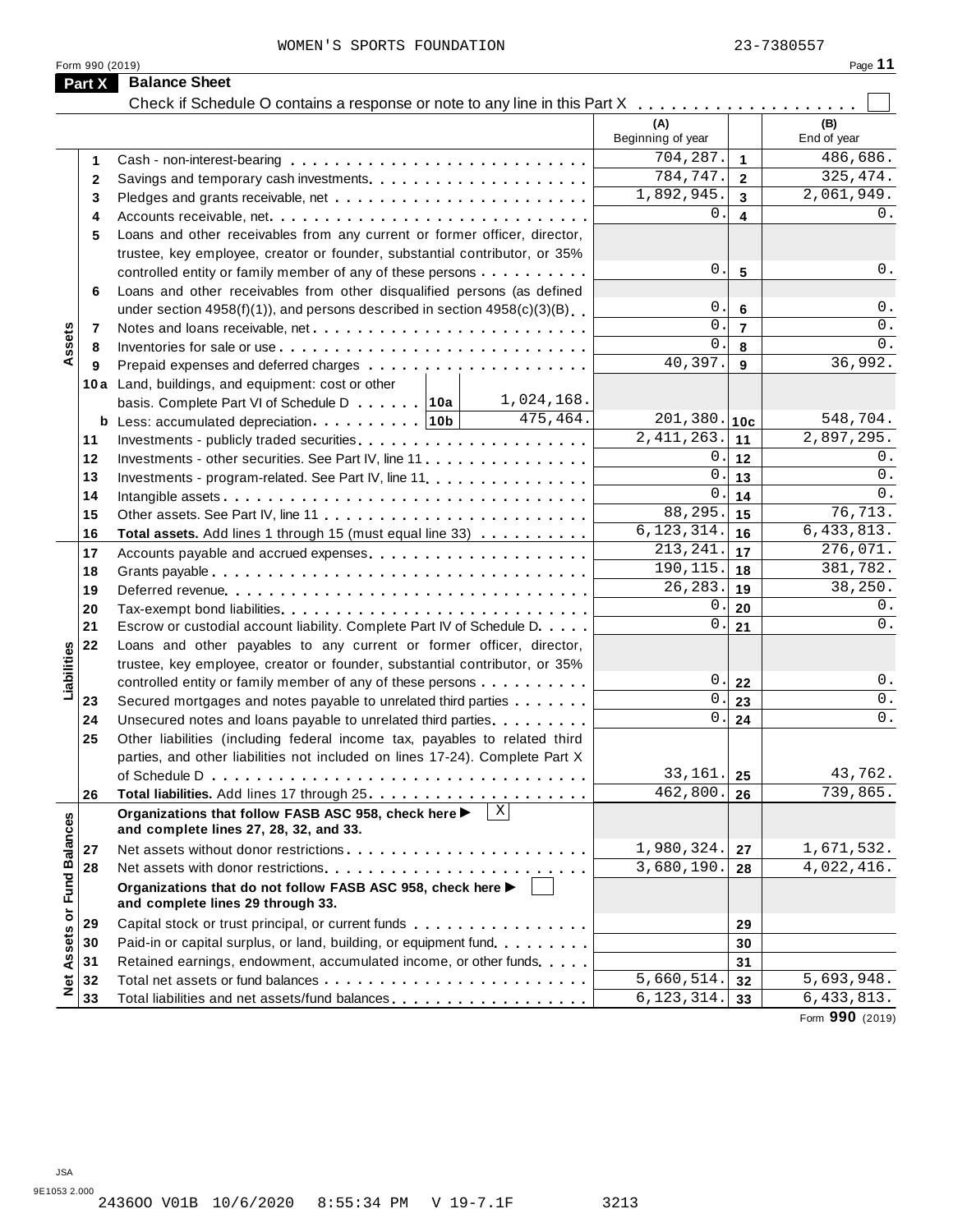|  | WOMEN'S SPORTS FOUNDATION | 23-7380557 |
|--|---------------------------|------------|

|                 | Form 990 (2019)                                                                                                    |                         |                |            | Page 12                 |
|-----------------|--------------------------------------------------------------------------------------------------------------------|-------------------------|----------------|------------|-------------------------|
| <b>Part XI</b>  | <b>Reconciliation of Net Assets</b>                                                                                |                         |                |            |                         |
|                 |                                                                                                                    |                         |                |            |                         |
| 1               |                                                                                                                    | $\mathbf{1}$            |                |            | 5,311,183.              |
| $\mathbf{2}$    |                                                                                                                    | $\overline{2}$          |                |            | $\overline{5,590},446.$ |
| 3               |                                                                                                                    | $\overline{3}$          |                |            | $-279, 263.$            |
| 4               | Net assets or fund balances at beginning of year (must equal Part X, line 32, column (A))                          | $\overline{\mathbf{4}}$ |                |            | 5,660,514.              |
| 5               |                                                                                                                    | 5                       |                |            | 312,697.                |
| 6               |                                                                                                                    | 6                       |                |            | 0.                      |
| 7               |                                                                                                                    | $\overline{7}$          |                |            | 0.                      |
| 8               |                                                                                                                    | $\bf{8}$                |                |            | $0$ .                   |
| 9               | Other changes in net assets or fund balances (explain on Schedule O).                                              | $\overline{9}$          |                |            | $\overline{0}$ .        |
| 10              | Net assets or fund balances at end of year. Combine lines 3 through 9 (must equal Part X, line                     |                         |                |            |                         |
|                 |                                                                                                                    | 10                      |                | 5,693,948. |                         |
| <b>Part XII</b> | <b>Financial Statements and Reporting</b>                                                                          |                         |                |            |                         |
|                 |                                                                                                                    |                         |                |            | Χ                       |
|                 |                                                                                                                    |                         |                | Yes        | No                      |
| 1               | $\overline{X}$ Accrual<br>Accounting method used to prepare the Form 990:     Cash<br>Other                        |                         |                |            |                         |
|                 | If the organization changed its method of accounting from a prior year or checked "Other," explain in              |                         |                |            |                         |
|                 | Schedule O.                                                                                                        |                         |                |            |                         |
|                 | 2a Were the organization's financial statements compiled or reviewed by an independent accountant?                 |                         | 2a             |            | X                       |
|                 | If "Yes," check a box below to indicate whether the financial statements for the year were compiled or             |                         |                |            |                         |
|                 | reviewed on a separate basis, consolidated basis, or both:                                                         |                         |                |            |                         |
|                 | Separate basis<br><b>Consolidated basis</b><br>Both consolidated and separate basis                                |                         |                |            |                         |
|                 | <b>b</b> Were the organization's financial statements audited by an independent accountant?                        |                         | 2 <sub>b</sub> | X          |                         |
|                 | If "Yes," check a box below to indicate whether the financial statements for the year were audited on a            |                         |                |            |                         |
|                 | separate basis, consolidated basis, or both:                                                                       |                         |                |            |                         |
|                 | $X$ Separate basis<br>Consolidated basis<br>Both consolidated and separate basis                                   |                         |                |            |                         |
|                 | c If "Yes" to line 2a or 2b, does the organization have a committee that assumes responsibility for oversight of   |                         |                |            |                         |
|                 | the audit, review, or compilation of its financial statements and selection of an independent accountant?          |                         | 2c             | X          |                         |
|                 | If the organization changed either its oversight process or selection process during the tax year, explain on      |                         |                |            |                         |
|                 | Schedule O.                                                                                                        |                         |                |            |                         |
|                 | 3a As a result of a federal award, was the organization required to undergo an audit or audits as set forth in the |                         |                |            |                         |
|                 |                                                                                                                    |                         | 3a             |            | Χ                       |
|                 | b If "Yes," did the organization undergo the required audit or audits? If the organization did not undergo the     |                         |                |            |                         |
|                 |                                                                                                                    |                         |                |            |                         |

Form **990** (2019)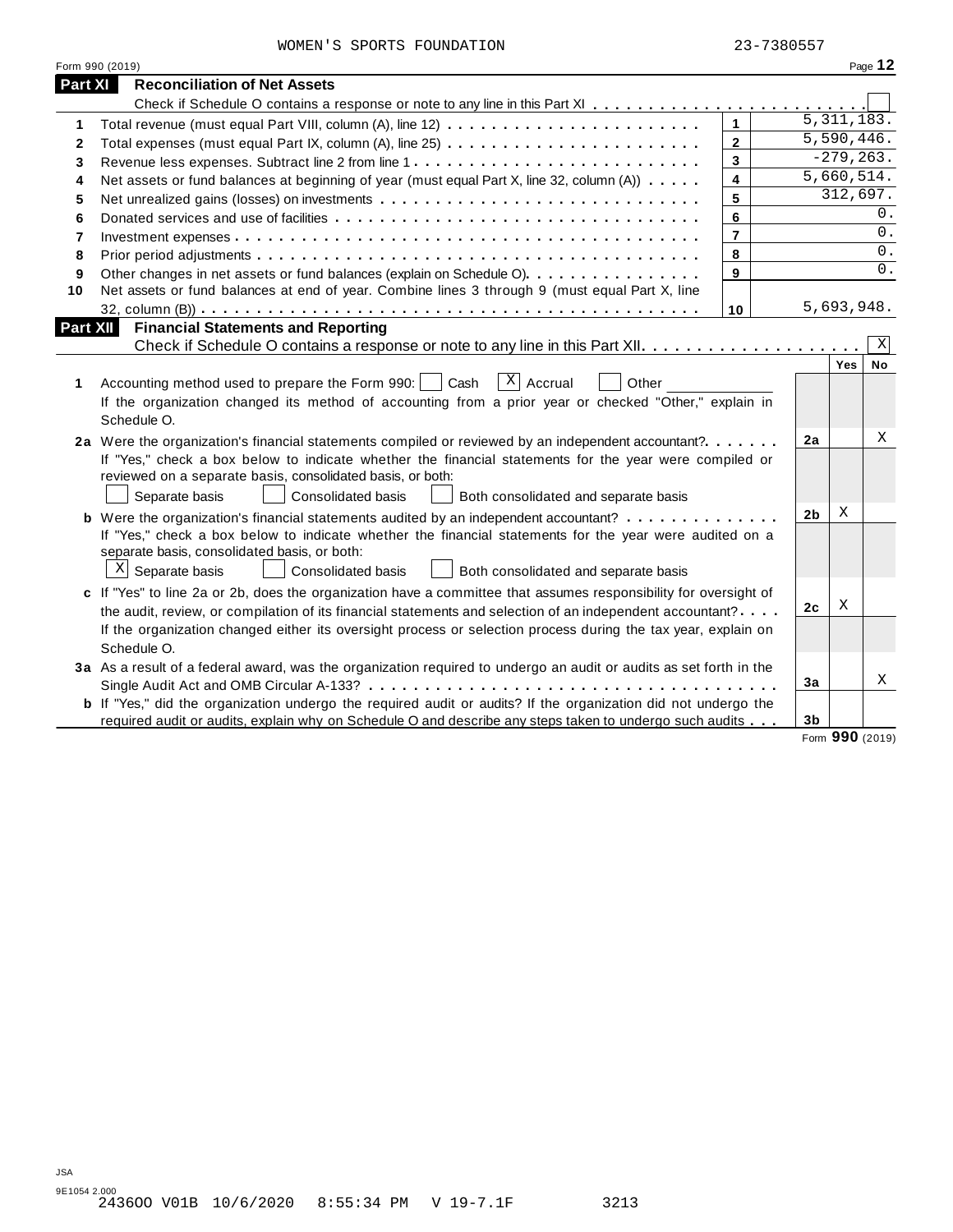## **CHEDULE A Public Charity Status and Public Support**  $\frac{100\text{dB No. }1545-0047}{000\text{dB}}$

(Form 990 or 990-EZ) complete if the organization is a section 501(c)(3) organization or a section 4947(a)(1) nonexempt charitable trust.  $2019$ 

|         |                                                               |                                                            | Complete if the organization is a section 501(c)(3) organization or a section 4947(a)(1) nonexempt charitable trust. |                          |                          |                                                                                                                                                                                                                                                   | ZW IJ                               |
|---------|---------------------------------------------------------------|------------------------------------------------------------|----------------------------------------------------------------------------------------------------------------------|--------------------------|--------------------------|---------------------------------------------------------------------------------------------------------------------------------------------------------------------------------------------------------------------------------------------------|-------------------------------------|
|         | Department of the Treasury<br><b>Internal Revenue Service</b> |                                                            | Attach to Form 990 or Form 990-EZ.<br>Go to www.irs.gov/Form990 for instructions and the latest information.         |                          |                          |                                                                                                                                                                                                                                                   | Open to Public<br><b>Inspection</b> |
|         | Name of the organization                                      |                                                            |                                                                                                                      |                          |                          | <b>Employer identification number</b>                                                                                                                                                                                                             |                                     |
|         | WOMEN'S SPORTS FOUNDATION                                     |                                                            |                                                                                                                      |                          |                          | 23-7380557                                                                                                                                                                                                                                        |                                     |
| Part I  |                                                               |                                                            |                                                                                                                      |                          |                          | Reason for Public Charity Status (All organizations must complete this part.) See instructions.                                                                                                                                                   |                                     |
|         |                                                               |                                                            | The organization is not a private foundation because it is: (For lines 1 through 12, check only one box.)            |                          |                          |                                                                                                                                                                                                                                                   |                                     |
| 1       |                                                               |                                                            | A church, convention of churches, or association of churches described in section 170(b)(1)(A)(i).                   |                          |                          |                                                                                                                                                                                                                                                   |                                     |
| 2       |                                                               |                                                            | A school described in section 170(b)(1)(A)(ii). (Attach Schedule E (Form 990 or 990-EZ).)                            |                          |                          |                                                                                                                                                                                                                                                   |                                     |
| 3       |                                                               |                                                            | A hospital or a cooperative hospital service organization described in section 170(b)(1)(A)(iii).                    |                          |                          |                                                                                                                                                                                                                                                   |                                     |
| 4       |                                                               |                                                            |                                                                                                                      |                          |                          | A medical research organization operated in conjunction with a hospital described in section 170(b)(1)(A)(iii). Enter the                                                                                                                         |                                     |
| 5       | hospital's name, city, and state:                             |                                                            |                                                                                                                      |                          |                          | An organization operated for the benefit of a college or university owned or operated by a governmental unit described in                                                                                                                         |                                     |
|         |                                                               | section 170(b)(1)(A)(iv). (Complete Part II.)              |                                                                                                                      |                          |                          |                                                                                                                                                                                                                                                   |                                     |
| 6       |                                                               |                                                            | A federal, state, or local government or governmental unit described in section 170(b)(1)(A)(v).                     |                          |                          |                                                                                                                                                                                                                                                   |                                     |
| ΙX<br>7 |                                                               |                                                            |                                                                                                                      |                          |                          | An organization that normally receives a substantial part of its support from a governmental unit or from the general public                                                                                                                      |                                     |
|         |                                                               | described in section 170(b)(1)(A)(vi). (Complete Part II.) |                                                                                                                      |                          |                          |                                                                                                                                                                                                                                                   |                                     |
| 8       |                                                               |                                                            | A community trust described in section 170(b)(1)(A)(vi). (Complete Part II.)                                         |                          |                          |                                                                                                                                                                                                                                                   |                                     |
| 9       |                                                               |                                                            |                                                                                                                      |                          |                          | An agricultural research organization described in section 170(b)(1)(A)(ix) operated in conjunction with a land-grant college                                                                                                                     |                                     |
|         |                                                               |                                                            |                                                                                                                      |                          |                          | or university or a non-land-grant college of agriculture (see instructions). Enter the name, city, and state of the college or                                                                                                                    |                                     |
|         | university:                                                   |                                                            |                                                                                                                      |                          |                          |                                                                                                                                                                                                                                                   |                                     |
| 10      |                                                               |                                                            |                                                                                                                      |                          |                          | An organization that normally receives: (1) more than 331/3% of its support from contributions, membership fees, and gross                                                                                                                        |                                     |
|         |                                                               |                                                            |                                                                                                                      |                          |                          | receipts from activities related to its exempt functions - subject to certain exceptions, and (2) no more than 331/3% of its<br>support from gross investment income and unrelated business taxable income (less section 511 tax) from businesses |                                     |
|         |                                                               |                                                            | acquired by the organization after June 30, 1975. See section 509(a)(2). (Complete Part III.)                        |                          |                          |                                                                                                                                                                                                                                                   |                                     |
| 11      |                                                               |                                                            | An organization organized and operated exclusively to test for public safety. See section 509(a)(4).                 |                          |                          |                                                                                                                                                                                                                                                   |                                     |
| 12      |                                                               |                                                            |                                                                                                                      |                          |                          | An organization organized and operated exclusively for the benefit of, to perform the functions of, or to carry out the purposes                                                                                                                  |                                     |
|         |                                                               |                                                            |                                                                                                                      |                          |                          | of one or more publicly supported organizations described in section 509(a)(1) or section 509(a)(2). See section 509(a)(3).                                                                                                                       |                                     |
|         |                                                               |                                                            |                                                                                                                      |                          |                          | Check the box in lines 12a through 12d that describes the type of supporting organization and complete lines 12e, 12f, and 12g.                                                                                                                   |                                     |
| a       |                                                               |                                                            |                                                                                                                      |                          |                          | Type I. A supporting organization operated, supervised, or controlled by its supported organization(s), typically by giving                                                                                                                       |                                     |
|         |                                                               |                                                            |                                                                                                                      |                          |                          | the supported organization(s) the power to regularly appoint or elect a majority of the directors or trustees of the                                                                                                                              |                                     |
|         |                                                               |                                                            | supporting organization. You must complete Part IV, Sections A and B.                                                |                          |                          |                                                                                                                                                                                                                                                   |                                     |
| b       |                                                               |                                                            |                                                                                                                      |                          |                          | Type II. A supporting organization supervised or controlled in connection with its supported organization(s), by having                                                                                                                           |                                     |
|         |                                                               |                                                            |                                                                                                                      |                          |                          | control or management of the supporting organization vested in the same persons that control or manage the supported                                                                                                                              |                                     |
|         |                                                               |                                                            | organization(s). You must complete Part IV, Sections A and C.                                                        |                          |                          |                                                                                                                                                                                                                                                   |                                     |
| c       |                                                               |                                                            |                                                                                                                      |                          |                          | Type III functionally integrated. A supporting organization operated in connection with, and functionally integrated with,                                                                                                                        |                                     |
|         |                                                               |                                                            | its supported organization(s) (see instructions). You must complete Part IV, Sections A, D, and E.                   |                          |                          |                                                                                                                                                                                                                                                   |                                     |
| d       |                                                               |                                                            |                                                                                                                      |                          |                          | Type III non-functionally integrated. A supporting organization operated in connection with its supported organization(s)                                                                                                                         |                                     |
|         |                                                               |                                                            |                                                                                                                      |                          |                          | that is not functionally integrated. The organization generally must satisfy a distribution requirement and an attentiveness                                                                                                                      |                                     |
|         |                                                               |                                                            | requirement (see instructions). You must complete Part IV, Sections A and D, and Part V.                             |                          |                          |                                                                                                                                                                                                                                                   |                                     |
| е       |                                                               |                                                            |                                                                                                                      |                          |                          | Check this box if the organization received a written determination from the IRS that it is a Type I, Type II, Type III                                                                                                                           |                                     |
| f       |                                                               |                                                            | functionally integrated, or Type III non-functionally integrated supporting organization.                            |                          |                          |                                                                                                                                                                                                                                                   |                                     |
|         |                                                               |                                                            | Provide the following information about the supported organization(s).                                               |                          |                          |                                                                                                                                                                                                                                                   |                                     |
| g       | (i) Name of supported organization                            | (ii) EIN                                                   | (iii) Type of organization                                                                                           |                          | (iv) Is the organization | (v) Amount of monetary                                                                                                                                                                                                                            | (vi) Amount of                      |
|         |                                                               |                                                            | (described on lines 1-10                                                                                             | listed in your governing |                          | support (see                                                                                                                                                                                                                                      | other support (see                  |
|         |                                                               |                                                            | above (see instructions))                                                                                            | Yes                      | document?                | instructions)                                                                                                                                                                                                                                     | instructions)                       |
|         |                                                               |                                                            |                                                                                                                      |                          | No                       |                                                                                                                                                                                                                                                   |                                     |
| (A)     |                                                               |                                                            |                                                                                                                      |                          |                          |                                                                                                                                                                                                                                                   |                                     |
|         |                                                               |                                                            |                                                                                                                      |                          |                          |                                                                                                                                                                                                                                                   |                                     |
| (B)     |                                                               |                                                            |                                                                                                                      |                          |                          |                                                                                                                                                                                                                                                   |                                     |
| (C)     |                                                               |                                                            |                                                                                                                      |                          |                          |                                                                                                                                                                                                                                                   |                                     |
|         |                                                               |                                                            |                                                                                                                      |                          |                          |                                                                                                                                                                                                                                                   |                                     |
| (D)     |                                                               |                                                            |                                                                                                                      |                          |                          |                                                                                                                                                                                                                                                   |                                     |
|         |                                                               |                                                            |                                                                                                                      |                          |                          |                                                                                                                                                                                                                                                   |                                     |
| (E)     |                                                               |                                                            |                                                                                                                      |                          |                          |                                                                                                                                                                                                                                                   |                                     |
|         |                                                               |                                                            |                                                                                                                      |                          |                          |                                                                                                                                                                                                                                                   |                                     |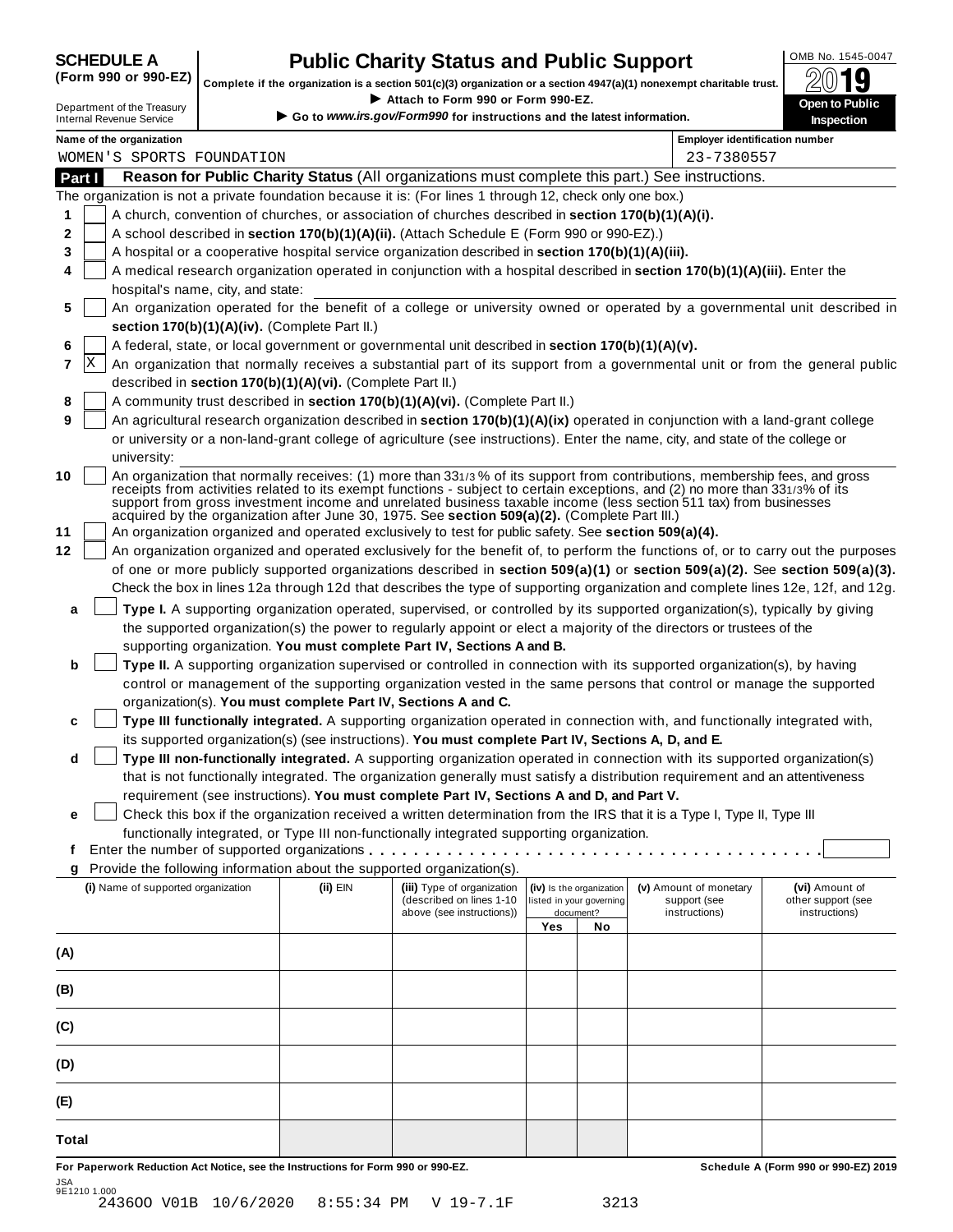### Schedule <sup>A</sup> (Form <sup>990</sup> or 990-EZ) <sup>2019</sup> Page **2**

**Support Schedule for Organizations Described in Sections 170(b)(1)(A)(iv) and 170(b)(1)(A)(vi)** Complete only if you checked the box on line 5, 7, or 8 of Part I or if the organization failed to qualify under Part III. If the organization fails to qualify under the tests listed below, please complete Part III.) **Part II**

|              | <b>Section A. Public Support</b>                                                                                                                                                                                                                                                                                |            |            |            |            |            |                  |
|--------------|-----------------------------------------------------------------------------------------------------------------------------------------------------------------------------------------------------------------------------------------------------------------------------------------------------------------|------------|------------|------------|------------|------------|------------------|
|              | Calendar year (or fiscal year beginning in) ▶                                                                                                                                                                                                                                                                   | (a) 2015   | (b) 2016   | (c) 2017   | $(d)$ 2018 | (e) 2019   | (f) Total        |
| 1.           | Gifts, grants, contributions, and<br>membership fees received. (Do not<br>include any "unusual grants.")                                                                                                                                                                                                        | 2,125,814. | 3,874,220. | 4,324,388. | 3,665,866. | 5,517,361. | 19,507,649.      |
| $\mathbf{2}$ | Tax revenues levied for the<br>organization's benefit and either paid<br>to or expended on its behalf                                                                                                                                                                                                           |            |            |            |            |            | 0.               |
| 3            | The value of services or facilities<br>furnished by a governmental unit to the<br>organization without charge                                                                                                                                                                                                   |            |            |            |            |            | 0.               |
| 4            | Total. Add lines 1 through 3                                                                                                                                                                                                                                                                                    | 2,125,814. | 3,874,220. | 4,324,388. | 3,665,866. | 5,517,361. | 19,507,649.      |
| 5            | The portion of total contributions by<br>each person (other than a<br>governmental unit or publicly<br>supported organization) included on<br>line 1 that exceeds 2% of the amount<br>shown on line 11, column (f)                                                                                              |            |            |            |            |            | 2,830,465.       |
| 6            | Public support. Subtract line 5 from line 4                                                                                                                                                                                                                                                                     |            |            |            |            |            | 16,677,184.      |
|              | <b>Section B. Total Support</b>                                                                                                                                                                                                                                                                                 |            |            |            |            |            |                  |
|              | Calendar year (or fiscal year beginning in) ▶                                                                                                                                                                                                                                                                   | (a) $2015$ | (b) 2016   | (c) 2017   | $(d)$ 2018 | (e) $2019$ | (f) Total        |
| 7            | Amounts from line 4                                                                                                                                                                                                                                                                                             | 2,125,814. | 3,874,220. | 4,324,388  | 3,665,866  | 5,517,361  | 19,507,649.      |
| 8            | Gross income from interest, dividends,<br>payments received on securities loans,<br>rents, royalties, and income from<br>similar sources experiences                                                                                                                                                            | 27.998.    | 33,758.    | 49,929     | 92,502     | 88,677.    | 292,864.         |
| 9            | Net income from unrelated business<br>activities, whether or not the business<br>is regularly carried on the control of the set of the control of the control of the control of the control of the control of the control of the control of the control of the control of the control of the control of the con |            |            |            |            |            | 0.               |
| 10           | Other income. Do not include gain or<br>loss from the sale of capital assets<br>(Explain in Part VI.)                                                                                                                                                                                                           | 16,122.    | 54,344.    | 390,352.   | 265,555.   | 1,074.     | 727,447.         |
| 11           | Total support. Add lines 7 through 10                                                                                                                                                                                                                                                                           |            |            |            |            |            | 20,527,960.      |
| 12           |                                                                                                                                                                                                                                                                                                                 |            |            |            |            |            |                  |
| 13           | First five years. If the Form 990 is for the organization's first, second, third, fourth, or fifth tax year as a section 501(c)(3)                                                                                                                                                                              |            |            |            |            |            |                  |
|              | <b>Section C. Computation of Public Support Percentage</b>                                                                                                                                                                                                                                                      |            |            |            |            |            |                  |
| 14           | Public support percentage for 2019 (line 6, column (f) divided by line 11, column (f)).                                                                                                                                                                                                                         |            |            |            |            | 14         | 81.24%<br>84.67% |
| 15           |                                                                                                                                                                                                                                                                                                                 |            |            |            |            |            |                  |
|              | 16a 331/3% support test - 2019. If the organization did not check the box on line 13, and line 14 is 331/3% or more, check this                                                                                                                                                                                 |            |            |            |            |            | Χ                |
|              | box and stop here. The organization qualifies as a publicly supported organization                                                                                                                                                                                                                              |            |            |            |            |            |                  |
|              | b 331/3% support test - 2018. If the organization did not check a box on line 13 or 16a, and line 15 is 331/3% or more, check                                                                                                                                                                                   |            |            |            |            |            |                  |
|              | 17a 10%-facts-and-circumstances test - 2019. If the organization did not check a box on line 13, 16a, or 16b, and line 14 is                                                                                                                                                                                    |            |            |            |            |            |                  |
|              | 10% or more, and if the organization meets the "facts-and-circumstances" test, check this box and stop here. Explain in                                                                                                                                                                                         |            |            |            |            |            |                  |
|              | Part VI how the organization meets the "facts-and-circumstances" test. The organization qualifies as a publicly supported                                                                                                                                                                                       |            |            |            |            |            |                  |
|              |                                                                                                                                                                                                                                                                                                                 |            |            |            |            |            |                  |
|              | <b>b 10%-facts-and-circumstances test - 2018.</b> If the organization did not check a box on line 13, 16a, 16b, or 17a, and line                                                                                                                                                                                |            |            |            |            |            |                  |
|              | 15 is 10% or more, and if the organization meets the "facts-and-circumstances" test, check this box and stop here.                                                                                                                                                                                              |            |            |            |            |            |                  |
|              | Explain in Part VI how the organization meets the "facts-and-circumstances" test. The organization qualifies as a publicly                                                                                                                                                                                      |            |            |            |            |            |                  |
|              |                                                                                                                                                                                                                                                                                                                 |            |            |            |            |            |                  |
| 18           | Private foundation. If the organization did not check a box on line 13, 16a, 16b, 17a, or 17b, check this box and see                                                                                                                                                                                           |            |            |            |            |            |                  |
|              |                                                                                                                                                                                                                                                                                                                 |            |            |            |            |            |                  |
|              |                                                                                                                                                                                                                                                                                                                 |            |            |            |            |            |                  |

**Schedule A (Form 990 or 990-EZ) 2019**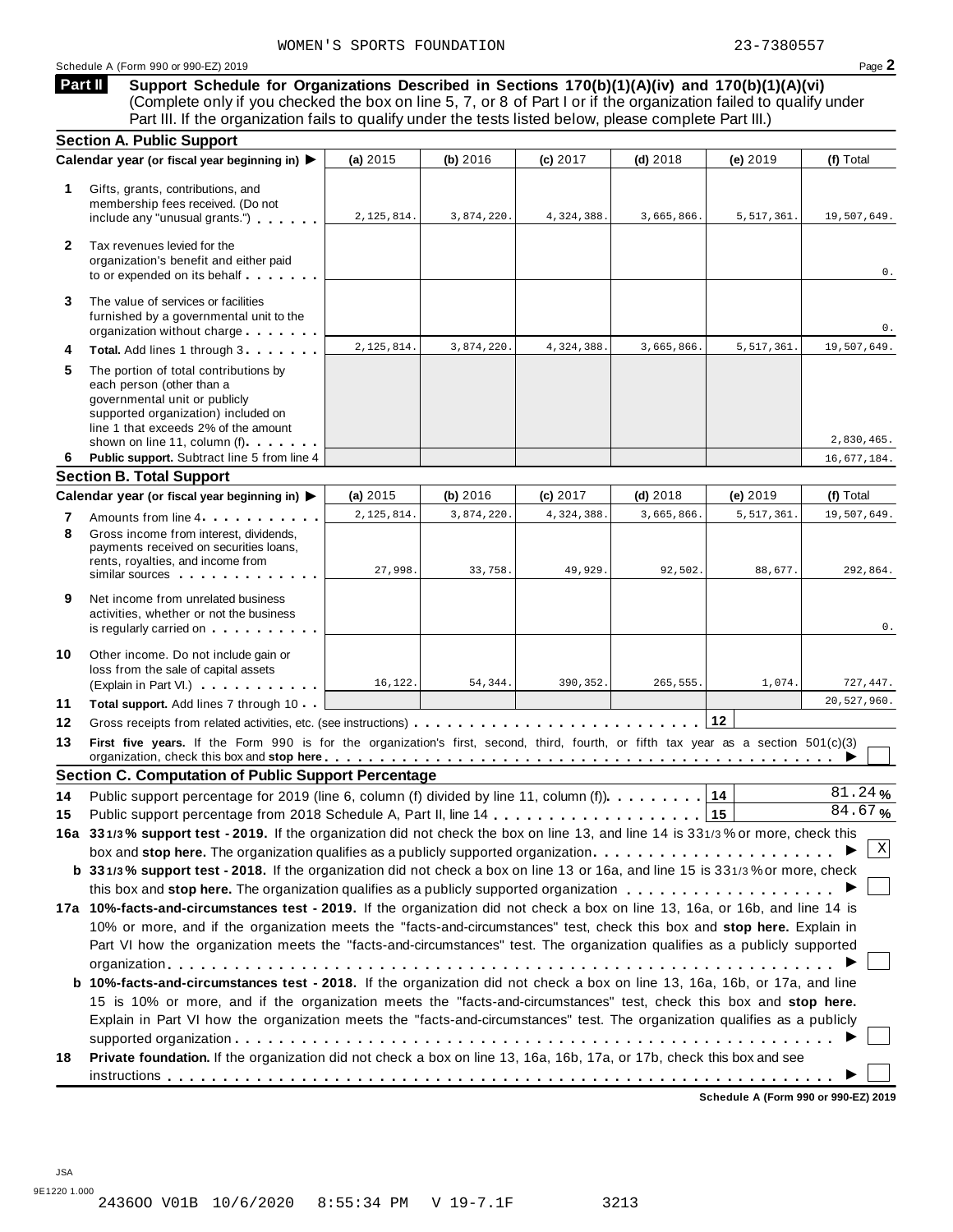### Schedule A (Form 990 or 990-EZ) 2019 Page 3

### **Support Schedule for Organizations Described in Section 509(a)(2) Part III**

(Complete only if you checked the box on line 10 of Part I or if the organization failed to qualify under Part II. If the organization fails to qualify under the tests listed below, please complete Part II.)

| (e) 2019<br>(a) $2015$<br>(b) 2016<br>(c) 2017<br>$(d)$ 2018<br>Gifts, grants, contributions, and membership fees<br>received. (Do not include any "unusual grants.")<br>Gross receipts from admissions, merchandise<br>2<br>sold or services performed, or facilities<br>furnished in any activity that is related to the<br>organization's tax-exempt purpose<br>Gross receipts from activities that are not an<br>3<br>unrelated trade or business under section 513<br>Tax revenues levied for the<br>4<br>organization's benefit and either paid to<br>or expended on its behalf <b>contains the set of the set of the set of the set of the set of the set of the set of the set of the set of the set of the set of the set of the set of the set of the set of the set of the set of</b><br>The value of services or facilities<br>5<br>furnished by a governmental unit to the<br>organization without charge<br><b>Total.</b> Add lines 1 through 5<br>6<br>7a Amounts included on lines 1, 2, and 3<br>received from disqualified persons<br><b>b</b> Amounts included on lines 2 and 3<br>received from other than disqualified<br>persons that exceed the greater of \$5,000<br>or 1% of the amount on line 13 for the year<br>c Add lines 7a and 7b<br><b>Public support.</b> (Subtract line 7c from<br>8<br>$line 6.)$<br><b>Section B. Total Support</b><br>(a) $2015$<br>(b) 2016<br>(c) 2017<br>$(d)$ 2018<br>(e) $2019$<br>(f) Total<br>Calendar year (or fiscal year beginning in) ▶<br>Amounts from line 6 <b>Amounts</b> from line 6<br>9<br>10 a Gross income from interest, dividends,<br>payments received on securities loans,<br>rents, royalties, and income from similar<br>sources<br><b>b</b> Unrelated business taxable income (less<br>section 511 taxes) from businesses<br>acquired after June 30, 1975<br>c Add lines 10a and 10b<br>Net income from unrelated business<br>11<br>activities not included in line 10b, whether<br>or not the business is regularly carried on<br>Other income. Do not include gain or<br>12<br>loss from the sale of capital assets<br>(Explain in Part VI.) <b>All Accords</b><br>Total support. (Add lines 9, 10c, 11,<br>13<br>and $12.$ ) $\cdots$ $\cdots$ $\cdots$ $\cdots$<br>First five years. If the Form 990 is for the organization's first, second, third, fourth, or fifth tax year as a section 501(c)(3)<br>14<br><b>Section C. Computation of Public Support Percentage</b><br>Public support percentage for 2019 (line 8, column (f), divided by line 13, column (f)<br>15<br>15<br>16<br>Public support percentage from 2018 Schedule A, Part III, line 15.<br>16<br>Section D. Computation of Investment Income Percentage<br>17<br>Investment income percentage for 2019 (line 10c, column (f), divided by line 13, column (f)), $\ldots$ , , , , , , ,<br>17<br>18<br>18<br>19a 331/3% support tests - 2019. If the organization did not check the box on line 14, and line 15 is more than 331/3%, and line<br>17 is not more than 331/3%, check this box and stop here. The organization qualifies as a publicly supported organization<br><b>b</b> 331/3% support tests - 2018. If the organization did not check a box on line 14 or line 19a, and line 16 is more than 331/3%, and<br>line 18 is not more than 331/3%, check this box and stop here. The organization qualifies as a publicly supported organization<br>Private foundation. If the organization did not check a box on line 14, 19a, or 19b, check this box and see instructions<br>20<br><b>JSA</b><br>Schedule A (Form 990 or 990-EZ) 2019<br>9E1221 1.000<br>8:55:34 PM<br>3213 | <b>Section A. Public Support</b>                                  |           |  |           |
|-------------------------------------------------------------------------------------------------------------------------------------------------------------------------------------------------------------------------------------------------------------------------------------------------------------------------------------------------------------------------------------------------------------------------------------------------------------------------------------------------------------------------------------------------------------------------------------------------------------------------------------------------------------------------------------------------------------------------------------------------------------------------------------------------------------------------------------------------------------------------------------------------------------------------------------------------------------------------------------------------------------------------------------------------------------------------------------------------------------------------------------------------------------------------------------------------------------------------------------------------------------------------------------------------------------------------------------------------------------------------------------------------------------------------------------------------------------------------------------------------------------------------------------------------------------------------------------------------------------------------------------------------------------------------------------------------------------------------------------------------------------------------------------------------------------------------------------------------------------------------------------------------------------------------------------------------------------------------------------------------------------------------------------------------------------------------------------------------------------------------------------------------------------------------------------------------------------------------------------------------------------------------------------------------------------------------------------------------------------------------------------------------------------------------------------------------------------------------------------------------------------------------------------------------------------------------------------------------------------------------------------------------------------------------------------------------------------------------------------------------------------------------------------------------------------------------------------------------------------------------------------------------------------------------------------------------------------------------------------------------------------------------------------------------------------------------------------------------------------------------------------------------------------------------------------------------------------------------------------------------------------------------------------------------------------------------------------------------------------------------------------------------------------------------------------------------------------------------------------------------------------------------------------------------------------------------------------------------------------------------------------------------|-------------------------------------------------------------------|-----------|--|-----------|
|                                                                                                                                                                                                                                                                                                                                                                                                                                                                                                                                                                                                                                                                                                                                                                                                                                                                                                                                                                                                                                                                                                                                                                                                                                                                                                                                                                                                                                                                                                                                                                                                                                                                                                                                                                                                                                                                                                                                                                                                                                                                                                                                                                                                                                                                                                                                                                                                                                                                                                                                                                                                                                                                                                                                                                                                                                                                                                                                                                                                                                                                                                                                                                                                                                                                                                                                                                                                                                                                                                                                                                                                                                                 | Calendar year (or fiscal year beginning in) $\blacktriangleright$ |           |  | (f) Total |
|                                                                                                                                                                                                                                                                                                                                                                                                                                                                                                                                                                                                                                                                                                                                                                                                                                                                                                                                                                                                                                                                                                                                                                                                                                                                                                                                                                                                                                                                                                                                                                                                                                                                                                                                                                                                                                                                                                                                                                                                                                                                                                                                                                                                                                                                                                                                                                                                                                                                                                                                                                                                                                                                                                                                                                                                                                                                                                                                                                                                                                                                                                                                                                                                                                                                                                                                                                                                                                                                                                                                                                                                                                                 | 1.                                                                |           |  |           |
|                                                                                                                                                                                                                                                                                                                                                                                                                                                                                                                                                                                                                                                                                                                                                                                                                                                                                                                                                                                                                                                                                                                                                                                                                                                                                                                                                                                                                                                                                                                                                                                                                                                                                                                                                                                                                                                                                                                                                                                                                                                                                                                                                                                                                                                                                                                                                                                                                                                                                                                                                                                                                                                                                                                                                                                                                                                                                                                                                                                                                                                                                                                                                                                                                                                                                                                                                                                                                                                                                                                                                                                                                                                 |                                                                   |           |  |           |
|                                                                                                                                                                                                                                                                                                                                                                                                                                                                                                                                                                                                                                                                                                                                                                                                                                                                                                                                                                                                                                                                                                                                                                                                                                                                                                                                                                                                                                                                                                                                                                                                                                                                                                                                                                                                                                                                                                                                                                                                                                                                                                                                                                                                                                                                                                                                                                                                                                                                                                                                                                                                                                                                                                                                                                                                                                                                                                                                                                                                                                                                                                                                                                                                                                                                                                                                                                                                                                                                                                                                                                                                                                                 |                                                                   |           |  |           |
|                                                                                                                                                                                                                                                                                                                                                                                                                                                                                                                                                                                                                                                                                                                                                                                                                                                                                                                                                                                                                                                                                                                                                                                                                                                                                                                                                                                                                                                                                                                                                                                                                                                                                                                                                                                                                                                                                                                                                                                                                                                                                                                                                                                                                                                                                                                                                                                                                                                                                                                                                                                                                                                                                                                                                                                                                                                                                                                                                                                                                                                                                                                                                                                                                                                                                                                                                                                                                                                                                                                                                                                                                                                 |                                                                   |           |  |           |
|                                                                                                                                                                                                                                                                                                                                                                                                                                                                                                                                                                                                                                                                                                                                                                                                                                                                                                                                                                                                                                                                                                                                                                                                                                                                                                                                                                                                                                                                                                                                                                                                                                                                                                                                                                                                                                                                                                                                                                                                                                                                                                                                                                                                                                                                                                                                                                                                                                                                                                                                                                                                                                                                                                                                                                                                                                                                                                                                                                                                                                                                                                                                                                                                                                                                                                                                                                                                                                                                                                                                                                                                                                                 |                                                                   |           |  |           |
|                                                                                                                                                                                                                                                                                                                                                                                                                                                                                                                                                                                                                                                                                                                                                                                                                                                                                                                                                                                                                                                                                                                                                                                                                                                                                                                                                                                                                                                                                                                                                                                                                                                                                                                                                                                                                                                                                                                                                                                                                                                                                                                                                                                                                                                                                                                                                                                                                                                                                                                                                                                                                                                                                                                                                                                                                                                                                                                                                                                                                                                                                                                                                                                                                                                                                                                                                                                                                                                                                                                                                                                                                                                 |                                                                   |           |  |           |
|                                                                                                                                                                                                                                                                                                                                                                                                                                                                                                                                                                                                                                                                                                                                                                                                                                                                                                                                                                                                                                                                                                                                                                                                                                                                                                                                                                                                                                                                                                                                                                                                                                                                                                                                                                                                                                                                                                                                                                                                                                                                                                                                                                                                                                                                                                                                                                                                                                                                                                                                                                                                                                                                                                                                                                                                                                                                                                                                                                                                                                                                                                                                                                                                                                                                                                                                                                                                                                                                                                                                                                                                                                                 |                                                                   |           |  |           |
|                                                                                                                                                                                                                                                                                                                                                                                                                                                                                                                                                                                                                                                                                                                                                                                                                                                                                                                                                                                                                                                                                                                                                                                                                                                                                                                                                                                                                                                                                                                                                                                                                                                                                                                                                                                                                                                                                                                                                                                                                                                                                                                                                                                                                                                                                                                                                                                                                                                                                                                                                                                                                                                                                                                                                                                                                                                                                                                                                                                                                                                                                                                                                                                                                                                                                                                                                                                                                                                                                                                                                                                                                                                 |                                                                   |           |  |           |
|                                                                                                                                                                                                                                                                                                                                                                                                                                                                                                                                                                                                                                                                                                                                                                                                                                                                                                                                                                                                                                                                                                                                                                                                                                                                                                                                                                                                                                                                                                                                                                                                                                                                                                                                                                                                                                                                                                                                                                                                                                                                                                                                                                                                                                                                                                                                                                                                                                                                                                                                                                                                                                                                                                                                                                                                                                                                                                                                                                                                                                                                                                                                                                                                                                                                                                                                                                                                                                                                                                                                                                                                                                                 |                                                                   |           |  |           |
|                                                                                                                                                                                                                                                                                                                                                                                                                                                                                                                                                                                                                                                                                                                                                                                                                                                                                                                                                                                                                                                                                                                                                                                                                                                                                                                                                                                                                                                                                                                                                                                                                                                                                                                                                                                                                                                                                                                                                                                                                                                                                                                                                                                                                                                                                                                                                                                                                                                                                                                                                                                                                                                                                                                                                                                                                                                                                                                                                                                                                                                                                                                                                                                                                                                                                                                                                                                                                                                                                                                                                                                                                                                 |                                                                   |           |  |           |
|                                                                                                                                                                                                                                                                                                                                                                                                                                                                                                                                                                                                                                                                                                                                                                                                                                                                                                                                                                                                                                                                                                                                                                                                                                                                                                                                                                                                                                                                                                                                                                                                                                                                                                                                                                                                                                                                                                                                                                                                                                                                                                                                                                                                                                                                                                                                                                                                                                                                                                                                                                                                                                                                                                                                                                                                                                                                                                                                                                                                                                                                                                                                                                                                                                                                                                                                                                                                                                                                                                                                                                                                                                                 |                                                                   |           |  |           |
|                                                                                                                                                                                                                                                                                                                                                                                                                                                                                                                                                                                                                                                                                                                                                                                                                                                                                                                                                                                                                                                                                                                                                                                                                                                                                                                                                                                                                                                                                                                                                                                                                                                                                                                                                                                                                                                                                                                                                                                                                                                                                                                                                                                                                                                                                                                                                                                                                                                                                                                                                                                                                                                                                                                                                                                                                                                                                                                                                                                                                                                                                                                                                                                                                                                                                                                                                                                                                                                                                                                                                                                                                                                 |                                                                   |           |  |           |
|                                                                                                                                                                                                                                                                                                                                                                                                                                                                                                                                                                                                                                                                                                                                                                                                                                                                                                                                                                                                                                                                                                                                                                                                                                                                                                                                                                                                                                                                                                                                                                                                                                                                                                                                                                                                                                                                                                                                                                                                                                                                                                                                                                                                                                                                                                                                                                                                                                                                                                                                                                                                                                                                                                                                                                                                                                                                                                                                                                                                                                                                                                                                                                                                                                                                                                                                                                                                                                                                                                                                                                                                                                                 |                                                                   |           |  |           |
|                                                                                                                                                                                                                                                                                                                                                                                                                                                                                                                                                                                                                                                                                                                                                                                                                                                                                                                                                                                                                                                                                                                                                                                                                                                                                                                                                                                                                                                                                                                                                                                                                                                                                                                                                                                                                                                                                                                                                                                                                                                                                                                                                                                                                                                                                                                                                                                                                                                                                                                                                                                                                                                                                                                                                                                                                                                                                                                                                                                                                                                                                                                                                                                                                                                                                                                                                                                                                                                                                                                                                                                                                                                 |                                                                   |           |  |           |
|                                                                                                                                                                                                                                                                                                                                                                                                                                                                                                                                                                                                                                                                                                                                                                                                                                                                                                                                                                                                                                                                                                                                                                                                                                                                                                                                                                                                                                                                                                                                                                                                                                                                                                                                                                                                                                                                                                                                                                                                                                                                                                                                                                                                                                                                                                                                                                                                                                                                                                                                                                                                                                                                                                                                                                                                                                                                                                                                                                                                                                                                                                                                                                                                                                                                                                                                                                                                                                                                                                                                                                                                                                                 |                                                                   |           |  |           |
|                                                                                                                                                                                                                                                                                                                                                                                                                                                                                                                                                                                                                                                                                                                                                                                                                                                                                                                                                                                                                                                                                                                                                                                                                                                                                                                                                                                                                                                                                                                                                                                                                                                                                                                                                                                                                                                                                                                                                                                                                                                                                                                                                                                                                                                                                                                                                                                                                                                                                                                                                                                                                                                                                                                                                                                                                                                                                                                                                                                                                                                                                                                                                                                                                                                                                                                                                                                                                                                                                                                                                                                                                                                 |                                                                   |           |  |           |
|                                                                                                                                                                                                                                                                                                                                                                                                                                                                                                                                                                                                                                                                                                                                                                                                                                                                                                                                                                                                                                                                                                                                                                                                                                                                                                                                                                                                                                                                                                                                                                                                                                                                                                                                                                                                                                                                                                                                                                                                                                                                                                                                                                                                                                                                                                                                                                                                                                                                                                                                                                                                                                                                                                                                                                                                                                                                                                                                                                                                                                                                                                                                                                                                                                                                                                                                                                                                                                                                                                                                                                                                                                                 |                                                                   |           |  |           |
|                                                                                                                                                                                                                                                                                                                                                                                                                                                                                                                                                                                                                                                                                                                                                                                                                                                                                                                                                                                                                                                                                                                                                                                                                                                                                                                                                                                                                                                                                                                                                                                                                                                                                                                                                                                                                                                                                                                                                                                                                                                                                                                                                                                                                                                                                                                                                                                                                                                                                                                                                                                                                                                                                                                                                                                                                                                                                                                                                                                                                                                                                                                                                                                                                                                                                                                                                                                                                                                                                                                                                                                                                                                 |                                                                   |           |  |           |
|                                                                                                                                                                                                                                                                                                                                                                                                                                                                                                                                                                                                                                                                                                                                                                                                                                                                                                                                                                                                                                                                                                                                                                                                                                                                                                                                                                                                                                                                                                                                                                                                                                                                                                                                                                                                                                                                                                                                                                                                                                                                                                                                                                                                                                                                                                                                                                                                                                                                                                                                                                                                                                                                                                                                                                                                                                                                                                                                                                                                                                                                                                                                                                                                                                                                                                                                                                                                                                                                                                                                                                                                                                                 |                                                                   |           |  |           |
|                                                                                                                                                                                                                                                                                                                                                                                                                                                                                                                                                                                                                                                                                                                                                                                                                                                                                                                                                                                                                                                                                                                                                                                                                                                                                                                                                                                                                                                                                                                                                                                                                                                                                                                                                                                                                                                                                                                                                                                                                                                                                                                                                                                                                                                                                                                                                                                                                                                                                                                                                                                                                                                                                                                                                                                                                                                                                                                                                                                                                                                                                                                                                                                                                                                                                                                                                                                                                                                                                                                                                                                                                                                 |                                                                   |           |  |           |
|                                                                                                                                                                                                                                                                                                                                                                                                                                                                                                                                                                                                                                                                                                                                                                                                                                                                                                                                                                                                                                                                                                                                                                                                                                                                                                                                                                                                                                                                                                                                                                                                                                                                                                                                                                                                                                                                                                                                                                                                                                                                                                                                                                                                                                                                                                                                                                                                                                                                                                                                                                                                                                                                                                                                                                                                                                                                                                                                                                                                                                                                                                                                                                                                                                                                                                                                                                                                                                                                                                                                                                                                                                                 |                                                                   |           |  |           |
|                                                                                                                                                                                                                                                                                                                                                                                                                                                                                                                                                                                                                                                                                                                                                                                                                                                                                                                                                                                                                                                                                                                                                                                                                                                                                                                                                                                                                                                                                                                                                                                                                                                                                                                                                                                                                                                                                                                                                                                                                                                                                                                                                                                                                                                                                                                                                                                                                                                                                                                                                                                                                                                                                                                                                                                                                                                                                                                                                                                                                                                                                                                                                                                                                                                                                                                                                                                                                                                                                                                                                                                                                                                 |                                                                   |           |  |           |
|                                                                                                                                                                                                                                                                                                                                                                                                                                                                                                                                                                                                                                                                                                                                                                                                                                                                                                                                                                                                                                                                                                                                                                                                                                                                                                                                                                                                                                                                                                                                                                                                                                                                                                                                                                                                                                                                                                                                                                                                                                                                                                                                                                                                                                                                                                                                                                                                                                                                                                                                                                                                                                                                                                                                                                                                                                                                                                                                                                                                                                                                                                                                                                                                                                                                                                                                                                                                                                                                                                                                                                                                                                                 |                                                                   |           |  |           |
|                                                                                                                                                                                                                                                                                                                                                                                                                                                                                                                                                                                                                                                                                                                                                                                                                                                                                                                                                                                                                                                                                                                                                                                                                                                                                                                                                                                                                                                                                                                                                                                                                                                                                                                                                                                                                                                                                                                                                                                                                                                                                                                                                                                                                                                                                                                                                                                                                                                                                                                                                                                                                                                                                                                                                                                                                                                                                                                                                                                                                                                                                                                                                                                                                                                                                                                                                                                                                                                                                                                                                                                                                                                 |                                                                   |           |  |           |
|                                                                                                                                                                                                                                                                                                                                                                                                                                                                                                                                                                                                                                                                                                                                                                                                                                                                                                                                                                                                                                                                                                                                                                                                                                                                                                                                                                                                                                                                                                                                                                                                                                                                                                                                                                                                                                                                                                                                                                                                                                                                                                                                                                                                                                                                                                                                                                                                                                                                                                                                                                                                                                                                                                                                                                                                                                                                                                                                                                                                                                                                                                                                                                                                                                                                                                                                                                                                                                                                                                                                                                                                                                                 |                                                                   |           |  |           |
|                                                                                                                                                                                                                                                                                                                                                                                                                                                                                                                                                                                                                                                                                                                                                                                                                                                                                                                                                                                                                                                                                                                                                                                                                                                                                                                                                                                                                                                                                                                                                                                                                                                                                                                                                                                                                                                                                                                                                                                                                                                                                                                                                                                                                                                                                                                                                                                                                                                                                                                                                                                                                                                                                                                                                                                                                                                                                                                                                                                                                                                                                                                                                                                                                                                                                                                                                                                                                                                                                                                                                                                                                                                 |                                                                   |           |  |           |
|                                                                                                                                                                                                                                                                                                                                                                                                                                                                                                                                                                                                                                                                                                                                                                                                                                                                                                                                                                                                                                                                                                                                                                                                                                                                                                                                                                                                                                                                                                                                                                                                                                                                                                                                                                                                                                                                                                                                                                                                                                                                                                                                                                                                                                                                                                                                                                                                                                                                                                                                                                                                                                                                                                                                                                                                                                                                                                                                                                                                                                                                                                                                                                                                                                                                                                                                                                                                                                                                                                                                                                                                                                                 |                                                                   |           |  |           |
|                                                                                                                                                                                                                                                                                                                                                                                                                                                                                                                                                                                                                                                                                                                                                                                                                                                                                                                                                                                                                                                                                                                                                                                                                                                                                                                                                                                                                                                                                                                                                                                                                                                                                                                                                                                                                                                                                                                                                                                                                                                                                                                                                                                                                                                                                                                                                                                                                                                                                                                                                                                                                                                                                                                                                                                                                                                                                                                                                                                                                                                                                                                                                                                                                                                                                                                                                                                                                                                                                                                                                                                                                                                 |                                                                   |           |  |           |
|                                                                                                                                                                                                                                                                                                                                                                                                                                                                                                                                                                                                                                                                                                                                                                                                                                                                                                                                                                                                                                                                                                                                                                                                                                                                                                                                                                                                                                                                                                                                                                                                                                                                                                                                                                                                                                                                                                                                                                                                                                                                                                                                                                                                                                                                                                                                                                                                                                                                                                                                                                                                                                                                                                                                                                                                                                                                                                                                                                                                                                                                                                                                                                                                                                                                                                                                                                                                                                                                                                                                                                                                                                                 |                                                                   |           |  |           |
|                                                                                                                                                                                                                                                                                                                                                                                                                                                                                                                                                                                                                                                                                                                                                                                                                                                                                                                                                                                                                                                                                                                                                                                                                                                                                                                                                                                                                                                                                                                                                                                                                                                                                                                                                                                                                                                                                                                                                                                                                                                                                                                                                                                                                                                                                                                                                                                                                                                                                                                                                                                                                                                                                                                                                                                                                                                                                                                                                                                                                                                                                                                                                                                                                                                                                                                                                                                                                                                                                                                                                                                                                                                 |                                                                   |           |  |           |
|                                                                                                                                                                                                                                                                                                                                                                                                                                                                                                                                                                                                                                                                                                                                                                                                                                                                                                                                                                                                                                                                                                                                                                                                                                                                                                                                                                                                                                                                                                                                                                                                                                                                                                                                                                                                                                                                                                                                                                                                                                                                                                                                                                                                                                                                                                                                                                                                                                                                                                                                                                                                                                                                                                                                                                                                                                                                                                                                                                                                                                                                                                                                                                                                                                                                                                                                                                                                                                                                                                                                                                                                                                                 |                                                                   |           |  |           |
|                                                                                                                                                                                                                                                                                                                                                                                                                                                                                                                                                                                                                                                                                                                                                                                                                                                                                                                                                                                                                                                                                                                                                                                                                                                                                                                                                                                                                                                                                                                                                                                                                                                                                                                                                                                                                                                                                                                                                                                                                                                                                                                                                                                                                                                                                                                                                                                                                                                                                                                                                                                                                                                                                                                                                                                                                                                                                                                                                                                                                                                                                                                                                                                                                                                                                                                                                                                                                                                                                                                                                                                                                                                 |                                                                   |           |  |           |
|                                                                                                                                                                                                                                                                                                                                                                                                                                                                                                                                                                                                                                                                                                                                                                                                                                                                                                                                                                                                                                                                                                                                                                                                                                                                                                                                                                                                                                                                                                                                                                                                                                                                                                                                                                                                                                                                                                                                                                                                                                                                                                                                                                                                                                                                                                                                                                                                                                                                                                                                                                                                                                                                                                                                                                                                                                                                                                                                                                                                                                                                                                                                                                                                                                                                                                                                                                                                                                                                                                                                                                                                                                                 |                                                                   |           |  |           |
|                                                                                                                                                                                                                                                                                                                                                                                                                                                                                                                                                                                                                                                                                                                                                                                                                                                                                                                                                                                                                                                                                                                                                                                                                                                                                                                                                                                                                                                                                                                                                                                                                                                                                                                                                                                                                                                                                                                                                                                                                                                                                                                                                                                                                                                                                                                                                                                                                                                                                                                                                                                                                                                                                                                                                                                                                                                                                                                                                                                                                                                                                                                                                                                                                                                                                                                                                                                                                                                                                                                                                                                                                                                 |                                                                   |           |  |           |
|                                                                                                                                                                                                                                                                                                                                                                                                                                                                                                                                                                                                                                                                                                                                                                                                                                                                                                                                                                                                                                                                                                                                                                                                                                                                                                                                                                                                                                                                                                                                                                                                                                                                                                                                                                                                                                                                                                                                                                                                                                                                                                                                                                                                                                                                                                                                                                                                                                                                                                                                                                                                                                                                                                                                                                                                                                                                                                                                                                                                                                                                                                                                                                                                                                                                                                                                                                                                                                                                                                                                                                                                                                                 |                                                                   |           |  |           |
|                                                                                                                                                                                                                                                                                                                                                                                                                                                                                                                                                                                                                                                                                                                                                                                                                                                                                                                                                                                                                                                                                                                                                                                                                                                                                                                                                                                                                                                                                                                                                                                                                                                                                                                                                                                                                                                                                                                                                                                                                                                                                                                                                                                                                                                                                                                                                                                                                                                                                                                                                                                                                                                                                                                                                                                                                                                                                                                                                                                                                                                                                                                                                                                                                                                                                                                                                                                                                                                                                                                                                                                                                                                 |                                                                   |           |  |           |
|                                                                                                                                                                                                                                                                                                                                                                                                                                                                                                                                                                                                                                                                                                                                                                                                                                                                                                                                                                                                                                                                                                                                                                                                                                                                                                                                                                                                                                                                                                                                                                                                                                                                                                                                                                                                                                                                                                                                                                                                                                                                                                                                                                                                                                                                                                                                                                                                                                                                                                                                                                                                                                                                                                                                                                                                                                                                                                                                                                                                                                                                                                                                                                                                                                                                                                                                                                                                                                                                                                                                                                                                                                                 |                                                                   |           |  |           |
|                                                                                                                                                                                                                                                                                                                                                                                                                                                                                                                                                                                                                                                                                                                                                                                                                                                                                                                                                                                                                                                                                                                                                                                                                                                                                                                                                                                                                                                                                                                                                                                                                                                                                                                                                                                                                                                                                                                                                                                                                                                                                                                                                                                                                                                                                                                                                                                                                                                                                                                                                                                                                                                                                                                                                                                                                                                                                                                                                                                                                                                                                                                                                                                                                                                                                                                                                                                                                                                                                                                                                                                                                                                 |                                                                   |           |  |           |
|                                                                                                                                                                                                                                                                                                                                                                                                                                                                                                                                                                                                                                                                                                                                                                                                                                                                                                                                                                                                                                                                                                                                                                                                                                                                                                                                                                                                                                                                                                                                                                                                                                                                                                                                                                                                                                                                                                                                                                                                                                                                                                                                                                                                                                                                                                                                                                                                                                                                                                                                                                                                                                                                                                                                                                                                                                                                                                                                                                                                                                                                                                                                                                                                                                                                                                                                                                                                                                                                                                                                                                                                                                                 |                                                                   |           |  |           |
|                                                                                                                                                                                                                                                                                                                                                                                                                                                                                                                                                                                                                                                                                                                                                                                                                                                                                                                                                                                                                                                                                                                                                                                                                                                                                                                                                                                                                                                                                                                                                                                                                                                                                                                                                                                                                                                                                                                                                                                                                                                                                                                                                                                                                                                                                                                                                                                                                                                                                                                                                                                                                                                                                                                                                                                                                                                                                                                                                                                                                                                                                                                                                                                                                                                                                                                                                                                                                                                                                                                                                                                                                                                 |                                                                   |           |  |           |
|                                                                                                                                                                                                                                                                                                                                                                                                                                                                                                                                                                                                                                                                                                                                                                                                                                                                                                                                                                                                                                                                                                                                                                                                                                                                                                                                                                                                                                                                                                                                                                                                                                                                                                                                                                                                                                                                                                                                                                                                                                                                                                                                                                                                                                                                                                                                                                                                                                                                                                                                                                                                                                                                                                                                                                                                                                                                                                                                                                                                                                                                                                                                                                                                                                                                                                                                                                                                                                                                                                                                                                                                                                                 |                                                                   |           |  |           |
|                                                                                                                                                                                                                                                                                                                                                                                                                                                                                                                                                                                                                                                                                                                                                                                                                                                                                                                                                                                                                                                                                                                                                                                                                                                                                                                                                                                                                                                                                                                                                                                                                                                                                                                                                                                                                                                                                                                                                                                                                                                                                                                                                                                                                                                                                                                                                                                                                                                                                                                                                                                                                                                                                                                                                                                                                                                                                                                                                                                                                                                                                                                                                                                                                                                                                                                                                                                                                                                                                                                                                                                                                                                 |                                                                   |           |  |           |
|                                                                                                                                                                                                                                                                                                                                                                                                                                                                                                                                                                                                                                                                                                                                                                                                                                                                                                                                                                                                                                                                                                                                                                                                                                                                                                                                                                                                                                                                                                                                                                                                                                                                                                                                                                                                                                                                                                                                                                                                                                                                                                                                                                                                                                                                                                                                                                                                                                                                                                                                                                                                                                                                                                                                                                                                                                                                                                                                                                                                                                                                                                                                                                                                                                                                                                                                                                                                                                                                                                                                                                                                                                                 |                                                                   |           |  |           |
|                                                                                                                                                                                                                                                                                                                                                                                                                                                                                                                                                                                                                                                                                                                                                                                                                                                                                                                                                                                                                                                                                                                                                                                                                                                                                                                                                                                                                                                                                                                                                                                                                                                                                                                                                                                                                                                                                                                                                                                                                                                                                                                                                                                                                                                                                                                                                                                                                                                                                                                                                                                                                                                                                                                                                                                                                                                                                                                                                                                                                                                                                                                                                                                                                                                                                                                                                                                                                                                                                                                                                                                                                                                 |                                                                   |           |  |           |
|                                                                                                                                                                                                                                                                                                                                                                                                                                                                                                                                                                                                                                                                                                                                                                                                                                                                                                                                                                                                                                                                                                                                                                                                                                                                                                                                                                                                                                                                                                                                                                                                                                                                                                                                                                                                                                                                                                                                                                                                                                                                                                                                                                                                                                                                                                                                                                                                                                                                                                                                                                                                                                                                                                                                                                                                                                                                                                                                                                                                                                                                                                                                                                                                                                                                                                                                                                                                                                                                                                                                                                                                                                                 |                                                                   |           |  |           |
|                                                                                                                                                                                                                                                                                                                                                                                                                                                                                                                                                                                                                                                                                                                                                                                                                                                                                                                                                                                                                                                                                                                                                                                                                                                                                                                                                                                                                                                                                                                                                                                                                                                                                                                                                                                                                                                                                                                                                                                                                                                                                                                                                                                                                                                                                                                                                                                                                                                                                                                                                                                                                                                                                                                                                                                                                                                                                                                                                                                                                                                                                                                                                                                                                                                                                                                                                                                                                                                                                                                                                                                                                                                 |                                                                   |           |  | %         |
|                                                                                                                                                                                                                                                                                                                                                                                                                                                                                                                                                                                                                                                                                                                                                                                                                                                                                                                                                                                                                                                                                                                                                                                                                                                                                                                                                                                                                                                                                                                                                                                                                                                                                                                                                                                                                                                                                                                                                                                                                                                                                                                                                                                                                                                                                                                                                                                                                                                                                                                                                                                                                                                                                                                                                                                                                                                                                                                                                                                                                                                                                                                                                                                                                                                                                                                                                                                                                                                                                                                                                                                                                                                 |                                                                   |           |  | %         |
|                                                                                                                                                                                                                                                                                                                                                                                                                                                                                                                                                                                                                                                                                                                                                                                                                                                                                                                                                                                                                                                                                                                                                                                                                                                                                                                                                                                                                                                                                                                                                                                                                                                                                                                                                                                                                                                                                                                                                                                                                                                                                                                                                                                                                                                                                                                                                                                                                                                                                                                                                                                                                                                                                                                                                                                                                                                                                                                                                                                                                                                                                                                                                                                                                                                                                                                                                                                                                                                                                                                                                                                                                                                 |                                                                   |           |  |           |
|                                                                                                                                                                                                                                                                                                                                                                                                                                                                                                                                                                                                                                                                                                                                                                                                                                                                                                                                                                                                                                                                                                                                                                                                                                                                                                                                                                                                                                                                                                                                                                                                                                                                                                                                                                                                                                                                                                                                                                                                                                                                                                                                                                                                                                                                                                                                                                                                                                                                                                                                                                                                                                                                                                                                                                                                                                                                                                                                                                                                                                                                                                                                                                                                                                                                                                                                                                                                                                                                                                                                                                                                                                                 |                                                                   |           |  | %         |
|                                                                                                                                                                                                                                                                                                                                                                                                                                                                                                                                                                                                                                                                                                                                                                                                                                                                                                                                                                                                                                                                                                                                                                                                                                                                                                                                                                                                                                                                                                                                                                                                                                                                                                                                                                                                                                                                                                                                                                                                                                                                                                                                                                                                                                                                                                                                                                                                                                                                                                                                                                                                                                                                                                                                                                                                                                                                                                                                                                                                                                                                                                                                                                                                                                                                                                                                                                                                                                                                                                                                                                                                                                                 |                                                                   |           |  | %         |
|                                                                                                                                                                                                                                                                                                                                                                                                                                                                                                                                                                                                                                                                                                                                                                                                                                                                                                                                                                                                                                                                                                                                                                                                                                                                                                                                                                                                                                                                                                                                                                                                                                                                                                                                                                                                                                                                                                                                                                                                                                                                                                                                                                                                                                                                                                                                                                                                                                                                                                                                                                                                                                                                                                                                                                                                                                                                                                                                                                                                                                                                                                                                                                                                                                                                                                                                                                                                                                                                                                                                                                                                                                                 |                                                                   |           |  |           |
|                                                                                                                                                                                                                                                                                                                                                                                                                                                                                                                                                                                                                                                                                                                                                                                                                                                                                                                                                                                                                                                                                                                                                                                                                                                                                                                                                                                                                                                                                                                                                                                                                                                                                                                                                                                                                                                                                                                                                                                                                                                                                                                                                                                                                                                                                                                                                                                                                                                                                                                                                                                                                                                                                                                                                                                                                                                                                                                                                                                                                                                                                                                                                                                                                                                                                                                                                                                                                                                                                                                                                                                                                                                 |                                                                   |           |  |           |
|                                                                                                                                                                                                                                                                                                                                                                                                                                                                                                                                                                                                                                                                                                                                                                                                                                                                                                                                                                                                                                                                                                                                                                                                                                                                                                                                                                                                                                                                                                                                                                                                                                                                                                                                                                                                                                                                                                                                                                                                                                                                                                                                                                                                                                                                                                                                                                                                                                                                                                                                                                                                                                                                                                                                                                                                                                                                                                                                                                                                                                                                                                                                                                                                                                                                                                                                                                                                                                                                                                                                                                                                                                                 |                                                                   |           |  |           |
|                                                                                                                                                                                                                                                                                                                                                                                                                                                                                                                                                                                                                                                                                                                                                                                                                                                                                                                                                                                                                                                                                                                                                                                                                                                                                                                                                                                                                                                                                                                                                                                                                                                                                                                                                                                                                                                                                                                                                                                                                                                                                                                                                                                                                                                                                                                                                                                                                                                                                                                                                                                                                                                                                                                                                                                                                                                                                                                                                                                                                                                                                                                                                                                                                                                                                                                                                                                                                                                                                                                                                                                                                                                 |                                                                   |           |  |           |
|                                                                                                                                                                                                                                                                                                                                                                                                                                                                                                                                                                                                                                                                                                                                                                                                                                                                                                                                                                                                                                                                                                                                                                                                                                                                                                                                                                                                                                                                                                                                                                                                                                                                                                                                                                                                                                                                                                                                                                                                                                                                                                                                                                                                                                                                                                                                                                                                                                                                                                                                                                                                                                                                                                                                                                                                                                                                                                                                                                                                                                                                                                                                                                                                                                                                                                                                                                                                                                                                                                                                                                                                                                                 |                                                                   |           |  |           |
|                                                                                                                                                                                                                                                                                                                                                                                                                                                                                                                                                                                                                                                                                                                                                                                                                                                                                                                                                                                                                                                                                                                                                                                                                                                                                                                                                                                                                                                                                                                                                                                                                                                                                                                                                                                                                                                                                                                                                                                                                                                                                                                                                                                                                                                                                                                                                                                                                                                                                                                                                                                                                                                                                                                                                                                                                                                                                                                                                                                                                                                                                                                                                                                                                                                                                                                                                                                                                                                                                                                                                                                                                                                 |                                                                   |           |  |           |
|                                                                                                                                                                                                                                                                                                                                                                                                                                                                                                                                                                                                                                                                                                                                                                                                                                                                                                                                                                                                                                                                                                                                                                                                                                                                                                                                                                                                                                                                                                                                                                                                                                                                                                                                                                                                                                                                                                                                                                                                                                                                                                                                                                                                                                                                                                                                                                                                                                                                                                                                                                                                                                                                                                                                                                                                                                                                                                                                                                                                                                                                                                                                                                                                                                                                                                                                                                                                                                                                                                                                                                                                                                                 | 243600 V01B 10/6/2020                                             | V 19-7.1F |  |           |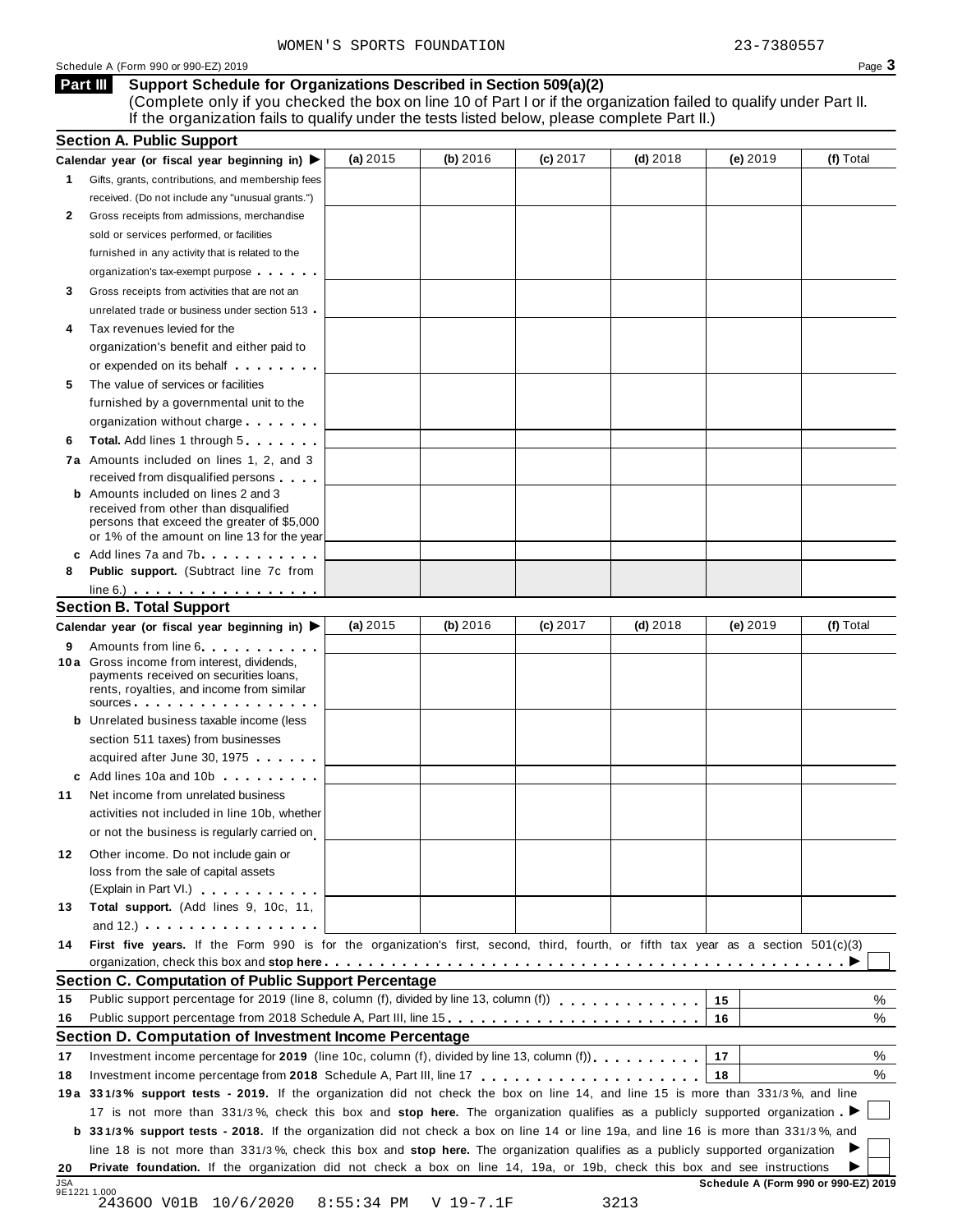### **Part IV Supporting Organizations**

(Complete only if you checked a box in line 12 on Part I. If you checked 12a of Part I, complete Sections A and B. If you checked 12b of Part I, complete Sections A and C. If you checked 12c of Part I, complete Sections A, D, and E. If you checked 12d of Part I, complete Sections A and D, and complete Part V.)

### **Section A. All Supporting Organizations**

- **1** Are all of the organization's supported organizations listed by name in the organization's governing documents? *If "No," describe in Part VI how the supported organizations are designated. If designated by class or purpose, describe the designation. If historic and continuing relationship, explain.* **1**
- **2** Did the organization have any supported organization that does not have an IRS determination of status under section 509(a)(1) or (2)? *If"Yes," explain in Part VI how the organization determined that the supported organization was described in section 509(a)(1) or (2).*
- **3 a** Did the organization have a supported organization described in section 501(c)(4), (5), or (6)? *If "Yes," answer (b) and (c) below.*
- **b** Did the organization confirm that each supported organization qualified under section 501(c)(4), (5), or (6) and | satisfied the public support tests under section 509(a)(2)? *If "Yes," describe in Part VI when and how the organization made the determination.*
- **c** Did the organization ensure that all support to such organizations was used exclusively for section 170(c)(2)(B) purposes? *If"Yes," explain in Part VI what controls the organization put in place to ensure such use.*
- **4 a** Was any supported organization not organized in the United States ("foreign supported organization")? *If "Yes," and if you checked 12a or 12b in Part I, answer (b) and (c) below.*
- **b** Did the organization have ultimate control and discretion in deciding whether to make grants to the foreign | supported organization? *If "Yes," describe in Part VI how the organization had such control and discretion despite being controlled or supervised by or in connection with its supported organizations.*
- **c** Did the organization support any foreign supported organization that does not have an IRS determination under sections 501(c)(3) and 509(a)(1) or (2)? *If "Yes," explain in Part VI what controls the organization used to ensure that all support to the foreign supported organization was used exclusively for section 170(c)(2)(B) purposes.*
- **5 a** Did the organization add, substitute, or remove any supported organizations during the tax year? *If "Yes,"* answer (b) and (c) below (if applicable). Also, provide detail in Part VI, including (i) the names and EIN *numbers of the supported organizations added, substituted, or removed; (ii) the reasons for each such action;* (iii) the authority under the organization's organizing document authorizing such action; and (iv) how the action *was accomplished (such as by amendment to the organizing document).*
- **b Type I or Type II only.** Was any added or substituted supported organization part of a class already designated in the organization's organizing document?
- **c Substitutions only.** Was the substitution the result of an event beyond the organization's control?
- **6** Did the organization provide support (whether in the form of grants or the provision of services or facilities) to anyone other than (i) its supported organizations, (ii) individuals that are part of the charitable class benefited by one or more of its supported organizations, or (iii) other supporting organizations that also support or benefit one or more of the filing organization's supported organizations? *If"Yes," provide detail in Part VI.*
- **7** Did the organization provide a grant, loan, compensation, or other similar payment to a substantial contributor (as defined in section 4958(c)(3)(C)), a family member of a substantial contributor, or a 35% controlled entity with regard to a substantial contributor? *If"Yes," complete Part I of Schedule L (Form 990 or 990-EZ).*
- **8** Did the organization make a loan to a disqualified person (as defined in section 4958) not described in line 7? *If "Yes," complete Part I of Schedule L (Form 990 or 990-EZ).*
- **9a** Was the organization controlled directly or indirectly at any time during the tax year by one or more | disqualified persons as defined in section 4946 (other than foundation managers and organizations described in section 509(a)(1) or (2))? *If"Yes," provide detail in Part VI.*
- **b** Did one or more disqualified persons (as defined in line 9a) hold a controlling interest in any entity in which | the supporting organization had an interest? *If"Yes," provide detail in Part VI.*
- **c** Did a disqualified person (as defined in line 9a) have an ownership interest in, or derive any personal benefit from, assets in which the supporting organization also had an interest? *If"Yes," provide detail in Part VI.*
- **10a** Was the organization subject to the excess business holdings rules of section 4943 because of section | 4943(f) (regarding certain Type II supporting organizations, and all Type III non-functionally integrated supporting organizations)? *If"Yes," answer 10b below.*
	- **b** Did the organization have any excess business holdings in the tax year? *(Use Schedule C, Form 4720, to determine whether the organization had excess business holdings.)*

**Yes No**

**2**

**3a**

**3b**

**3c**

**4a**

**4b**

**4c**

**5a**

**5b 5c**

**6**

**7**

**8**

**9a**

**9b**

**9c**

**10a**

**10b Schedule A (Form 990 or 990-EZ) 2019**

JSA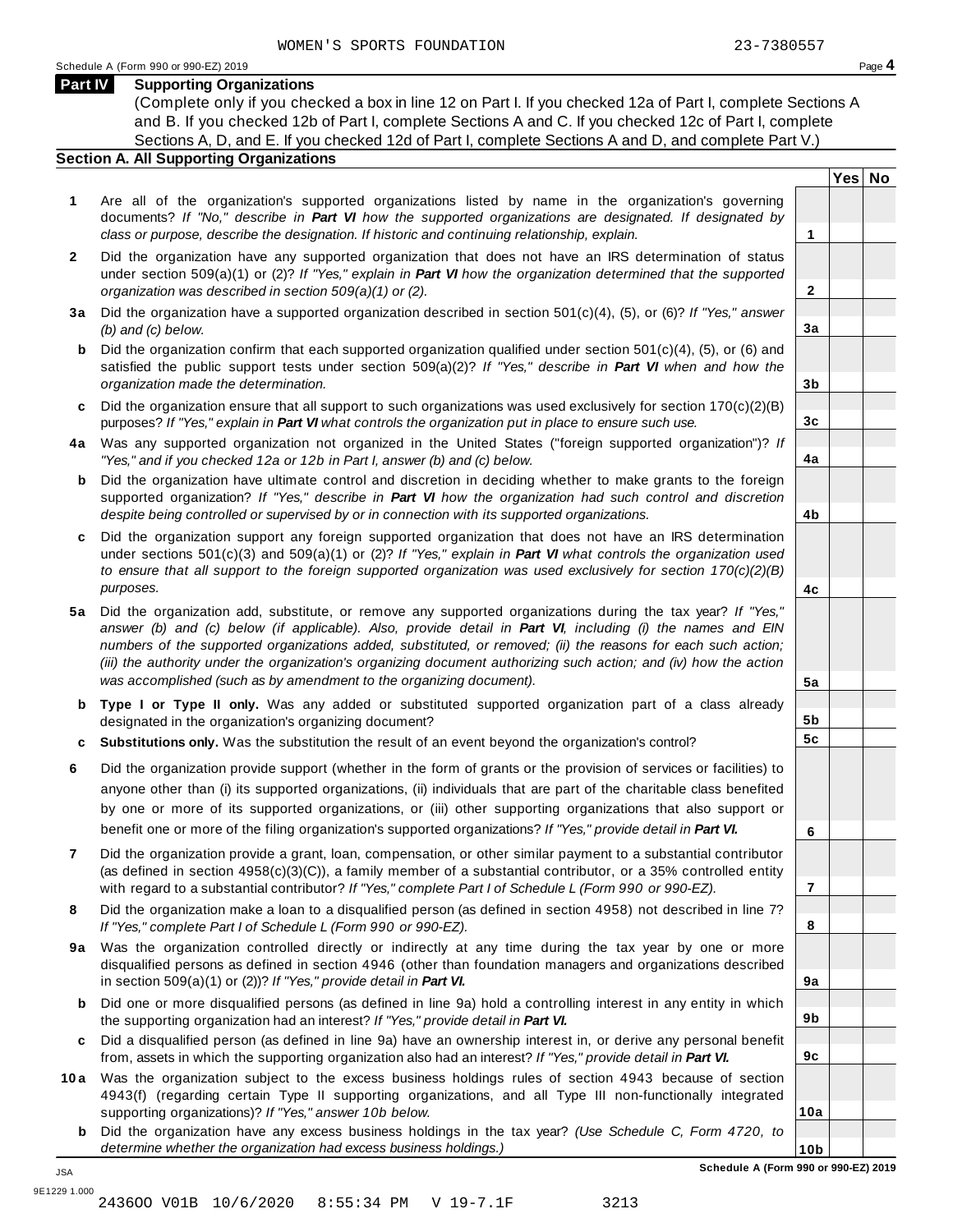|                  | WOMEN'S SPORTS FOUNDATION                                                                                                                                                                                                                                                                                                                                                                                                                                                                                                                                                                                                                                                    | 23-7380557      |        |        |
|------------------|------------------------------------------------------------------------------------------------------------------------------------------------------------------------------------------------------------------------------------------------------------------------------------------------------------------------------------------------------------------------------------------------------------------------------------------------------------------------------------------------------------------------------------------------------------------------------------------------------------------------------------------------------------------------------|-----------------|--------|--------|
|                  | Schedule A (Form 990 or 990-EZ) 2019                                                                                                                                                                                                                                                                                                                                                                                                                                                                                                                                                                                                                                         |                 |        | Page 5 |
|                  | <b>Supporting Organizations (continued)</b><br><b>Part IV</b>                                                                                                                                                                                                                                                                                                                                                                                                                                                                                                                                                                                                                |                 |        |        |
|                  |                                                                                                                                                                                                                                                                                                                                                                                                                                                                                                                                                                                                                                                                              |                 | Yes No |        |
| 11               | Has the organization accepted a gift or contribution from any of the following persons?                                                                                                                                                                                                                                                                                                                                                                                                                                                                                                                                                                                      |                 |        |        |
| a                | A person who directly or indirectly controls, either alone or together with persons described in (b) and (c)                                                                                                                                                                                                                                                                                                                                                                                                                                                                                                                                                                 |                 |        |        |
|                  | below, the governing body of a supported organization?                                                                                                                                                                                                                                                                                                                                                                                                                                                                                                                                                                                                                       | 11a             |        |        |
| b                | A family member of a person described in (a) above?                                                                                                                                                                                                                                                                                                                                                                                                                                                                                                                                                                                                                          | 11 <sub>b</sub> |        |        |
|                  | c A 35% controlled entity of a person described in (a) or (b) above? If "Yes" to a, b, or c, provide detail in Part VI.                                                                                                                                                                                                                                                                                                                                                                                                                                                                                                                                                      | 11c             |        |        |
|                  | <b>Section B. Type I Supporting Organizations</b>                                                                                                                                                                                                                                                                                                                                                                                                                                                                                                                                                                                                                            |                 |        |        |
|                  |                                                                                                                                                                                                                                                                                                                                                                                                                                                                                                                                                                                                                                                                              |                 | Yes No |        |
| 1                | Did the directors, trustees, or membership of one or more supported organizations have the power to<br>regularly appoint or elect at least a majority of the organization's directors or trustees at all times during the<br>tax year? If "No," describe in Part VI how the supported organization(s) effectively operated, supervised, or<br>controlled the organization's activities. If the organization had more than one supported organization,<br>describe how the powers to appoint and/or remove directors or trustees were allocated among the supported<br>organizations and what conditions or restrictions, if any, applied to such powers during the tax year. | 1               |        |        |
| 2                | Did the organization operate for the benefit of any supported organization other than the supported<br>organization(s) that operated, supervised, or controlled the supporting organization? If "Yes," explain in Part<br>VI how providing such benefit carried out the purposes of the supported organization(s) that operated,                                                                                                                                                                                                                                                                                                                                             |                 |        |        |
|                  | supervised, or controlled the supporting organization.                                                                                                                                                                                                                                                                                                                                                                                                                                                                                                                                                                                                                       | $\mathbf{2}$    |        |        |
|                  | <b>Section C. Type II Supporting Organizations</b>                                                                                                                                                                                                                                                                                                                                                                                                                                                                                                                                                                                                                           |                 |        |        |
|                  |                                                                                                                                                                                                                                                                                                                                                                                                                                                                                                                                                                                                                                                                              |                 | Yes No |        |
| 1                | Were a majority of the organization's directors or trustees during the tax year also a majority of the directors<br>or trustees of each of the organization's supported organization(s)? If "No," describe in Part VI how control<br>or management of the supporting organization was vested in the same persons that controlled or managed<br>the supported organization(s).                                                                                                                                                                                                                                                                                                | 1               |        |        |
|                  | <b>Section D. All Type III Supporting Organizations</b>                                                                                                                                                                                                                                                                                                                                                                                                                                                                                                                                                                                                                      |                 |        |        |
|                  |                                                                                                                                                                                                                                                                                                                                                                                                                                                                                                                                                                                                                                                                              |                 | Yes No |        |
| 1                | Did the organization provide to each of its supported organizations, by the last day of the fifth month of the<br>organization's tax year, (i) a written notice describing the type and amount of support provided during the prior<br>tax year, (ii) a copy of the Form 990 that was most recently filed as of the date of notification, and (iii) copies of<br>the organization's governing documents in effect on the date of notification, to the extent not previously<br>provided?                                                                                                                                                                                     | 1               |        |        |
| 2                | Were any of the organization's officers, directors, or trustees either (i) appointed or elected by the supported                                                                                                                                                                                                                                                                                                                                                                                                                                                                                                                                                             |                 |        |        |
|                  | organization(s) or (ii) serving on the governing body of a supported organization? If "No," explain in Part VI how<br>the organization maintained a close and continuous working relationship with the supported organization(s).                                                                                                                                                                                                                                                                                                                                                                                                                                            | $\mathbf{2}$    |        |        |
| 3                | By reason of the relationship described in (2), did the organization's supported organizations have a<br>significant voice in the organization's investment policies and in directing the use of the organization's<br>income or assets at all times during the tax year? If "Yes," describe in Part VI the role the organization's<br>supported organizations played in this regard.                                                                                                                                                                                                                                                                                        |                 |        |        |
|                  |                                                                                                                                                                                                                                                                                                                                                                                                                                                                                                                                                                                                                                                                              | 3               |        |        |
|                  | Section E. Type III Functionally Integrated Supporting Organizations                                                                                                                                                                                                                                                                                                                                                                                                                                                                                                                                                                                                         |                 |        |        |
| 1<br>a<br>b<br>c | Check the box next to the method that the organization used to satisfy the Integral Part Test during the year (see instructions).<br>The organization satisfied the Activities Test. Complete line 2 below.<br>The organization is the parent of each of its supported organizations. Complete line 3 below.<br>The organization supported a governmental entity. Describe in Part VI how you supported a government entity (see instructions).                                                                                                                                                                                                                              |                 |        |        |
| 2                | Activities Test. Answer (a) and (b) below.                                                                                                                                                                                                                                                                                                                                                                                                                                                                                                                                                                                                                                   |                 | Yes No |        |
| а                | Did substantially all of the organization's activities during the tax year directly further the exempt purposes of<br>the supported organization(s) to which the organization was responsive? If "Yes," then in Part VI identify<br>those supported organizations and explain how these activities directly furthered their exempt purposes,<br>how the organization was responsive to those supported organizations, and how the organization determined<br>that these activities constituted substantially all of its activities.                                                                                                                                          | 2a              |        |        |
| b                | Did the activities described in (a) constitute activities that, but for the organization's involvement, one or more<br>of the organization's supported organization(s) would have been engaged in? If "Yes," explain in Part VI the                                                                                                                                                                                                                                                                                                                                                                                                                                          |                 |        |        |

**3** Parent of Supported Organizations. *Answer (a) and (b) below.*

*activities but for the organization's involvement.*

JSA

**a** Did the organization have the power to regularly appoint or elect a majority of the officers, directors, or trustees of each of the supported organizations? *Provide details in Part VI.*

*reasons for the organization's position that its supported organization(s) would have engaged in these*

**b** Did the organization exercise a substantial degree of direction over the policies, programs, and activities of each of its supported organizations? *If"Yes," describe in Part VI the role played by the organization in this regard.*

**3b Schedule A (Form 990 or 990-EZ) 2019**

**2b**

**3a**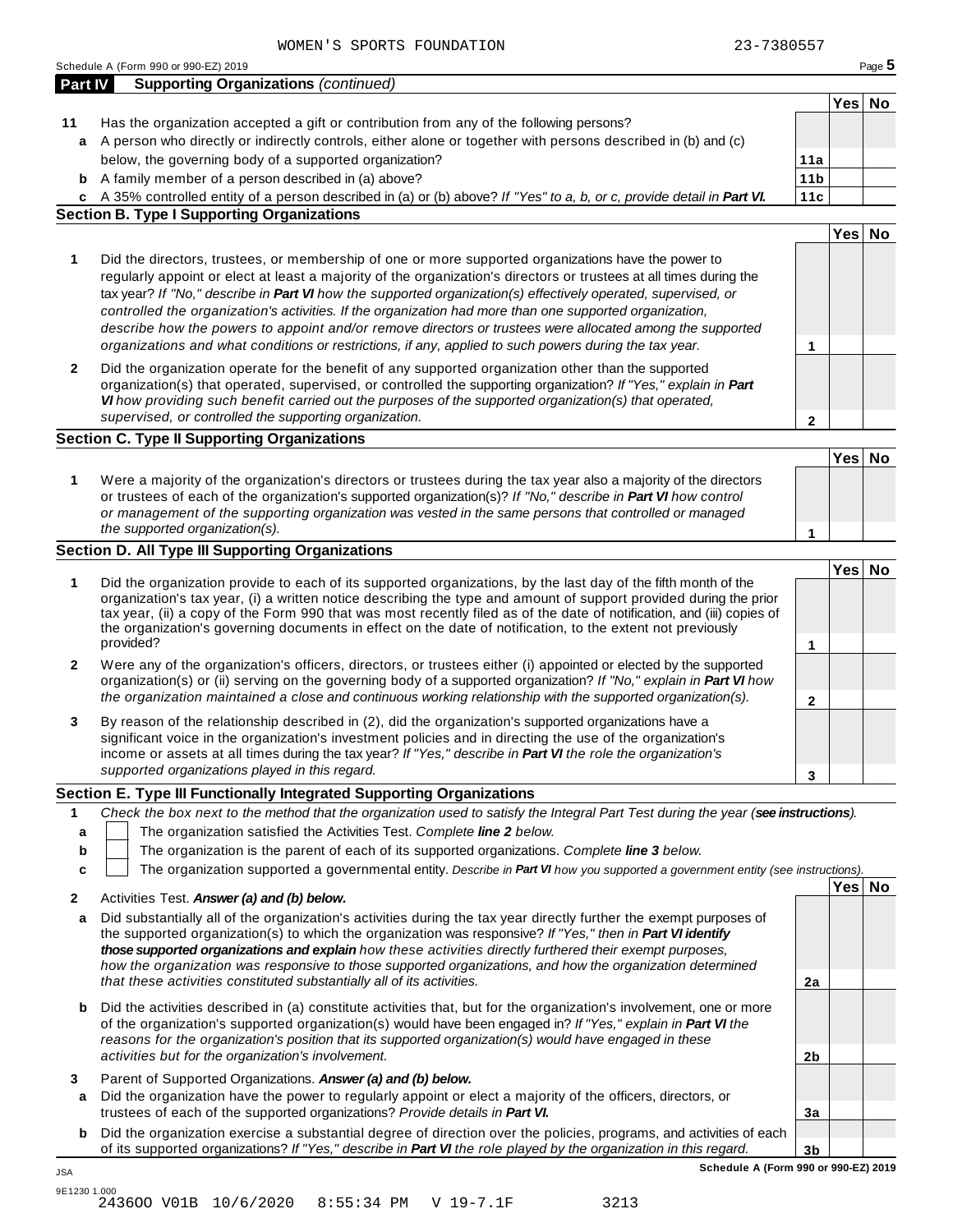| Schedule A (Form 990 or 990-EZ) 2019                                                                                                             |                         |                | Page 6                         |
|--------------------------------------------------------------------------------------------------------------------------------------------------|-------------------------|----------------|--------------------------------|
| Type III Non-Functionally Integrated 509(a)(3) Supporting Organizations<br><b>Part V</b>                                                         |                         |                |                                |
| $\mathbf{1}$<br>Check here if the organization satisfied the Integral Part Test as a qualifying trust on Nov. 20, 1970 (explain in Part VI). See |                         |                |                                |
| instructions. All other Type III non-functionally integrated supporting organizations must complete Sections A through E.                        |                         |                |                                |
| <b>Section A - Adjusted Net Income</b>                                                                                                           |                         | (A) Prior Year | (B) Current Year<br>(optional) |
| 1 Net short-term capital gain                                                                                                                    | 1                       |                |                                |
| 2 Recoveries of prior-year distributions                                                                                                         | $\mathbf 2$             |                |                                |
| 3 Other gross income (see instructions)                                                                                                          | $\overline{3}$          |                |                                |
| 4 Add lines 1 through 3.                                                                                                                         | 4                       |                |                                |
| 5 Depreciation and depletion                                                                                                                     | 5                       |                |                                |
| 6 Portion of operating expenses paid or incurred for production or                                                                               |                         |                |                                |
| collection of gross income or for management, conservation, or                                                                                   |                         |                |                                |
| maintenance of property held for production of income (see instructions)                                                                         | 6                       |                |                                |
| <b>7</b> Other expenses (see instructions)                                                                                                       | $\overline{\mathbf{r}}$ |                |                                |
| 8 Adjusted Net Income (subtract lines 5, 6, and 7 from line 4)                                                                                   | 8                       |                |                                |
| <b>Section B - Minimum Asset Amount</b>                                                                                                          |                         | (A) Prior Year | (B) Current Year<br>(optional) |
| 1 Aggregate fair market value of all non-exempt-use assets (see                                                                                  |                         |                |                                |
| instructions for short tax year or assets held for part of year):                                                                                |                         |                |                                |
| a Average monthly value of securities                                                                                                            | 1a                      |                |                                |
| <b>b</b> Average monthly cash balances                                                                                                           | 1 <sub>b</sub>          |                |                                |
| c Fair market value of other non-exempt-use assets                                                                                               | 1c                      |                |                                |
| d Total (add lines 1a, 1b, and 1c)                                                                                                               | 1d                      |                |                                |
| e Discount claimed for blockage or other                                                                                                         |                         |                |                                |
| factors (explain in detail in Part VI):                                                                                                          |                         |                |                                |
| 2 Acquisition indebtedness applicable to non-exempt-use assets                                                                                   | $\mathbf{2}$            |                |                                |
| 3 Subtract line 2 from line 1d.                                                                                                                  | 3                       |                |                                |
| 4 Cash deemed held for exempt use. Enter 1-1/2% of line 3 (for greater amount,<br>see instructions).                                             | 4                       |                |                                |
| 5 Net value of non-exempt-use assets (subtract line 4 from line 3)                                                                               | 5                       |                |                                |
| 6 Multiply line 5 by .035.                                                                                                                       | $6\phantom{1}$          |                |                                |
| 7 Recoveries of prior-year distributions                                                                                                         | $\overline{\mathbf{r}}$ |                |                                |
| 8 Minimum Asset Amount (add line 7 to line 6)                                                                                                    | 8                       |                |                                |
| <b>Section C - Distributable Amount</b>                                                                                                          |                         |                | <b>Current Year</b>            |
| 1 Adjusted net income for prior year (from Section A, line 8, Column A)                                                                          | 1                       |                |                                |
| 2 Enter 85% of line 1.                                                                                                                           | $\mathbf 2$             |                |                                |
| 3 Minimum asset amount for prior year (from Section B, line 8, Column A)                                                                         | 3                       |                |                                |
| 4 Enter greater of line 2 or line 3.                                                                                                             | 4                       |                |                                |
| 5 Income tax imposed in prior year                                                                                                               | 5                       |                |                                |
| 6 Distributable Amount. Subtract line 5 from line 4, unless subject to                                                                           |                         |                |                                |
| emergency temporary reduction (see instructions).                                                                                                | 6                       |                |                                |

**7** | Check here if the current year is the organization's first as a non-functionally integrated Type III supporting organization (see instructions).

**Schedule A (Form 990 or 990-EZ) 2019**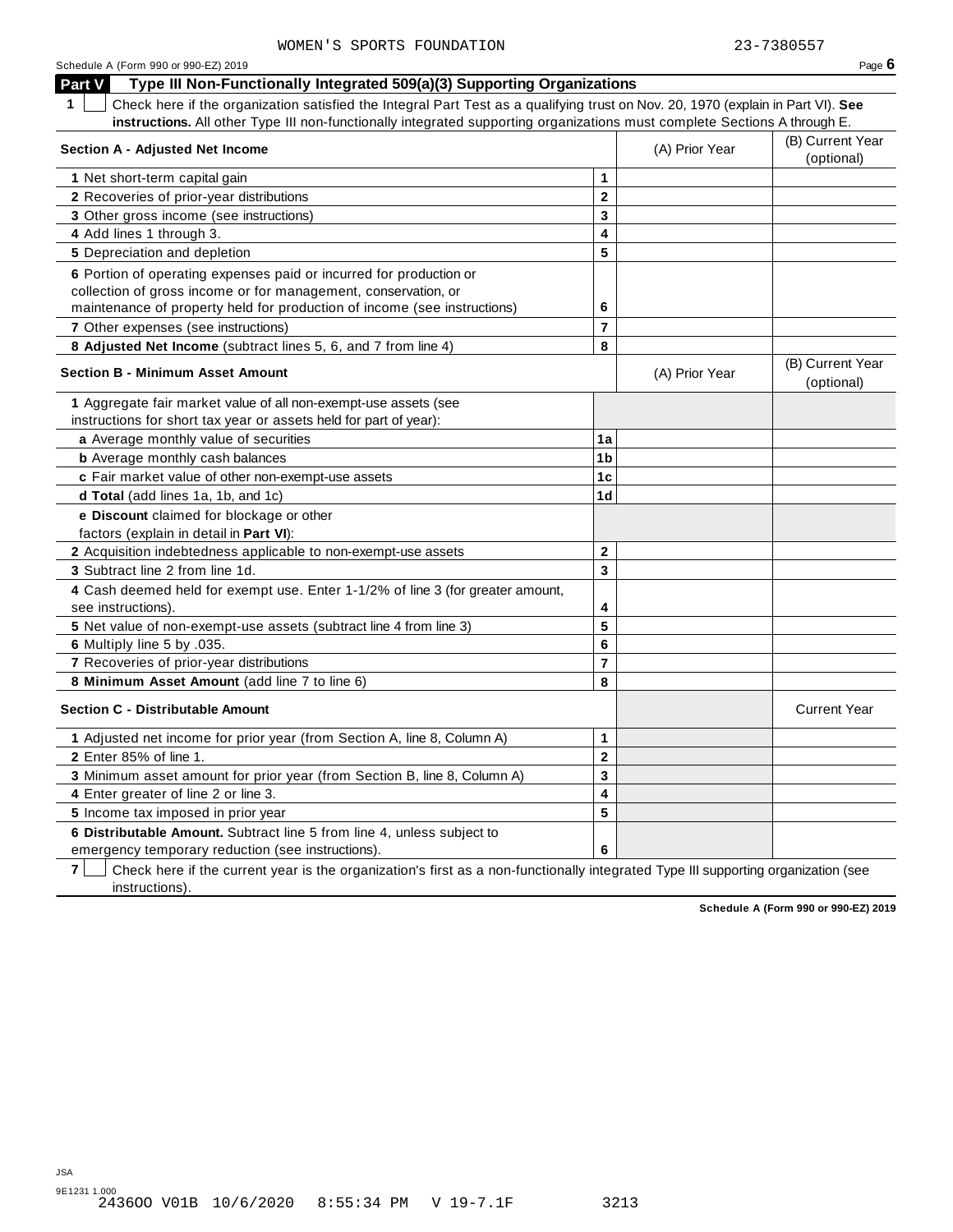|                | Schedule A (Form 990 or 990-EZ) 2019                                                       |                                    |                                               | Page 7                                           |
|----------------|--------------------------------------------------------------------------------------------|------------------------------------|-----------------------------------------------|--------------------------------------------------|
| Part V         | Type III Non-Functionally Integrated 509(a)(3) Supporting Organizations (continued)        |                                    |                                               |                                                  |
|                | <b>Section D - Distributions</b>                                                           |                                    |                                               | <b>Current Year</b>                              |
| 1.             | Amounts paid to supported organizations to accomplish exempt purposes                      |                                    |                                               |                                                  |
| $\mathbf{2}$   | Amounts paid to perform activity that directly furthers exempt purposes of supported       |                                    |                                               |                                                  |
|                | organizations, in excess of income from activity                                           |                                    |                                               |                                                  |
| 3              | Administrative expenses paid to accomplish exempt purposes of supported organizations      |                                    |                                               |                                                  |
| 4              | Amounts paid to acquire exempt-use assets                                                  |                                    |                                               |                                                  |
| 5              | Qualified set-aside amounts (prior IRS approval required)                                  |                                    |                                               |                                                  |
| 6              | Other distributions (describe in Part VI). See instructions.                               |                                    |                                               |                                                  |
| 7              | Total annual distributions. Add lines 1 through 6.                                         |                                    |                                               |                                                  |
| 8              | Distributions to attentive supported organizations to which the organization is responsive |                                    |                                               |                                                  |
|                | (provide details in Part VI). See instructions.                                            |                                    |                                               |                                                  |
| 9              | Distributable amount for 2019 from Section C, line 6                                       |                                    |                                               |                                                  |
| 10             | Line 8 amount divided by line 9 amount                                                     |                                    |                                               |                                                  |
|                | <b>Section E - Distribution Allocations (see instructions)</b>                             | (i)<br><b>Excess Distributions</b> | (ii)<br><b>Underdistributions</b><br>Pre-2019 | (iii)<br><b>Distributable</b><br>Amount for 2019 |
| 1              | Distributable amount for 2019 from Section C, line 6                                       |                                    |                                               |                                                  |
| $\mathbf{2}$   | Underdistributions, if any, for years prior to 2019                                        |                                    |                                               |                                                  |
|                | (reasonable cause required - explain in Part VI). See                                      |                                    |                                               |                                                  |
|                | instructions.                                                                              |                                    |                                               |                                                  |
| 3              | Excess distributions carryover, if any, to 2019                                            |                                    |                                               |                                                  |
| a              | From 2014 $\frac{1}{2}$                                                                    |                                    |                                               |                                                  |
| b              | From 2015 $\frac{1}{2}$                                                                    |                                    |                                               |                                                  |
| c              | From 2016 $\frac{1}{2}$                                                                    |                                    |                                               |                                                  |
| d              | From 2017 $\frac{1}{2}$                                                                    |                                    |                                               |                                                  |
| е              | From 2018                                                                                  |                                    |                                               |                                                  |
| f              | Total of lines 3a through e                                                                |                                    |                                               |                                                  |
| g              | Applied to underdistributions of prior years                                               |                                    |                                               |                                                  |
| h              | Applied to 2019 distributable amount                                                       |                                    |                                               |                                                  |
| j.             | Carryover from 2014 not applied (see instructions)                                         |                                    |                                               |                                                  |
|                | Remainder. Subtract lines 3g, 3h, and 3i from 3f.                                          |                                    |                                               |                                                  |
| 4              | Distributions for 2019 from                                                                |                                    |                                               |                                                  |
|                | Section D, line 7:<br>\$                                                                   |                                    |                                               |                                                  |
| a              | Applied to underdistributions of prior years                                               |                                    |                                               |                                                  |
| b              | Applied to 2019 distributable amount                                                       |                                    |                                               |                                                  |
|                | Remainder. Subtract lines 4a and 4b from 4.                                                |                                    |                                               |                                                  |
| 5              | Remaining underdistributions for years prior to 2019, if                                   |                                    |                                               |                                                  |
|                | any. Subtract lines 3g and 4a from line 2. For result                                      |                                    |                                               |                                                  |
|                | greater than zero, explain in Part VI. See instructions.                                   |                                    |                                               |                                                  |
| 6              | Remaining underdistributions for 2019. Subtract lines 3h                                   |                                    |                                               |                                                  |
|                | and 4b from line 1. For result greater than zero, explain in<br>Part VI. See instructions. |                                    |                                               |                                                  |
| $\overline{7}$ | Excess distributions carryover to 2020. Add lines 3j                                       |                                    |                                               |                                                  |
|                | and 4c.                                                                                    |                                    |                                               |                                                  |
| 8              | Breakdown of line 7:                                                                       |                                    |                                               |                                                  |
| a              | Excess from 2015                                                                           |                                    |                                               |                                                  |
| b              | Excess from 2016                                                                           |                                    |                                               |                                                  |
| c              | Excess from 2017                                                                           |                                    |                                               |                                                  |
| d              | Excess from 2018                                                                           |                                    |                                               |                                                  |
| е              | Excess from 2019                                                                           |                                    |                                               |                                                  |
|                |                                                                                            |                                    |                                               | Schodule A (Form 990 or 990-F7) 2019             |

**Schedule A (Form 990 or 990-EZ) 2019**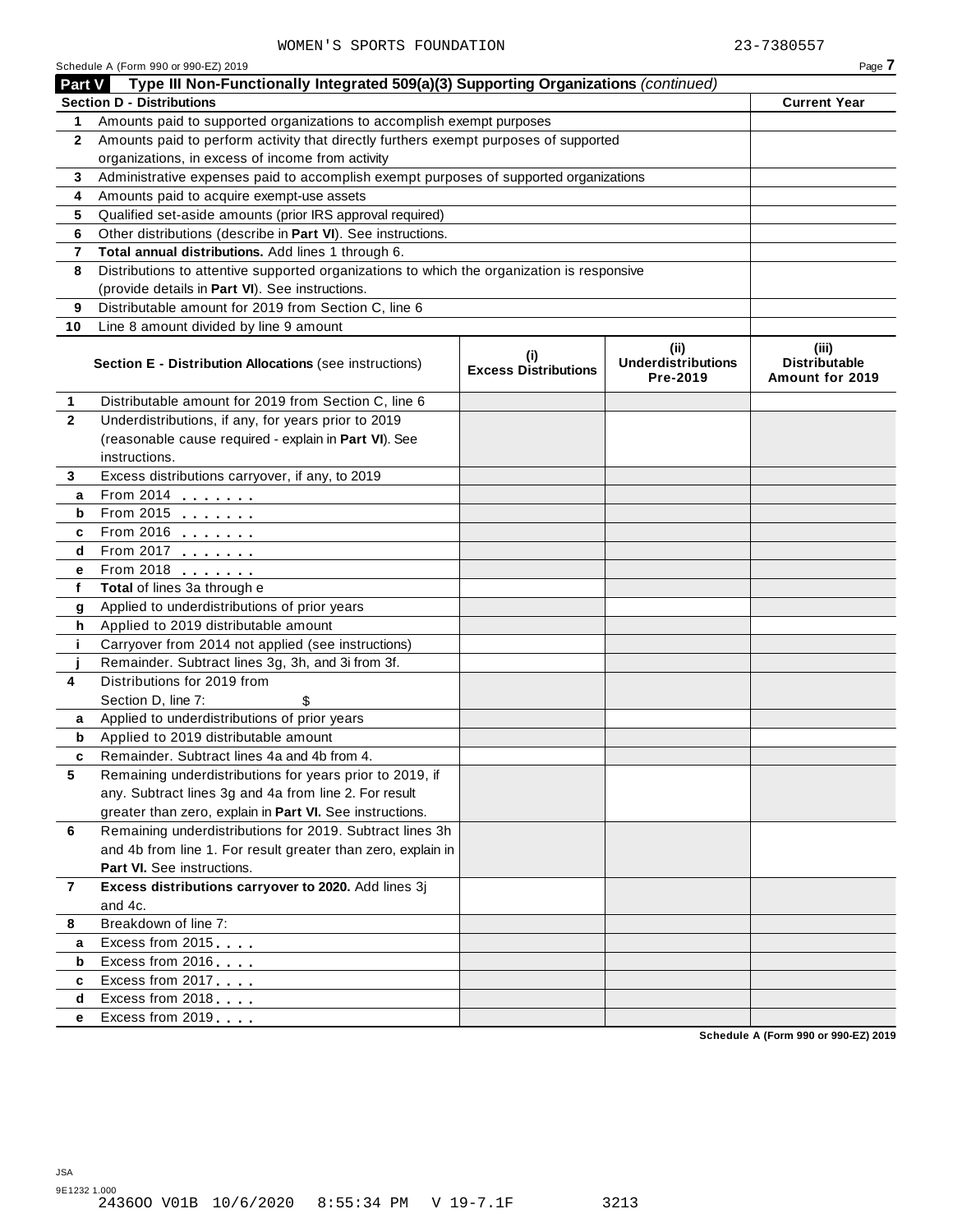Schedule <sup>A</sup> (Form <sup>990</sup> or 990-EZ) <sup>2019</sup> Page **8**

**Supplemental Information.** Provide the explanations required by Part II, line 10; Part II, line 17a or 17b; Part **Part VI** III, line 12; Part IV, Section A, lines 1, 2, 3b, 3c, 4b, 4c, 5a, 6, 9a, 9b, 9c, 11a, 11b, and 11c; Part IV, Section B, lines 1 and 2; Part IV, Section C, line 1; Part IV, Section D, lines 2 and 3; Part IV, Section E, lines 1c, 2a, 2b, 3a and 3b; Part V, line 1; Part V, Section B, line 1e; Part V, Section D, lines 5, 6, and 8; and Part V, Section E, lines 2, 5, and 6. Also complete this part for any additional information. (See instructions.)

SCHEDULE A, PART II, LINE 10, EXPLANATION FOR OTHER INCOME:

SPEAKER FEES: \$500

MISCELLANEOUS:  $$574$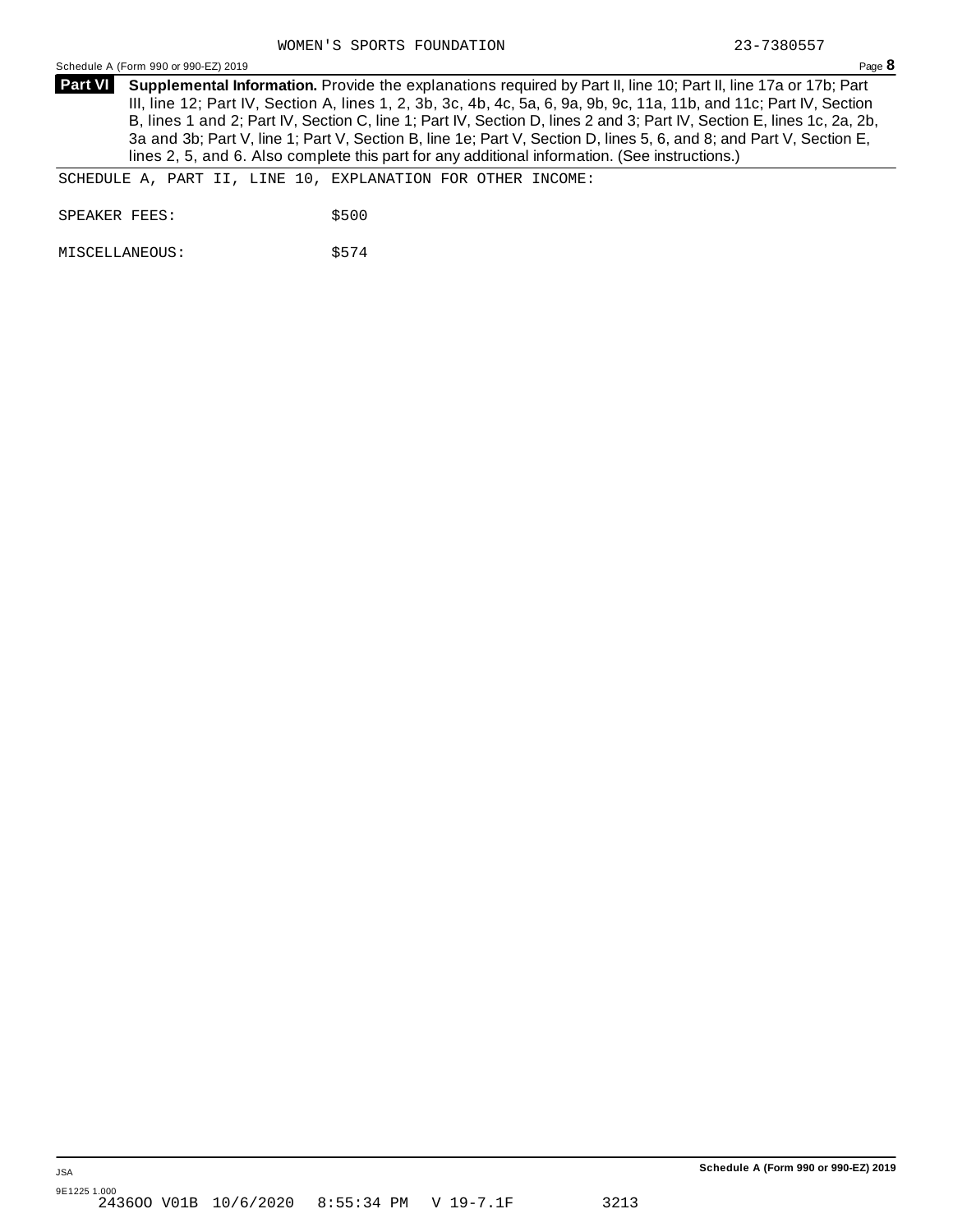**(Form 990, 990-EZ, or 990-PF)** Department of the Treasury<br>Internal Revenue Service

## **Schedule B chedule of Contributors**

(Porm 990, Form 990, Form 990-EZ, or Form 990-PF.<br>Department of the Treasury → Attach to Form 990, Form 990-EZ, or Form 990-PF.<br>Internal Revenue Service → → Go to www.irs.gov/Form990 for the latest information.<br>Name of th

2019

WOMEN'S SPORTS FOUNDATION

| 23-7380557 |  |
|------------|--|

| Filers of:         | Section:                                                                    |
|--------------------|-----------------------------------------------------------------------------|
| Form 990 or 990-EZ | $\mathbf{X}$<br>501(c)(3<br>) (enter number) organization                   |
|                    | $4947(a)(1)$ nonexempt charitable trust not treated as a private foundation |
|                    | 527 political organization                                                  |
| Form 990-PF        | $501(c)(3)$ exempt private foundation                                       |
|                    | 4947(a)(1) nonexempt charitable trust treated as a private foundation       |
|                    | 501(c)(3) taxable private foundation                                        |

Check if your organization is covered by the **General Rule** or a **Special Rule.**

**Note:** Only a section 501(c)(7), (8), or (10) organization can check boxes for both the General Rule and a Special Rule. See instructions.

### **General Rule**

For an organization filing Form 990, 990-EZ, or 990-PF that received, during the year, contributions totaling \$5,000 or more (in money or property) from any one contributor. Complete Parts I and II. See instructions for determining a contributor's total contributions.

### **Special Rules**

 $\text{X}$  For an organization described in section 501(c)(3) filing Form 990 or 990-EZ that met the 33 1/3% support test of the regulations under sections 509(a)(1) and 170(b)(1)(A)(vi), that checked Schedule A (Form 990 or 990-EZ), Part II, line 13, 16a, or 16b, and that received from any one contributor, during the year, total contributions of the greater of **(1)** \$5,000; or **(2)** 2% of the amount on (i) Form 990, Part VIII, line 1h; or (ii) Form 990-EZ, line 1. Complete Parts I and II.

For an organization described in section 501(c)(7), (8), or (10) filing Form 990 or 990-EZ that received from any one contributor, during the year, total contributions of more than \$1,000 *exclusively* for religious, charitable, scientific, literary, or educational purposes, or for the prevention of cruelty to children or animals. Complete Parts I, II, and III.

For an organization described in section 501(c)(7), (8), or (10) filing Form 990 or 990-EZ that received from any one contributor, during the year, contributions *exclusively* for religious, charitable, etc., purposes, but no such contributions totaled more than \$1,000. If this box is checked, enter here the total contributions that were received during the year for an *exclusively* religious, charitable, etc., purpose. Don't complete any of the parts unless the **General Rule** applies to this organization because it received *nonexclusively* religious, charitable, etc., contributions totaling \$5,000 or more during the year m m m m m m m m m m m m m m m m m m m m m m m m m m m m m m m I \$

**Caution:** An organization that isn't covered by the General Rule and/or the Special Rules doesn't file Schedule B (Form 990, 990-EZ, or 990-PF), but it **must** answer "No" on Part IV, line 2, of its Form 990; or check the box on line H of its Form 990-EZ or on its Form 990-PF, Part I, line 2, to certify that it doesn't meet the filing requirements of Schedule B (Form 990, 990-EZ, or 990-PF).

For Paperwork Reduction Act Notice, see the instructions for Form 990, 990-EZ, or 990-PF. Schedule B (Form 990, 990-EZ, or 990-PF) (2019)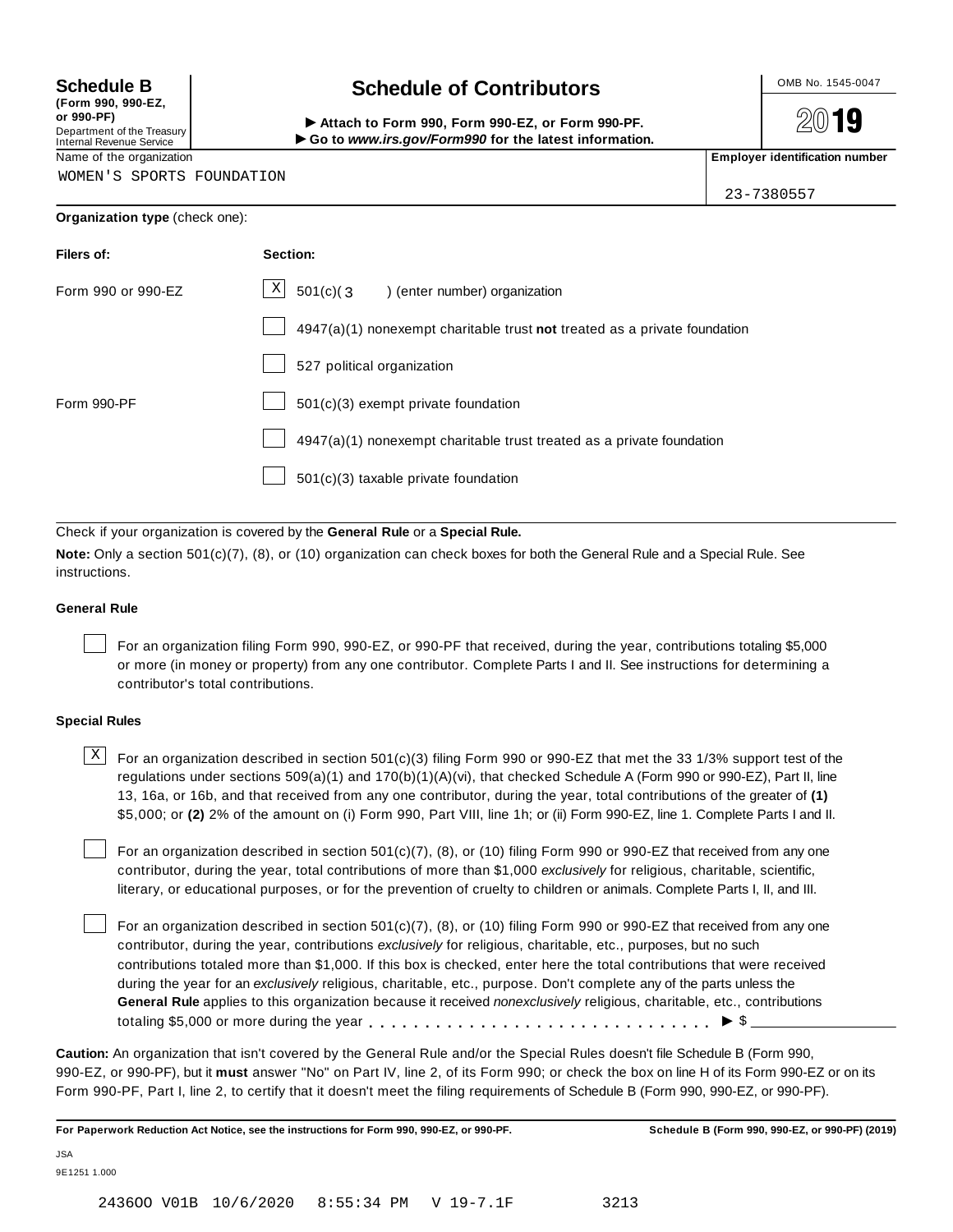| Schedule B (Form 990, 990-EZ, or 990-PF) (2019) |                                            | $Page$ .                                        |
|-------------------------------------------------|--------------------------------------------|-------------------------------------------------|
| Name of<br>, organization                       | :ON<br>WOMEN<br>PORTS.<br>H'OUNDA'<br>יש ה | $\cdots$<br>Emplover<br>r identification number |

| Part I     | Contributors (see instructions). Use duplicate copies of Part I if additional space is needed. |                                   |                                                                                              |
|------------|------------------------------------------------------------------------------------------------|-----------------------------------|----------------------------------------------------------------------------------------------|
| (a)<br>No. | (b)<br>Name, address, and ZIP + 4                                                              | (c)<br><b>Total contributions</b> | (d)<br>Type of contribution                                                                  |
| 1          |                                                                                                | 395,000.<br>\$                    | Χ<br>Person<br>Payroll<br>Noncash<br>(Complete Part II for<br>noncash contributions.)        |
| (a)<br>No. | (b)<br>Name, address, and ZIP + 4                                                              | (c)<br><b>Total contributions</b> | (d)<br>Type of contribution                                                                  |
| 2          |                                                                                                | 200,000.<br>\$                    | Χ<br>Person<br>Payroll<br>Noncash<br>(Complete Part II for<br>noncash contributions.)        |
| (a)<br>No. | (b)<br>Name, address, and ZIP + 4                                                              | (c)<br><b>Total contributions</b> | (d)<br>Type of contribution                                                                  |
| 3          |                                                                                                | 510,498.<br>\$                    | Χ<br>Person<br>Payroll<br>Noncash<br>(Complete Part II for<br>noncash contributions.)        |
| (a)<br>No. | (b)<br>Name, address, and ZIP + 4                                                              | (c)<br><b>Total contributions</b> | (d)<br>Type of contribution                                                                  |
| 4          |                                                                                                | 125,000.<br>\$                    | Χ<br>Person<br>Payroll<br>Noncash<br>(Complete Part II for<br>noncash contributions.)        |
| (a)<br>No. | (b)<br>Name, address, and ZIP + 4                                                              | (c)<br><b>Total contributions</b> | (d)<br>Type of contribution                                                                  |
| 5          |                                                                                                | 900,000.<br>\$                    | Χ<br>Person<br>Payroll<br><b>Noncash</b><br>(Complete Part II for<br>noncash contributions.) |
| (a)<br>No. | (b)<br>Name, address, and ZIP + 4                                                              | (c)<br><b>Total contributions</b> | (d)<br>Type of contribution                                                                  |
| 6          |                                                                                                | 150,000.<br>\$                    | Χ<br>Person<br>Payroll<br><b>Noncash</b><br>(Complete Part II for<br>noncash contributions.) |

**Schedule B (Form 990, 990-EZ, or 990-PF) (2019)** JSA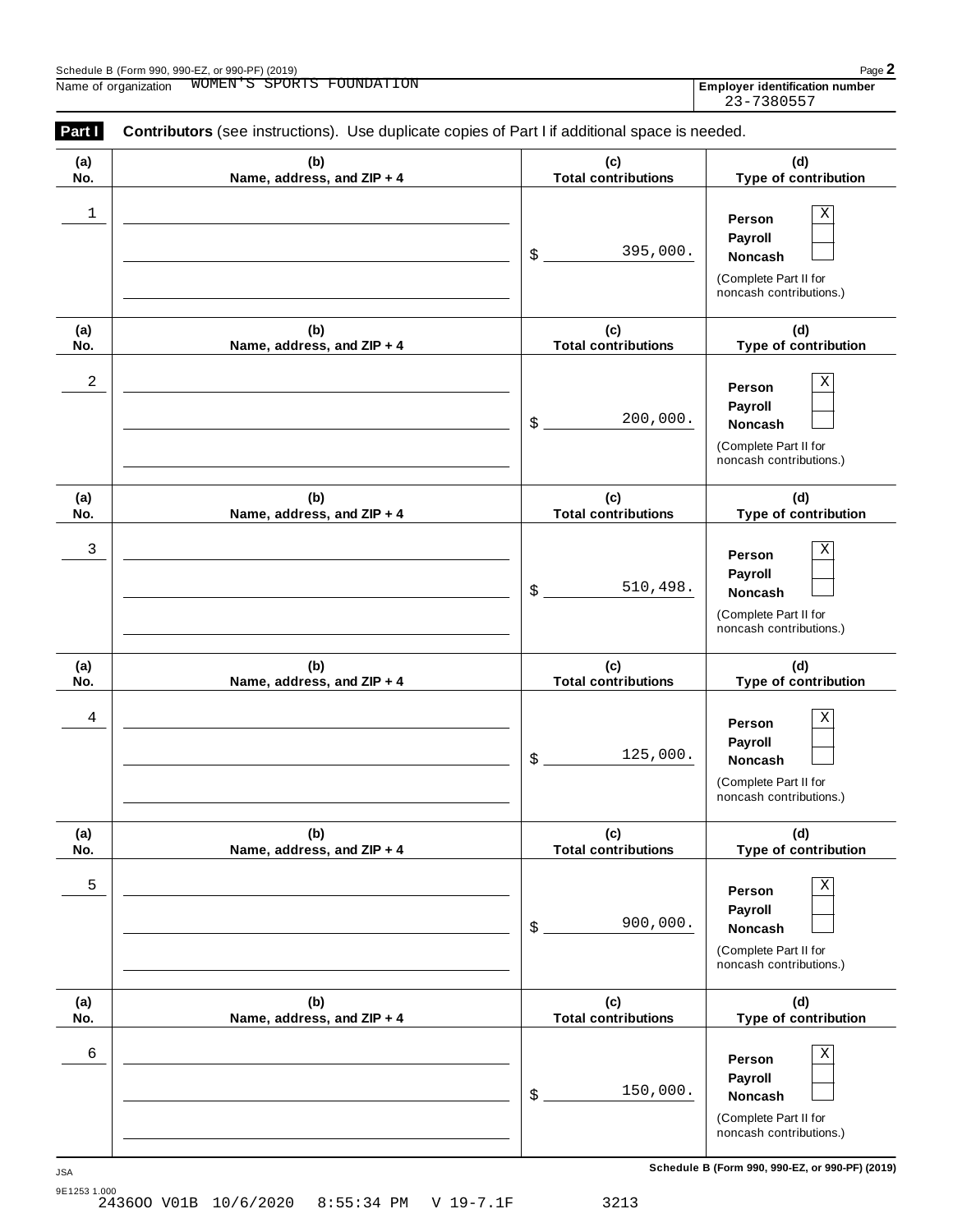| Schedule B (Form 990, 990-EZ, or 990-PF) (2019) |                                               | $Page$ .                                        |
|-------------------------------------------------|-----------------------------------------------|-------------------------------------------------|
| Name<br>organization                            | WOMEN<br>⊣⊺∩⊤⊤<br>פידי ר<br>SPOR.<br>UINDA''' | $\cdots$<br>Emplover<br>r identification number |

| (a) | (b)                        | (c)                        | (d)                                                                                   |
|-----|----------------------------|----------------------------|---------------------------------------------------------------------------------------|
| No. | Name, address, and ZIP + 4 | <b>Total contributions</b> | Type of contribution                                                                  |
| 7   |                            | 250,000.<br>\$             | Χ<br>Person<br>Payroll<br>Noncash<br>(Complete Part II for<br>noncash contributions.) |
| (a) | (b)                        | (c)                        | (d)                                                                                   |
| No. | Name, address, and ZIP + 4 | <b>Total contributions</b> | Type of contribution                                                                  |
|     |                            | \$                         | Person<br>Payroll<br>Noncash<br>(Complete Part II for<br>noncash contributions.)      |
| (a) | (b)                        | (c)                        | (d)                                                                                   |
| No. | Name, address, and ZIP + 4 | <b>Total contributions</b> | Type of contribution                                                                  |
|     |                            | \$                         | Person<br>Payroll<br>Noncash<br>(Complete Part II for<br>noncash contributions.)      |
| (a) | (b)                        | (c)                        | (d)                                                                                   |
| No. | Name, address, and ZIP + 4 | <b>Total contributions</b> | Type of contribution                                                                  |
|     |                            | \$                         | Person<br>Payroll<br>Noncash<br>(Complete Part II for<br>noncash contributions.)      |
| (a) | (b)                        | (c)                        | (d)                                                                                   |
| No. | Name, address, and ZIP + 4 | <b>Total contributions</b> | Type of contribution                                                                  |
|     |                            | \$                         | Person<br>Payroll<br>Noncash<br>(Complete Part II for<br>noncash contributions.)      |
| (a) | (b)                        | (c)                        | (d)                                                                                   |
| No. | Name, address, and ZIP + 4 | <b>Total contributions</b> | Type of contribution                                                                  |
|     |                            | $\boldsymbol{\theta}$      | Person<br>Payroll<br>Noncash<br>(Complete Part II for<br>noncash contributions.)      |

**Schedule B (Form 990, 990-EZ, or 990-PF) (2019)** JSA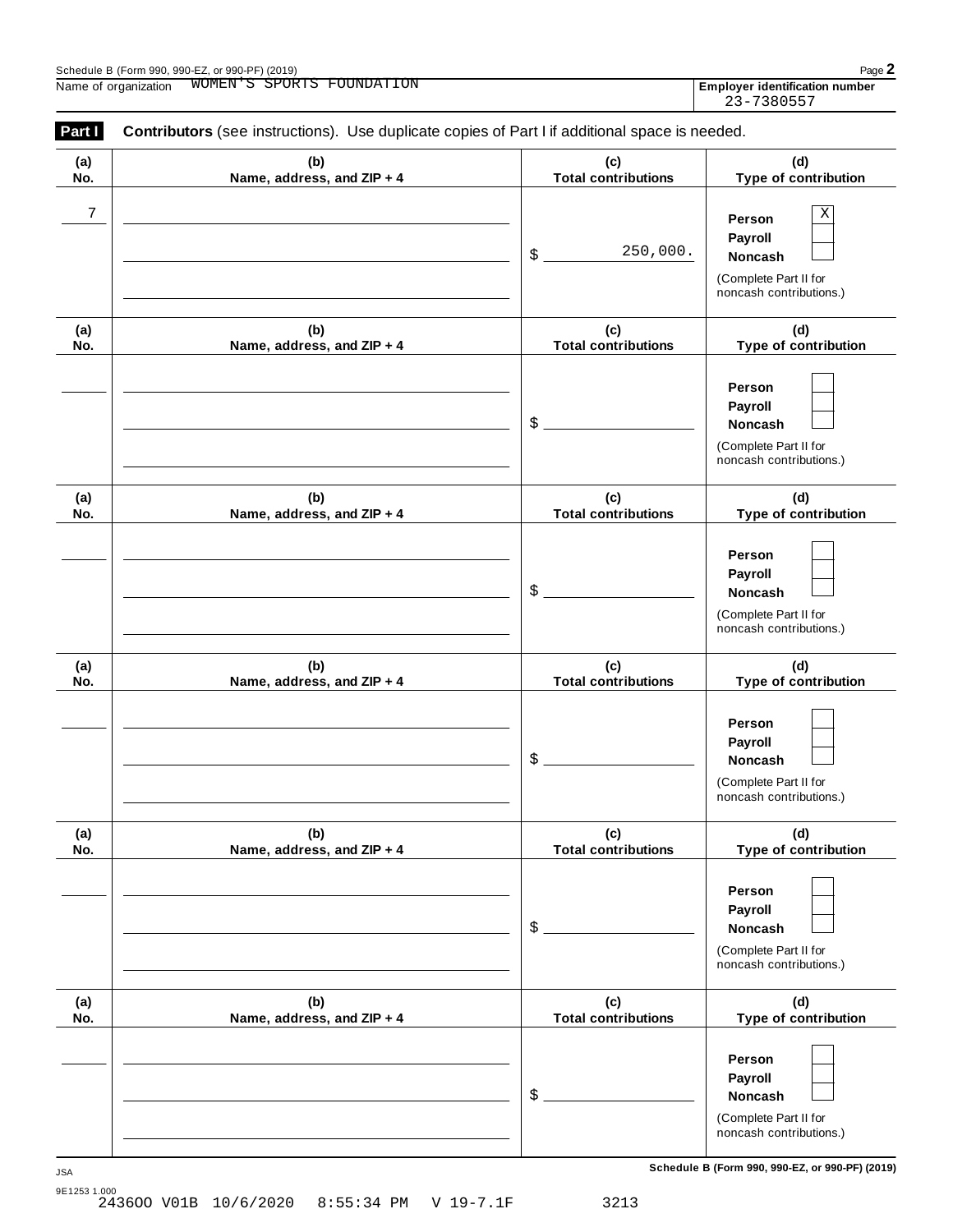| <u>.</u><br>) (2019)<br>$\alpha r$ QQ $\Omega$ - $\mathsf{P}\Gamma$<br>Schedule<br>റററ<br>-990.<br>'Form<br>…… カリーニ<br>ω<br>- - - - - - - - - | Pac<br>$\mathbf{1}$ |
|-----------------------------------------------------------------------------------------------------------------------------------------------|---------------------|
|                                                                                                                                               |                     |

Name of organization **WOMEN'S SPORTS FOUNDATION Employer identification number** 

23-7380557

| Part II                   | Noncash Property (see instructions). Use duplicate copies of Part II if additional space is needed. |                                                 |                      |
|---------------------------|-----------------------------------------------------------------------------------------------------|-------------------------------------------------|----------------------|
| (a) No.<br>from<br>Part I | (b)<br>Description of noncash property given                                                        | (c)<br>FMV (or estimate)<br>(See instructions.) | (d)<br>Date received |
|                           |                                                                                                     | $\frac{1}{2}$                                   |                      |
| (a) No.<br>from<br>Part I | (b)<br>Description of noncash property given                                                        | (c)<br>FMV (or estimate)<br>(See instructions.) | (d)<br>Date received |
|                           |                                                                                                     | $\frac{1}{2}$                                   |                      |
| (a) No.<br>from<br>Part I | (b)<br>Description of noncash property given                                                        | (c)<br>FMV (or estimate)<br>(See instructions.) | (d)<br>Date received |
|                           |                                                                                                     | $\frac{1}{2}$                                   |                      |
| (a) No.<br>from<br>Part I | (b)<br>Description of noncash property given                                                        | (c)<br>FMV (or estimate)<br>(See instructions.) | (d)<br>Date received |
|                           |                                                                                                     | \$                                              |                      |
| (a) No.<br>from<br>Part I | (b)<br>Description of noncash property given                                                        | (c)<br>FMV (or estimate)<br>(See instructions.) | (d)<br>Date received |
|                           |                                                                                                     | \$                                              |                      |
| (a) No.<br>from<br>Part I | (b)<br>Description of noncash property given                                                        | (c)<br>FMV (or estimate)<br>(See instructions.) | (d)<br>Date received |
|                           |                                                                                                     |                                                 |                      |
|                           |                                                                                                     | $\frac{1}{2}$                                   |                      |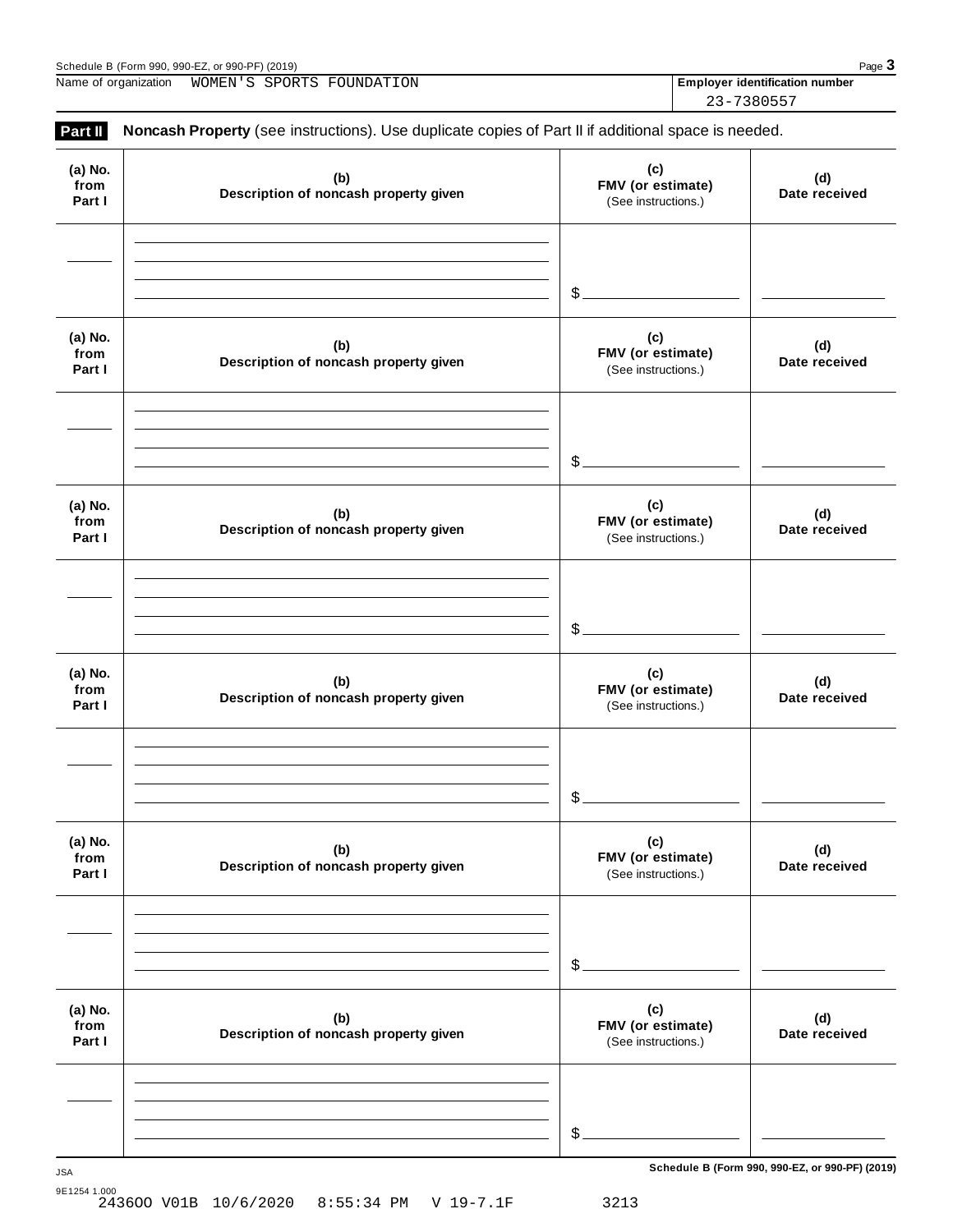|                             | Schedule B (Form 990, 990-EZ, or 990-PF) (2019)                                                                                                                                                                                                                                                           |                      |  | Page 4                                                                                                                                                                                                                                                      |
|-----------------------------|-----------------------------------------------------------------------------------------------------------------------------------------------------------------------------------------------------------------------------------------------------------------------------------------------------------|----------------------|--|-------------------------------------------------------------------------------------------------------------------------------------------------------------------------------------------------------------------------------------------------------------|
|                             | Name of organization WOMEN'S SPORTS FOUNDATION                                                                                                                                                                                                                                                            |                      |  | <b>Employer identification number</b>                                                                                                                                                                                                                       |
| Part III                    | Exclusively religious, charitable, etc., contributions to organizations described in section 501(c)(7), (8), or<br>contributions of \$1,000 or less for the year. (Enter this information once. See instructions.) $\triangleright$ \$<br>Use duplicate copies of Part III if additional space is needed. |                      |  | 23-7380557<br>(10) that total more than \$1,000 for the year from any one contributor. Complete columns (a) through (e) and<br>the following line entry. For organizations completing Part III, enter the total of exclusively religious, charitable, etc., |
| $(a)$ No.<br>from<br>Part I | (b) Purpose of gift                                                                                                                                                                                                                                                                                       | (c) Use of gift      |  | (d) Description of how gift is held                                                                                                                                                                                                                         |
|                             |                                                                                                                                                                                                                                                                                                           |                      |  |                                                                                                                                                                                                                                                             |
|                             |                                                                                                                                                                                                                                                                                                           | (e) Transfer of gift |  |                                                                                                                                                                                                                                                             |
|                             | Transferee's name, address, and ZIP + 4                                                                                                                                                                                                                                                                   |                      |  | Relationship of transferor to transferee                                                                                                                                                                                                                    |
| $(a)$ No.<br>from           | (b) Purpose of gift                                                                                                                                                                                                                                                                                       | (c) Use of gift      |  | (d) Description of how gift is held                                                                                                                                                                                                                         |
| Part I                      |                                                                                                                                                                                                                                                                                                           |                      |  |                                                                                                                                                                                                                                                             |
|                             |                                                                                                                                                                                                                                                                                                           | (e) Transfer of gift |  |                                                                                                                                                                                                                                                             |
|                             | Transferee's name, address, and ZIP + 4                                                                                                                                                                                                                                                                   |                      |  | Relationship of transferor to transferee                                                                                                                                                                                                                    |
| $(a)$ No.<br>from<br>Part I | (b) Purpose of gift                                                                                                                                                                                                                                                                                       | (c) Use of gift      |  | (d) Description of how gift is held                                                                                                                                                                                                                         |
|                             |                                                                                                                                                                                                                                                                                                           | (e) Transfer of gift |  |                                                                                                                                                                                                                                                             |
|                             | Transferee's name, address, and ZIP + 4                                                                                                                                                                                                                                                                   |                      |  | Relationship of transferor to transferee                                                                                                                                                                                                                    |
| $(a)$ No.<br>from<br>Part I | (b) Purpose of gift                                                                                                                                                                                                                                                                                       | (c) Use of gift      |  | (d) Description of how gift is held                                                                                                                                                                                                                         |
|                             |                                                                                                                                                                                                                                                                                                           |                      |  |                                                                                                                                                                                                                                                             |
|                             |                                                                                                                                                                                                                                                                                                           | (e) Transfer of gift |  |                                                                                                                                                                                                                                                             |
|                             | Transferee's name, address, and ZIP + 4                                                                                                                                                                                                                                                                   |                      |  | Relationship of transferor to transferee                                                                                                                                                                                                                    |
|                             |                                                                                                                                                                                                                                                                                                           |                      |  | Schedule B (Form 990, 990-EZ, or 990-PF) (2019)                                                                                                                                                                                                             |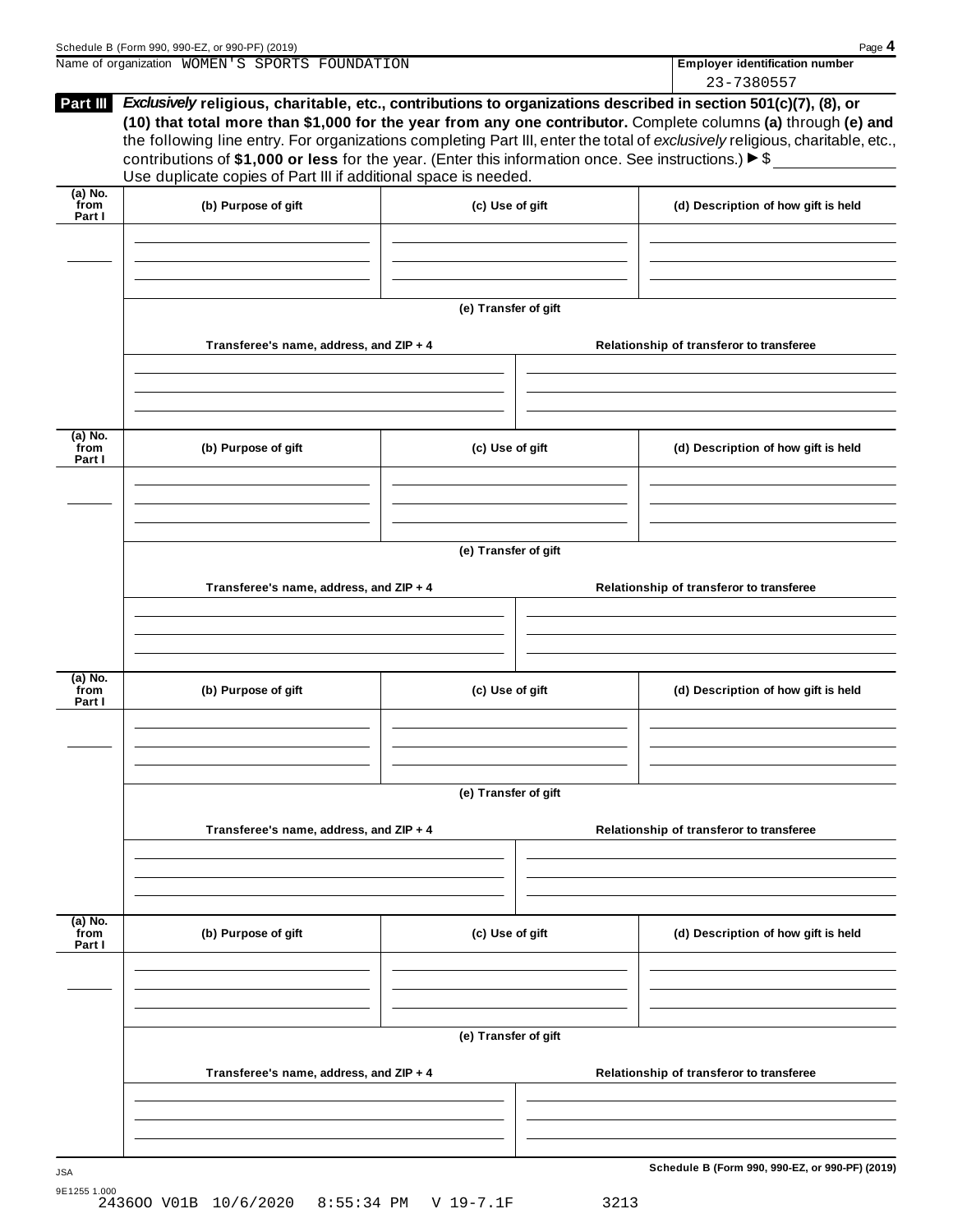| Department of the Treasury<br><b>Internal Revenue Service</b> | $\blacktriangleright$ Complete if the organization is described below.                                                                                                                                                                                                                                                                                                                                                                                                                                                                               |           |                                                                             |                                                                                                                                                             |
|---------------------------------------------------------------|------------------------------------------------------------------------------------------------------------------------------------------------------------------------------------------------------------------------------------------------------------------------------------------------------------------------------------------------------------------------------------------------------------------------------------------------------------------------------------------------------------------------------------------------------|-----------|-----------------------------------------------------------------------------|-------------------------------------------------------------------------------------------------------------------------------------------------------------|
|                                                               | Go to www.irs.gov/Form990 for instructions and the latest information.                                                                                                                                                                                                                                                                                                                                                                                                                                                                               |           | Attach to Form 990 or Form 990-EZ.                                          | <b>Open to Public</b><br><b>Inspection</b>                                                                                                                  |
|                                                               | If the organization answered "Yes," on Form 990, Part IV, line 3, or Form 990-EZ, Part V, line 46 (Political Campaign Activities), then                                                                                                                                                                                                                                                                                                                                                                                                              |           |                                                                             |                                                                                                                                                             |
|                                                               | • Section 501(c)(3) organizations: Complete Parts I-A and B. Do not complete Part I-C.                                                                                                                                                                                                                                                                                                                                                                                                                                                               |           |                                                                             |                                                                                                                                                             |
|                                                               | • Section 501(c) (other than section 501(c)(3)) organizations: Complete Parts I-A and C below. Do not complete Part I-B.                                                                                                                                                                                                                                                                                                                                                                                                                             |           |                                                                             |                                                                                                                                                             |
|                                                               | • Section 527 organizations: Complete Part I-A only.                                                                                                                                                                                                                                                                                                                                                                                                                                                                                                 |           |                                                                             |                                                                                                                                                             |
|                                                               | If the organization answered "Yes," on Form 990, Part IV, line 4, or Form 990-EZ, Part VI, line 47 (Lobbying Activities), then<br>• Section 501(c)(3) organizations that have filed Form 5768 (election under section 501(h)): Complete Part II-A. Do not complete Part II-B.                                                                                                                                                                                                                                                                        |           |                                                                             |                                                                                                                                                             |
|                                                               | • Section 501(c)(3) organizations that have NOT filed Form 5768 (election under section 501(h)): Complete Part II-B. Do not complete Part II-A.                                                                                                                                                                                                                                                                                                                                                                                                      |           |                                                                             |                                                                                                                                                             |
|                                                               | If the organization answered "Yes," on Form 990, Part IV, line 5 (Proxy Tax) (see separate instructions) or Form 990-EZ, Part V, line 35c (Proxy                                                                                                                                                                                                                                                                                                                                                                                                     |           |                                                                             |                                                                                                                                                             |
| Tax) (see separate instructions), then                        | • Section 501(c)(4), (5), or (6) organizations: Complete Part III.                                                                                                                                                                                                                                                                                                                                                                                                                                                                                   |           |                                                                             |                                                                                                                                                             |
| Name of organization                                          |                                                                                                                                                                                                                                                                                                                                                                                                                                                                                                                                                      |           |                                                                             | <b>Employer identification number</b>                                                                                                                       |
| WOMEN'S SPORTS FOUNDATION                                     |                                                                                                                                                                                                                                                                                                                                                                                                                                                                                                                                                      |           | 23-7380557                                                                  |                                                                                                                                                             |
| Part I-A                                                      | Complete if the organization is exempt under section 501(c) or is a section 527 organization.                                                                                                                                                                                                                                                                                                                                                                                                                                                        |           |                                                                             |                                                                                                                                                             |
|                                                               |                                                                                                                                                                                                                                                                                                                                                                                                                                                                                                                                                      |           |                                                                             |                                                                                                                                                             |
| 1                                                             | Provide a description of the organization's direct and indirect political campaign activities in Part IV. (see instructions for<br>definition of "political campaign activities")                                                                                                                                                                                                                                                                                                                                                                    |           |                                                                             |                                                                                                                                                             |
| 2                                                             |                                                                                                                                                                                                                                                                                                                                                                                                                                                                                                                                                      |           |                                                                             |                                                                                                                                                             |
| 3                                                             |                                                                                                                                                                                                                                                                                                                                                                                                                                                                                                                                                      |           |                                                                             |                                                                                                                                                             |
| Part I-B                                                      | Complete if the organization is exempt under section 501(c)(3).                                                                                                                                                                                                                                                                                                                                                                                                                                                                                      |           |                                                                             |                                                                                                                                                             |
| 1                                                             | Enter the amount of any excise tax incurred by the organization under section 4955 $\triangleright$ \$                                                                                                                                                                                                                                                                                                                                                                                                                                               |           |                                                                             |                                                                                                                                                             |
| 2                                                             | Enter the amount of any excise tax incurred by organization managers under section 4955 $\triangleright$ \$                                                                                                                                                                                                                                                                                                                                                                                                                                          |           |                                                                             |                                                                                                                                                             |
| 3                                                             |                                                                                                                                                                                                                                                                                                                                                                                                                                                                                                                                                      |           |                                                                             | <b>Yes</b><br><b>No</b>                                                                                                                                     |
|                                                               |                                                                                                                                                                                                                                                                                                                                                                                                                                                                                                                                                      |           |                                                                             | Yes<br>No                                                                                                                                                   |
| <b>b</b> If "Yes," describe in Part IV.                       |                                                                                                                                                                                                                                                                                                                                                                                                                                                                                                                                                      |           |                                                                             |                                                                                                                                                             |
| Part I-C                                                      | Complete if the organization is exempt under section 501(c), except section 501(c)(3).                                                                                                                                                                                                                                                                                                                                                                                                                                                               |           |                                                                             |                                                                                                                                                             |
| 1                                                             | Enter the amount directly expended by the filing organization for section 527 exempt function                                                                                                                                                                                                                                                                                                                                                                                                                                                        |           |                                                                             |                                                                                                                                                             |
|                                                               |                                                                                                                                                                                                                                                                                                                                                                                                                                                                                                                                                      |           |                                                                             |                                                                                                                                                             |
| 2                                                             | Enter the amount of the filing organization's funds contributed to other organizations for section                                                                                                                                                                                                                                                                                                                                                                                                                                                   |           |                                                                             |                                                                                                                                                             |
|                                                               |                                                                                                                                                                                                                                                                                                                                                                                                                                                                                                                                                      |           |                                                                             | $\triangleright$ \$                                                                                                                                         |
| 3                                                             | Total exempt function expenditures. Add lines 1 and 2. Enter here and on Form 1120-POL,                                                                                                                                                                                                                                                                                                                                                                                                                                                              |           |                                                                             |                                                                                                                                                             |
|                                                               |                                                                                                                                                                                                                                                                                                                                                                                                                                                                                                                                                      |           |                                                                             |                                                                                                                                                             |
| 4<br>5                                                        | Enter the names, addresses and employer identification number (EIN) of all section 527 political organizations to which the filing<br>organization made payments. For each organization listed, enter the amount paid from the filing organization's funds. Also enter<br>the amount of political contributions received that were promptly and directly delivered to a separate political organization, such<br>as a separate segregated fund or a political action committee (PAC). If additional space is needed, provide information in Part IV. |           |                                                                             | <b>Yes</b><br><b>No</b>                                                                                                                                     |
| (a) Name                                                      | (b) Address                                                                                                                                                                                                                                                                                                                                                                                                                                                                                                                                          | $(c)$ EIN | (d) Amount paid from<br>filing organization's<br>funds. If none, enter -0-. | (e) Amount of political<br>contributions received and<br>promptly and directly<br>delivered to a separate<br>political organization. If<br>none, enter -0-. |
| (1)                                                           |                                                                                                                                                                                                                                                                                                                                                                                                                                                                                                                                                      |           |                                                                             |                                                                                                                                                             |
| (2)                                                           |                                                                                                                                                                                                                                                                                                                                                                                                                                                                                                                                                      |           |                                                                             |                                                                                                                                                             |
| (3)                                                           |                                                                                                                                                                                                                                                                                                                                                                                                                                                                                                                                                      |           |                                                                             |                                                                                                                                                             |
|                                                               |                                                                                                                                                                                                                                                                                                                                                                                                                                                                                                                                                      |           |                                                                             |                                                                                                                                                             |
| (4)                                                           |                                                                                                                                                                                                                                                                                                                                                                                                                                                                                                                                                      |           |                                                                             |                                                                                                                                                             |
| (5)                                                           |                                                                                                                                                                                                                                                                                                                                                                                                                                                                                                                                                      |           |                                                                             |                                                                                                                                                             |

# **SCHEDULE C Political Campaign and Lobbying Activities**  $\frac{1 \text{ OMB NO. } 1545-0047}{2 \text{ OMB} }$

For Paperwork Reduction Act Notice, see the Instructions for Form 990 or 990-EZ. Schedule C (Form 990 or 990-E2) 2019

**(Form 990 or 990-EZ)**



**For Organizations Exempt From Income Tax Under section 501(c) and section <sup>527</sup>** À¾µ½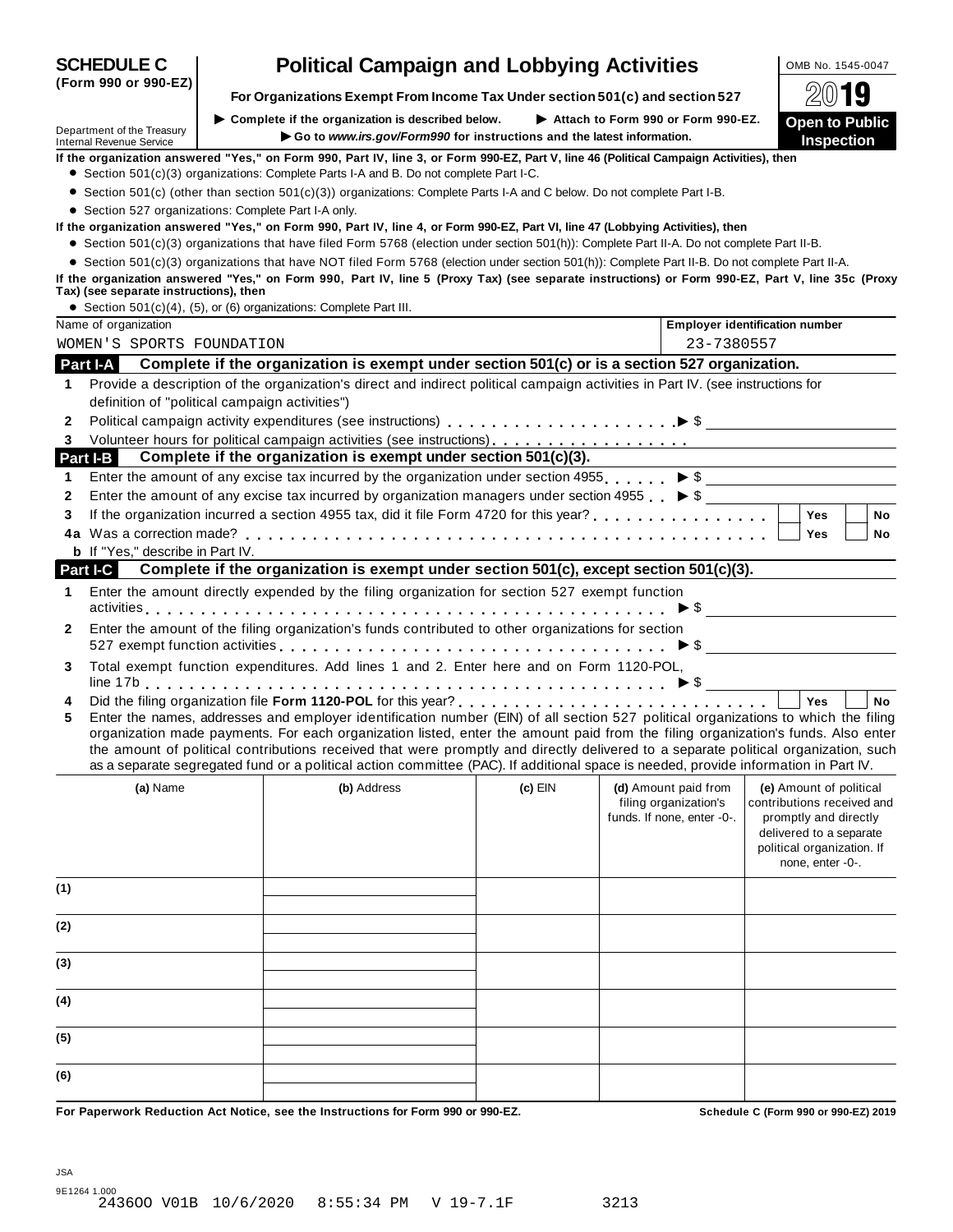|   | Part II-A                     | section 501(h)).                           | Complete if the organization is exempt under section 501(c)(3) and filed Form 5768 (election under                                                                                         |                                     |                                |
|---|-------------------------------|--------------------------------------------|--------------------------------------------------------------------------------------------------------------------------------------------------------------------------------------------|-------------------------------------|--------------------------------|
|   | A Check $\blacktriangleright$ |                                            | if the filing organization belongs to an affiliated group (and list in Part IV each affiliated group member's name,<br>address, EIN, expenses, and share of excess lobbying expenditures). |                                     |                                |
| B | Check $\blacktriangleright$   |                                            | if the filing organization checked box A and "limited control" provisions apply.                                                                                                           |                                     |                                |
|   |                               |                                            | <b>Limits on Lobbying Expenditures</b><br>(The term "expenditures" means amounts paid or incurred.)                                                                                        | (a) Filing<br>organization's totals | (b) Affiliated<br>group totals |
|   |                               |                                            | 1a Total lobbying expenditures to influence public opinion (grassroots lobbying)<br><b>b</b> Total lobbying expenditures to influence a legislative body (direct lobbying)                 |                                     |                                |
|   |                               |                                            |                                                                                                                                                                                            |                                     |                                |
|   | columns.                      |                                            | e Total exempt purpose expenditures (add lines 1c and 1d)<br>Lobbying nontaxable amount. Enter the amount from the following table in both                                                 |                                     |                                |
|   |                               |                                            | If the amount on line 1e, column (a) or (b) is: The lobbying nontaxable amount is:                                                                                                         |                                     |                                |
|   |                               | Not over \$500,000                         | 20% of the amount on line 1e.                                                                                                                                                              |                                     |                                |
|   |                               | Over \$500,000 but not over \$1,000,000    | \$100,000 plus 15% of the excess over \$500,000.                                                                                                                                           |                                     |                                |
|   |                               | Over \$1,000,000 but not over \$1,500,000  | \$175,000 plus 10% of the excess over \$1,000,000.                                                                                                                                         |                                     |                                |
|   |                               | Over \$1,500,000 but not over \$17,000,000 | \$225,000 plus 5% of the excess over \$1,500,000.                                                                                                                                          |                                     |                                |
|   |                               | Over \$17,000,000                          | \$1,000,000.                                                                                                                                                                               |                                     |                                |
|   |                               |                                            |                                                                                                                                                                                            |                                     |                                |
|   |                               |                                            |                                                                                                                                                                                            |                                     |                                |
|   |                               |                                            |                                                                                                                                                                                            |                                     |                                |
|   |                               |                                            | If there is an amount other than zero on either line 1h or line 1i, did the organization file Form 4720                                                                                    |                                     |                                |
|   |                               |                                            |                                                                                                                                                                                            |                                     | Yes<br><b>No</b>               |
|   |                               |                                            | 4-Year Averaging Period Under Section 501(h)                                                                                                                                               |                                     |                                |

(Some organizations that made a section 501(h) election do not have to complete all of the five columns below. **See the separate instructions for lines 2a through 2f.)**

**Lobbying Expenditures During 4-Year Averaging Period** Calendar year (or fiscal year beginning in) **(a)** 2016 **(b)** 2017 **(c)** 2018 **(d)** 2019 **(e)** Total **2a** Lobbying nontaxable amount **b** Lobbying ceiling amount (150% of line 2a, column (e)) **c** Total lobbying expenditures **d** Grassroots nontaxable amount **e** Grassroots ceiling amount (150% of line 2d, column (e)) **f** Grassroots lobbying expenditures

**Schedule C (Form 990 or 990-EZ) 2019**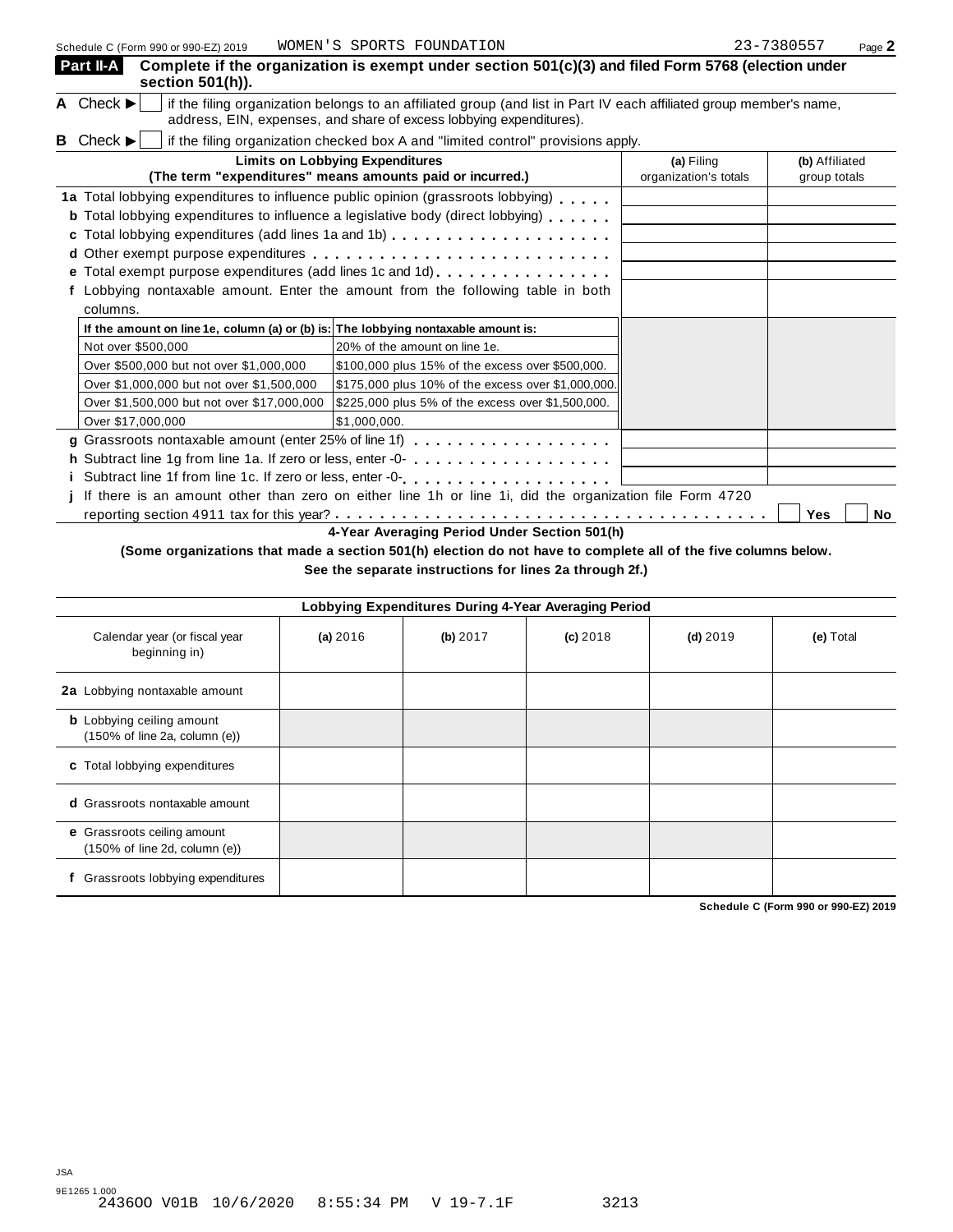| For each "Yes," response on lines 1a through 1i below, provide in Part IV a detailed<br>description of the lobbying activity.<br>During the year, did the filing organization attempt to influence foreign, national, state, or local<br>legislation, including any attempt to influence public opinion on a legislative matter or | Yes         | (a)                                | (b)            |           |
|------------------------------------------------------------------------------------------------------------------------------------------------------------------------------------------------------------------------------------------------------------------------------------------------------------------------------------|-------------|------------------------------------|----------------|-----------|
|                                                                                                                                                                                                                                                                                                                                    |             | No                                 | Amount         |           |
|                                                                                                                                                                                                                                                                                                                                    |             |                                    |                |           |
|                                                                                                                                                                                                                                                                                                                                    |             |                                    |                |           |
| referendum, through the use of:                                                                                                                                                                                                                                                                                                    |             | Χ                                  |                |           |
| Paid staff or management (include compensation in expenses reported on lines 1c through 1i)?                                                                                                                                                                                                                                       |             | X                                  |                |           |
|                                                                                                                                                                                                                                                                                                                                    |             | $\mathbf X$                        |                |           |
| Mailings to members, legislators, or the public?                                                                                                                                                                                                                                                                                   |             | $\mathbf X$                        |                |           |
|                                                                                                                                                                                                                                                                                                                                    |             | $\rm X$<br>$\overline{\mathbf{x}}$ |                |           |
|                                                                                                                                                                                                                                                                                                                                    |             | $\mathbf X$                        |                |           |
| Direct contact with legislators, their staffs, government officials, or a legislative body?                                                                                                                                                                                                                                        |             | $\mathbf{X}$                       |                |           |
| Rallies, demonstrations, seminars, conventions, speeches, lectures, or any similar means?<br>Other activities?                                                                                                                                                                                                                     | $\mathbf X$ |                                    |                | 18,200.   |
|                                                                                                                                                                                                                                                                                                                                    |             |                                    |                | 18,200.   |
| Did the activities in line 1 cause the organization to be not described in section $501(c)(3)? \ldots$                                                                                                                                                                                                                             |             | X                                  |                |           |
| If "Yes," enter the amount of any tax incurred under section 4912                                                                                                                                                                                                                                                                  |             |                                    |                |           |
| If "Yes," enter the amount of any tax incurred by organization managers under section 4912                                                                                                                                                                                                                                         |             |                                    |                |           |
|                                                                                                                                                                                                                                                                                                                                    |             |                                    |                |           |
| If the filing organization incurred a section 4912 tax, did it file Form 4720 for this year?                                                                                                                                                                                                                                       |             |                                    |                |           |
| Part III-A Complete if the organization is exempt under section $501(c)(4)$ , section $501(c)(5)$ , or section<br>$501(c)(6)$ .                                                                                                                                                                                                    |             |                                    |                |           |
|                                                                                                                                                                                                                                                                                                                                    |             |                                    |                | Yes<br>No |
|                                                                                                                                                                                                                                                                                                                                    |             |                                    | 1              |           |
| Did the organization make only in-house lobbying expenditures of \$2,000 or less?                                                                                                                                                                                                                                                  |             |                                    | $\overline{2}$ |           |
| Did the organization agree to carry over lobbying and political campaign activity expenditures from the prior year?                                                                                                                                                                                                                |             |                                    | 3              |           |
| Complete if the organization is exempt under section 501(c)(4), section 501(c)(5), or section<br>Part III-B<br>501(c)(6) and if either (a) BOTH Part III-A, lines 1 and 2, are answered "No" OR (b) Part III-A, line 3, is                                                                                                         |             |                                    |                |           |
| answered "Yes."                                                                                                                                                                                                                                                                                                                    |             |                                    |                |           |
| Dues, assessments and similar amounts from members entitled vinces of the series of the series of the series o                                                                                                                                                                                                                     |             | 1                                  |                |           |
| Section 162(e) nondeductible lobbying and political expenditures (do not include amounts of                                                                                                                                                                                                                                        |             |                                    |                |           |
| political expenses for which the section 527(f) tax was paid).                                                                                                                                                                                                                                                                     |             |                                    |                |           |
|                                                                                                                                                                                                                                                                                                                                    |             | 2a                                 |                |           |
|                                                                                                                                                                                                                                                                                                                                    |             | 2 <sub>b</sub>                     |                |           |
|                                                                                                                                                                                                                                                                                                                                    |             | 2 <sub>c</sub><br>3                |                |           |
| Aggregate amount reported in section 6033(e)(1)(A) notices of nondeductible section 162(e) dues $\cdots$                                                                                                                                                                                                                           |             |                                    |                |           |
| If notices were sent and the amount on line 2c exceeds the amount on line 3, what portion of the<br>excess does the organization agree to carryover to the reasonable estimate of nondeductible lobbying                                                                                                                           |             |                                    |                |           |
|                                                                                                                                                                                                                                                                                                                                    |             | 4<br>5                             |                |           |

COMPENSATION FOR A CONSULTING SERVICE FOR PROVIDING DUE DILIGENCE, VISION

SETTING, AND ROAD MAPPING OF TARGETS AND FUNDING OPPORTUNITIES.

JSA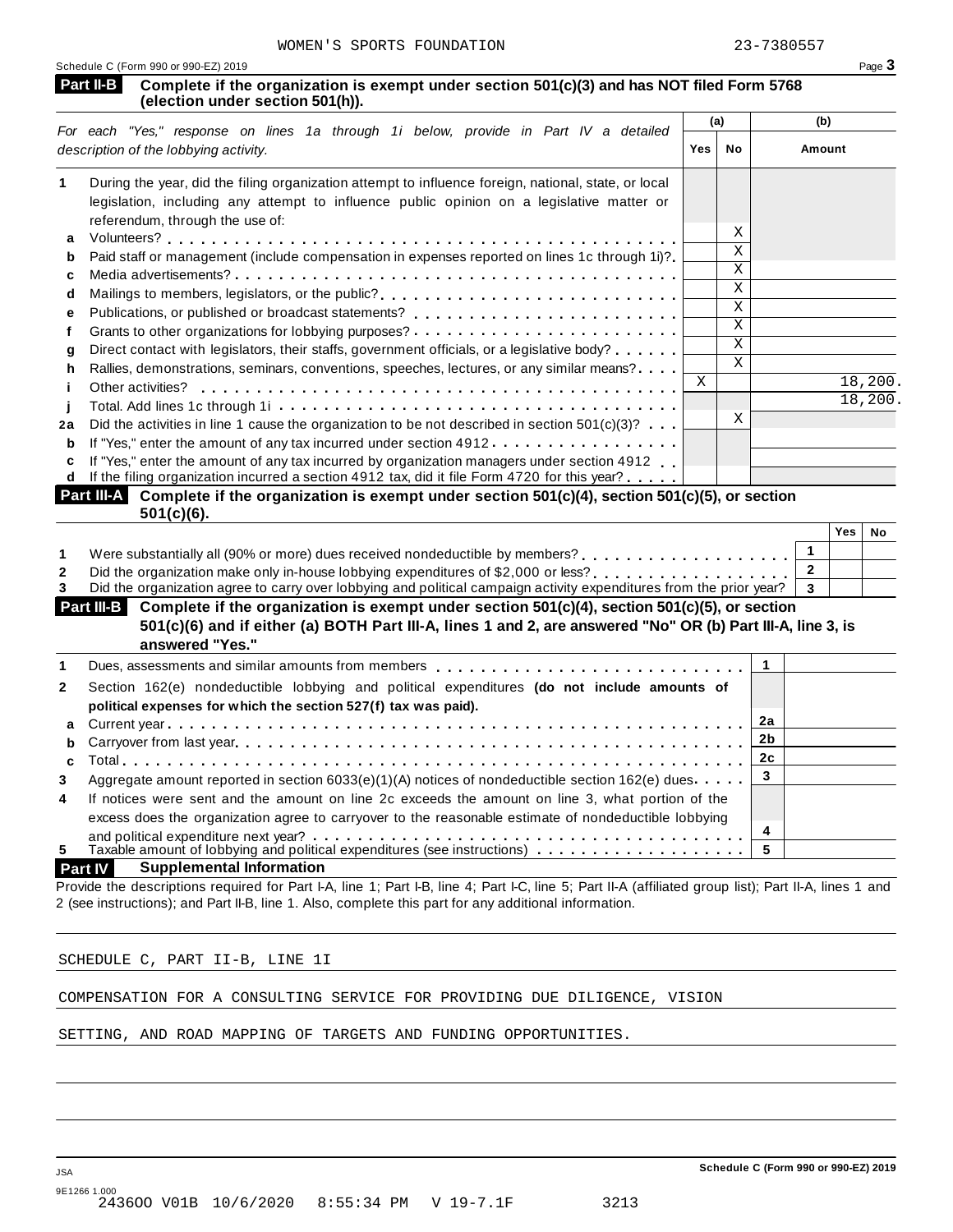**Part IV Supplemental Information** *(continued)*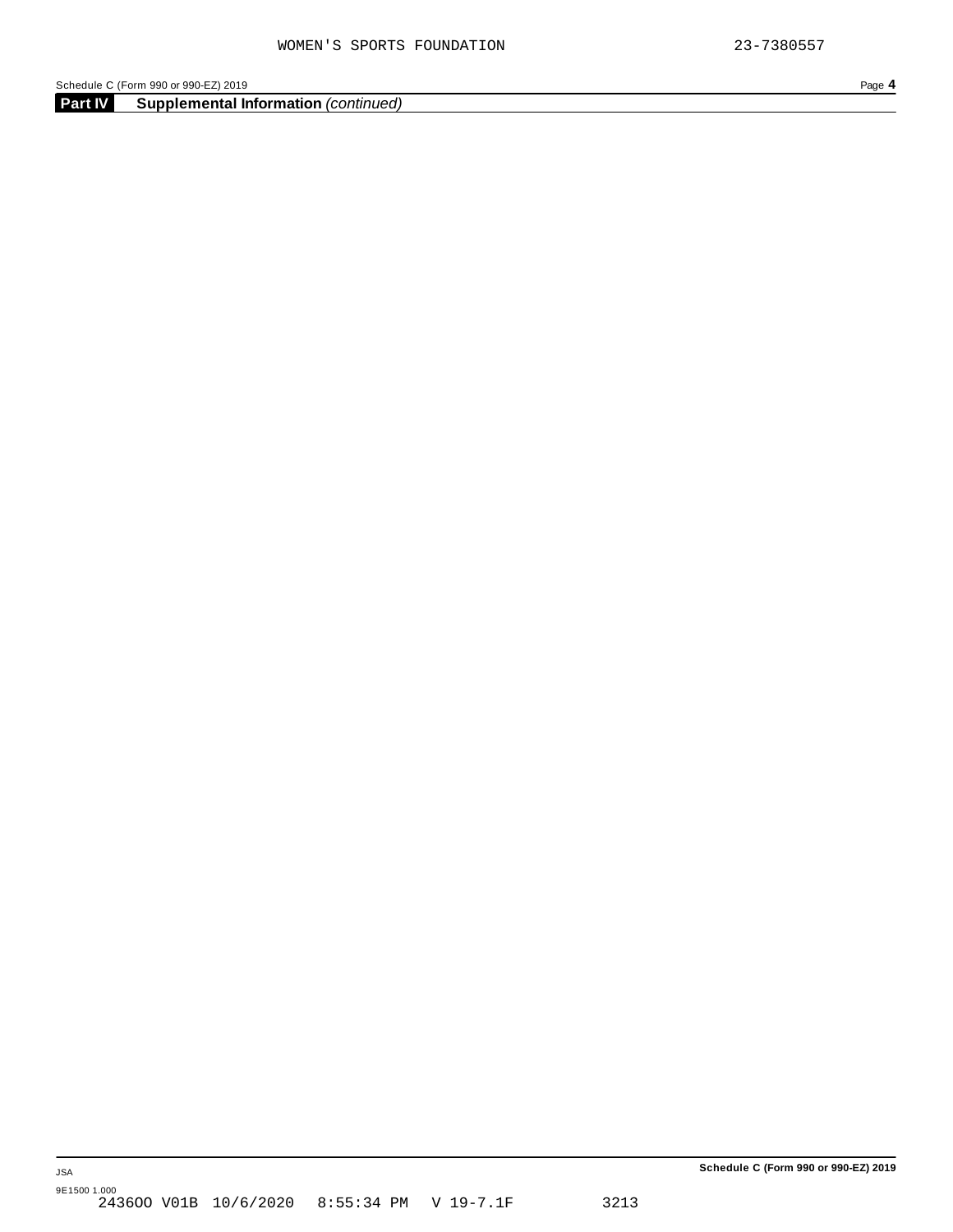| <b>SCHEDULE D</b> |  |
|-------------------|--|
| (Form 990)        |  |

# SCHEDULE D<br>
Supplemental Financial Statements<br>
Form 990)<br>
Part IV, line 6, 7, 8, 9, 10, 11a, 11b, 11c, 11d, 11e, 11f, 12a, or 12b.<br>
Part IV, line 6, 7, 8, 9, 10, 11a, 11b, 11c, 11d, 11e, 11f, 12a, or 12b.

|                |                                                               |                                                                                                                                                                                                                                                                                                                                                     | Part IV, line 6, 7, 8, 9, 10, 11a, 11b, 11c, 11d, 11e, 11f, 12a, or 12b.                      |                                                |                                                    |
|----------------|---------------------------------------------------------------|-----------------------------------------------------------------------------------------------------------------------------------------------------------------------------------------------------------------------------------------------------------------------------------------------------------------------------------------------------|-----------------------------------------------------------------------------------------------|------------------------------------------------|----------------------------------------------------|
|                | Department of the Treasury<br><b>Internal Revenue Service</b> |                                                                                                                                                                                                                                                                                                                                                     | Attach to Form 990.<br>Go to www.irs.gov/Form990 for instructions and the latest information. |                                                | <b>Open to Public</b><br><b>Inspection</b>         |
|                | Name of the organization                                      |                                                                                                                                                                                                                                                                                                                                                     |                                                                                               |                                                | <b>Employer identification number</b>              |
|                | WOMEN'S SPORTS FOUNDATION                                     |                                                                                                                                                                                                                                                                                                                                                     |                                                                                               | 23-7380557                                     |                                                    |
|                | Part I                                                        | Organizations Maintaining Donor Advised Funds or Other Similar Funds or Accounts.                                                                                                                                                                                                                                                                   |                                                                                               |                                                |                                                    |
|                |                                                               | Complete if the organization answered "Yes" on Form 990, Part IV, line 6.                                                                                                                                                                                                                                                                           |                                                                                               |                                                |                                                    |
|                |                                                               |                                                                                                                                                                                                                                                                                                                                                     | (a) Donor advised funds                                                                       |                                                | (b) Funds and other accounts                       |
| 1              |                                                               | Total number at end of year entitled as a set of the set of the set of the set of the set of the set of the set of the set of the set of the set of the set of the set of the set of the set of the set of the set of the set                                                                                                                       |                                                                                               |                                                |                                                    |
| 2              |                                                               | Aggregate value of contributions to (during year)                                                                                                                                                                                                                                                                                                   |                                                                                               |                                                |                                                    |
| 3              |                                                               | Aggregate value of grants from (during year)                                                                                                                                                                                                                                                                                                        |                                                                                               |                                                |                                                    |
| 4              |                                                               | Aggregate value at end of year                                                                                                                                                                                                                                                                                                                      |                                                                                               |                                                |                                                    |
| 5              |                                                               | Did the organization inform all donors and donor advisors in writing that the assets held in donor advised                                                                                                                                                                                                                                          |                                                                                               |                                                |                                                    |
|                |                                                               | funds are the organization's property, subject to the organization's exclusive legal control?                                                                                                                                                                                                                                                       |                                                                                               |                                                | Yes<br>No                                          |
| 6              |                                                               | Did the organization inform all grantees, donors, and donor advisors in writing that grant funds can be used                                                                                                                                                                                                                                        |                                                                                               |                                                |                                                    |
|                |                                                               | only for charitable purposes and not for the benefit of the donor or donor advisor, or for any other purpose                                                                                                                                                                                                                                        |                                                                                               |                                                |                                                    |
|                |                                                               |                                                                                                                                                                                                                                                                                                                                                     |                                                                                               |                                                | Yes<br>No.                                         |
|                | Part II                                                       | <b>Conservation Easements.</b>                                                                                                                                                                                                                                                                                                                      |                                                                                               |                                                |                                                    |
| 1              |                                                               | Complete if the organization answered "Yes" on Form 990, Part IV, line 7.                                                                                                                                                                                                                                                                           |                                                                                               |                                                |                                                    |
|                |                                                               | Purpose(s) of conservation easements held by the organization (check all that apply).                                                                                                                                                                                                                                                               |                                                                                               |                                                |                                                    |
|                |                                                               | Preservation of land for public use (for example, recreation or education)                                                                                                                                                                                                                                                                          |                                                                                               |                                                | Preservation of a historically important land area |
|                |                                                               | Protection of natural habitat                                                                                                                                                                                                                                                                                                                       |                                                                                               | Preservation of a certified historic structure |                                                    |
|                |                                                               | Preservation of open space                                                                                                                                                                                                                                                                                                                          |                                                                                               |                                                |                                                    |
| 2              |                                                               | Complete lines 2a through 2d if the organization held a qualified conservation contribution in the form of a conservation                                                                                                                                                                                                                           |                                                                                               |                                                | Held at the End of the Tax Year                    |
|                |                                                               | easement on the last day of the tax year.                                                                                                                                                                                                                                                                                                           |                                                                                               |                                                |                                                    |
| a              |                                                               |                                                                                                                                                                                                                                                                                                                                                     |                                                                                               | 2a                                             |                                                    |
| b              |                                                               | Total acreage restricted by conservation easements                                                                                                                                                                                                                                                                                                  |                                                                                               | 2b                                             |                                                    |
| c              |                                                               | Number of conservation easements on a certified historic structure included in (a)                                                                                                                                                                                                                                                                  |                                                                                               | 2c                                             |                                                    |
| d              |                                                               | Number of conservation easements included in (c) acquired after 7/25/06, and not on a                                                                                                                                                                                                                                                               |                                                                                               |                                                |                                                    |
|                |                                                               |                                                                                                                                                                                                                                                                                                                                                     |                                                                                               | 2d                                             |                                                    |
| 3              |                                                               | Number of conservation easements modified, transferred, released, extinguished, or terminated by the organization during the                                                                                                                                                                                                                        |                                                                                               |                                                |                                                    |
|                | tax year $\blacktriangleright$                                |                                                                                                                                                                                                                                                                                                                                                     |                                                                                               |                                                |                                                    |
| 4              |                                                               | Number of states where property subject to conservation easement is located ▶ _________                                                                                                                                                                                                                                                             |                                                                                               |                                                |                                                    |
| 5              |                                                               | Does the organization have a written policy regarding the periodic monitoring, inspection, handling of                                                                                                                                                                                                                                              |                                                                                               |                                                |                                                    |
|                |                                                               | violations, and enforcement of the conservation easements it holds?                                                                                                                                                                                                                                                                                 |                                                                                               |                                                | Yes<br>No                                          |
| 6              |                                                               | Staff and volunteer hours devoted to monitoring, inspecting, handling of violations, and enforcing conservation easements during the year                                                                                                                                                                                                           |                                                                                               |                                                |                                                    |
|                |                                                               |                                                                                                                                                                                                                                                                                                                                                     |                                                                                               |                                                |                                                    |
| $\overline{7}$ |                                                               | Amount of expenses incurred in monitoring, inspecting, handling of violations, and enforcing conservation easements during the year                                                                                                                                                                                                                 |                                                                                               |                                                |                                                    |
|                |                                                               |                                                                                                                                                                                                                                                                                                                                                     |                                                                                               |                                                |                                                    |
| 8              |                                                               | Does each conservation easement reported on line 2(d) above satisfy the requirements of section 170(h)(4)(B)(i)                                                                                                                                                                                                                                     |                                                                                               |                                                |                                                    |
|                |                                                               | In Part XIII, describe how the organization reports conservation easements in its revenue and expense statement and                                                                                                                                                                                                                                 |                                                                                               |                                                | <b>No</b><br>Yes                                   |
| 9              |                                                               | balance sheet, and include, if applicable, the text of the footnote to the organization's financial statements that describes the                                                                                                                                                                                                                   |                                                                                               |                                                |                                                    |
|                |                                                               | organization's accounting for conservation easements.                                                                                                                                                                                                                                                                                               |                                                                                               |                                                |                                                    |
|                | Part III                                                      | Organizations Maintaining Collections of Art, Historical Treasures, or Other Similar Assets.                                                                                                                                                                                                                                                        |                                                                                               |                                                |                                                    |
|                |                                                               | Complete if the organization answered "Yes" on Form 990, Part IV, line 8.                                                                                                                                                                                                                                                                           |                                                                                               |                                                |                                                    |
|                |                                                               |                                                                                                                                                                                                                                                                                                                                                     |                                                                                               |                                                |                                                    |
| 1a             |                                                               | If the organization elected, as permitted under FASB ASC 958, not to report in its revenue statement and balance sheet works<br>of art, historical treasures, or other similar assets held for public exhibition, education, or r<br>service, provide in Part XIII the text of the footnote to its financial statements that describes these items. |                                                                                               |                                                |                                                    |
| b              |                                                               | If the organization elected, as permitted under FASB ASC 958, to report in its revenue statement and balance sheet works of<br>art, historical treasures, or other similar assets held for public exhibition, education, or research in furtherance of public service,<br>provide the following amounts relating to these items:                    |                                                                                               |                                                |                                                    |
|                |                                                               |                                                                                                                                                                                                                                                                                                                                                     |                                                                                               |                                                |                                                    |
|                |                                                               |                                                                                                                                                                                                                                                                                                                                                     |                                                                                               |                                                |                                                    |
| $\mathbf{2}$   |                                                               | If the organization received or held works of art, historical treasures, or other similar assets for financial gain, provide the                                                                                                                                                                                                                    |                                                                                               |                                                |                                                    |
|                |                                                               | following amounts required to be reported under FASB ASC 958 relating to these items:                                                                                                                                                                                                                                                               |                                                                                               |                                                |                                                    |
| а              |                                                               |                                                                                                                                                                                                                                                                                                                                                     |                                                                                               |                                                |                                                    |
| b              |                                                               |                                                                                                                                                                                                                                                                                                                                                     |                                                                                               |                                                |                                                    |

| For Paperwork Reduction Act Notice, see the Instructions for Form 990. |  |                                            |  |      |  |
|------------------------------------------------------------------------|--|--------------------------------------------|--|------|--|
| JSA<br>9E1268 1.000                                                    |  |                                            |  |      |  |
|                                                                        |  | 243600 V01B 10/6/2020 8:55:34 PM V 19-7.1F |  | 3213 |  |

**For Paperwork Reduction Act Notice, see the Instructions for Form 990. Schedule D (Form 990) 2019**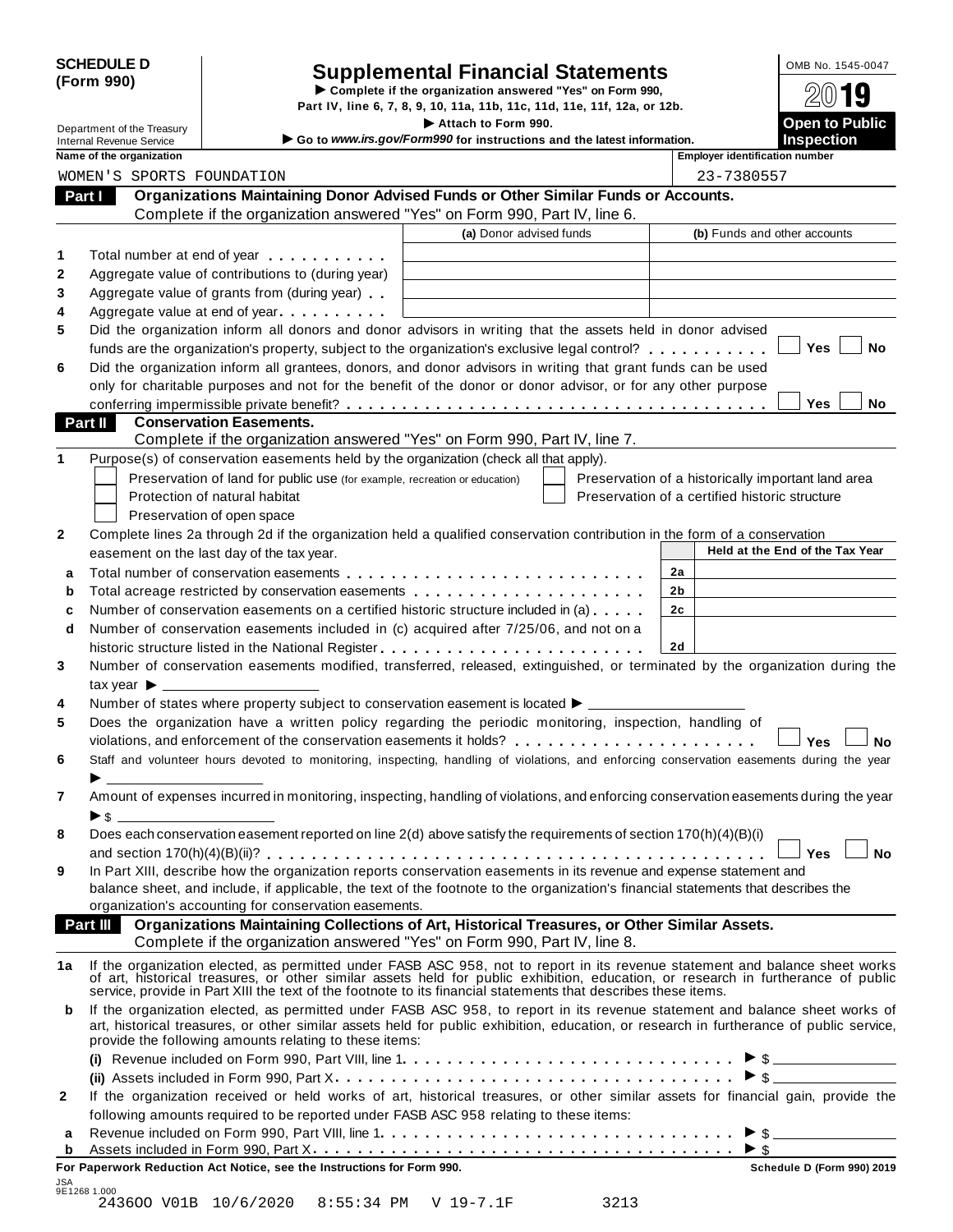|         |                                                                                                                                                                                          | WOMEN'S SPORTS FOUNDATION               |                |                                    |                                 | 23-7380557           |                     |                    |
|---------|------------------------------------------------------------------------------------------------------------------------------------------------------------------------------------------|-----------------------------------------|----------------|------------------------------------|---------------------------------|----------------------|---------------------|--------------------|
|         | Schedule D (Form 990) 2019                                                                                                                                                               |                                         |                |                                    |                                 |                      |                     | Page 2             |
|         | Organizations Maintaining Collections of Art, Historical Treasures, or Other Similar Assets (continued)<br>Part III                                                                      |                                         |                |                                    |                                 |                      |                     |                    |
| 3       | Using the organization's acquisition, accession, and other records, check any of the following that make significant use of its                                                          |                                         |                |                                    |                                 |                      |                     |                    |
|         | collection items (check all that apply):                                                                                                                                                 |                                         |                |                                    |                                 |                      |                     |                    |
| a       | Public exhibition                                                                                                                                                                        |                                         | d              | Loan or exchange program           |                                 |                      |                     |                    |
| b       | Scholarly research                                                                                                                                                                       |                                         | Other<br>e     |                                    |                                 |                      |                     |                    |
| c       | Preservation for future generations                                                                                                                                                      |                                         |                |                                    |                                 |                      |                     |                    |
| 4       | Provide a description of the organization's collections and explain how they further the organization's exempt purpose in Part                                                           |                                         |                |                                    |                                 |                      |                     |                    |
|         | XIII.                                                                                                                                                                                    |                                         |                |                                    |                                 |                      |                     |                    |
| 5       | During the year, did the organization solicit or receive donations of art, historical treasures, or other similar                                                                        |                                         |                |                                    |                                 |                      |                     |                    |
|         | assets to be sold to raise funds rather than to be maintained as part of the organization's collection?                                                                                  |                                         |                |                                    |                                 |                      | Yes                 | No                 |
|         | Part IV<br><b>Escrow and Custodial Arrangements.</b><br>Complete if the organization answered "Yes" on Form 990, Part IV, line 9, or reported an amount on Form<br>990, Part X, line 21. |                                         |                |                                    |                                 |                      |                     |                    |
|         | 1a Is the organization an agent, trustee, custodian or other intermediary for contributions or other assets not                                                                          |                                         |                |                                    |                                 |                      |                     |                    |
|         |                                                                                                                                                                                          |                                         |                |                                    |                                 |                      | Yes                 | No                 |
|         | <b>b</b> If "Yes," explain the arrangement in Part XIII and complete the following table:                                                                                                |                                         |                |                                    |                                 |                      |                     |                    |
|         |                                                                                                                                                                                          |                                         |                |                                    |                                 | Amount               |                     |                    |
|         |                                                                                                                                                                                          |                                         |                |                                    |                                 |                      |                     |                    |
| c       |                                                                                                                                                                                          |                                         |                | 1c                                 |                                 |                      |                     |                    |
|         |                                                                                                                                                                                          |                                         |                | 1 <sub>d</sub>                     |                                 |                      |                     |                    |
| е       |                                                                                                                                                                                          |                                         |                | 1e                                 |                                 |                      |                     |                    |
|         |                                                                                                                                                                                          |                                         |                | 1f                                 |                                 |                      |                     |                    |
| 2a      | Did the organization include an amount on Form 990, Part X, line 21, for escrow or custodial account liability?                                                                          |                                         |                |                                    |                                 |                      | <b>Yes</b>          | No                 |
|         | <b>b</b> If "Yes," explain the arrangement in Part XIII. Check here if the explanation has been provided on Part XIII                                                                    |                                         |                |                                    |                                 |                      |                     |                    |
|         | Part V<br><b>Endowment Funds.</b>                                                                                                                                                        |                                         |                |                                    |                                 |                      |                     |                    |
|         | Complete if the organization answered "Yes" on Form 990, Part IV, line 10.                                                                                                               |                                         |                |                                    |                                 |                      |                     |                    |
|         |                                                                                                                                                                                          | (a) Current year                        | (b) Prior year | (c) Two years back                 |                                 | (d) Three years back | (e) Four years back |                    |
| 1a      | Beginning of year balance                                                                                                                                                                | 1,083,730.                              | 1,027,163.     |                                    | 937,408.                        | 935, 333.            |                     | 746,630.           |
|         | Contributions <b>Contributions</b>                                                                                                                                                       |                                         | 100,000.       |                                    | 25,000.                         |                      |                     | 190,000.           |
|         | Net investment earnings, gains,                                                                                                                                                          |                                         |                |                                    |                                 |                      |                     |                    |
|         | and losses                                                                                                                                                                               | 128,218.                                | $-32,676.$     |                                    | 80,495.                         | 7,703.               |                     | $-1, 297.$         |
|         | Grants or scholarships                                                                                                                                                                   |                                         |                |                                    |                                 |                      |                     |                    |
| е       | Other expenditures for facilities                                                                                                                                                        |                                         |                |                                    |                                 |                      |                     |                    |
|         |                                                                                                                                                                                          |                                         |                |                                    |                                 |                      |                     |                    |
|         | and programs                                                                                                                                                                             | 41,238.                                 | 10,757.        |                                    | 15,740.                         | 5,628.               |                     |                    |
|         | Administrative expenses                                                                                                                                                                  | 1,170,710.                              | 1,083,730.     | 1,027,163.                         |                                 | 937,408.             |                     | 935, 333.          |
|         | End of year balance expansion of year balance                                                                                                                                            |                                         |                |                                    |                                 |                      |                     |                    |
| 2       | Provide the estimated percentage of the current year end balance (line 1g, column (a)) held as:<br>Board designated or quasi-endowment $\blacktriangleright$                             |                                         | $\%$           |                                    |                                 |                      |                     |                    |
| a       |                                                                                                                                                                                          |                                         |                |                                    |                                 |                      |                     |                    |
|         |                                                                                                                                                                                          |                                         |                |                                    |                                 |                      |                     |                    |
| b       | Permanent endowment ▶ 86.1400 %                                                                                                                                                          |                                         |                |                                    |                                 |                      |                     |                    |
| c       | Term endowment $\blacktriangleright$ 13.8600 %                                                                                                                                           |                                         |                |                                    |                                 |                      |                     |                    |
|         | The percentages on lines 2a, 2b, and 2c should equal 100%.                                                                                                                               |                                         |                |                                    |                                 |                      |                     |                    |
|         | 3a Are there endowment funds not in the possession of the organization that are held and administered for the                                                                            |                                         |                |                                    |                                 |                      |                     |                    |
|         | organization by:                                                                                                                                                                         |                                         |                |                                    |                                 |                      | Yes                 | No                 |
|         |                                                                                                                                                                                          |                                         |                |                                    |                                 |                      | 3a(i)               | Χ                  |
|         |                                                                                                                                                                                          |                                         |                |                                    |                                 |                      | 3a(ii)              | Χ                  |
|         | <b>b</b> If "Yes" on line 3a(ii), are the related organizations listed as required on Schedule R?                                                                                        |                                         |                |                                    |                                 |                      | 3b                  |                    |
|         | Describe in Part XIII the intended uses of the organization's endowment funds.                                                                                                           |                                         |                |                                    |                                 |                      |                     |                    |
|         | Land, Buildings, and Equipment.<br><b>Part VI</b>                                                                                                                                        |                                         |                |                                    |                                 |                      |                     |                    |
|         | Complete if the organization answered "Yes" on Form 990, Part IV, line 11a. See Form 990, Part X, line 10.                                                                               |                                         |                |                                    |                                 |                      |                     |                    |
|         | Description of property                                                                                                                                                                  | (a) Cost or other basis<br>(investment) |                | (b) Cost or other basis<br>(other) | (c) Accumulated<br>depreciation |                      | (d) Book value      |                    |
|         | $Land.$                                                                                                                                                                                  |                                         |                |                                    |                                 |                      |                     |                    |
| b       |                                                                                                                                                                                          |                                         |                |                                    |                                 |                      |                     |                    |
|         | Buildings                                                                                                                                                                                |                                         |                |                                    |                                 |                      |                     |                    |
| c       | Leasehold improvements <b>Leasehold</b> improvements                                                                                                                                     |                                         |                | 392, 274.                          | 338,464.                        |                      |                     | 53,810.            |
| 4<br>1a | d Equipment.                                                                                                                                                                             |                                         |                | 51,043.<br>$\overline{723,171}$ .  | 42,961<br>236,359.              |                      |                     | 8,082.<br>486,812. |

**Schedule D (Form 990) 2019**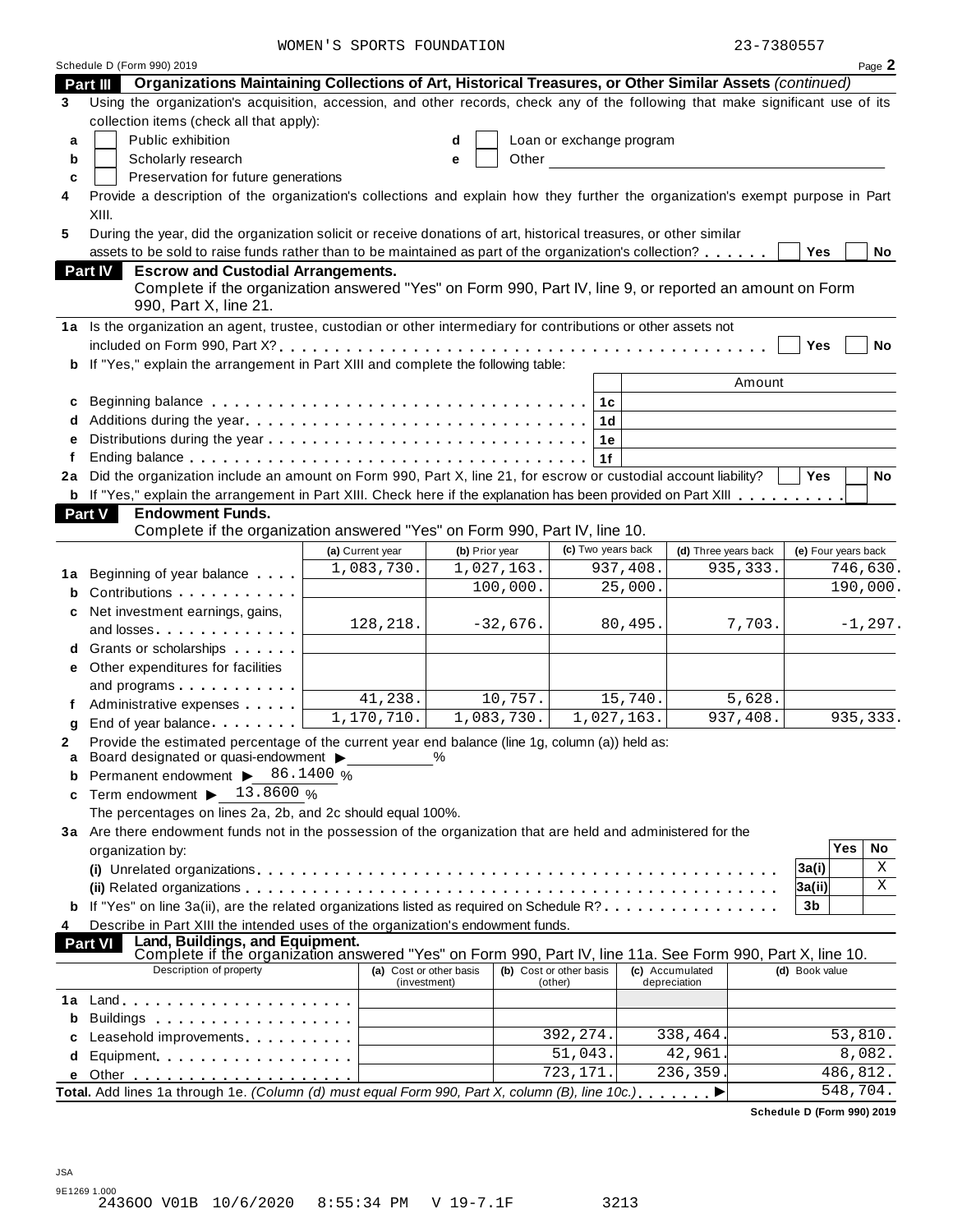| Schedule D (Form 990) 2019 |  |  |
|----------------------------|--|--|
|                            |  |  |

|            | Schedule D (Form 990) 2019                                                               |                              | Page 3                                                                                                                                                                                                                                                                                                 |
|------------|------------------------------------------------------------------------------------------|------------------------------|--------------------------------------------------------------------------------------------------------------------------------------------------------------------------------------------------------------------------------------------------------------------------------------------------------|
| Part VII   | <b>Investments - Other Securities.</b>                                                   |                              | Complete if the organization answered "Yes" on Form 990, Part IV, line 11b. See Form 990, Part X, line 12.                                                                                                                                                                                             |
|            | (a) Description of security or category<br>(including name of security)                  | (b) Book value               | (c) Method of valuation:<br>Cost or end-of-year market value                                                                                                                                                                                                                                           |
|            | (1) Financial derivatives                                                                |                              |                                                                                                                                                                                                                                                                                                        |
|            | (2) Closely held equity interests                                                        |                              |                                                                                                                                                                                                                                                                                                        |
|            | $(3)$ Other                                                                              |                              |                                                                                                                                                                                                                                                                                                        |
| (A)        |                                                                                          |                              |                                                                                                                                                                                                                                                                                                        |
| (B)        |                                                                                          |                              |                                                                                                                                                                                                                                                                                                        |
| (C)<br>(D) |                                                                                          |                              |                                                                                                                                                                                                                                                                                                        |
| (E)        |                                                                                          |                              |                                                                                                                                                                                                                                                                                                        |
| (F)        |                                                                                          |                              |                                                                                                                                                                                                                                                                                                        |
| (G)        |                                                                                          |                              |                                                                                                                                                                                                                                                                                                        |
| (H)        |                                                                                          |                              |                                                                                                                                                                                                                                                                                                        |
|            | Total. (Column (b) must equal Form 990, Part X, col. (B) line 12.) $\blacktriangleright$ |                              |                                                                                                                                                                                                                                                                                                        |
| Part VIII  | <b>Investments - Program Related.</b>                                                    |                              | Complete if the organization answered "Yes" on Form 990, Part IV, line 11c. See Form 990, Part X, line 13.                                                                                                                                                                                             |
|            | (a) Description of investment                                                            | (b) Book value               | (c) Method of valuation:                                                                                                                                                                                                                                                                               |
|            |                                                                                          |                              | Cost or end-of-year market value                                                                                                                                                                                                                                                                       |
| (1)        |                                                                                          |                              |                                                                                                                                                                                                                                                                                                        |
| (2)<br>(3) |                                                                                          |                              |                                                                                                                                                                                                                                                                                                        |
|            |                                                                                          |                              |                                                                                                                                                                                                                                                                                                        |
| (4)<br>(5) |                                                                                          |                              |                                                                                                                                                                                                                                                                                                        |
| (6)        |                                                                                          |                              |                                                                                                                                                                                                                                                                                                        |
| (7)        |                                                                                          |                              |                                                                                                                                                                                                                                                                                                        |
| (8)        |                                                                                          |                              |                                                                                                                                                                                                                                                                                                        |
| (9)        |                                                                                          |                              |                                                                                                                                                                                                                                                                                                        |
|            | Total. (Column (b) must equal Form 990, Part X, col. (B) line 13.) $\blacktriangleright$ |                              |                                                                                                                                                                                                                                                                                                        |
| Part IX    | Other Assets.                                                                            |                              | Complete if the organization answered "Yes" on Form 990, Part IV, line 11d. See Form 990, Part X, line 15.                                                                                                                                                                                             |
|            |                                                                                          | (a) Description              | (b) Book value                                                                                                                                                                                                                                                                                         |
| (1)        |                                                                                          |                              |                                                                                                                                                                                                                                                                                                        |
| (2)        |                                                                                          |                              |                                                                                                                                                                                                                                                                                                        |
| (3)        |                                                                                          |                              |                                                                                                                                                                                                                                                                                                        |
| (4)<br>(5) |                                                                                          |                              |                                                                                                                                                                                                                                                                                                        |
| (6)        |                                                                                          |                              |                                                                                                                                                                                                                                                                                                        |
| (7)        |                                                                                          |                              |                                                                                                                                                                                                                                                                                                        |
| (8)        |                                                                                          |                              |                                                                                                                                                                                                                                                                                                        |
| (9)        |                                                                                          |                              |                                                                                                                                                                                                                                                                                                        |
|            |                                                                                          |                              |                                                                                                                                                                                                                                                                                                        |
| Part X     | <b>Other Liabilities.</b><br>line 25.                                                    |                              | Complete if the organization answered "Yes" on Form 990, Part IV, line 11e or 11f. See Form 990, Part X,                                                                                                                                                                                               |
|            |                                                                                          | (a) Description of liability | (b) Book value                                                                                                                                                                                                                                                                                         |
| (1)        | Federal income taxes                                                                     |                              |                                                                                                                                                                                                                                                                                                        |
|            | DEFERRED RENT                                                                            |                              | 43,762.                                                                                                                                                                                                                                                                                                |
| (3)        |                                                                                          |                              |                                                                                                                                                                                                                                                                                                        |
| (4)        |                                                                                          |                              |                                                                                                                                                                                                                                                                                                        |
| (5)        |                                                                                          |                              |                                                                                                                                                                                                                                                                                                        |
| (6)        |                                                                                          |                              |                                                                                                                                                                                                                                                                                                        |
| (7)        |                                                                                          |                              |                                                                                                                                                                                                                                                                                                        |
| (8)<br>(9) |                                                                                          |                              |                                                                                                                                                                                                                                                                                                        |
|            |                                                                                          |                              | 43,762.                                                                                                                                                                                                                                                                                                |
|            |                                                                                          |                              |                                                                                                                                                                                                                                                                                                        |
|            |                                                                                          |                              | 2. Liability for uncertain tax positions. In Part XIII, provide the text of the footnote to the organization's financial statements that reports the<br>organization's liability for uncertain tax positions under FASB ASC 740. Check here if the text of the footnote has been provided in Part XIII |
|            |                                                                                          |                              |                                                                                                                                                                                                                                                                                                        |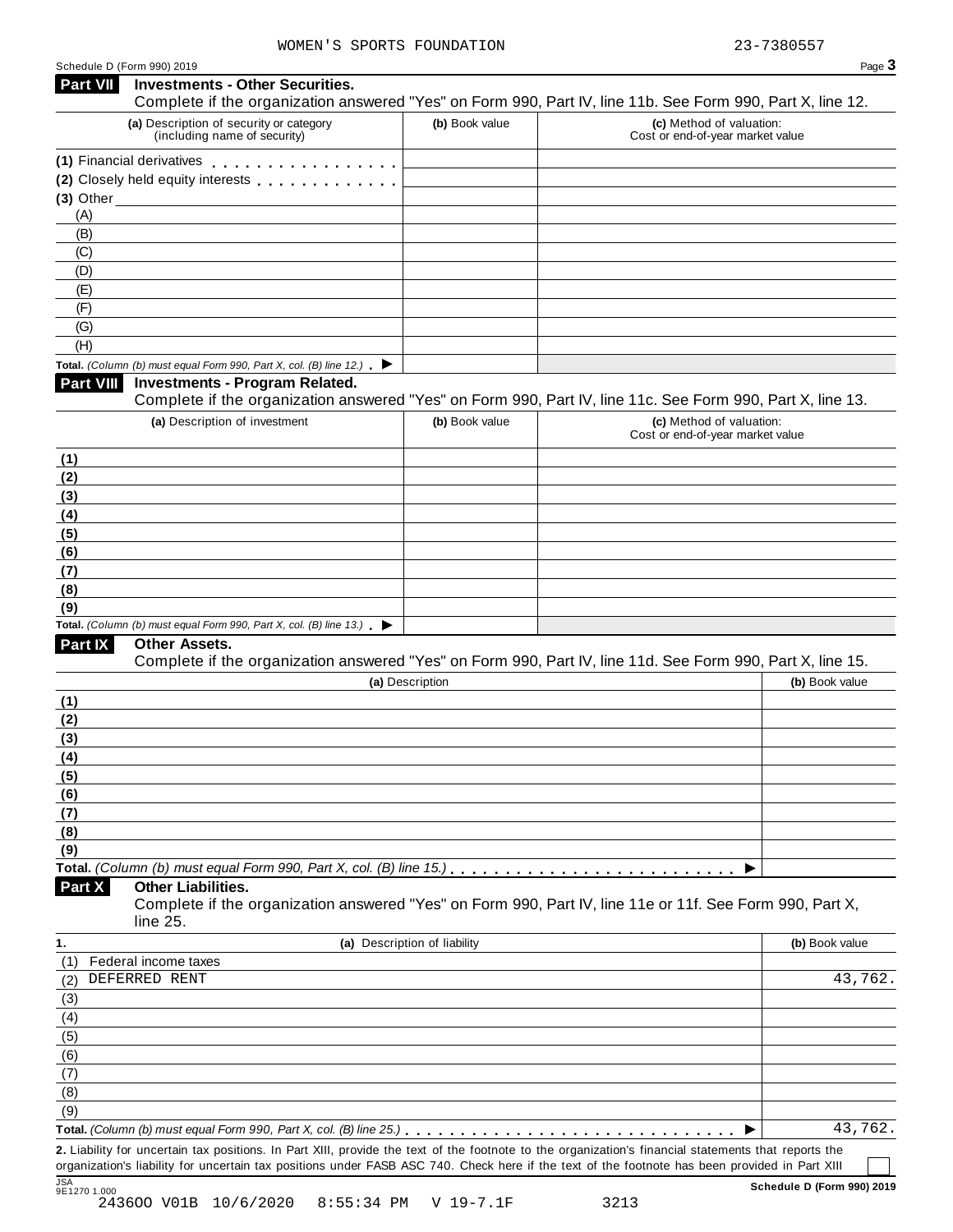|  |  |  | WOMEN'S SPORTS FOUNDATION |
|--|--|--|---------------------------|
|--|--|--|---------------------------|

|                | Schedule D (Form 990) 2019                                                                                                                                         |              | Page 4                  |
|----------------|--------------------------------------------------------------------------------------------------------------------------------------------------------------------|--------------|-------------------------|
| <b>Part XI</b> | Reconciliation of Revenue per Audited Financial Statements With Revenue per Return.<br>Complete if the organization answered "Yes" on Form 990, Part IV, line 12a. |              |                         |
| 1              | Total revenue, gains, and other support per audited financial statements                                                                                           | $\mathbf{1}$ | 5,649,910.              |
| $\mathbf{2}$   | Amounts included on line 1 but not on Form 990, Part VIII, line 12:                                                                                                |              |                         |
| a              | 312,697.<br>2a                                                                                                                                                     |              |                         |
| b              | 53,227.<br>2 <sub>b</sub><br>Donated services and use of facilities                                                                                                |              |                         |
| c              | 2c<br>Recoveries of prior year grants                                                                                                                              |              |                         |
| d              | 2d                                                                                                                                                                 |              |                         |
| e              |                                                                                                                                                                    | <b>2e</b>    | 365,924.                |
| 3              |                                                                                                                                                                    | 3            | $\overline{5,283},986.$ |
| 4              | Amounts included on Form 990, Part VIII, line 12, but not on line 1:                                                                                               |              |                         |
|                | 27,197.<br>4a<br>Investment expenses not included on Form 990, Part VIII, line 7b                                                                                  |              |                         |
| a              | 4b                                                                                                                                                                 |              |                         |
|                |                                                                                                                                                                    | 4c           | 27,197.                 |
| C.<br>5.       | Total revenue. Add lines 3 and 4c. (This must equal Form 990, Part I, line 12.)                                                                                    | 5            | 5,311,183.              |
| Part XII       | Reconciliation of Expenses per Audited Financial Statements With Expenses per Return.                                                                              |              |                         |
|                | Complete if the organization answered "Yes" on Form 990, Part IV, line 12a.                                                                                        |              |                         |
| 1              |                                                                                                                                                                    | 1            | 5,616,476.              |
| $\mathbf{2}$   | Amounts included on line 1 but not on Form 990, Part IX, line 25:                                                                                                  |              |                         |
| a              | 53,227.<br>2a<br>Donated services and use of facilities                                                                                                            |              |                         |
| b              | 2 <sub>b</sub>                                                                                                                                                     |              |                         |
| C              | 2 <sub>c</sub>                                                                                                                                                     |              |                         |
| d              |                                                                                                                                                                    |              |                         |
| е              |                                                                                                                                                                    | 2e           | 53,227.                 |
| 3              |                                                                                                                                                                    | 3            | 5, 563, 249.            |
| 4              | Amounts included on Form 990, Part IX, line 25, but not on line 1:                                                                                                 |              |                         |
|                | 27,197.<br>Investment expenses not included on Form 990, Part VIII, line 7b $\boxed{4a}$                                                                           |              |                         |
| a              |                                                                                                                                                                    |              |                         |
| b              |                                                                                                                                                                    | 4c           | 27,197.                 |
| 5.             | Total expenses. Add lines 3 and 4c. (This must equal Form 990, Part I, line 18.)                                                                                   | 5            | 5,590,446.              |
|                | Part XIII Supplemental Information.                                                                                                                                |              |                         |
|                | Provide the descriptions required for Part II, lines 3, 5, and 9; Part III, lines 1a and 4; Part IV, lines 1b and 2b; Part V, line 4; Part X, line                 |              |                         |

2; Part XI, lines 2d and 4b; and Part XII, lines 2d and 4b. Also complete this part to provide any additional information.

SCHEDULE D, PART V, LINE 4

THE INCOME FROM THESE ASSETS WILL BE USED TO SUPPORT THE FOUNDATION'S

COMMUNITY IMPACT, ADVOCACY, AND RESEARCH PROGRAMS.

**Schedule D (Form 990) 2019**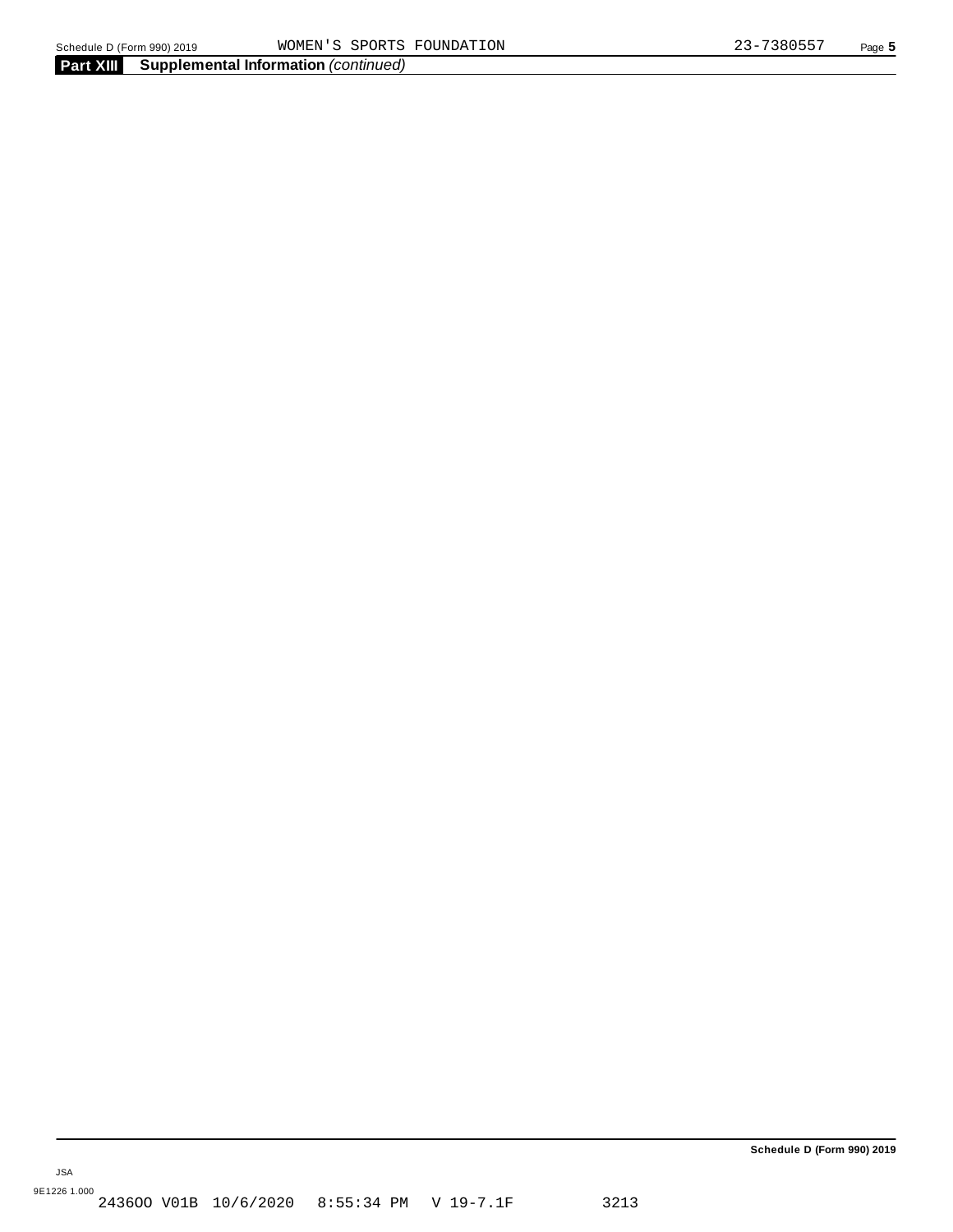| <b>SCHEDULE G</b>                                                                                                      |                                                                                                                                                                     | Supplemental Information Regarding Fundraising or Gaming Activities |     |                                         |                                       |                                        | OMB No. 1545-0047                |  |  |  |  |
|------------------------------------------------------------------------------------------------------------------------|---------------------------------------------------------------------------------------------------------------------------------------------------------------------|---------------------------------------------------------------------|-----|-----------------------------------------|---------------------------------------|----------------------------------------|----------------------------------|--|--|--|--|
| (Form 990 or 990-EZ)                                                                                                   | Complete if the organization answered "Yes" on Form 990, Part IV, line 17, 18, or 19, or if the<br>organization entered more than \$15,000 on Form 990-EZ, line 6a. |                                                                     |     |                                         |                                       |                                        |                                  |  |  |  |  |
|                                                                                                                        | Attach to Form 990 or Form 990-EZ.<br>Department of the Treasury                                                                                                    |                                                                     |     |                                         |                                       |                                        |                                  |  |  |  |  |
| <b>Internal Revenue Service</b>                                                                                        | Go to www.irs.gov/Form990 for instructions and the latest information.<br><b>Inspection</b>                                                                         |                                                                     |     |                                         |                                       |                                        |                                  |  |  |  |  |
|                                                                                                                        | Name of the organization<br><b>Employer identification number</b>                                                                                                   |                                                                     |     |                                         |                                       |                                        |                                  |  |  |  |  |
| WOMEN'S SPORTS FOUNDATION                                                                                              |                                                                                                                                                                     |                                                                     |     |                                         |                                       | 23-7380557                             |                                  |  |  |  |  |
| Part I                                                                                                                 | Fundraising Activities. Complete if the organization answered "Yes" on Form 990, Part IV, line 17.<br>Form 990-EZ filers are not required to complete this part.    |                                                                     |     |                                         |                                       |                                        |                                  |  |  |  |  |
|                                                                                                                        | Indicate whether the organization raised funds through any of the following activities. Check all that apply.                                                       |                                                                     |     |                                         |                                       |                                        |                                  |  |  |  |  |
| 1<br><b>Mail solicitations</b>                                                                                         |                                                                                                                                                                     |                                                                     |     |                                         | Solicitation of non-government grants |                                        |                                  |  |  |  |  |
| a<br>b                                                                                                                 | Internet and email solicitations                                                                                                                                    | е<br>f                                                              |     |                                         | Solicitation of government grants     |                                        |                                  |  |  |  |  |
| <b>Phone solicitations</b><br>c                                                                                        |                                                                                                                                                                     | g                                                                   |     |                                         | Special fundraising events            |                                        |                                  |  |  |  |  |
| In-person solicitations<br>d                                                                                           |                                                                                                                                                                     |                                                                     |     |                                         |                                       |                                        |                                  |  |  |  |  |
| 2a Did the organization have a written or oral agreement with any individual (including officers, directors, trustees, |                                                                                                                                                                     |                                                                     |     |                                         |                                       |                                        |                                  |  |  |  |  |
|                                                                                                                        | or key employees listed in Form 990, Part VII) or entity in connection with professional fundraising services?                                                      |                                                                     |     |                                         |                                       |                                        | Yes<br>No                        |  |  |  |  |
|                                                                                                                        | <b>b</b> If "Yes," list the 10 highest paid individuals or entities (fundraisers) pursuant to agreements under which the fundraiser is to be                        |                                                                     |     |                                         |                                       |                                        |                                  |  |  |  |  |
|                                                                                                                        | compensated at least \$5,000 by the organization.                                                                                                                   |                                                                     |     |                                         |                                       |                                        |                                  |  |  |  |  |
|                                                                                                                        |                                                                                                                                                                     |                                                                     |     |                                         |                                       |                                        |                                  |  |  |  |  |
|                                                                                                                        |                                                                                                                                                                     | (ii) Activity                                                       |     | (iii) Did fundraiser have               | (iv) Gross receipts                   | (v) Amount paid to<br>(or retained bv) | (vi) Amount paid to              |  |  |  |  |
|                                                                                                                        | (i) Name and address of individual<br>or entity (fundraiser)                                                                                                        |                                                                     |     | custody or control of<br>contributions? | from activity                         | fundraiser listed in                   | (or retained by)<br>organization |  |  |  |  |
|                                                                                                                        |                                                                                                                                                                     |                                                                     |     |                                         |                                       | col. (i)                               |                                  |  |  |  |  |
| 1                                                                                                                      |                                                                                                                                                                     |                                                                     | Yes | No                                      |                                       |                                        |                                  |  |  |  |  |
|                                                                                                                        |                                                                                                                                                                     |                                                                     |     |                                         |                                       |                                        |                                  |  |  |  |  |
| $\overline{2}$                                                                                                         |                                                                                                                                                                     |                                                                     |     |                                         |                                       |                                        |                                  |  |  |  |  |
|                                                                                                                        |                                                                                                                                                                     |                                                                     |     |                                         |                                       |                                        |                                  |  |  |  |  |
| 3                                                                                                                      |                                                                                                                                                                     |                                                                     |     |                                         |                                       |                                        |                                  |  |  |  |  |
|                                                                                                                        |                                                                                                                                                                     |                                                                     |     |                                         |                                       |                                        |                                  |  |  |  |  |
| 4                                                                                                                      |                                                                                                                                                                     |                                                                     |     |                                         |                                       |                                        |                                  |  |  |  |  |
|                                                                                                                        |                                                                                                                                                                     |                                                                     |     |                                         |                                       |                                        |                                  |  |  |  |  |
| 5                                                                                                                      |                                                                                                                                                                     |                                                                     |     |                                         |                                       |                                        |                                  |  |  |  |  |
|                                                                                                                        |                                                                                                                                                                     |                                                                     |     |                                         |                                       |                                        |                                  |  |  |  |  |
| 6                                                                                                                      |                                                                                                                                                                     |                                                                     |     |                                         |                                       |                                        |                                  |  |  |  |  |
|                                                                                                                        |                                                                                                                                                                     |                                                                     |     |                                         |                                       |                                        |                                  |  |  |  |  |
| $\overline{7}$                                                                                                         |                                                                                                                                                                     |                                                                     |     |                                         |                                       |                                        |                                  |  |  |  |  |
|                                                                                                                        |                                                                                                                                                                     |                                                                     |     |                                         |                                       |                                        |                                  |  |  |  |  |
|                                                                                                                        |                                                                                                                                                                     |                                                                     |     |                                         |                                       |                                        |                                  |  |  |  |  |
| 9                                                                                                                      |                                                                                                                                                                     |                                                                     |     |                                         |                                       |                                        |                                  |  |  |  |  |
|                                                                                                                        |                                                                                                                                                                     |                                                                     |     |                                         |                                       |                                        |                                  |  |  |  |  |
| 10                                                                                                                     |                                                                                                                                                                     |                                                                     |     |                                         |                                       |                                        |                                  |  |  |  |  |
|                                                                                                                        |                                                                                                                                                                     |                                                                     |     |                                         |                                       |                                        |                                  |  |  |  |  |
|                                                                                                                        |                                                                                                                                                                     |                                                                     |     |                                         |                                       |                                        |                                  |  |  |  |  |
| Total                                                                                                                  |                                                                                                                                                                     |                                                                     |     |                                         |                                       | 102,000.                               |                                  |  |  |  |  |
| 3                                                                                                                      | List all states in which the organization is registered or licensed to solicit contributions or has been notified it is exempt from                                 |                                                                     |     |                                         |                                       |                                        |                                  |  |  |  |  |
| registration or licensing.                                                                                             |                                                                                                                                                                     |                                                                     |     |                                         |                                       |                                        |                                  |  |  |  |  |
|                                                                                                                        |                                                                                                                                                                     |                                                                     |     |                                         |                                       |                                        |                                  |  |  |  |  |
|                                                                                                                        |                                                                                                                                                                     |                                                                     |     |                                         |                                       |                                        |                                  |  |  |  |  |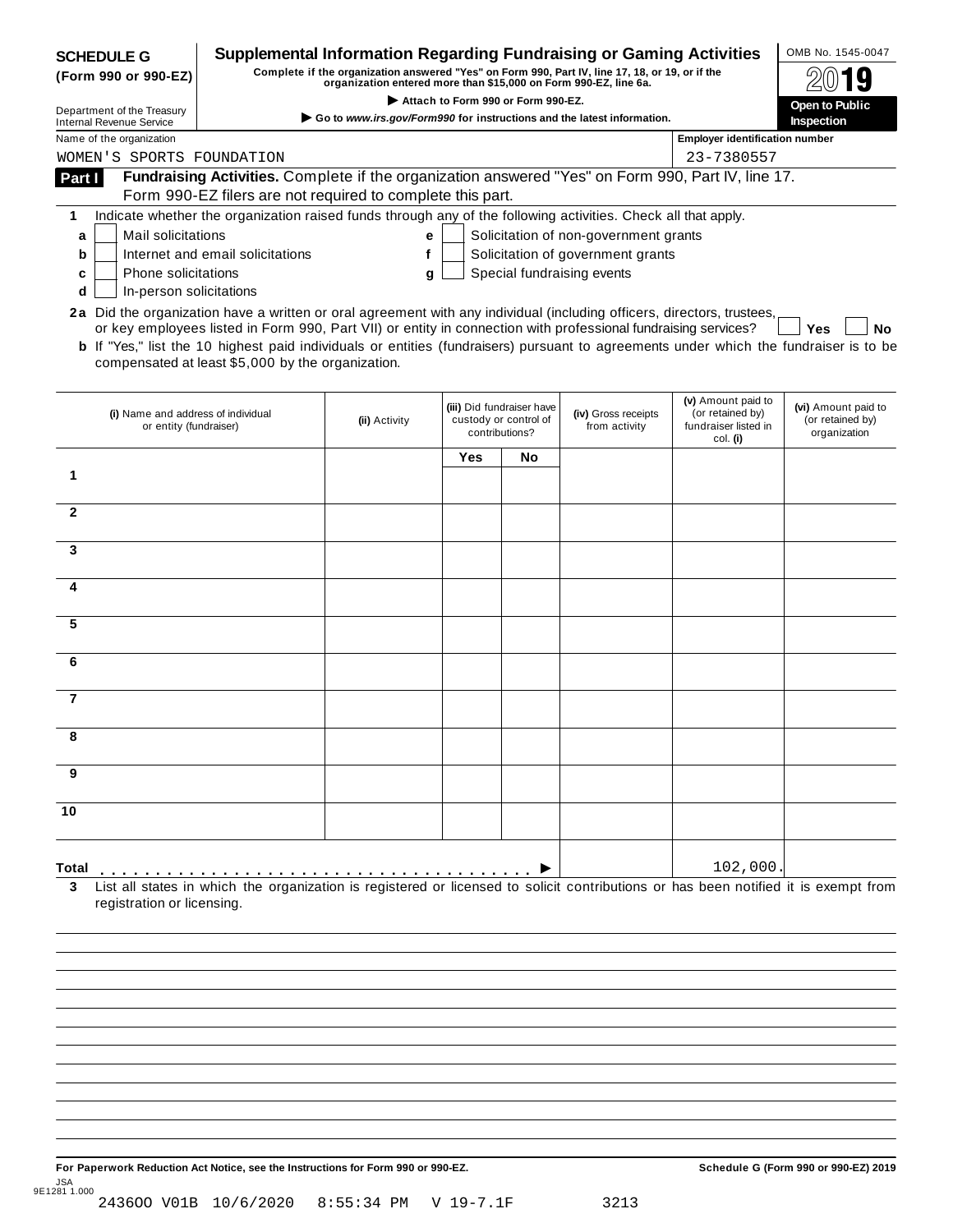| Part II         | Schedule G (Form 990 or 990-EZ) 2019<br>Fundraising Events. Complete if the organization answered "Yes" on Form 990, Part IV, line 18, or reported<br>more than \$15,000 of fundraising event contributions and gross income on Form 990-EZ, lines 1 and 6b. List<br>events with gross receipts greater than \$5,000.    |                                                                                                                      |                                                  |                                       | Page 2                                                                           |
|-----------------|--------------------------------------------------------------------------------------------------------------------------------------------------------------------------------------------------------------------------------------------------------------------------------------------------------------------------|----------------------------------------------------------------------------------------------------------------------|--------------------------------------------------|---------------------------------------|----------------------------------------------------------------------------------|
|                 |                                                                                                                                                                                                                                                                                                                          | (a) Event $#1$<br>ANNUAL SALUTE                                                                                      | (b) Event $#2$                                   | (c) Other events                      | (d) Total events<br>(add col. (a) through                                        |
|                 |                                                                                                                                                                                                                                                                                                                          | (event type)                                                                                                         | (event type)                                     | (total number)                        | col. (c)                                                                         |
| Revenue         |                                                                                                                                                                                                                                                                                                                          | 1,786,768.                                                                                                           |                                                  |                                       | 1,786,768.                                                                       |
|                 | 2 Less: Contributions                                                                                                                                                                                                                                                                                                    | 1,648,018.                                                                                                           |                                                  |                                       | 1,648,018.                                                                       |
|                 | 3 Gross income (line 1 minus<br>$line 2)$                                                                                                                                                                                                                                                                                | 138,750.                                                                                                             |                                                  |                                       | 138,750.                                                                         |
|                 |                                                                                                                                                                                                                                                                                                                          |                                                                                                                      |                                                  |                                       |                                                                                  |
|                 |                                                                                                                                                                                                                                                                                                                          |                                                                                                                      |                                                  |                                       |                                                                                  |
|                 |                                                                                                                                                                                                                                                                                                                          | 178,108.                                                                                                             |                                                  |                                       | 178,108.                                                                         |
| Direct Expenses | 7 Food and beverages example 197,034.                                                                                                                                                                                                                                                                                    |                                                                                                                      |                                                  |                                       | 97,034.                                                                          |
|                 |                                                                                                                                                                                                                                                                                                                          |                                                                                                                      |                                                  |                                       |                                                                                  |
|                 | 9 Other direct expenses 1.1   129, 735.                                                                                                                                                                                                                                                                                  |                                                                                                                      |                                                  |                                       | 129,735.                                                                         |
|                 | 10 Direct expense summary. Add lines 4 through 9 in column (d) $\ldots$ ,,,,,,,,,,,,,,,,<br>11 Net income summary. Subtract line 10 from line 3, column (d)<br>Gaming. Complete if the organization answered "Yes" on Form 990, Part IV, line 19, or reported more than<br>Part III<br>\$15,000 on Form 990-EZ, line 6a. | (a) Bingo                                                                                                            | (b) Pull tabs/instant<br>bingo/progressive bingo | (c) Other gaming                      | 404,877.<br>$-266, 127.$<br>(d) Total gaming (add<br>col. (a) through col. $(c)$ |
| Revenue         | 1 Gross revenue                                                                                                                                                                                                                                                                                                          |                                                                                                                      |                                                  |                                       |                                                                                  |
|                 | 2 Cash prizes <b>contained 2</b> Cash prizes                                                                                                                                                                                                                                                                             |                                                                                                                      |                                                  |                                       |                                                                                  |
|                 | 3 Noncash prizes                                                                                                                                                                                                                                                                                                         |                                                                                                                      |                                                  |                                       |                                                                                  |
| Direct Exp      | 4 Rent/facility costs [1, 1, 1, 1, 1]                                                                                                                                                                                                                                                                                    |                                                                                                                      |                                                  |                                       |                                                                                  |
|                 | 5 Other direct expenses                                                                                                                                                                                                                                                                                                  |                                                                                                                      |                                                  |                                       |                                                                                  |
|                 | 6 Volunteer labor entitled to the control of                                                                                                                                                                                                                                                                             | Yes<br>%<br>No                                                                                                       | Yes<br>$\%$<br>No                                | Yes $\qquad \qquad \qquad$<br>%<br>No |                                                                                  |
|                 | 7 Direct expense summary. Add lines 2 through 5 in column (d)                                                                                                                                                                                                                                                            |                                                                                                                      |                                                  | . <b>.</b> .                          |                                                                                  |
|                 |                                                                                                                                                                                                                                                                                                                          |                                                                                                                      |                                                  |                                       |                                                                                  |
|                 | 8 Net gaming income summary. Subtract line 7 from line 1, column (d)                                                                                                                                                                                                                                                     |                                                                                                                      |                                                  |                                       |                                                                                  |
| 9<br>a<br>b     | Enter the state(s) in which the organization conducts gaming activities:<br>Is the organization licensed to conduct gaming activities in each of these states?<br><br><u> </u><br>If "No," explain:                                                                                                                      | <u> 1989 - Johann Barn, mars ann an t-Amhain Aonaich an t-Aonaich an t-Aonaich ann an t-Aonaich ann an t-Aonaich</u> |                                                  |                                       | $\overline{Yes}$<br><b>No</b>                                                    |

JSA 9E1282 1.000 2436OO V01B 10/6/2020 8:55:34 PM V 19-7.1F 3213 **Schedule G (Form 990 or 990-EZ) 2019**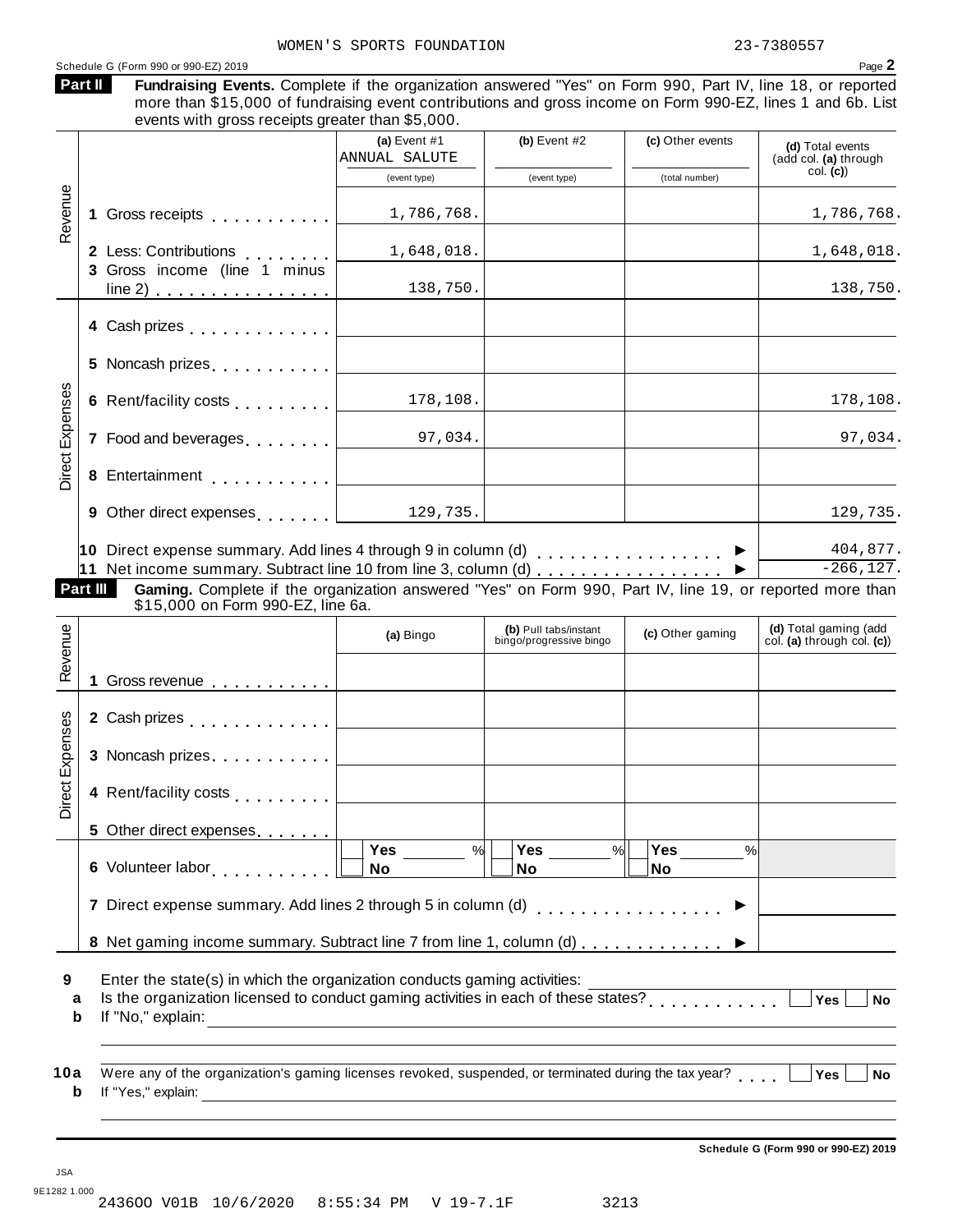|  |  |  | WOMEN'S SPORTS FOUNDATION |
|--|--|--|---------------------------|
|--|--|--|---------------------------|

| MOMEN 9 PLOKIP LOOMDAIIOM                                                                                                                                                                                                                                                                                                             | 79-190051        |
|---------------------------------------------------------------------------------------------------------------------------------------------------------------------------------------------------------------------------------------------------------------------------------------------------------------------------------------|------------------|
| Schedule G (Form 990 or 990-EZ) 2019                                                                                                                                                                                                                                                                                                  | Page 3           |
| Does the organization conduct gaming activities with nonmembers?<br>11                                                                                                                                                                                                                                                                | Yes<br><b>No</b> |
| Is the organization a grantor, beneficiary or trustee of a trust or a member of a partnership or other entity<br>12                                                                                                                                                                                                                   |                  |
|                                                                                                                                                                                                                                                                                                                                       | Yes<br><b>No</b> |
| Indicate the percentage of gaming activity conducted in:<br>13                                                                                                                                                                                                                                                                        |                  |
| a                                                                                                                                                                                                                                                                                                                                     | $\%$             |
| An outside facility enterpretation of the control of the control of the control of the control of the control o<br>b                                                                                                                                                                                                                  | $\%$             |
| Enter the name and address of the person who prepares the organization's gaming/special events books and                                                                                                                                                                                                                              |                  |
| records:                                                                                                                                                                                                                                                                                                                              |                  |
|                                                                                                                                                                                                                                                                                                                                       |                  |
|                                                                                                                                                                                                                                                                                                                                       |                  |
| 15a Does the organization have a contract with a third party from whom the organization receives gaming<br>If "Yes," enter the amount of gaming revenue received by the organization $\blacktriangleright$ \$______________ and the<br>b<br>amount of gaming revenue retained by the third party $\triangleright$ \$ _______________. | Yes<br>No No     |
| If "Yes," enter name and address of the third party:<br>c                                                                                                                                                                                                                                                                             |                  |
|                                                                                                                                                                                                                                                                                                                                       |                  |
|                                                                                                                                                                                                                                                                                                                                       |                  |
|                                                                                                                                                                                                                                                                                                                                       |                  |
| Gaming manager information:                                                                                                                                                                                                                                                                                                           |                  |
| Name $\sum_{-1}^{1}$                                                                                                                                                                                                                                                                                                                  |                  |
| Gaming manager compensation $\triangleright$ \$ _______________                                                                                                                                                                                                                                                                       |                  |
|                                                                                                                                                                                                                                                                                                                                       |                  |
| Director/officer<br>Employee<br>Independent contractor                                                                                                                                                                                                                                                                                |                  |
| Mandatory distributions:                                                                                                                                                                                                                                                                                                              |                  |
| Is the organization required under state law to make charitable distributions from the gaming proceeds to<br>a                                                                                                                                                                                                                        |                  |
|                                                                                                                                                                                                                                                                                                                                       | Yes<br>No        |
| <b>b</b> Enter the amount of distributions required under state law to be distributed to other exempt organizations                                                                                                                                                                                                                   |                  |
| or spent in the organization's own exempt activities during the tax year $\triangleright$ \$                                                                                                                                                                                                                                          |                  |
| Supplemental Information. Provide the explanation required by Part I, line 2b, columns (iii) and (v), and<br><b>Part IV</b>                                                                                                                                                                                                           |                  |
| Part III, lines 9, 9b, 10b, 15b, 15c, 16, and 17b, as applicable. Also provide any additional information                                                                                                                                                                                                                             |                  |
| (see instructions).                                                                                                                                                                                                                                                                                                                   |                  |
| SCHEDULE G, PART I, LINE 2B                                                                                                                                                                                                                                                                                                           |                  |
|                                                                                                                                                                                                                                                                                                                                       |                  |
| (I) NAME OF FUNDRAISER: JEAN TATGE CONSULTING                                                                                                                                                                                                                                                                                         |                  |
|                                                                                                                                                                                                                                                                                                                                       |                  |
| (II) ADDRESS OF FUNDRAISER: 420 EAST 72ND STREET, #8B, NEW YORK, NY 10021                                                                                                                                                                                                                                                             |                  |
|                                                                                                                                                                                                                                                                                                                                       |                  |

**Schedule G (Form 990 or 990-EZ) 2019**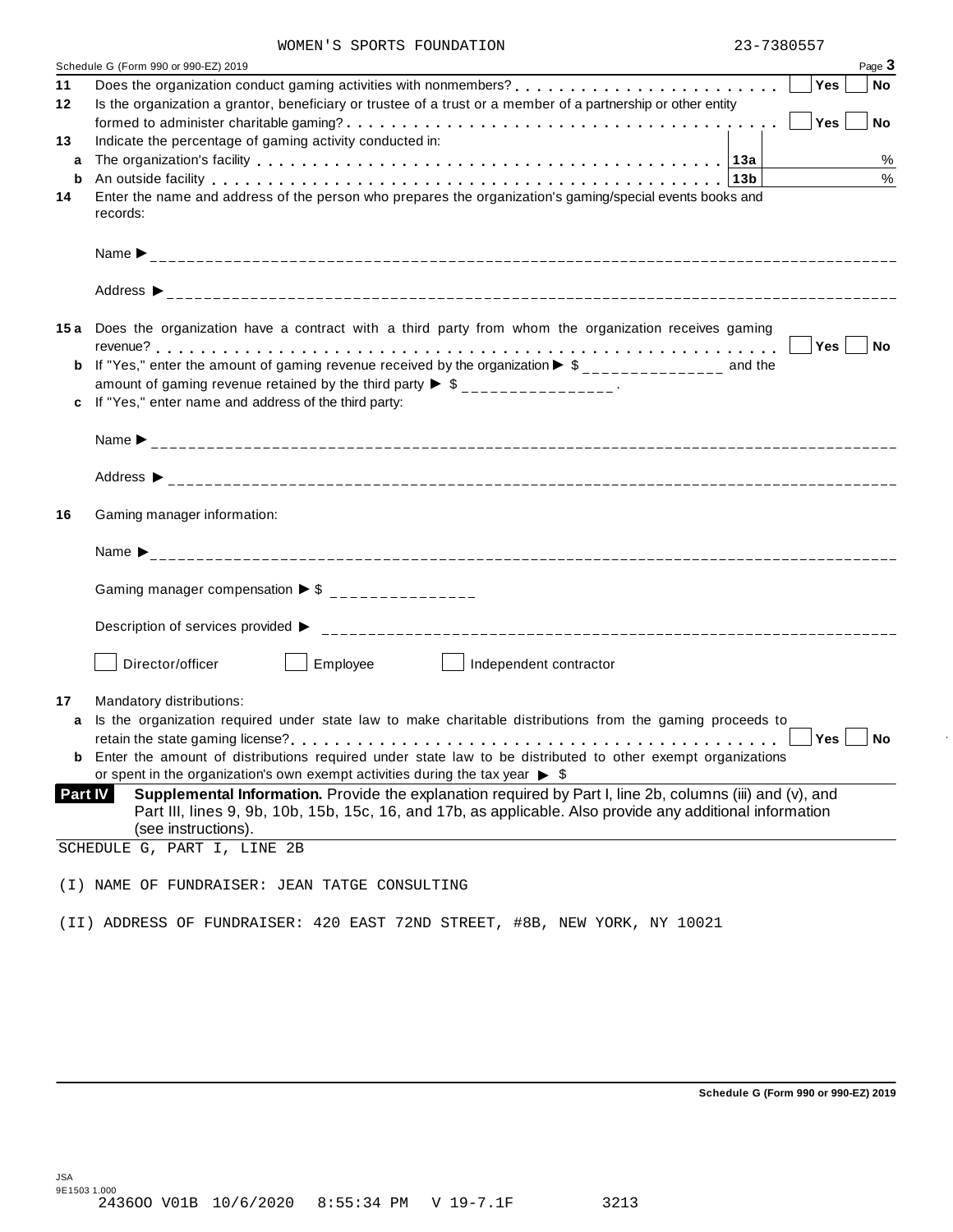| <b>SCHEDULE I</b><br>(Form 990)                                                                                                                            |                          |                                    | <b>Grants and Other Assistance to Organizations,</b>  |                                       |                                                             |                                          | OMB No. 1545-0047                     |
|------------------------------------------------------------------------------------------------------------------------------------------------------------|--------------------------|------------------------------------|-------------------------------------------------------|---------------------------------------|-------------------------------------------------------------|------------------------------------------|---------------------------------------|
| Governments, and Individuals in the United States<br>Complete if the organization answered "Yes" on Form 990, Part IV, line 21 or 22.                      |                          |                                    |                                                       |                                       |                                                             |                                          | $20$ 19                               |
|                                                                                                                                                            |                          |                                    | Attach to Form 990.                                   |                                       |                                                             |                                          | <b>Open to Public</b>                 |
| Department of the Treasury                                                                                                                                 |                          |                                    | Go to www.irs.gov/Form990 for the latest information. |                                       |                                                             |                                          | <b>Inspection</b>                     |
| <b>Internal Revenue Service</b><br>Name of the organization                                                                                                |                          |                                    |                                                       |                                       |                                                             | <b>Employer identification number</b>    |                                       |
| WOMEN'S SPORTS FOUNDATION                                                                                                                                  |                          |                                    |                                                       |                                       |                                                             | 23-7380557                               |                                       |
| <b>General Information on Grants and Assistance</b><br>Part I                                                                                              |                          |                                    |                                                       |                                       |                                                             |                                          |                                       |
| Does the organization maintain records to substantiate the amount of the grants or assistance, the grantees' eligibility for the grants or assistance, and |                          |                                    |                                                       |                                       |                                                             |                                          |                                       |
| 1                                                                                                                                                          |                          |                                    |                                                       |                                       |                                                             |                                          | $\mathbf{x}$<br>Yes<br>No             |
| Describe in Part IV the organization's procedures for monitoring the use of grant funds in the United States.<br>2                                         |                          |                                    |                                                       |                                       |                                                             |                                          |                                       |
|                                                                                                                                                            |                          |                                    |                                                       |                                       |                                                             |                                          |                                       |
| Grants and Other Assistance to Domestic Organizations and Domestic Governments. Complete if the organization answered "Yes" on Form 990,<br>Part II        |                          |                                    |                                                       |                                       |                                                             |                                          |                                       |
| Part IV, line 21, for any recipient that received more than \$5,000. Part II can be duplicated if additional space is needed.                              |                          |                                    |                                                       |                                       |                                                             |                                          |                                       |
| 1 (a) Name and address of organization<br>or government                                                                                                    | $(b)$ EIN                | (c) IRC section<br>(if applicable) | (d) Amount of cash<br>grant                           | (e) Amount of non-<br>cash assistance | (f) Method of valuation<br>(book, FMV, appraisal,<br>other) | (g) Description of<br>noncash assistance | (h) Purpose of grant<br>or assistance |
| (1) USA CLIMBING                                                                                                                                           |                          |                                    |                                                       |                                       |                                                             |                                          |                                       |
| 537 W 600 S, UNIT 300                                                                                                                                      | 91-1899953               | 501(C)(3)                          | 10,000.                                               |                                       |                                                             |                                          | TRAVEL AND TRAINING                   |
| (2) ALGONQUIN SPORTS, INC.                                                                                                                                 |                          |                                    |                                                       |                                       |                                                             |                                          |                                       |
| 403 MAIN STREET, SUITE 200                                                                                                                                 | 26-0682893               | 501(C)(3)                          | 20,000.                                               |                                       |                                                             |                                          | SPORTS 4 LIFE PROGRA                  |
| (3) BESTSELF BEHAVIORAL HEALTH, INC                                                                                                                        |                          |                                    |                                                       |                                       |                                                             |                                          |                                       |
| 255 DELAWARE AVENUE, SUITE 300                                                                                                                             | 16-1004090               | 501(C)(3)                          | 20,000.                                               |                                       |                                                             |                                          | SPORTS 4 LIFE PROGRA                  |
| (4) GIRLS ON THE RUN OF BUFFALO, INC.                                                                                                                      |                          |                                    |                                                       |                                       |                                                             |                                          |                                       |
| PO BOX 1271 BUFFALO, NY 14213                                                                                                                              | 27-2193377               | 501(C)(3)                          | 20,000.                                               |                                       |                                                             |                                          | SPORTS 4 LIFE PROGRA                  |
| (5) ORLEANS COUNTY YMCA                                                                                                                                    |                          |                                    |                                                       |                                       |                                                             |                                          |                                       |
| 209 E MAIN ST BATAVIA, NY 14020                                                                                                                            | 16-0743230               | 501(C)(3)                          | 20,000.                                               |                                       |                                                             |                                          | SPORTS 4 LIFE PROGRA                  |
| (6) ANN ARBOR YMCA                                                                                                                                         |                          |                                    |                                                       |                                       |                                                             |                                          |                                       |
| 400 W. WASHINGTON ST. ANN ARBOR, MI 48103                                                                                                                  | 38-1525162               | 501(C)(3)                          | 20,000.                                               |                                       |                                                             |                                          | SPORTS 4 LIFE PROGRA                  |
| (7) FIGURE SKATING IN DETROIT                                                                                                                              |                          |                                    |                                                       |                                       |                                                             |                                          |                                       |
| 361 WEST 125TH STREET, FOURTH FLOOR                                                                                                                        | 13-3945168               | 501(C)(3)                          | 20,000.                                               |                                       |                                                             |                                          | SPORTS 4 LIFE PROGRA                  |
| (8) MIDNIGHT GOLF PROGRAM                                                                                                                                  |                          |                                    |                                                       |                                       |                                                             |                                          |                                       |
| 30100 TELEGRAPH RD., SUITE 404                                                                                                                             | 38-3580432               | 501(C)(3)                          | 20,000.                                               |                                       |                                                             |                                          | SPORTS 4 LIFE PROGRA                  |
| (9) RACQUET UP DETROIT                                                                                                                                     |                          |                                    |                                                       |                                       |                                                             |                                          |                                       |
| PO BOX 11404 DETROIT, MI 48211                                                                                                                             | 27-2620275               | 501(C)(3)                          | 20,000.                                               |                                       |                                                             |                                          | SPORTS 4 LIFE PROGRA                  |
| $(10)$ WESTRIVE                                                                                                                                            |                          |                                    |                                                       |                                       |                                                             |                                          |                                       |
| 5009 WALNUT AVENUE SACRAMENTO, CA 95841                                                                                                                    | 26-4283759               | 501(C)(3)                          | 6,000.                                                |                                       |                                                             |                                          | BJK CHARITIES FUND                    |
| (11) USTA FOUNDATION INCORPORATED                                                                                                                          |                          |                                    |                                                       |                                       |                                                             |                                          |                                       |
| 70 WEST RED OAK LANE WHITE PLAINS, NY 10604                                                                                                                | 13-3782331               | 501(C)(3)                          | 10,000.                                               |                                       |                                                             |                                          | BJK CHARITIES FUND                    |
| (12) ZINA GARRISON ALL COURT TENNIS ACADEMY                                                                                                                |                          |                                    |                                                       |                                       |                                                             |                                          |                                       |
| 1333 OLD SPANISH TRAIL, SUITE G #175                                                                                                                       | 76-0371254   501 (C) (3) |                                    | 20,000.                                               |                                       |                                                             |                                          | BJK CHARITIES FUND                    |
|                                                                                                                                                            |                          |                                    |                                                       |                                       |                                                             |                                          |                                       |
| 3<br>For Paperwork Reduction Act Notice, see the Instructions for Form 990.                                                                                |                          |                                    |                                                       |                                       |                                                             |                                          | Schedule I (Form 990) (2019)          |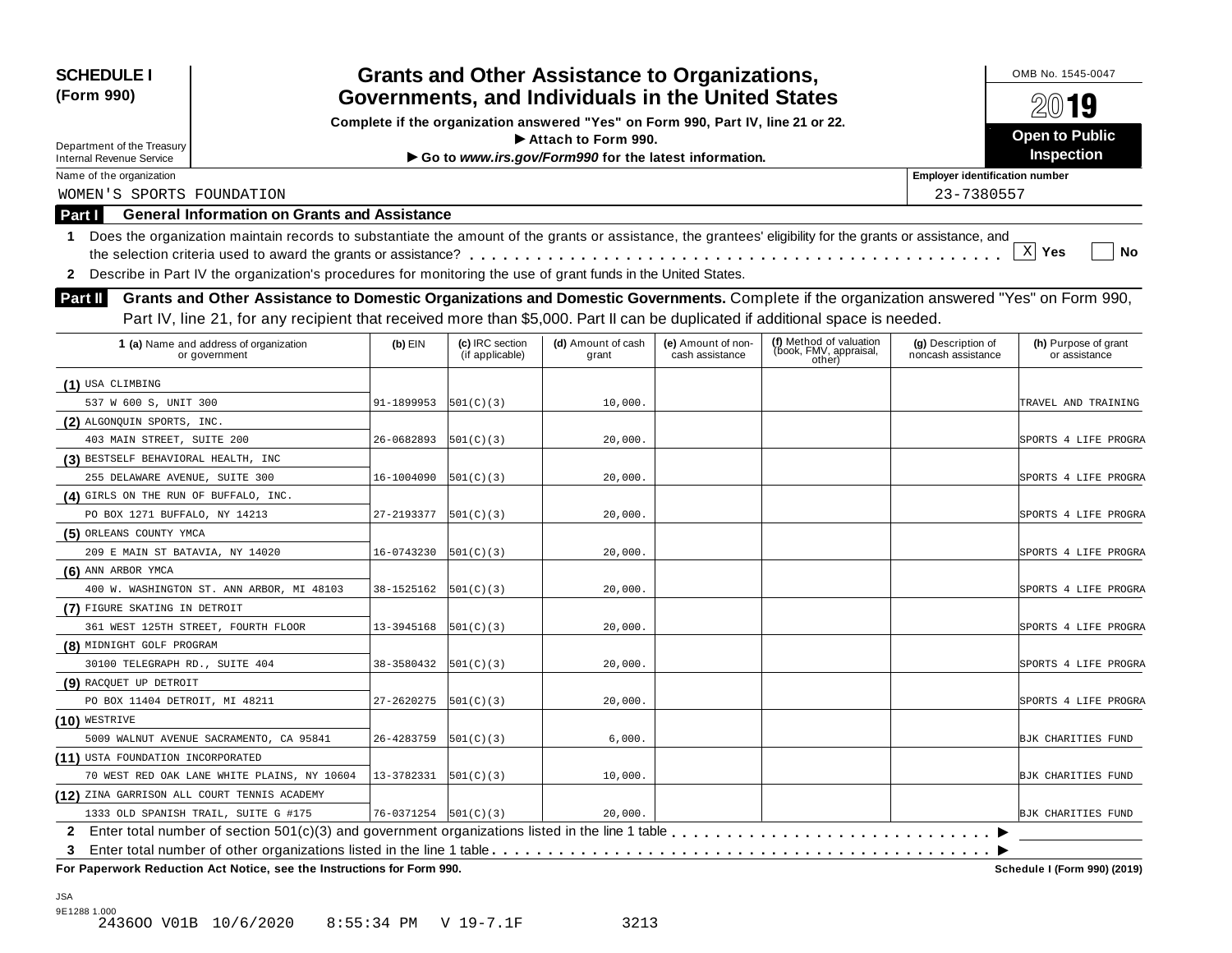| <b>Grants and Other Assistance to Organizations,</b><br><b>SCHEDULE I</b><br>Governments, and Individuals in the United States<br>(Form 990)                     |                            |                                    |                                                                                                         |                                       |                                                             |                                          | OMB No. 1545-0047                     |  |  |
|------------------------------------------------------------------------------------------------------------------------------------------------------------------|----------------------------|------------------------------------|---------------------------------------------------------------------------------------------------------|---------------------------------------|-------------------------------------------------------------|------------------------------------------|---------------------------------------|--|--|
|                                                                                                                                                                  |                            | $20$ 19                            |                                                                                                         |                                       |                                                             |                                          |                                       |  |  |
|                                                                                                                                                                  |                            |                                    | Complete if the organization answered "Yes" on Form 990, Part IV, line 21 or 22.<br>Attach to Form 990. |                                       |                                                             |                                          | <b>Open to Public</b>                 |  |  |
| Department of the Treasury<br><b>Internal Revenue Service</b>                                                                                                    |                            |                                    | Go to www.irs.gov/Form990 for the latest information.                                                   |                                       |                                                             |                                          | Inspection                            |  |  |
| Name of the organization                                                                                                                                         |                            |                                    |                                                                                                         |                                       |                                                             | <b>Employer identification number</b>    |                                       |  |  |
| WOMEN'S SPORTS FOUNDATION                                                                                                                                        |                            |                                    |                                                                                                         |                                       |                                                             |                                          |                                       |  |  |
| 23-7380557<br><b>General Information on Grants and Assistance</b><br><b>Part I</b>                                                                               |                            |                                    |                                                                                                         |                                       |                                                             |                                          |                                       |  |  |
| Does the organization maintain records to substantiate the amount of the grants or assistance, the grantees' eligibility for the grants or assistance, and<br>1. |                            |                                    |                                                                                                         |                                       |                                                             |                                          |                                       |  |  |
|                                                                                                                                                                  |                            |                                    |                                                                                                         |                                       |                                                             |                                          | $\mathbf{x}$<br>Yes<br>No             |  |  |
| 2 Describe in Part IV the organization's procedures for monitoring the use of grant funds in the United States.                                                  |                            |                                    |                                                                                                         |                                       |                                                             |                                          |                                       |  |  |
|                                                                                                                                                                  |                            |                                    |                                                                                                         |                                       |                                                             |                                          |                                       |  |  |
| Grants and Other Assistance to Domestic Organizations and Domestic Governments. Complete if the organization answered "Yes" on Form 990,<br><b>Part II</b>       |                            |                                    |                                                                                                         |                                       |                                                             |                                          |                                       |  |  |
| Part IV, line 21, for any recipient that received more than \$5,000. Part II can be duplicated if additional space is needed.                                    |                            |                                    |                                                                                                         |                                       |                                                             |                                          |                                       |  |  |
| 1 (a) Name and address of organization<br>or government                                                                                                          | $(b)$ EIN                  | (c) IRC section<br>(if applicable) | (d) Amount of cash<br>grant                                                                             | (e) Amount of non-<br>cash assistance | (f) Method of valuation<br>(book, FMV, appraisal,<br>other) | (g) Description of<br>noncash assistance | (h) Purpose of grant<br>or assistance |  |  |
| (1) PROFESSIONAL WOMENS HOCKEY PLAYERS ASSOCIAT                                                                                                                  |                            |                                    |                                                                                                         |                                       |                                                             |                                          |                                       |  |  |
| 1735 MARKET STREET, 51ST FLOOR                                                                                                                                   | 84-1958820                 | 501(C)(3)                          | 105,000.                                                                                                |                                       |                                                             |                                          | BJK CHARITIES FUND                    |  |  |
| (2) LANCASTER TENNIS PATRONS ASSOCIATION, INC                                                                                                                    |                            |                                    |                                                                                                         |                                       |                                                             |                                          |                                       |  |  |
| 1023 HUNTERS PATH LANCASTER, PA 17601                                                                                                                            | 23-2223007                 | 501(C)(3)                          | 25,000.                                                                                                 |                                       |                                                             |                                          | BJK CHARITIES FUND                    |  |  |
| (3) BRYN MAWR COLLEGE                                                                                                                                            |                            |                                    |                                                                                                         |                                       |                                                             |                                          |                                       |  |  |
| 101 MERION AVE BRYN MAWR, PA 19010                                                                                                                               | 23-1352621                 | 501(C)(3)                          | 17,500.                                                                                                 |                                       |                                                             |                                          | TARA PROGRAM                          |  |  |
| (4) CARROLL COLLEGE                                                                                                                                              |                            |                                    |                                                                                                         |                                       |                                                             |                                          |                                       |  |  |
| 1601 NORTH BENTON HELENA, MT 59625                                                                                                                               | 81-0231774                 | 501(C)(3)                          | 17,500.                                                                                                 |                                       |                                                             |                                          | TARA PROGRAM                          |  |  |
| (5) CSUSB PHILANTHROPIC FOUNDATION                                                                                                                               |                            |                                    |                                                                                                         |                                       |                                                             |                                          |                                       |  |  |
| 5500 UNIVERSITY PARKWAY                                                                                                                                          | 45-2255077                 | 501(C)(3)                          | 17,500.                                                                                                 |                                       |                                                             |                                          | TARA PROGRAM                          |  |  |
| (6) LIFE UNIVERSITY, INC.                                                                                                                                        |                            |                                    |                                                                                                         |                                       |                                                             |                                          |                                       |  |  |
| 1269 BARCLAY CIRCLE SE MARIETTA, GA 30060                                                                                                                        | 58-1216007                 | 501(C)(3)                          | 17,500.                                                                                                 |                                       |                                                             |                                          | TARA PROGRAM                          |  |  |
| (7) MORAVIAN COLLEGE                                                                                                                                             |                            |                                    |                                                                                                         |                                       |                                                             |                                          |                                       |  |  |
| 1200 MAIN ST BETHLEHEM, PA 18018                                                                                                                                 | 24-0795460                 | 501(C)(3)                          | 17,500.                                                                                                 |                                       |                                                             |                                          | TARA PROGRAM                          |  |  |
| (8) PRESIDENT AND TRUSTEES OF WILLIAMS COLLEGE                                                                                                                   |                            |                                    |                                                                                                         |                                       |                                                             |                                          |                                       |  |  |
| 880 MAIN STREET WILLIAMSTOWN, MA 01267                                                                                                                           | 04-2104847                 | 501(C)(3)                          | 17,500.                                                                                                 |                                       |                                                             |                                          | TARA PROGRAM                          |  |  |
| (9) SAINT ANSELM COLLEGE                                                                                                                                         |                            |                                    |                                                                                                         |                                       |                                                             |                                          |                                       |  |  |
| 100 SAINT ANSELM DRIVE MANCHESTER, NH 03102                                                                                                                      | 02-0222182                 | 501(C)(3)                          | 17,500.                                                                                                 |                                       |                                                             |                                          | TARA PROGRAM                          |  |  |
| $(10)$ UC REGENTS                                                                                                                                                |                            |                                    |                                                                                                         |                                       |                                                             |                                          |                                       |  |  |
| 5200 NORTH LAKE ROAD MERCED, CA 95343                                                                                                                            | 27-0093858                 | 501(C)(3)                          | 17,500.                                                                                                 |                                       |                                                             |                                          | TARA PROGRAM                          |  |  |
| (11) VILLANOVA UNIVERSITY                                                                                                                                        |                            |                                    |                                                                                                         |                                       |                                                             |                                          |                                       |  |  |
| 800 LANCASTER AVENUE VILLANOVA, PA 19085                                                                                                                         | 23-1352688                 | 501(C)(3)                          | 17,500.                                                                                                 |                                       |                                                             |                                          | TARA PROGRAM                          |  |  |
| (12) WELLESLEY COLLEGE                                                                                                                                           |                            |                                    |                                                                                                         |                                       |                                                             |                                          |                                       |  |  |
| 106 CENTRAL STREET WELLESLEY, MA 02481                                                                                                                           | $04-2103637$ $ 501(C)(3) $ |                                    | 17,500.                                                                                                 |                                       |                                                             |                                          | TARA PROGRAM                          |  |  |
|                                                                                                                                                                  |                            |                                    |                                                                                                         |                                       |                                                             |                                          | 24.                                   |  |  |
| 3<br>For Paperwork Reduction Act Notice, see the Instructions for Form 990.                                                                                      |                            |                                    |                                                                                                         |                                       |                                                             |                                          | Schedule I (Form 990) (2019)          |  |  |

JSA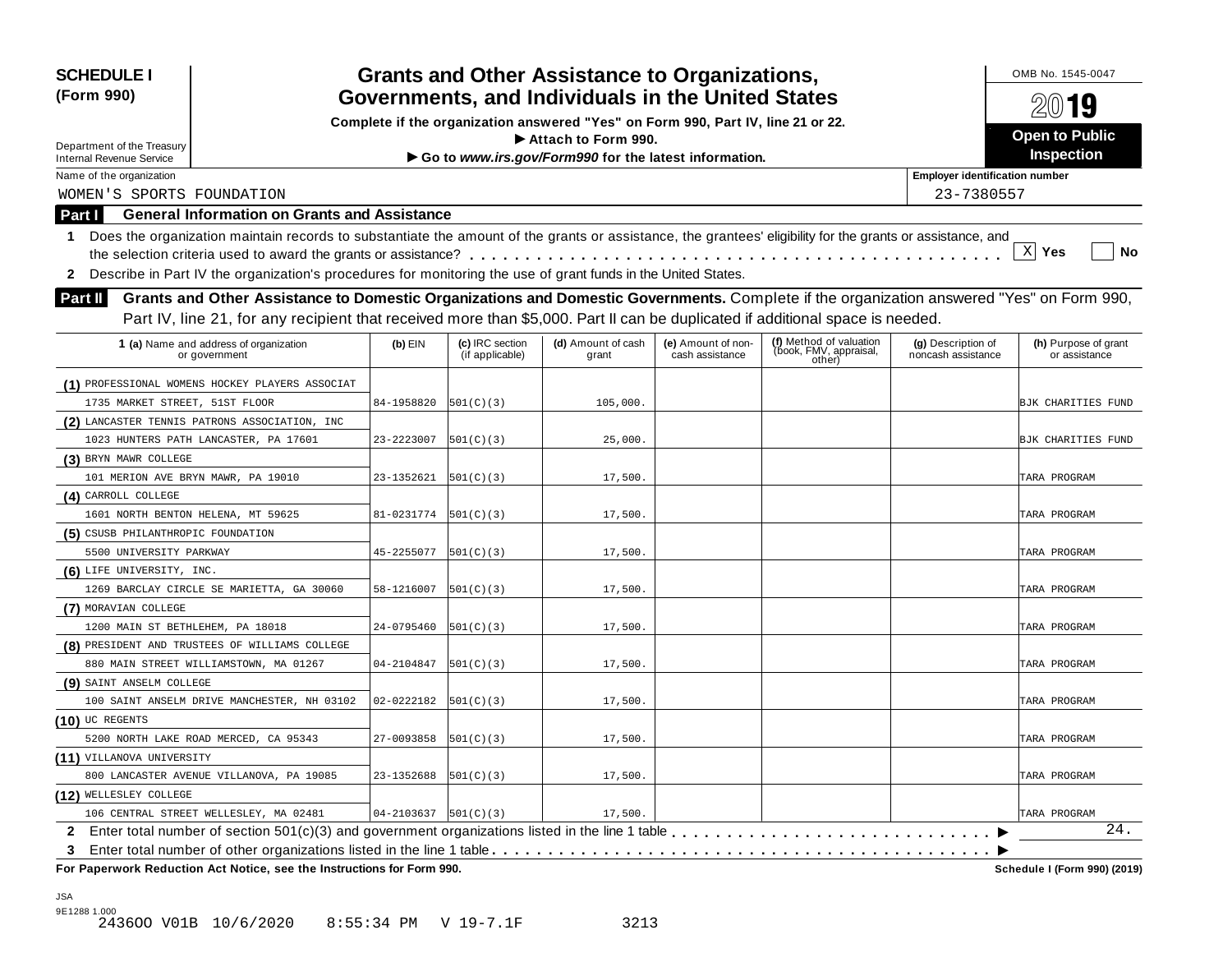### Schedule I (Form 990) (2019) Page **2**

### **Grants and Other Assistance to Domestic Individuals.** Complete ifthe organization answered "Yes" on Form 990, Part IV, line 22. **Part III** Grants and Other Assistance to Domestic Individuals<br>Part III can be duplicated if additional space is needed.

| (a) Type of grant or assistance                                                                                                                         | (b) Number of<br>recipients | (c) Amount of<br>cash grant | (d) Amount of<br>non-cash assistance | (e) Method of valuation (book,<br>FMV, appraisal, other) | (f) Description of non-cash assistance |  |  |  |  |
|---------------------------------------------------------------------------------------------------------------------------------------------------------|-----------------------------|-----------------------------|--------------------------------------|----------------------------------------------------------|----------------------------------------|--|--|--|--|
|                                                                                                                                                         |                             |                             |                                      |                                                          |                                        |  |  |  |  |
| 1 PIOLI GRANT                                                                                                                                           | 3.                          | 12,500.                     |                                      |                                                          |                                        |  |  |  |  |
| 2 TRAVEL & TRAINING                                                                                                                                     | 22.                         | 80,500.                     |                                      |                                                          |                                        |  |  |  |  |
| 3 DONNELLY AWARDS                                                                                                                                       | 12.                         | 59,480.                     |                                      |                                                          |                                        |  |  |  |  |
| 4                                                                                                                                                       |                             |                             |                                      |                                                          |                                        |  |  |  |  |
| 5                                                                                                                                                       |                             |                             |                                      |                                                          |                                        |  |  |  |  |
| 6                                                                                                                                                       |                             |                             |                                      |                                                          |                                        |  |  |  |  |
| 7                                                                                                                                                       |                             |                             |                                      |                                                          |                                        |  |  |  |  |
| Part IV<br>Supplemental Information. Provide the information required in Part I, line 2, Part III, column (b); and any other additional<br>information. |                             |                             |                                      |                                                          |                                        |  |  |  |  |

SCHEDULE I, PART I, LINE 2

ONCE THE GRANTS ARE AWARDED, THE GRANTEES HAVE 12 MONTHS TO USE THEM

AND NEED TO REPORT BACK TO OUR ORGANIZATION AFTER 6 AND 12 MONTHS,

REGARDING THE USE AND BENEFITS OF THE GRANTS. AT YEAR-END, OUR

ORGANIZATION PREPARES A FINAL REPORT ON THE GRANT PROGRAM.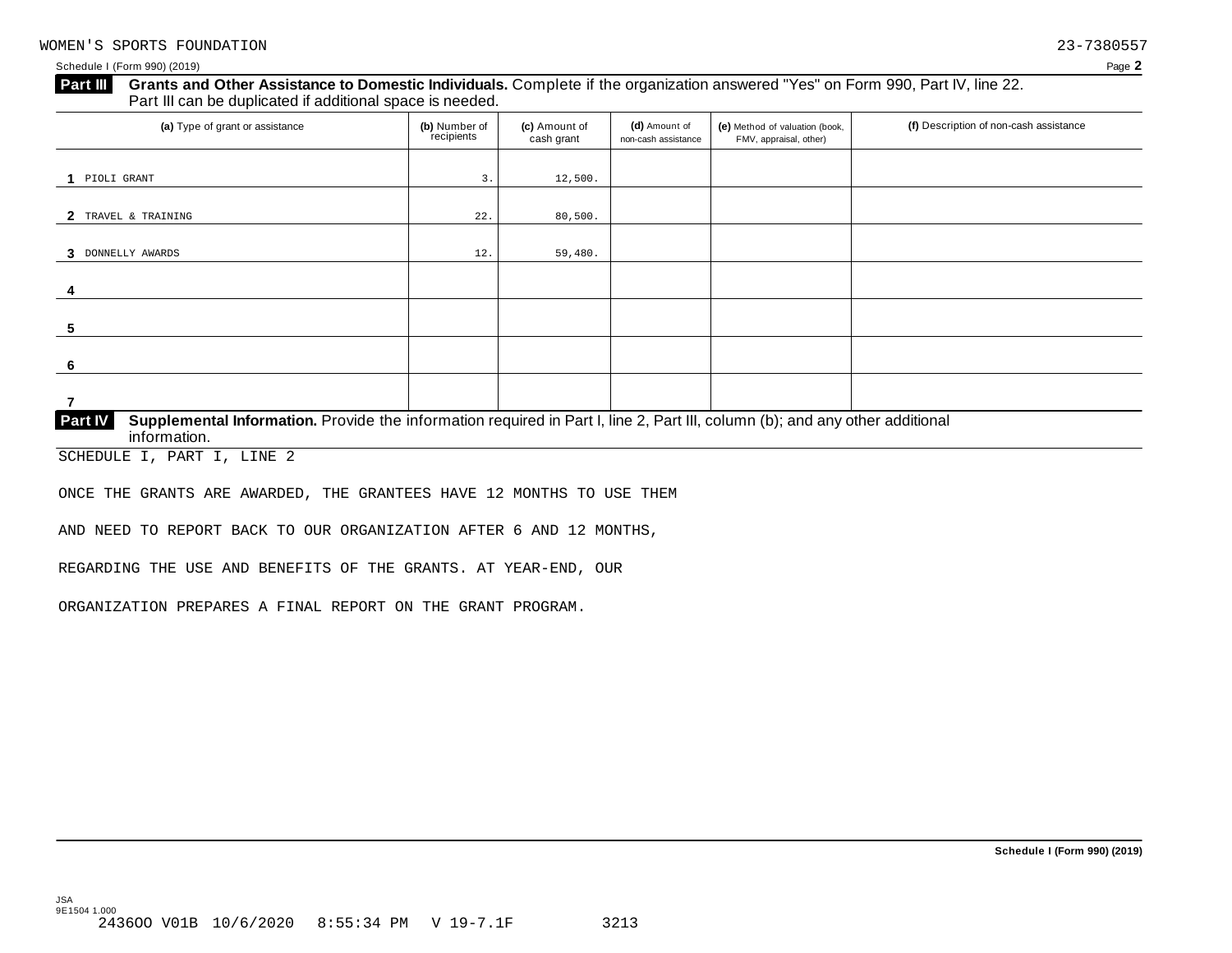| <b>SCHEDULE J</b>                                                                                                   |                                                                                                                                                                                                                     | OMB No. 1545-0047                     |                                            |                            |  |  |  |
|---------------------------------------------------------------------------------------------------------------------|---------------------------------------------------------------------------------------------------------------------------------------------------------------------------------------------------------------------|---------------------------------------|--------------------------------------------|----------------------------|--|--|--|
| (Form 990)<br>For certain Officers, Directors, Trustees, Key Employees, and Highest<br><b>Compensated Employees</b> |                                                                                                                                                                                                                     |                                       |                                            | 19                         |  |  |  |
|                                                                                                                     | > Complete if the organization answered "Yes" on Form 990, Part IV, line 23.                                                                                                                                        |                                       |                                            |                            |  |  |  |
| Department of the Treasury<br>Internal Revenue Service                                                              | Attach to Form 990.<br>Go to www.irs.gov/Form990 for instructions and the latest information.                                                                                                                       |                                       | <b>Open to Public</b><br><b>Inspection</b> |                            |  |  |  |
| Name of the organization                                                                                            |                                                                                                                                                                                                                     | <b>Employer identification number</b> |                                            |                            |  |  |  |
|                                                                                                                     | WOMEN'S SPORTS FOUNDATION                                                                                                                                                                                           | 23-7380557                            |                                            |                            |  |  |  |
| Part I                                                                                                              | <b>Questions Regarding Compensation</b>                                                                                                                                                                             |                                       |                                            |                            |  |  |  |
|                                                                                                                     |                                                                                                                                                                                                                     |                                       |                                            | <b>Yes</b><br>No           |  |  |  |
|                                                                                                                     | 1a Check the appropriate box(es) if the organization provided any of the following to or for a person listed on Form                                                                                                |                                       |                                            |                            |  |  |  |
|                                                                                                                     | 990, Part VII, Section A, line 1a. Complete Part III to provide any relevant information regarding these items.                                                                                                     |                                       |                                            |                            |  |  |  |
|                                                                                                                     | First-class or charter travel<br>Housing allowance or residence for personal use                                                                                                                                    |                                       |                                            |                            |  |  |  |
|                                                                                                                     | Travel for companions<br>Payments for business use of personal residence                                                                                                                                            |                                       |                                            |                            |  |  |  |
|                                                                                                                     | Tax indemnification and gross-up payments<br>Health or social club dues or initiation fees                                                                                                                          |                                       |                                            |                            |  |  |  |
|                                                                                                                     | Discretionary spending account<br>Personal services (such as maid, chauffeur, chef)                                                                                                                                 |                                       |                                            |                            |  |  |  |
| b                                                                                                                   | If any of the boxes on line 1a are checked, did the organization follow a written policy regarding payment                                                                                                          |                                       |                                            |                            |  |  |  |
|                                                                                                                     | or reimbursement or provision of all of the expenses described above? If "No," complete Part III to                                                                                                                 |                                       |                                            |                            |  |  |  |
|                                                                                                                     |                                                                                                                                                                                                                     |                                       | 1 <sub>b</sub>                             |                            |  |  |  |
| $\mathbf{2}$                                                                                                        | Did the organization require substantiation prior to reimbursing or allowing expenses incurred by all                                                                                                               |                                       |                                            |                            |  |  |  |
|                                                                                                                     | directors, trustees, and officers, including the CEO/Executive Director, regarding the items checked on line                                                                                                        |                                       |                                            |                            |  |  |  |
|                                                                                                                     |                                                                                                                                                                                                                     |                                       | $\mathbf{2}$                               |                            |  |  |  |
| 3                                                                                                                   | Indicate which, if any, of the following the organization used to establish the compensation of the                                                                                                                 |                                       |                                            |                            |  |  |  |
|                                                                                                                     | organization's CEO/Executive Director. Check all that apply. Do not check any boxes for methods used by a<br>related organization to establish compensation of the CEO/Executive Director, but explain in Part III. |                                       |                                            |                            |  |  |  |
| X                                                                                                                   | X<br>Compensation committee<br>Written employment contract                                                                                                                                                          |                                       |                                            |                            |  |  |  |
| $\mathbf X$                                                                                                         | $\overline{X}$ Compensation survey or study<br>Independent compensation consultant                                                                                                                                  |                                       |                                            |                            |  |  |  |
| $\mathbf X$                                                                                                         | $\overline{\mathbf{x}}$<br>Form 990 of other organizations<br>Approval by the board or compensation committee                                                                                                       |                                       |                                            |                            |  |  |  |
|                                                                                                                     |                                                                                                                                                                                                                     |                                       |                                            |                            |  |  |  |
| 4                                                                                                                   | During the year, did any person listed on Form 990, Part VII, Section A, line 1a, with respect to the filing<br>organization or a related organization:                                                             |                                       |                                            |                            |  |  |  |
| a                                                                                                                   |                                                                                                                                                                                                                     |                                       | 4a                                         | Χ                          |  |  |  |
| b                                                                                                                   | Participate in, or receive payment from, a supplemental nonqualified retirement plan?.                                                                                                                              |                                       | 4b                                         | X                          |  |  |  |
| c                                                                                                                   | Participate in, or receive payment from, an equity-based compensation arrangement?                                                                                                                                  |                                       | 4c                                         | $\mathbf X$                |  |  |  |
|                                                                                                                     | If "Yes" to any of lines 4a-c, list the persons and provide the applicable amounts for each item in Part III.                                                                                                       |                                       |                                            |                            |  |  |  |
|                                                                                                                     |                                                                                                                                                                                                                     |                                       |                                            |                            |  |  |  |
|                                                                                                                     | Only section $501(c)(3)$ , $501(c)(4)$ , and $501(c)(29)$ organizations must complete lines 5-9.                                                                                                                    |                                       |                                            |                            |  |  |  |
| 5                                                                                                                   | For persons listed on Form 990, Part VII, Section A, line 1a, did the organization pay or accrue any                                                                                                                |                                       |                                            |                            |  |  |  |
|                                                                                                                     | compensation contingent on the revenues of:                                                                                                                                                                         |                                       |                                            |                            |  |  |  |
|                                                                                                                     |                                                                                                                                                                                                                     |                                       | 5a                                         | Χ                          |  |  |  |
| b                                                                                                                   |                                                                                                                                                                                                                     |                                       | 5b                                         | Χ                          |  |  |  |
|                                                                                                                     | If "Yes" on line 5a or 5b, describe in Part III.                                                                                                                                                                    |                                       |                                            |                            |  |  |  |
| 6                                                                                                                   | For persons listed on Form 990, Part VII, Section A, line 1a, did the organization pay or accrue any                                                                                                                |                                       |                                            |                            |  |  |  |
|                                                                                                                     | compensation contingent on the net earnings of:                                                                                                                                                                     |                                       |                                            | Χ                          |  |  |  |
| а                                                                                                                   |                                                                                                                                                                                                                     |                                       | 6a                                         | X                          |  |  |  |
| b                                                                                                                   | If "Yes" on line 6a or 6b, describe in Part III.                                                                                                                                                                    |                                       | 6b                                         |                            |  |  |  |
|                                                                                                                     |                                                                                                                                                                                                                     |                                       |                                            |                            |  |  |  |
| 7                                                                                                                   | For persons listed on Form 990, Part VII, Section A, line 1a, did the organization provide any nonfixed<br>payments not described on lines 5 and 6? If "Yes," describe in Part III.                                 |                                       | $\overline{7}$                             | Χ                          |  |  |  |
| 8                                                                                                                   | Were any amounts reported on Form 990, Part VII, paid or accrued pursuant to a contract that was subject                                                                                                            |                                       |                                            |                            |  |  |  |
|                                                                                                                     | to the initial contract exception described in Regulations section 53.4958-4(a)(3)? If "Yes," describe                                                                                                              |                                       |                                            |                            |  |  |  |
|                                                                                                                     |                                                                                                                                                                                                                     |                                       | 8                                          | Χ                          |  |  |  |
| 9                                                                                                                   | If "Yes" on line 8, did the organization also follow the rebuttable presumption procedure described in                                                                                                              |                                       |                                            |                            |  |  |  |
|                                                                                                                     |                                                                                                                                                                                                                     |                                       | 9                                          |                            |  |  |  |
|                                                                                                                     | For Paperwork Reduction Act Notice, see the Instructions for Form 990.                                                                                                                                              |                                       |                                            | Schedule J (Form 990) 2019 |  |  |  |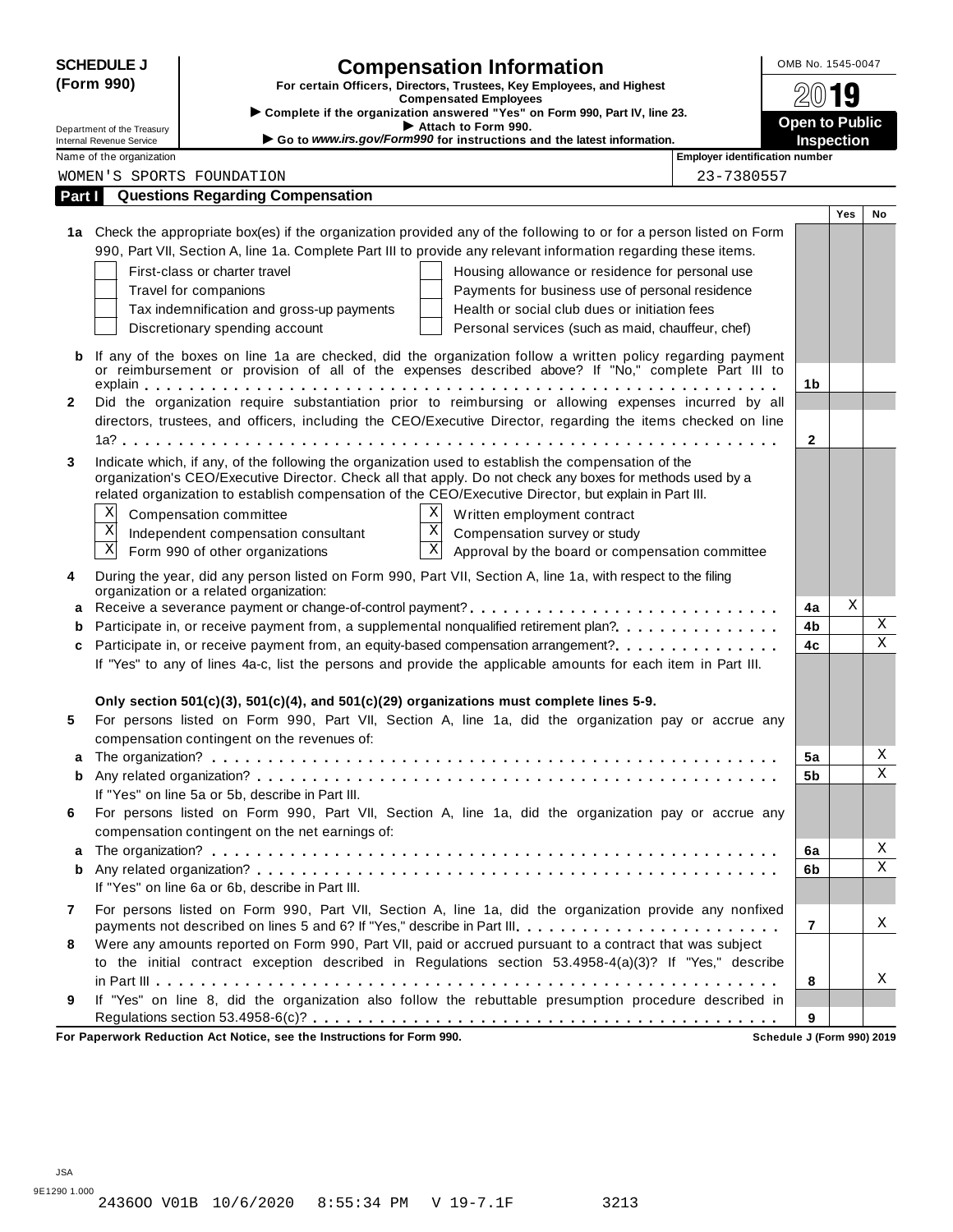Schedule <sup>J</sup> (Form 990) <sup>2019</sup> Page **2**

### **Part II Officers, Directors, Trustees, Key Employees, and Highest Compensated Employees.** Use duplicate copies ifadditional space is needed.

For each individual whose compensation must be reported on Schedule J, report compensation from the organization on row (i) and from related organizations, described in the instructions, on row (ii). Do not list any individuals that aren't listed on Form 990, Part VII.

Note: The sum of columns (B)(i)-(iii) for each listed individual must equal the total amount of Form 990, Part VII, Section A, line 1a, applicable column (D) and (E) amounts for that individual.

| (A) Name and Title                                  |     |                          | (B) Breakdown of W-2 and/or 1099-MISC compensation |                                           | (C) Retirement and             | (D) Nontaxable   | (E) Total of columns | (F) Compensation                                           |
|-----------------------------------------------------|-----|--------------------------|----------------------------------------------------|-------------------------------------------|--------------------------------|------------------|----------------------|------------------------------------------------------------|
|                                                     |     | (i) Base<br>compensation | (ii) Bonus & incentive<br>compensation             | (iii) Other<br>reportable<br>compensation | other deferred<br>compensation | benefits         | $(B)(i)-(D)$         | in column (B) reported<br>as deferred on prior<br>Form 990 |
| DR. DEBORAH ANTOINE                                 | (i) | 313,390                  | $\mathsf{O}$ .                                     | $\mathsf 0$ .                             | 14,058.                        | 9,432.           | 336,880              |                                                            |
| $1^{\text{CEO}}$                                    | (i) | $\mathsf{O}$             | $\mathsf{O}$ .                                     | $0$ .                                     | $\mathsf{O}$ .                 | $0\,$ .          | $\mathsf{O}$ .       |                                                            |
| ALEIA TAYLOR                                        | (i) | 135,500                  | $\mathsf{O}$ .                                     | $0$ .                                     | 7,062                          | 9,434.           | 151,996              |                                                            |
| 2 <sup>CHIEF</sup> MARKETING OFFICER                | (i) | $\mathsf{O}\xspace$      | $\mathsf{O}$ .                                     | $\mathsf{O}$                              | $\overline{0}$ .               | $\overline{0}$ . | $\mathsf{O}$ .       |                                                            |
| CAMILLE MANTELIN                                    | (i) | 146,864                  | $\mathsf{O}$ .                                     | $0$ .                                     | 5,996.                         | 9,000.           | 161,860              |                                                            |
| 3 <sup>SENIOR</sup> DIRECTOR OF DEVELOPMENT         | (i) | $\mathsf{O}$             | $\mathbf 0$                                        | $\mathsf 0$ .                             | 0.                             | 0.               | $\mathbf 0$ .        |                                                            |
| KAREN ISSOKSON-SILVER                               | (i) | 142,713                  | $\mathsf{O}$ .                                     | 0.                                        | 8,022.                         | 9,436.           | 160, 171.            |                                                            |
| $\boldsymbol{A}^{\text{VP}}$ , RESEARCH & EDUCATION | (i) | 0                        | $\mathsf{O}$ .                                     | $0$ .                                     | $0$ .                          | 0.               | $\mathbf 0$ .        |                                                            |
|                                                     | (i) |                          |                                                    |                                           |                                |                  |                      |                                                            |
| 5                                                   | (i) |                          |                                                    |                                           |                                |                  |                      |                                                            |
|                                                     | (i) |                          |                                                    |                                           |                                |                  |                      |                                                            |
| 6                                                   | (i) |                          |                                                    |                                           |                                |                  |                      |                                                            |
|                                                     | (i) |                          |                                                    |                                           |                                |                  |                      |                                                            |
| $\overline{7}$                                      | (i) |                          |                                                    |                                           |                                |                  |                      |                                                            |
|                                                     | (i) |                          |                                                    |                                           |                                |                  |                      |                                                            |
| 8                                                   | (i) |                          |                                                    |                                           |                                |                  |                      |                                                            |
|                                                     | (i) |                          |                                                    |                                           |                                |                  |                      |                                                            |
| 9                                                   | (i) |                          |                                                    |                                           |                                |                  |                      |                                                            |
|                                                     | (i) |                          |                                                    |                                           |                                |                  |                      |                                                            |
| 10                                                  | (i) |                          |                                                    |                                           |                                |                  |                      |                                                            |
|                                                     | (i) |                          |                                                    |                                           |                                |                  |                      |                                                            |
| 11                                                  | (i) |                          |                                                    |                                           |                                |                  |                      |                                                            |
|                                                     | (i) |                          |                                                    |                                           |                                |                  |                      |                                                            |
| $12$                                                | (i) |                          |                                                    |                                           |                                |                  |                      |                                                            |
|                                                     | (i) |                          |                                                    |                                           |                                |                  |                      |                                                            |
| 13                                                  | (i) |                          |                                                    |                                           |                                |                  |                      |                                                            |
|                                                     | (i) |                          |                                                    |                                           |                                |                  |                      |                                                            |
| 14                                                  | (i) |                          |                                                    |                                           |                                |                  |                      |                                                            |
|                                                     | (i) |                          |                                                    |                                           |                                |                  |                      |                                                            |
| 15                                                  | (i) |                          |                                                    |                                           |                                |                  |                      |                                                            |
|                                                     | (i) |                          |                                                    |                                           |                                |                  |                      |                                                            |
| 16                                                  | (i) |                          |                                                    |                                           |                                |                  |                      |                                                            |

**Schedule J (Form 990) 2019**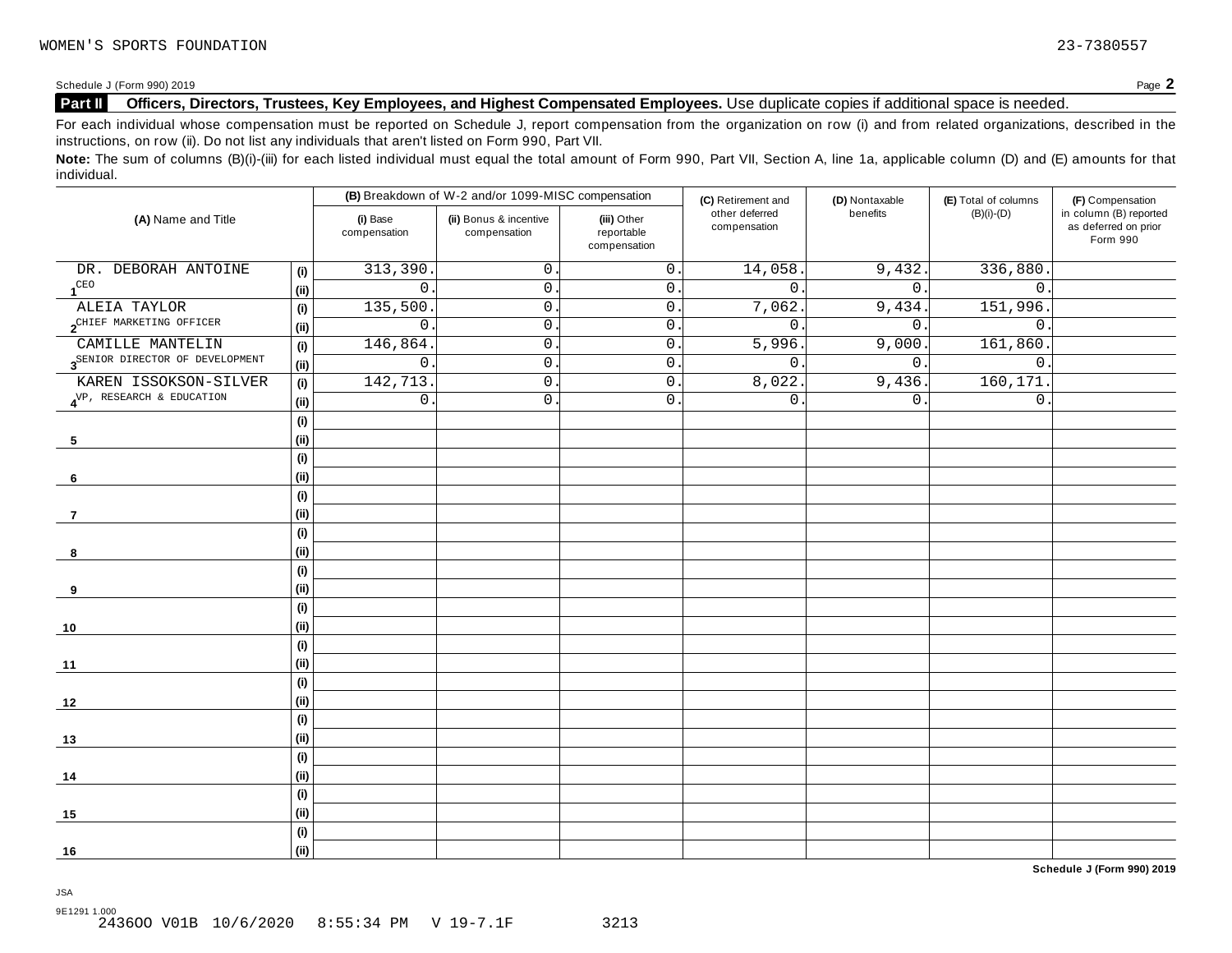Schedule J (Form 990) 2019 Page **3**

### **Part III Supplemental Information**

Provide the information, explanation, or descriptions required for Part I, lines 1a, 1b, 3, 4a, 4b, 4c, 5a, 5b, 6a, 6b, 7, and 8, and for Part II. Also complete this part for any additional information.

SCHEDULE J, PART I, LINE 4A

CAMILLE MANTELIN:  $$8,125$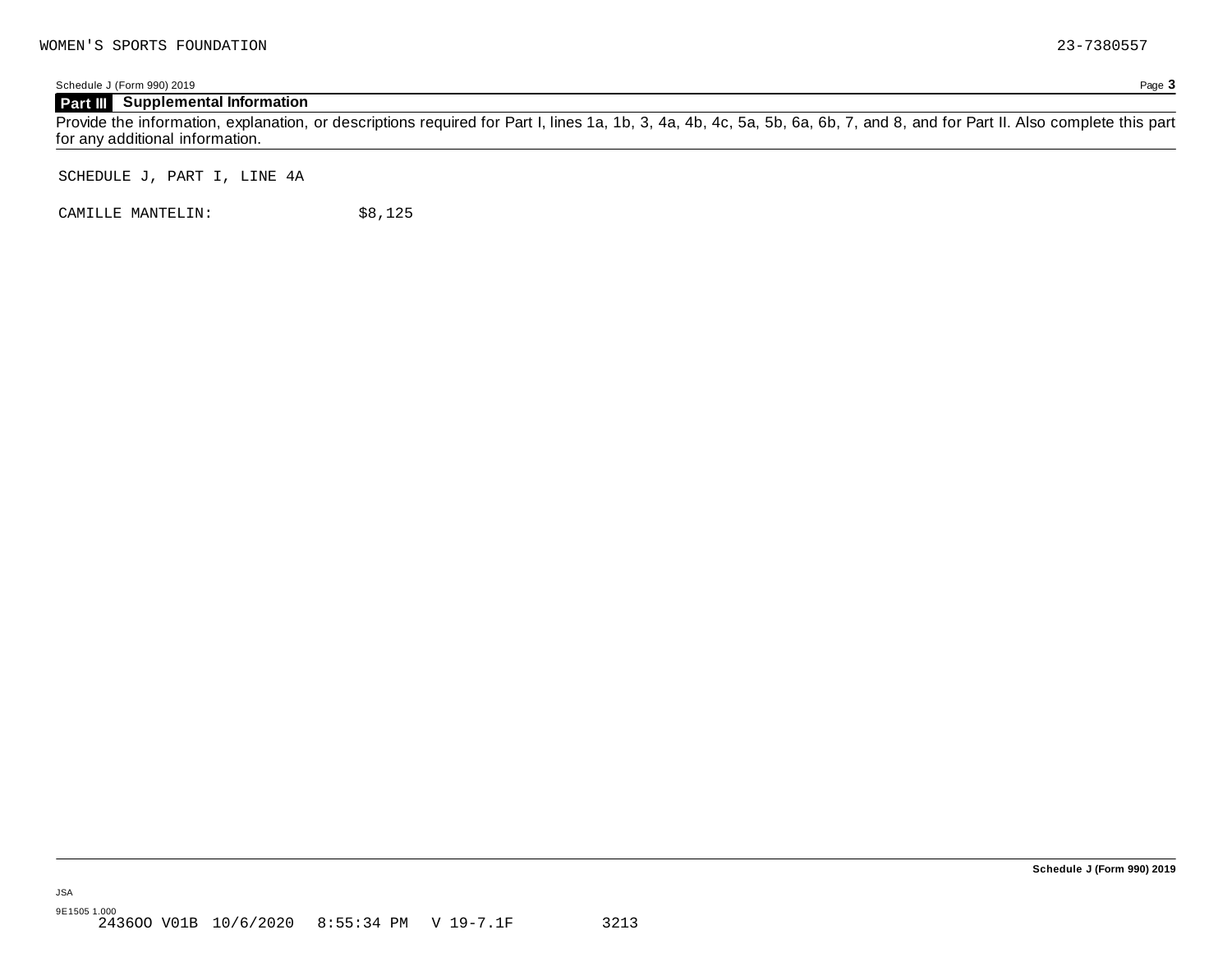# SCHEDULE M<br> **SCHEDULE M SCHEDULE M SCHEDULE M SCHEDULE M SCHEDULE M SCHEDULE M SCHEDULE M SCHEDULE M SCHEDULE M SCHEDULE M SCHEDULE M SCHEDULE M SCHEDULE M SCHEDULE M**

Department of the Treasury<br>Internal Revenue Service

**Examplete** if the organizations answered "Yes" on Form 990, Part IV, lines 29 or 30. △<del>△</del><br>► Attach to Form 990. **Department of the Treasury ▶ Attach to Form 990.**<br>Internal Revenue Service ▶ Go to *www.irs.gov/Form990* for instructions and the latest information.<br>Nome of the organization aumhor

Name of the organization **intervalse of the organization intervalse of the organization <b>intervalse of the organization intervalse of the organization intervalse of the organization intervalse of the organization**

### WOMEN'S SPORTS FOUNDATION 23-7380557

|   | mpioyer iuemmeunem i |  |
|---|----------------------|--|
| ົ | .                    |  |

| Part I       | <b>Types of Property</b>                                                                                                                                                                                                                                                                                                                                                                                                                                                                                                             |                               |                                                                                                                     |                                                                                    |                                                              |
|--------------|--------------------------------------------------------------------------------------------------------------------------------------------------------------------------------------------------------------------------------------------------------------------------------------------------------------------------------------------------------------------------------------------------------------------------------------------------------------------------------------------------------------------------------------|-------------------------------|---------------------------------------------------------------------------------------------------------------------|------------------------------------------------------------------------------------|--------------------------------------------------------------|
|              |                                                                                                                                                                                                                                                                                                                                                                                                                                                                                                                                      | (a)<br>Check if<br>applicable | (b)<br>Number of contributions or<br>items contributed                                                              | (c)<br>Noncash contribution<br>amounts reported on<br>Form 990, Part VIII, line 1g | (d)<br>Method of determining<br>noncash contribution amounts |
| 1.           |                                                                                                                                                                                                                                                                                                                                                                                                                                                                                                                                      |                               |                                                                                                                     |                                                                                    |                                                              |
| $\mathbf{2}$ | Art - Historical treasures                                                                                                                                                                                                                                                                                                                                                                                                                                                                                                           |                               | the control of the control of the control of the control of the control of                                          |                                                                                    |                                                              |
| 3            |                                                                                                                                                                                                                                                                                                                                                                                                                                                                                                                                      |                               |                                                                                                                     |                                                                                    |                                                              |
| 4            |                                                                                                                                                                                                                                                                                                                                                                                                                                                                                                                                      |                               | <u> 1989 - Johann Barn, mars ann an t-Amhain an t-Amhain an t-Amhain an t-Amhain an t-Amhain an t-Amhain an t-A</u> |                                                                                    |                                                              |
| 5            | Clothing and household                                                                                                                                                                                                                                                                                                                                                                                                                                                                                                               |                               |                                                                                                                     |                                                                                    |                                                              |
|              |                                                                                                                                                                                                                                                                                                                                                                                                                                                                                                                                      |                               |                                                                                                                     |                                                                                    |                                                              |
| 6            |                                                                                                                                                                                                                                                                                                                                                                                                                                                                                                                                      |                               |                                                                                                                     | the control of the control of the control of the control of the control of         |                                                              |
| 7            | Boats and planes entertainment and planes are all the set of the set of the set of the set of the set of the set of the set of the set of the set of the set of the set of the set of the set of the set of the set of the set                                                                                                                                                                                                                                                                                                       |                               |                                                                                                                     |                                                                                    |                                                              |
| 8            |                                                                                                                                                                                                                                                                                                                                                                                                                                                                                                                                      |                               |                                                                                                                     |                                                                                    |                                                              |
| 9            | Securities - Publicly traded equal to the securities - Publicly traded equal to the securities of the securities                                                                                                                                                                                                                                                                                                                                                                                                                     |                               |                                                                                                                     |                                                                                    |                                                              |
| 10           | Securities - Closely held stock [ _________ ]                                                                                                                                                                                                                                                                                                                                                                                                                                                                                        |                               | <u> 1989 - Johann Barbara, martxa alemaniar a</u>                                                                   |                                                                                    |                                                              |
| 11           | Securities - Partnership, LLC,                                                                                                                                                                                                                                                                                                                                                                                                                                                                                                       |                               |                                                                                                                     |                                                                                    |                                                              |
|              |                                                                                                                                                                                                                                                                                                                                                                                                                                                                                                                                      |                               |                                                                                                                     |                                                                                    |                                                              |
| 12           | Securities - Miscellaneous                                                                                                                                                                                                                                                                                                                                                                                                                                                                                                           |                               | the control of the control of the control of the control of                                                         |                                                                                    |                                                              |
| 13           | Qualified conservation                                                                                                                                                                                                                                                                                                                                                                                                                                                                                                               |                               |                                                                                                                     |                                                                                    |                                                              |
|              | contribution - Historic                                                                                                                                                                                                                                                                                                                                                                                                                                                                                                              |                               |                                                                                                                     |                                                                                    |                                                              |
|              |                                                                                                                                                                                                                                                                                                                                                                                                                                                                                                                                      |                               |                                                                                                                     |                                                                                    |                                                              |
| 14           | Qualified conservation                                                                                                                                                                                                                                                                                                                                                                                                                                                                                                               |                               |                                                                                                                     |                                                                                    |                                                              |
|              |                                                                                                                                                                                                                                                                                                                                                                                                                                                                                                                                      |                               |                                                                                                                     |                                                                                    |                                                              |
| 15           |                                                                                                                                                                                                                                                                                                                                                                                                                                                                                                                                      |                               |                                                                                                                     | the control of the control of the control of the control of                        |                                                              |
| 16           | Real estate - Commercial expansion of the set of the set of the set of the set of the set of the set of the set of the set of the set of the set of the set of the set of the set of the set of the set of the set of the set                                                                                                                                                                                                                                                                                                        |                               |                                                                                                                     |                                                                                    |                                                              |
| 17           |                                                                                                                                                                                                                                                                                                                                                                                                                                                                                                                                      |                               |                                                                                                                     |                                                                                    |                                                              |
| 18           | $\text{Collectibles} \text{ . } \ldots \text{ . } \ldots \text{ . } \ldots \text{ . } \text{ . } \textcolor{red}{\text{1}} \text{ . } \textcolor{red}{\text{1}} \text{ . } \textcolor{red}{\text{1}} \text{ . } \textcolor{red}{\text{2}} \text{ . } \textcolor{red}{\text{2}} \text{ . } \textcolor{red}{\text{2}} \text{ . } \textcolor{red}{\text{3}} \text{ . } \textcolor{red}{\text{4}} \text{ . } \textcolor{red}{\text{5}} \text{ . } \textcolor{red}{\text{6}} \text{ . } \textcolor{red}{\text{5}} \text{ . } \textcolor{$ |                               |                                                                                                                     |                                                                                    |                                                              |
| 19           | Food inventory $\ldots \ldots \ldots$ . $\Box$                                                                                                                                                                                                                                                                                                                                                                                                                                                                                       |                               |                                                                                                                     |                                                                                    |                                                              |
| 20           | Drugs and medical supplies equal to the contract of the contract of the contract of the contract of the contract of the contract of the contract of the contract of the contract of the contract of the contract of the contra                                                                                                                                                                                                                                                                                                       |                               |                                                                                                                     |                                                                                    |                                                              |
| 21           |                                                                                                                                                                                                                                                                                                                                                                                                                                                                                                                                      |                               |                                                                                                                     |                                                                                    |                                                              |
| 22           |                                                                                                                                                                                                                                                                                                                                                                                                                                                                                                                                      |                               |                                                                                                                     |                                                                                    |                                                              |
| 23           |                                                                                                                                                                                                                                                                                                                                                                                                                                                                                                                                      |                               |                                                                                                                     |                                                                                    |                                                              |
| 24           | Archeological artifacts <u>  _ _ _ _ _ _   _ _ _ _ _ _ _ _ _ _</u>                                                                                                                                                                                                                                                                                                                                                                                                                                                                   |                               |                                                                                                                     | the control of the control of the control of                                       |                                                              |
| 25           | Other $\blacktriangleright$ ( ATCH 1<br>$\qquad \qquad$                                                                                                                                                                                                                                                                                                                                                                                                                                                                              |                               | 1.<br><u> 1989 - Johann John Stein, fransk politik (</u>                                                            | 25,000.                                                                            |                                                              |
| 26           |                                                                                                                                                                                                                                                                                                                                                                                                                                                                                                                                      |                               |                                                                                                                     |                                                                                    |                                                              |
| 27           |                                                                                                                                                                                                                                                                                                                                                                                                                                                                                                                                      |                               |                                                                                                                     |                                                                                    |                                                              |
|              | 28 Other $\blacktriangleright$ (                                                                                                                                                                                                                                                                                                                                                                                                                                                                                                     |                               |                                                                                                                     |                                                                                    |                                                              |
|              | 29 Number of Forms 8283 received by the organization during the tax year for contributions for                                                                                                                                                                                                                                                                                                                                                                                                                                       |                               |                                                                                                                     |                                                                                    |                                                              |
|              | which the organization completed Form 8283, Part IV, Donee Acknowledgement                                                                                                                                                                                                                                                                                                                                                                                                                                                           |                               |                                                                                                                     |                                                                                    | 29                                                           |
|              |                                                                                                                                                                                                                                                                                                                                                                                                                                                                                                                                      |                               |                                                                                                                     |                                                                                    | Yes  <br>No                                                  |
|              | 30a During the year, did the organization receive by contribution any property reported in Part I, lines 1 through                                                                                                                                                                                                                                                                                                                                                                                                                   |                               |                                                                                                                     |                                                                                    |                                                              |
|              | 28, that it must hold for at least three years from the date of the initial contribution, and which isn't required                                                                                                                                                                                                                                                                                                                                                                                                                   |                               |                                                                                                                     |                                                                                    |                                                              |
|              |                                                                                                                                                                                                                                                                                                                                                                                                                                                                                                                                      |                               |                                                                                                                     |                                                                                    | Χ<br>30a                                                     |
|              | <b>b</b> If "Yes," describe the arrangement in Part II.                                                                                                                                                                                                                                                                                                                                                                                                                                                                              |                               |                                                                                                                     |                                                                                    |                                                              |
| 31           | Does the organization have a gift acceptance policy that requires the review of any nonstandard                                                                                                                                                                                                                                                                                                                                                                                                                                      |                               |                                                                                                                     |                                                                                    |                                                              |
|              |                                                                                                                                                                                                                                                                                                                                                                                                                                                                                                                                      |                               |                                                                                                                     |                                                                                    | Χ<br>31                                                      |
|              | 32a Does the organization hire or use third parties or related organizations to solicit, process, or sell noncash                                                                                                                                                                                                                                                                                                                                                                                                                    |                               |                                                                                                                     |                                                                                    |                                                              |
|              |                                                                                                                                                                                                                                                                                                                                                                                                                                                                                                                                      |                               |                                                                                                                     |                                                                                    | Χ<br>32a                                                     |
|              | <b>b</b> If "Yes," describe in Part II.                                                                                                                                                                                                                                                                                                                                                                                                                                                                                              |                               |                                                                                                                     |                                                                                    |                                                              |
|              | 33 If the organization didn't report an amount in column (c) for a type of property for which column (a) is checked,                                                                                                                                                                                                                                                                                                                                                                                                                 |                               |                                                                                                                     |                                                                                    |                                                              |
|              | describe in Part II.                                                                                                                                                                                                                                                                                                                                                                                                                                                                                                                 |                               |                                                                                                                     |                                                                                    |                                                              |

**For Paperwork Reduction Act Notice, see the Instructions for Form 990. Schedule M (Form 990) 2019**

JSA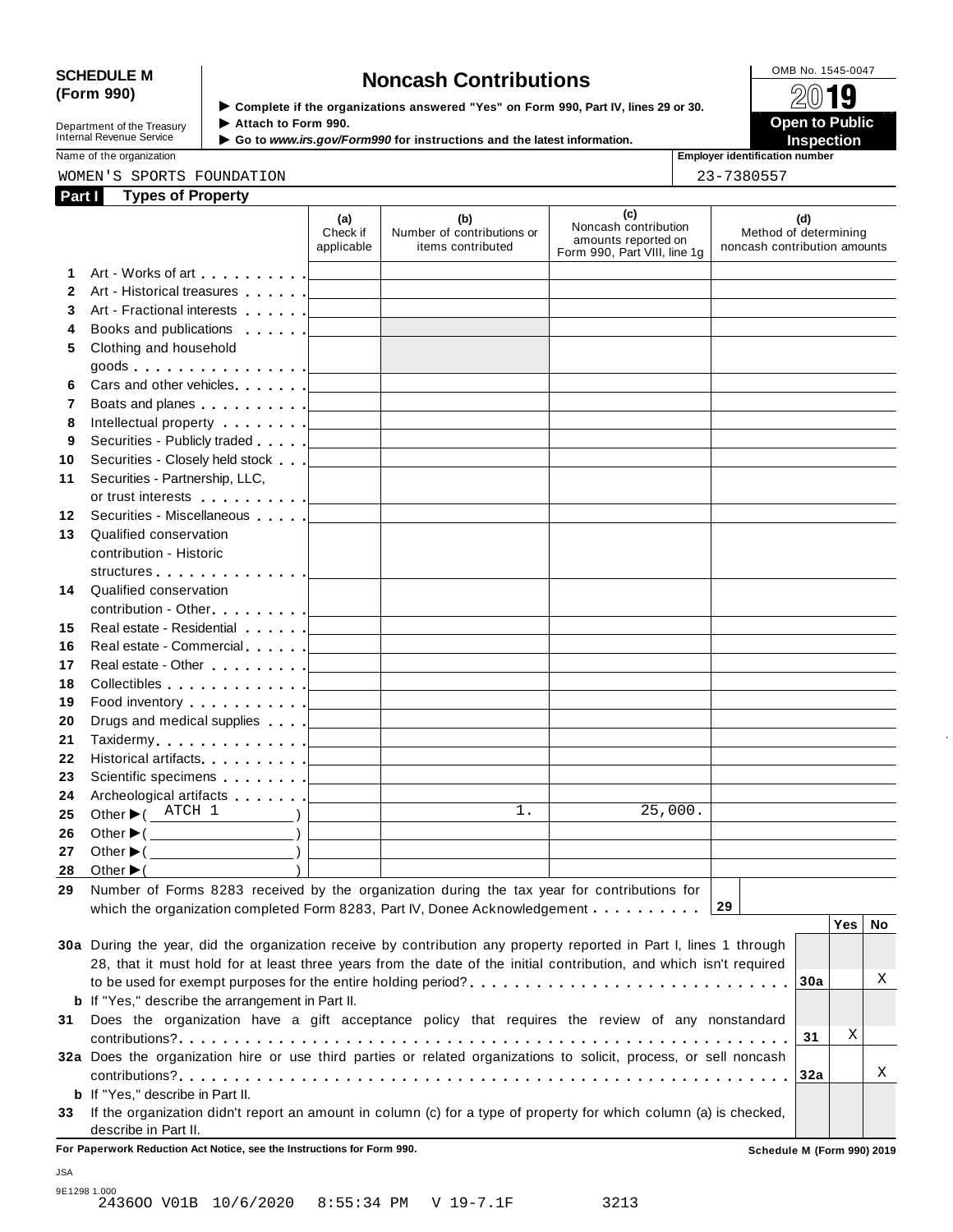<span id="page-47-0"></span>**Supplemental Information.** Provide the information required by Part I, lines 30b, 32b, and 33, and whether the organization is reporting in Part I, column (b), the number of contributions, the number of items received, or a combination of both. Also complete this part for any additional information. **Part II**

ATTACHMENT 1

### SCHEDULE M, PART I - OTHER NONCASH CONTRIBUTIONS

| DESCRIPTION           | CHECK<br>$\mathbf{A}$ | NUMBER OF<br>$\mathbf{B}$ )<br>CONTRIBUTIONS | (C) REVENUES<br>REPORTED | METHOD OF<br>D)<br>DETERMINING |
|-----------------------|-----------------------|----------------------------------------------|--------------------------|--------------------------------|
| MEDIA AND HOSPITALITY |                       |                                              | 25,000.                  | DONOR'S VALUATION              |
| TOTALS                |                       |                                              | 25,000.                  |                                |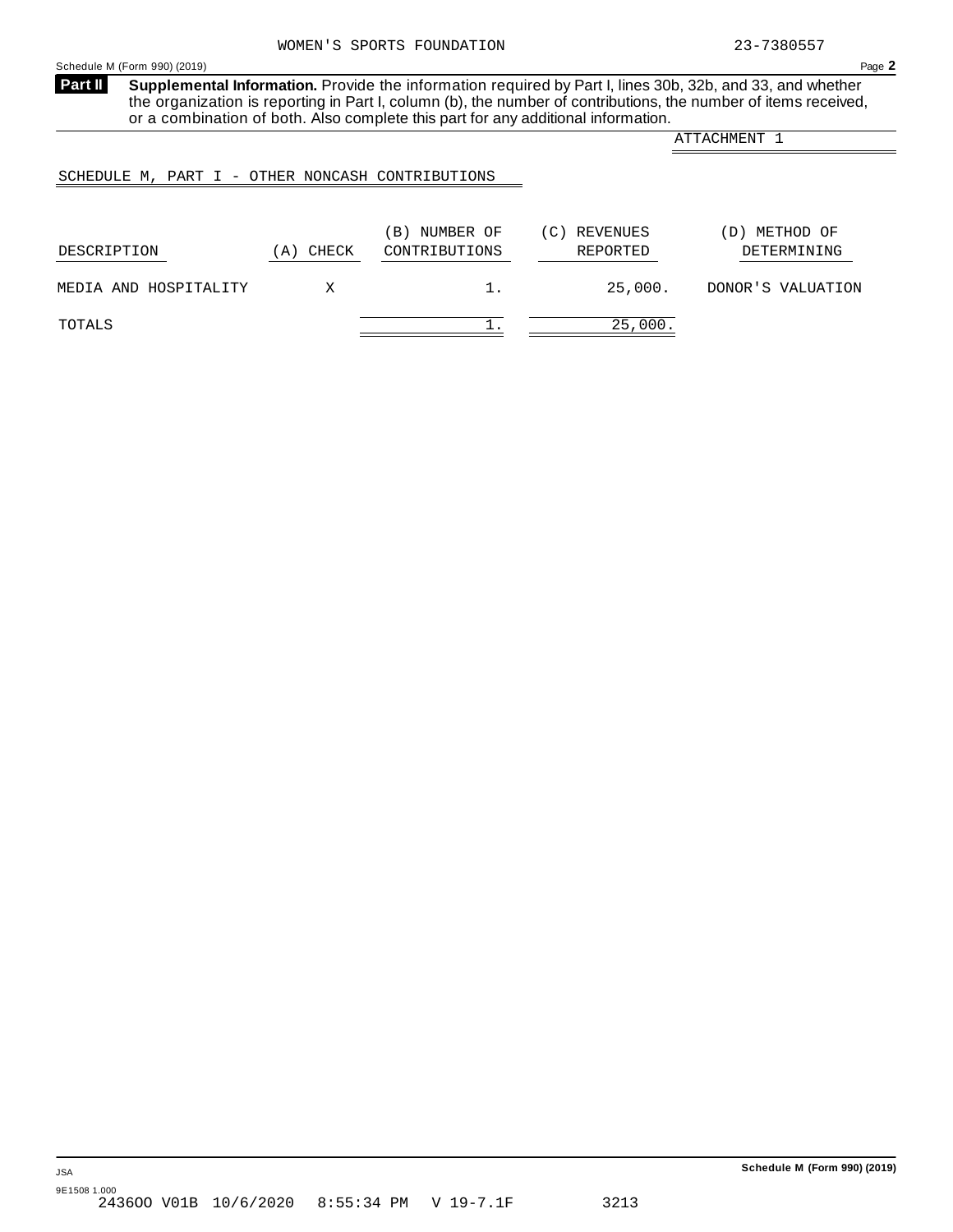### **SCHEDULE O** Supplemental Information to Form 990 or 990-EZ DAMB No. 1545-0047

**(Form 990 or 990-EZ) Complete to provide information for responses to specific questions on** plete to provide information for responses to specific questions on  $\mathbb{Z}^{0}$  **19 EV I D**<br>
Attach to Form 990 or 990-EZ.<br>
and the Communicational information.<br> **Communication of the Communication** Department of the Treasury <br>Depen to Public<br>Name of the organization<br>Name of the organization<br>Name of the organization<br>Name of the organization<br>Inspection

**Inspection**

FORM 990, PART VI, SECTION B, LINE 11B THE ORGANIZATION MAKES AVAILABLE TO ALL BOARD MEMBERS THE FORM 990 FOR THEIR REVIEW PRIOR TO FILING. IF ANY QUESTIONS ARISE DURING THE REVIEW PROCESS, IT IS DISCUSSED WITH MANAGEMENT.

FORM 990, PART VI, SECTION B, LINE 12C

ALL BOARD MEMBERS AND EMPLOYEES ARE INSTRUCTED ON CONFLICT OF INTEREST POLICIES AND EACH RECEIVES A QUESTIONNAIRE TO COMPLETE AND SIGN. IN ADDITION, EVERYONE IN THE ORGANIZATION IS REVIEWED PERIODICALLY TO DETERMINE IF A CONFLICT OF INTEREST HAS OCCURRED. IF A CONFLICT OF INTEREST EXISTS, THE AFFECTED MEMBER IS ASKED TO ABSTAIN FROM DECISION MAKING ON RELATED ISSUES.

FORM 990, PART VI, SECTION B, LINE 15A

THE ORGANIZATION USES THE FOLLOWING TO ESTABLISH THE COMPENSATION OF THE ORGANIZATION'S CEO AND TOP MANAGEMENT OFFICIALS: 1)APPROVAL BY THE BOARDS COMPENSATION COMMITTEE 2)WRITTEN EMPLOYMENT CONTRACT (CEO) 3)FORM 990 OF OTHER ORGANIZATIONS 4)INDUSTRY SPECIFIC SALARY STUDIES THIS WAS LAST DONE IN DECEMBER OF 2019.

FORM 990, PART VI, SECTION B, LINE 15B THE ORGANIZATION USES THE FOLLOWING TO ESTABLISH THE COMPENSATION OF THE ORGANIZATION'S CEO AND TOP MANAGEMENT OFFICIALS: 1)APPROVAL BY THE BOARDS COMPENSATION COMMITTEE 2)WRITTEN EMPLOYMENT CONTRACT (CEO)